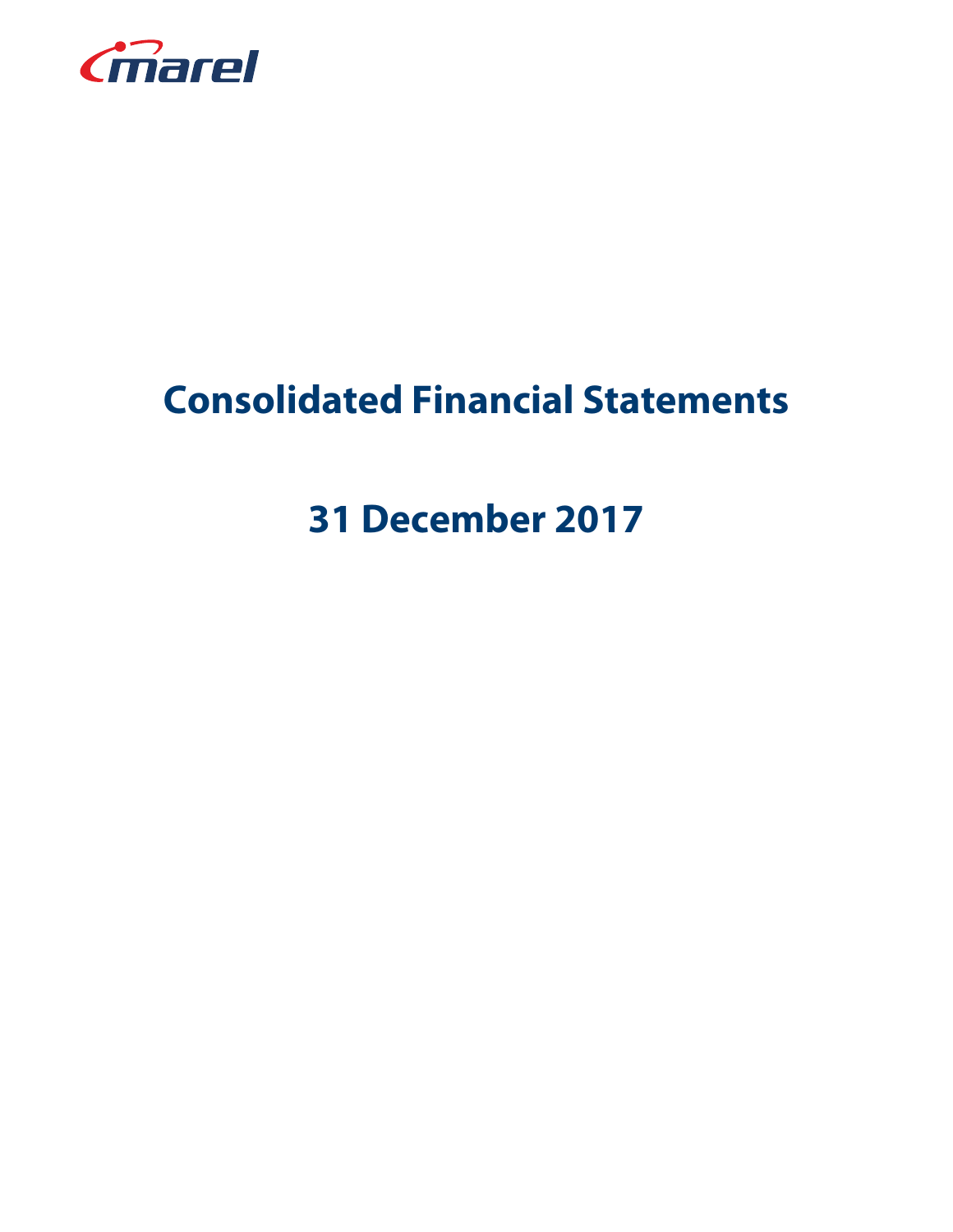

# **Contents Consolidated Financial Statements**

| The Board of Directors' and CEO's Report<br>1  |                                                       |    |  |  |  |  |
|------------------------------------------------|-------------------------------------------------------|----|--|--|--|--|
| Independent Auditor's report<br>5              |                                                       |    |  |  |  |  |
| <b>Consolidated Statement of Income</b><br>9   |                                                       |    |  |  |  |  |
|                                                | <b>Consolidated Statement of Comprehensive Income</b> | 10 |  |  |  |  |
|                                                | <b>Consolidated Statement of Financial Position</b>   | 11 |  |  |  |  |
|                                                | <b>Consolidated Statement of Changes in Equity</b>    | 12 |  |  |  |  |
| <b>Consolidated Statement of Cash Flows</b>    |                                                       |    |  |  |  |  |
| Notes to the Consolidated Financial Statements |                                                       |    |  |  |  |  |
| 1                                              | <b>General information</b>                            | 14 |  |  |  |  |
| 1.1                                            | <b>Reporting entity</b>                               | 14 |  |  |  |  |
| 1.2                                            | <b>Basis of Accounting</b>                            | 14 |  |  |  |  |
| 1.3                                            | Functional and presentation currency and              |    |  |  |  |  |
|                                                | exchange rates                                        | 14 |  |  |  |  |
| 1.4                                            | Use of estimates and judgements                       | 15 |  |  |  |  |
| 2                                              | Summary of significant accounting policies            | 16 |  |  |  |  |
| 2.1                                            | General                                               | 16 |  |  |  |  |
| 2.2                                            | Consolidation                                         | 16 |  |  |  |  |
| 2.3                                            | Segment information                                   | 18 |  |  |  |  |
| 2.4                                            | Foreign currency translation                          | 18 |  |  |  |  |
| 2.5                                            | Revenue recognition                                   | 19 |  |  |  |  |
| 2.6                                            | <b>Production contracts</b>                           | 19 |  |  |  |  |
| 2.7                                            | Leases                                                | 20 |  |  |  |  |
| 2.8                                            | <b>Employee benefits</b>                              | 20 |  |  |  |  |
| 2.9                                            | Current and deferred income tax                       | 21 |  |  |  |  |
| 2.10                                           | Property, plant and equipment                         | 22 |  |  |  |  |
| 2.11                                           | Intangible assets                                     | 22 |  |  |  |  |
| 2.12                                           | Impairment of non-financial assets                    | 24 |  |  |  |  |
| 2.13                                           | <b>Financial instruments</b>                          | 24 |  |  |  |  |
| 2.14                                           | Derivative financial instruments and hedging          |    |  |  |  |  |
|                                                | activities                                            | 26 |  |  |  |  |
| 2.15                                           | <b>Inventories</b>                                    | 27 |  |  |  |  |
| 2.16                                           | Assets held for sale                                  | 27 |  |  |  |  |
| 2.17                                           | Share capital                                         | 27 |  |  |  |  |
| 2.18                                           | <b>Provisions</b>                                     | 27 |  |  |  |  |

| 2.19 | New standards and standards issued but not yet |    |
|------|------------------------------------------------|----|
|      | effective                                      | 28 |
| 3    | Critical accounting estimates and assumptions  | 33 |
| 4    | <b>Acquisitions</b>                            | 34 |
| 5    | Segment information                            | 36 |
| 6    | Expenses by nature and Adjusted result from    |    |
|      | operations                                     | 38 |
| 7    | <b>Net Finance costs</b>                       | 38 |
| 8    | <b>Staff costs</b>                             | 38 |
| 9    | <b>Fees to Auditors</b>                        | 39 |
| 10   | Income tax                                     | 39 |
| 11   | Earnings per share                             | 39 |
| 12   | Property, plant and equipment                  | 40 |
| 13   | Goodwill and intangible assets                 | 41 |
| 14   | Trade receivables, Other receivables and       |    |
|      | prepayments                                    | 44 |
| 15   | Deferred income tax                            | 45 |
| 16   | <b>Inventories</b>                             | 47 |
| 17   | <b>Production contracts</b>                    | 47 |
| 18   | <b>Equity</b>                                  | 47 |
| 19   | <b>Borrowings</b>                              | 51 |
| 20   | <b>Provisions</b>                              | 52 |
| 21   | Post-employment benefits                       | 53 |
| 22   | <b>Financial instruments and risks</b>         | 54 |
| 23   | Trade and other payables                       | 60 |
| 24   | Operating leases, commitments and insurance    | 61 |
| 25   | Contingencies                                  | 61 |
| 26   | Related party transactions and information on  |    |
|      | remuneration                                   | 62 |
| 27   | Subsequent events                              | 63 |
| 28   | <b>Subsidiaries</b>                            | 63 |
| 29   | Quarterly results (unaudited)                  | 64 |
| 30   | Definitions and abbreviations                  | 65 |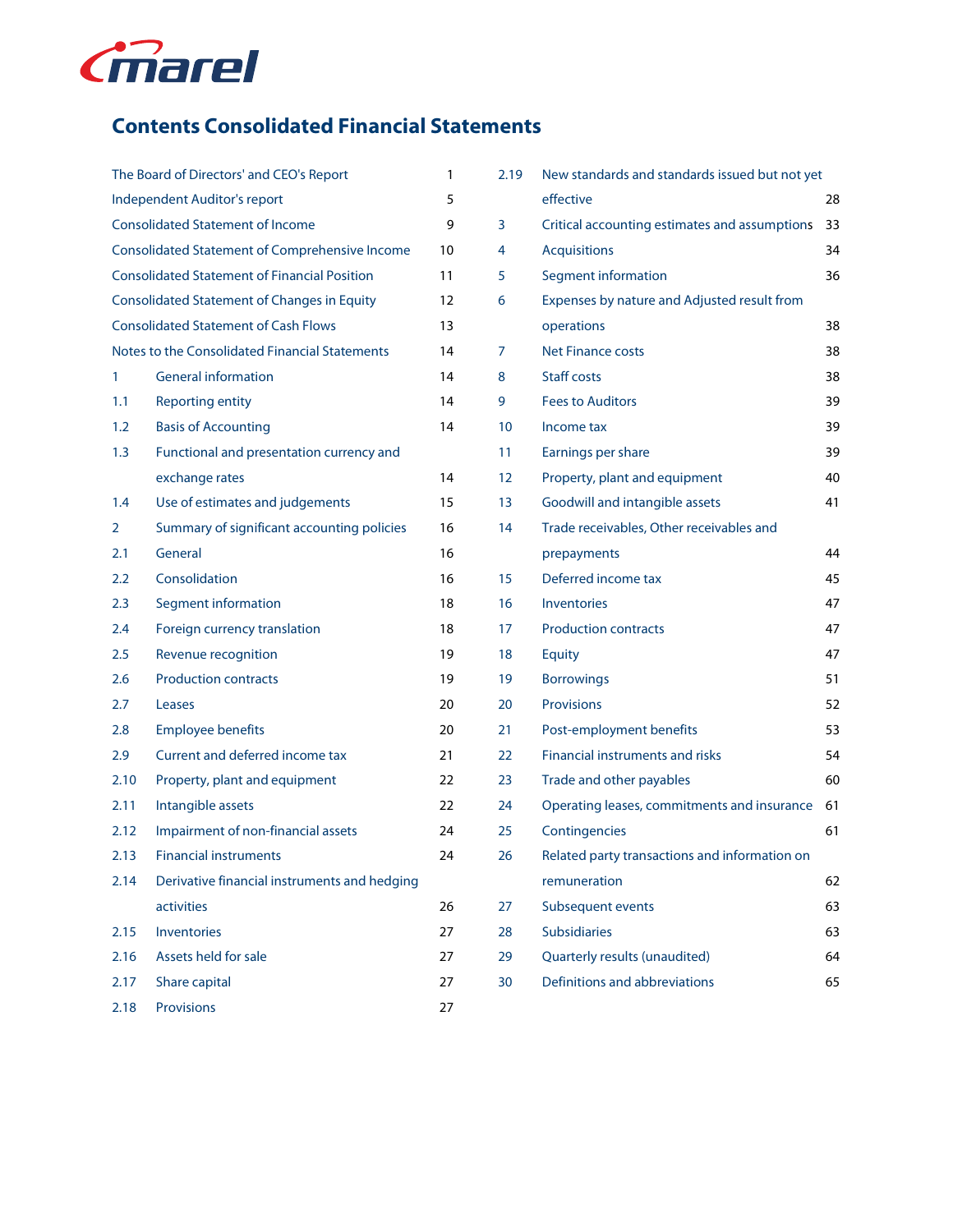

# **The Board of Directors' and CEO's Report**

Marel is a leading global provider of advanced equipment, systems and services for the Poultry, Meat and Fish industries. Marel has offices and subsidiaries in over 30 countries and a global network of more than 100 agents and distributors.

The Consolidated Financial Statements for the year 2017 comprise the financial statements of Marel hf. ("the Company") and its subsidiaries (together "the Group" or "Marel"). The Consolidated Financial Statements are prepared in accordance with International Financial Reporting Standards ("IFRS") as adopted by the European Union ("EU") and additional Icelandic disclosure requirements.

#### **Operations in 2017**

The consolidated revenues for Marel for the full year 2017 are EUR 1,038.2 million (2016: EUR 969.7 million). The adjusted result from operations for the same period is EUR 157.4 million or 15.2% of revenues (2016: EUR 139.4 million or 14.4% of revenues).

The bridge between adjusted result from operations and result from operations as shown in the Consolidated Statement of Income is as follows:

|                                                                    | 2017   | 2016   |
|--------------------------------------------------------------------|--------|--------|
| Adjusted result from operations                                    | 157.4  | 139.4  |
| Adjustment amortization of acquisition-related (in)tangible assets | (17.1) | (24.6) |
| Result from operations                                             | 140.3  | 114.8  |

The pro forma revenues for Marel, including MPS Holding III B.V. ("MPS"), are EUR 983.0 million for 2016. The pro forma adjusted result from operations for the same period is EUR 143.5 million or 14.6% of revenues.

According to the Consolidated Statement of Financial Position, the Company's assets amounted to EUR 1,440.6 million at the end of 2017 (2016: EUR 1,392.4 million). Total equity amounted to EUR 541.9 million at the end of 2017 (at year-end 2016: EUR 525.6 million) or 37.6% of total assets (at year-end 2016: 37.7%). Net interest bearing debt decreased from EUR 403.6 million at the end of 2016 to EUR 365.0 million at the end of 2017.

On 31 August 2017, Marel closed an agreement to acquire 100% of the shares of Sulmaq Industrial e Comercial S.A. ("Sulmaq") from a consortium of shareholders.

On 29 January 2016 Marel concluded the acquisition of MPS and obtained control through acquiring 100% of the issued shares of MPS. MPS is a subsidiary of Marel Holding B.V.

The average number of full time employees was 4,912 in 2017 (2016: 4,599). Total salaries and wages were EUR 306.2 million (2016: EUR 284.4 million).

Based on the decision taken at the Company's 2017 Annual General Meeting, a dividend was declared and paid out to shareholders for the operational year 2016 amounting to EUR 15.3 million; EUR 2.14 cents per share, corresponding to approximately 20% of net result for the year (2016: a dividend of EUR 11.3 million; EUR 1.58 cents per share, was declared and paid out to shareholders for the operational year 2015).

The goodwill of the Group was tested for impairment at year-end by calculating its recoverable amount. The results of these impairment tests were that there was no impairment as the recoverable amount of the goodwill was well above book value.

In May 2017, Marel finalized an extension and amendment of its long term financing at favorable terms and conditions reflecting its financial strength and current market conditions. The all senior loan facilities are approximately EUR 640 million equivalents and include a EUR 325 million revolving credit facility, a EUR 243 million term loan as well as a USD 75 million term loan. The initial interest terms are EURIBOR/LIBOR +185 bps and will vary in line with Marel's leverage ratio (Net debt/EBITDA) at the end of each quarter. The final maturity is in May 2022. This provides Marel with increased strategic and operational flexibility to support the ambitious growth plan introduced at Marel's Annual General Meeting in March 2017.

At 31 December 2017 the Company's order book amounted to EUR 472 million (at 31 December 2016: EUR 350 million).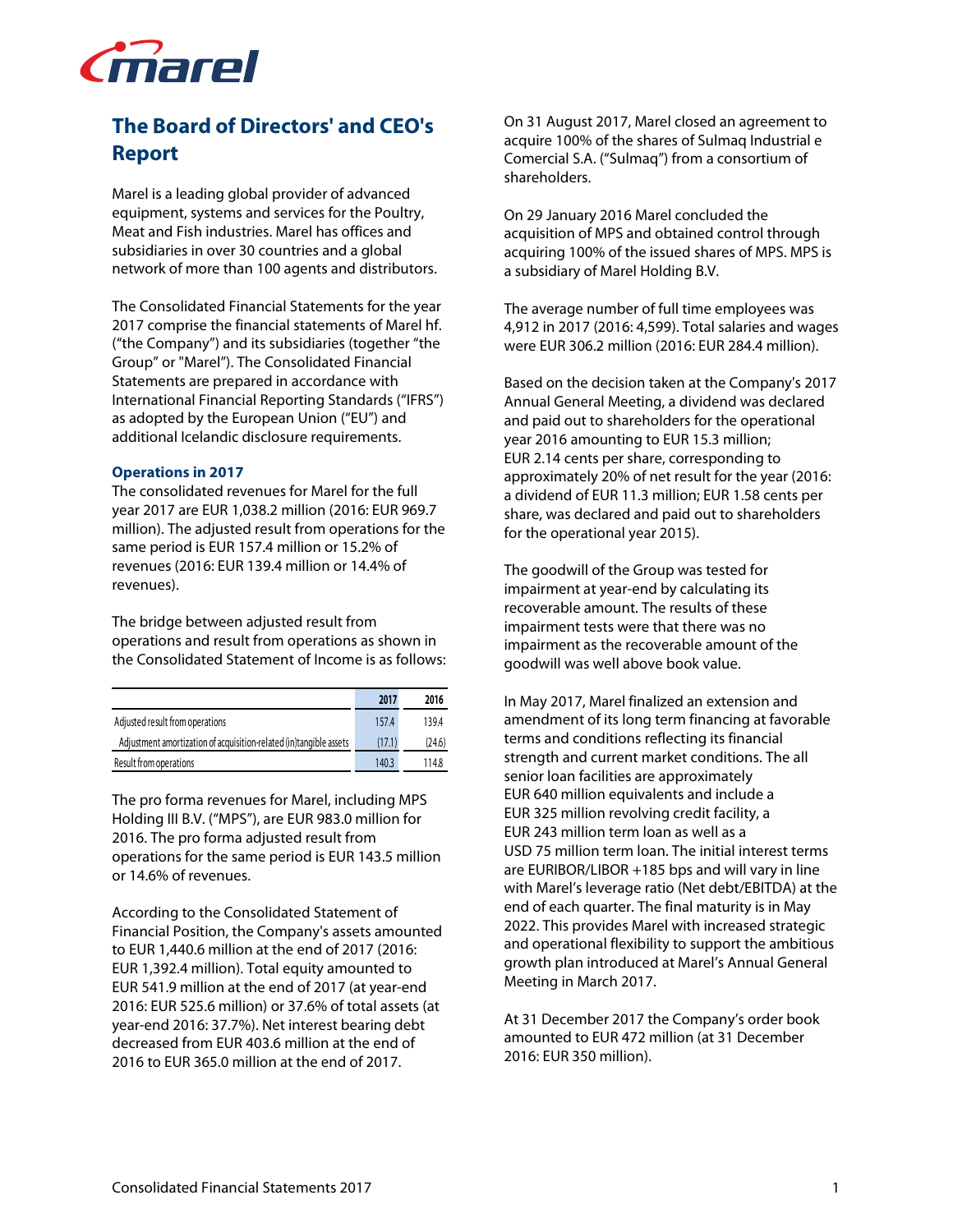

The management and the Board of Directors of the Group believe that they are taking all the necessary measures to support the sustainability and growth of the Group's business in the current environment. Accordingly they continue to adopt the going concern basis in preparing the Annual Report and Consolidated Financial Statements.

The management of the Company believes it is well placed to manage its business risks successfully based on the present economic outlook. Further information is disclosed in note 22 to the Consolidated Financial Statements.

### **Share Capital and Articles of Association**

At year-end Marel's issued shares totaled 735.6 million, all in one class, and unchanged from the end of 2016. Thereof Marel holds, at year-end 2017, 41.7 million treasury shares (2016: 21.5 million treasury shares). The number of shareholders at year-end 2017 was 2,206 compared to 1,907 at the end of 2016.

|                               |                     | 2017                                  |        | 2016                                  |        |
|-------------------------------|---------------------|---------------------------------------|--------|---------------------------------------|--------|
|                               |                     | <b>Number</b><br>of shares<br>million | $\%$   | <b>Number</b><br>of shares<br>million | %      |
| Eyrir Invest hf.              | Investment company  | 190.4                                 | 25.9%  | 215.4                                 | 29.3%  |
| Lífeyrissjóður verslunarmanna | Pension fund        | 69.4                                  | 9.4%   | 67.0                                  | 9.1%   |
| LSR A/B/S-div. and nurses     | Pension fund        | 47.4                                  | 6.4%   | 48.0                                  | 6.5%   |
| Gildi - lífeyrissjóður        | Pension fund        | 47.0                                  | 6.4%   | 51.3                                  | 7.0%   |
| Birta lífeyrissjóður          | Pension fund        | 30.3                                  | 4.1%   | 31.9                                  | 4.3%   |
| MSD Partners Luxembourg S.á.r | Investment company  | 24.6                                  | 3.3%   | 0.0                                   | 0.0%   |
| Stefnir - ÍS15                | Asset management    | 23.4                                  | 3.2%   | 32.1                                  | 4.4%   |
| Stefnir - IS 5                | Asset management    | 15.2                                  | 2.1%   | 20.1                                  | 2.7%   |
| Stapi lífeyrissjóður          | Pension fund        | 14.5                                  | 2.0%   | 173                                   | 2.4%   |
| Landsbankinn hf.              | Bank                | 13.2                                  | 1.8%   | 13.7                                  | 1.9%   |
|                               | Top 10 total        | 475.4                                 | 64.6%  | 496.8                                 | 67.5%  |
|                               | Others              | 218.5                                 | 29.7%  | 217.3                                 | 29.6%  |
| Marel hf.                     | Treasury shares     | 41.7                                  | 5.7%   | 21.5                                  | 2.9%   |
|                               | Total issued shares | 735.6                                 | 100.0% | 735.6                                 | 100.0% |

The ten biggest shareholders were:

In 2017, Marel purchased 22.2 million treasury shares for a total amount of EUR 63.4 million. Thereof 19.7 million treasury shares were purchased to be used as a payment for potential future acquisitions and 2.5 million treasury shares were purchased to fulfill future stock options obligations.

Marel sold 0.9 million treasury shares for EUR 2.5 million to the management of Sulmaq in relation to Marel's acquisition of Sulmaq. The sold shares include a lock-up period of 18 months from the date of closing which was 31 August 2017. Marel also sold 1.1 million treasury shares for EUR 1.2 million in order to fulfill obligations of stock option agreements.

During the year 2016, Marel purchased 4.0 million shares for EUR 8.1 million to fulfill future stock option obligations and sold 2.6 million treasury shares for a total amount of EUR 2.7 million to fulfill the employees' stock option schedules. In connection with the acquisition of MPS, Marel sold 10.8 million treasury shares for EUR 16.3 million to the previous owners of MPS.

Stock options are granted to management and selected employees. Total granted and unexercised stock options at end of the year 2017 were 9.9 million shares (2016: 8.8 million shares), of which 1.7 million are exercisable at the end of 2017 (2016: 1.8 million) and the remainder will vest in the years 2018 to 2021. Further information is disclosed in note 18 to the Consolidated Financial Statements.

At the Company's 2014 Annual General Meeting, the shareholders authorized the Board of Directors to increase the Company's share capital by 35 million shares to fulfill stock option agreements. No new shares were issued in 2017 (2016: no new shares issued). This authorization applies for five years from its adoption.

The Board of Directors will propose at the 2018 Annual General Meeting that EUR cents 4.19 dividend per outstanding share will be paid for the operational year 2017, corresponding to approximately EUR 29.0 million or 30% of net result attributable to Shareholders of the Company of EUR 96.8 million for the year 2017, and refers to the Consolidated Financial Statements regarding appropriation of the profit for the year and changes in Shareholders' equity. This is proposed in accordance to Marel's dividend policy, disclosed at Marel's Annual General Meeting in March 2011. The target is that the net debt/EBITDA ratio is 2 - 3 times EBITDA, excess capital to be used to stimulate growth and value creation as well as paying dividend and that dividend or share buy-back is targeted at 20-40% of the net result.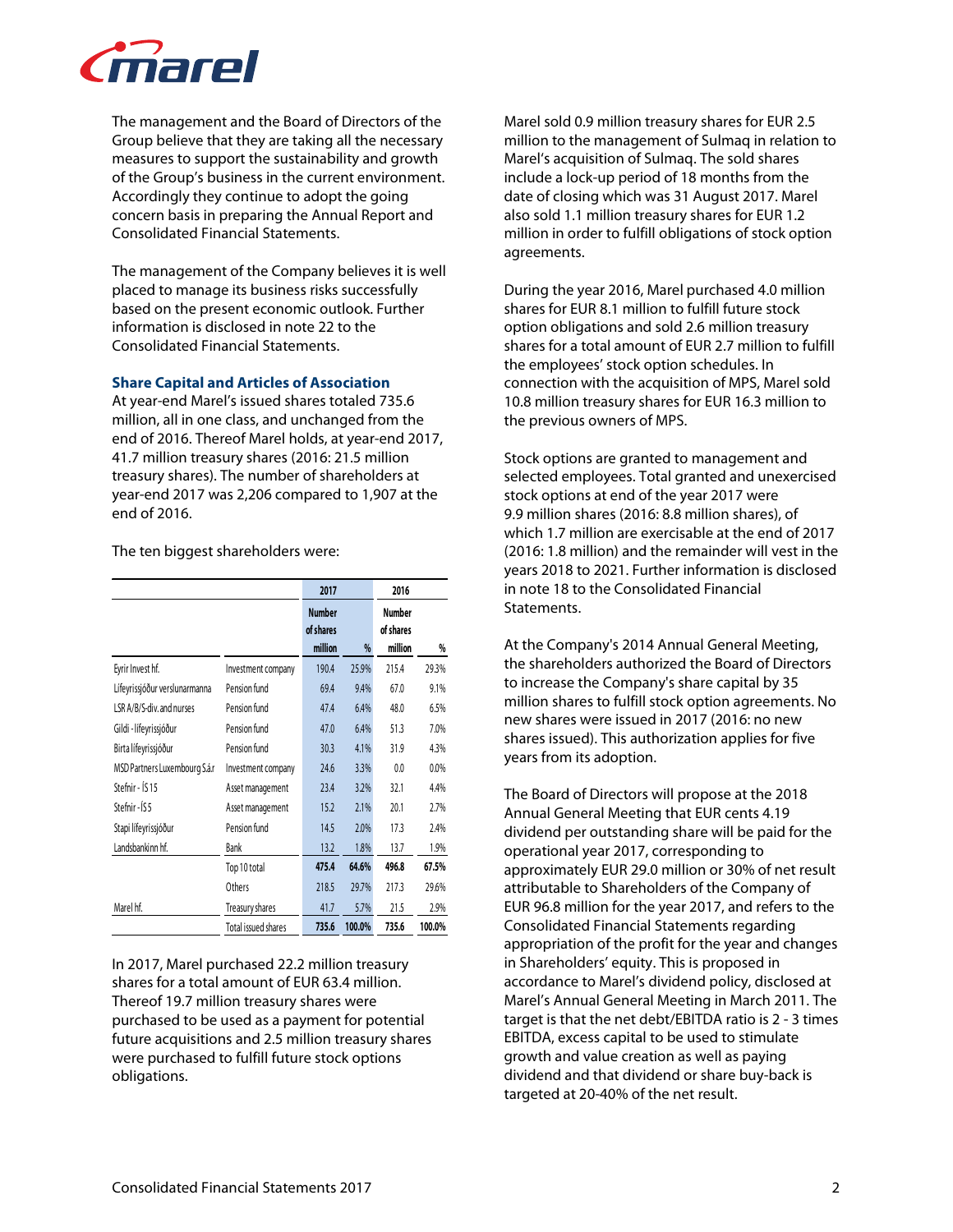

# **Corporate Responsibility Statement**

### **Corporate Governance**

The framework for the Company's Corporate Governance practices consists of the provisions of the law and regulations, the Company's Articles of Association and the Icelandic Guidelines on Corporate Governance issued in June 2015 by the Iceland Chamber of Commerce, NASDAQ Iceland and SA - Confederation of Icelandic Employers. In compliance with the guidelines, the Board of Directors has prepared a Corporate Governance **Statement** 

The Board of Directors is comprised of 3 female Directors and 4 male Directors, which is in accordance with the statutory gender ratio of Boards of Directors of Public Limited Companies in Iceland, with more than 50 employees (ratio of each gender shall be no less than 40%).

Candidates for the Board of Directors of the Company have to notify the Board of Directors thereof in writing at least five full days before the beginning of the Annual General Meeting. The Company's Articles of Association can only be amended with the approval of 2/3 of casted votes and approval of shareholders who control at least 2/3 of the shares represented in a legal shareholders' meeting, provided that the notification calling the meeting thoroughly informs on such amendment.

# **Non-financial information**

The Corporate Social Responsibility Principles, addressing environmental, social and ethical matters, can be summarized as follows:

#### Social Responsibility

Marel provides a safe and healthy working environment and equal opportunities. It fosters individual and team development and ensures the right to freedom of association for all its employees. Human rights violations, illegal labor conditions and illegal and unethical business behavior are never tolerated. Marel engages with local communities, where innovation and education serve as the main areas of social participation.

#### Environmental Responsibility

Marel encourages efficient use of resources in its value chain and promotes positive environmental impact and environmental protection. Innovation is continuously creating new methods for improving yields and minimizing waste in food production, reducing the use of scarce resources such as energy and water, and promoting food safety and animal welfare.

### Economical Responsibility

Marel promotes long term value creation, fair trade and good business practices in its value chain through transparency, innovation and collaboration with all its partners.

Our guidance policy on corporate responsibility implements the ISO 26000 standards, and we are signatory to the United Nations Global Compact.

In 2017, we took part in the NASDAQ sustainable markets initiative for the first time, which makes use of NASDAQ's ESG reporting guidelines.

The Corporate Responsibility Statement is explained and discussed in more detail in a separate document distributed with the Consolidated Financial Statements as well as included in the Annual Report 2017.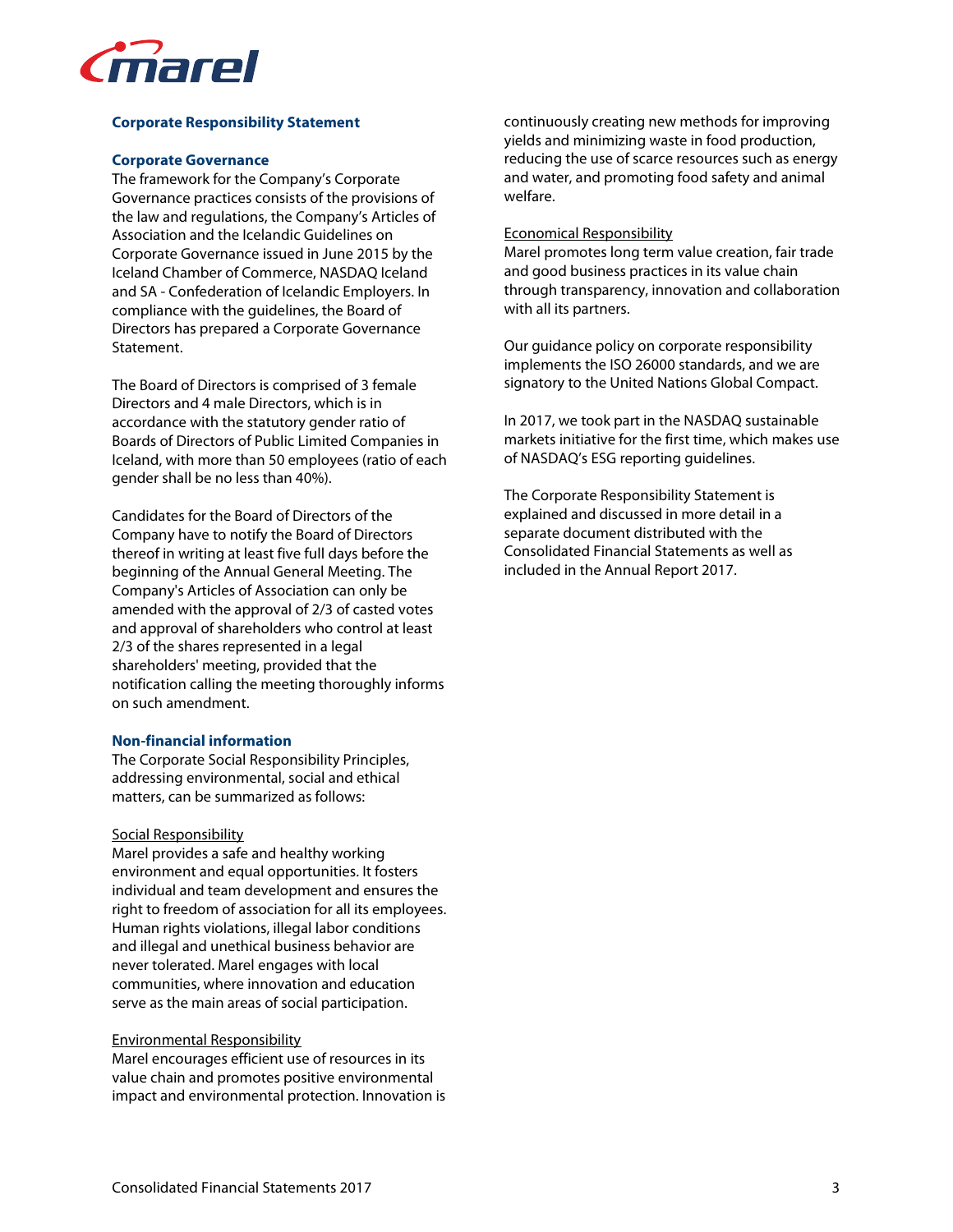

# **Statement by the Board of Directors and the CEO**

According to the Board of Directors' and CEO's best knowledge these Consolidated Financial Statements comply with International Financial Reporting Standards as adopted by the European Union and additional Icelandic disclosure requirements for consolidated financial statements of listed companies. Further according to the Board of Directors' and CEO's best knowledge, the statements give a true and fair view of the Group's financial position as at 31 December 2017, operating performance and the cash flows for the year ended 31 December 2017 as well as describe the principal risk and uncertainty factors faced by the Group.

The report of the Board of Directors and CEO provides a clear overview of developments and achievements in the Group's operations and its situation.

The Board of Directors and CEO of Marel hf. hereby ratify the Consolidated Financial Statements of Marel hf. for the year 2017 with their signatures.

Garðabær, 7 February 2018

# **Board of Directors**

Ásthildur Margrét Otharsdóttir Chairman of the Board

Ástvaldur Jóhannsson Helgi Magnússon

**Chief Executive Officer** 

Árni Oddur Þórðarson

Arnar Þór Másson Ann Elizabeth Savage

Margrét Jónsdóttir Ólafur S. Guðmundsson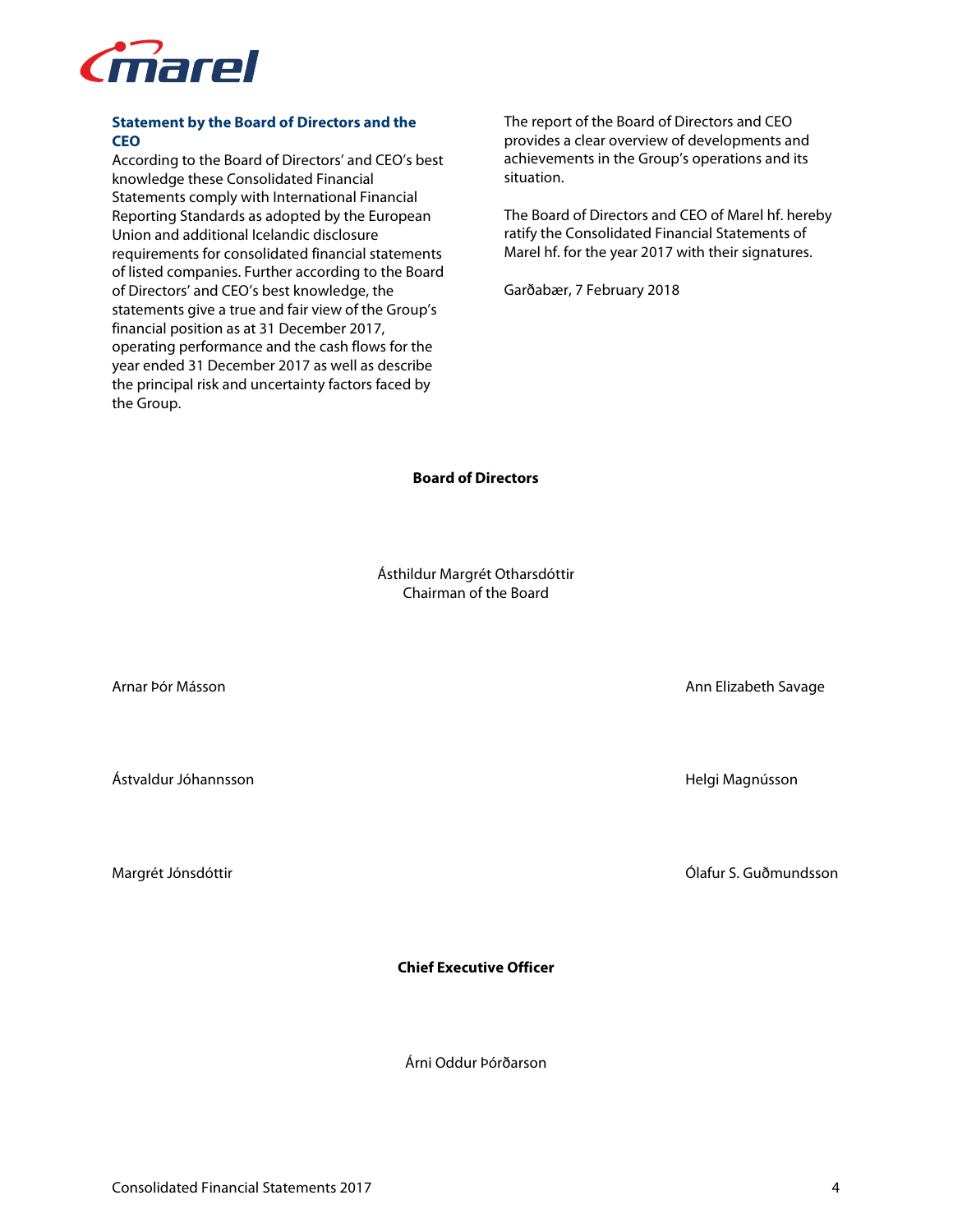

# **Independent Auditor's report**

To the Board of Directors and Shareholders of Marel hf.

# **Report on the Audit of the Consolidated Financial Statements**

# **Opinion**

We have audited the Consolidated Financial Statements of Marel hf. (''the Group''), which comprise the Consolidated Statement of Financial Position as at 31 December 2017, the Consolidated Statement of Income, the Consolidated Statement of Comprehensive Income, the Consolidated Statement of Changes in Equity and the Consolidated Statement of Cash Flows for the year then ended, and Notes to the Consolidated Financial Statements, including a summary of significant accounting policies.

In our opinion, the accompanying Consolidated Financial Statements give a true and fair view of the consolidated financial position of the Group as at 31 December 2017, and of its consolidated financial performance and its consolidated cash flows for the year then ended in accordance with International Financial Reporting Standards (''IFRSs'') as adopted by the European Union ("EU").

# **Basis for Opinion**

We conducted our audit in accordance with International Standards on Auditing (''ISAs''). Our responsibilities under those standards are further described in the Auditor's Responsibilities for the Audit of the Consolidated Financial Statements section of our report. We are independent of the Group in accordance with the Code of ethics for Icelandic auditors, which are based on the International Ethics Standards Board for Accountants' Code of Ethics for Professional Accountants (''IESBA Code''). We have also fulfilled other ethical requirements of that rules. We believe that the audit evidence we have obtained is sufficient and appropriate to provide a basis for our opinion.

# **Key Audit Matters**

Key audit matters are those matters that, in our professional judgment, were of most significance in our audit of the Consolidated Financial Statements of the current period. These matters were addressed in the context of our audit of the Consolidated Financial Statements as a whole, and in forming our opinion thereon, and we do not provide a separate opinion on these matters.

| <b>Key Audit Matters</b>                                                                                                                                                                                                                                                                                        | How the matter was addressed in our audit                                                                                                                                                                                                                                                                                                                                                                                                                                                                              |
|-----------------------------------------------------------------------------------------------------------------------------------------------------------------------------------------------------------------------------------------------------------------------------------------------------------------|------------------------------------------------------------------------------------------------------------------------------------------------------------------------------------------------------------------------------------------------------------------------------------------------------------------------------------------------------------------------------------------------------------------------------------------------------------------------------------------------------------------------|
| Goodwill<br>Goodwill amounts to EUR 644m and represents 45% of<br>total assets as at 31 December 2017.                                                                                                                                                                                                          | We challenged the cash flow projections included in<br>the annual goodwill impairment tests.                                                                                                                                                                                                                                                                                                                                                                                                                           |
| The book value of the Group's goodwill results from<br>acquisitions in past years and in the current year.<br>Impairment of goodwill is a key audit matter due to<br>the high level of judgment required in assessing the<br>inputs into a valuation model supporting<br>management's assessment of impairment. | For our audit we critically assessed and tested the<br>assumptions, methodologies, the weighted average<br>cost of capital and other data used, for example by<br>comparing them to external and historical data, such<br>as external market growth expectations and by<br>analyzing sensitivities in Marel's valuation model.                                                                                                                                                                                         |
| The most significant judgment incorporated in<br>management's assessment of impairment include<br>forecasted cash flows, weighted average cost of<br>capital and the assumptions underlying forecasted<br>growth.                                                                                               | We included valuation specialists in our team to assist<br>us with these procedures.<br>We specifically focused on the sensitivity in the<br>available headroom for the cash generating units,<br>evaluating whether a reasonably possible change in<br>assumptions could cause the carrying amount to<br>exceed its recoverable amount and assessed the<br>historical accuracy of management's estimates.<br>We also assessed the adequacy of the disclosures in<br>note 13 to the Consolidated Financial Statements. |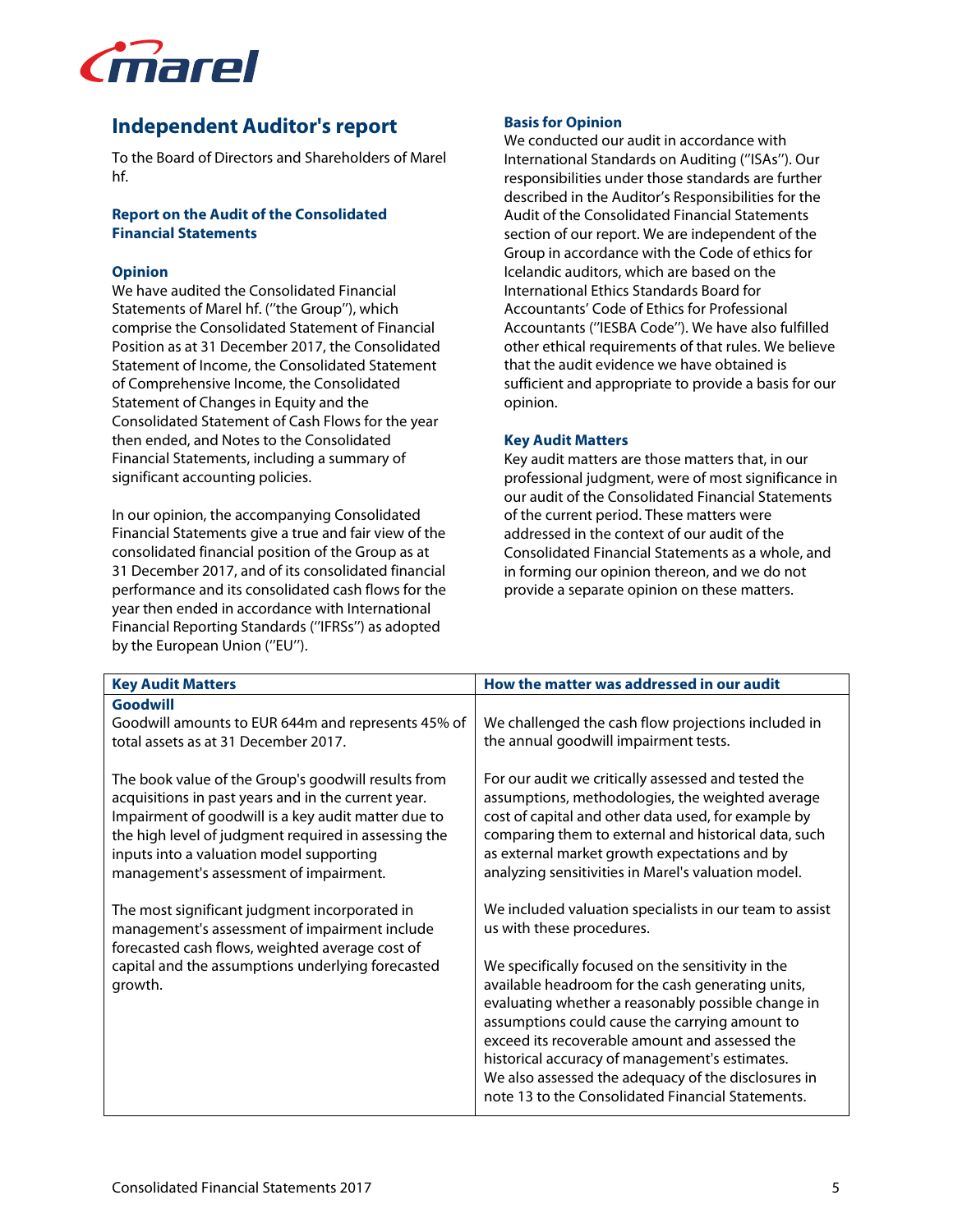

| <b>Key Audit Matters</b>                                | How the matter was addressed in our audit              |
|---------------------------------------------------------|--------------------------------------------------------|
| <b>Revenue recognition</b>                              |                                                        |
| Recognition of the Group's revenue is complex due to    | We audited the accuracy of the revenue streams by      |
| several types of customer contracts utilized, including | testing on a sample basis the revenue amounts          |
| sale of equipment, standard and customized, service     | recorded in the general ledger against the underlying  |
| contracts and sale of spare parts.                      | contracts and orders, invoices, payments and if        |
|                                                         | relevant proofs of delivery.                           |
| Revenue recognition for production contracts is based   |                                                        |
| on 'percentage of completion' method.                   | We performed margin analysis and compared current      |
|                                                         | year margins with previous year and budget.            |
| The assessment of the stage of the contract is made by  |                                                        |
| reference to the proportion of contract cost incurred   | We tested credit notes issued after year-end to verify |
| for the work performed to the reporting date relative   | that revenue were not reversed after year-end.         |
| to the estimated total contract costs to completion.    |                                                        |
|                                                         | We performed a cut-off test per year-end.              |
| The recognition of revenue therefore relies on          |                                                        |
| estimates in relation to the final outcome of expected  | We performed a test of details on per year-end open    |
| costs on each contract, which are judgmental and        | equipment projects. We selected projects based on      |
| could be susceptible to a material misstatement.        | size and risk assessment. We vouched the selected      |
|                                                         | items to contracts, precalculations, invoices and      |
| Revenue recognition is therefore a key audit matter.    | payments.                                              |
| Refer to note 2.5 and note 5.                           | We challenged the progress of per year-end open        |
|                                                         | equipment projects and verified that the percentage    |
|                                                         | of completion revenues are accurate.                   |
|                                                         |                                                        |
|                                                         | We considered specific revenue journal entries in the  |
|                                                         | context of journal entries testing, eg. regarding      |
|                                                         | manual entries on revenues.                            |
|                                                         |                                                        |
|                                                         | We assessed whether the accounting policies for        |
|                                                         | revenue recognition and other financial statements     |
|                                                         | disclosures were in accordance with International      |
|                                                         | Financial Reporting Standards as adopted by the EU.    |
|                                                         |                                                        |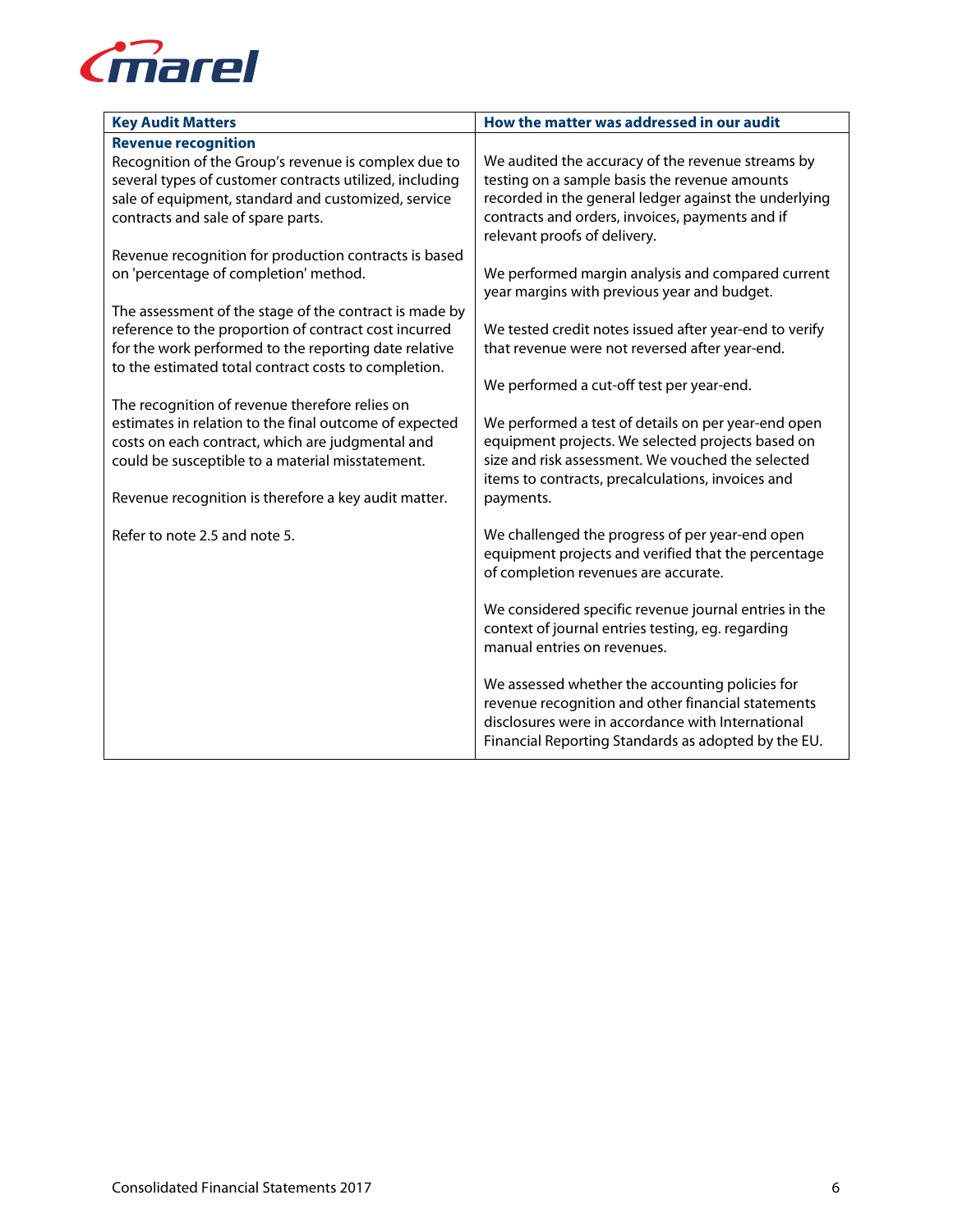

#### **Other information**

The Board of Directors and CEO are responsible for the other information. The other information comprises the information included in the Annual Report of the Group, but does not include the Consolidated Financial Statements and our auditor's report thereon. Our opinion on the Consolidated Financial Statements does not cover the other information and we do not express any form of assurance conclusion thereon.

In connection with our audit of the Consolidated Financial Statements, our responsibility is to read the other information and, in doing so, consider whether the other information is materially inconsistent with the Consolidated Financial Statements or our knowledge obtained in the audit or otherwise appears to be materially misstated. If, based on the work we have performed, we conclude that there is a material misstatement of this other information, we are required to report that fact. The annual report is not available at our reporting date but is expected to be made available to us after that date.

# **Responsibilities of the Board of Directors and CEO for the Consolidated Financial Statements**

The Board of Directors and CEO are responsible for the preparation and fair presentation of the Consolidated Financial Statements in accordance with IFRSs as adopted by the EU, and for such internal control as they determine is necessary to enable the preparation of Consolidated Financial Statements that are free from material misstatement, whether due to fraud or error.

In preparing the Consolidated Financial Statements, the Board of Directors and CEO are responsible for assessing the Group's ability to continue as a going concern, disclosing, as applicable, matters related to going concern and using the going concern basis of accounting unless they either intend to liquidate the Group or to cease operations, or has no realistic alternative but to do so.

The Board of Directors and CEO are responsible for overseeing the Group's financial reporting process.

### **Auditor's Responsibilities for the Audit of the Consolidated Financial Statements**

Our objectives are to obtain reasonable assurance about whether the Consolidated Financial Statements as a whole are free from material

misstatement, whether due to fraud or error, and to issue an auditor's report that includes our opinion. Reasonable assurance is a high level of assurance, but is not a guarantee that an audit conducted in accordance with ISAs will always detect a material misstatement when it exists. Misstatements can arise from fraud or error and are considered material if, individually or in the aggregate, they could reasonably be expected to influence the economic decisions of users taken on the basis of these Consolidated Financial Statements.

As part of an audit in accordance with ISAs, we exercise professional judgment and maintain professional skepticism throughout the audit. We also:

- Identify and assess the risks of material misstatement of the Consolidated Financial Statements, whether due to fraud or error, design and perform audit procedures responsive to those risks, and obtain audit evidence that is sufficient and appropriate to provide a basis for our opinion. The risk of not detecting a material misstatement resulting from fraud is higher than for one resulting from error, as fraud may involve collusion, forgery, intentional omissions, misrepresentations, or the override of internal control.
- Obtain an understanding of internal control relevant to the audit in order to design audit procedures that are appropriate in the circumstances, but not for the purpose of expressing an opinion on the effectiveness of the Group's internal control.
- Evaluate the appropriateness of accounting policies used and the reasonableness of accounting estimates and related disclosures made by management.
- Conclude on the appropriateness of management's use of the going concern basis of accounting and, based on the audit evidence obtained, whether a material uncertainty exists related to events or conditions that may cast significant doubt on the Group's ability to continue as a going concern. If we conclude that a material uncertainty exists, we are required to draw attention in our auditor's report to the related disclosures in the Consolidated Financial Statements or, if such disclosures are inadequate, to modify our opinion. Our conclusions are based on the audit evidence obtained up to the date of our auditor's report. However, future events or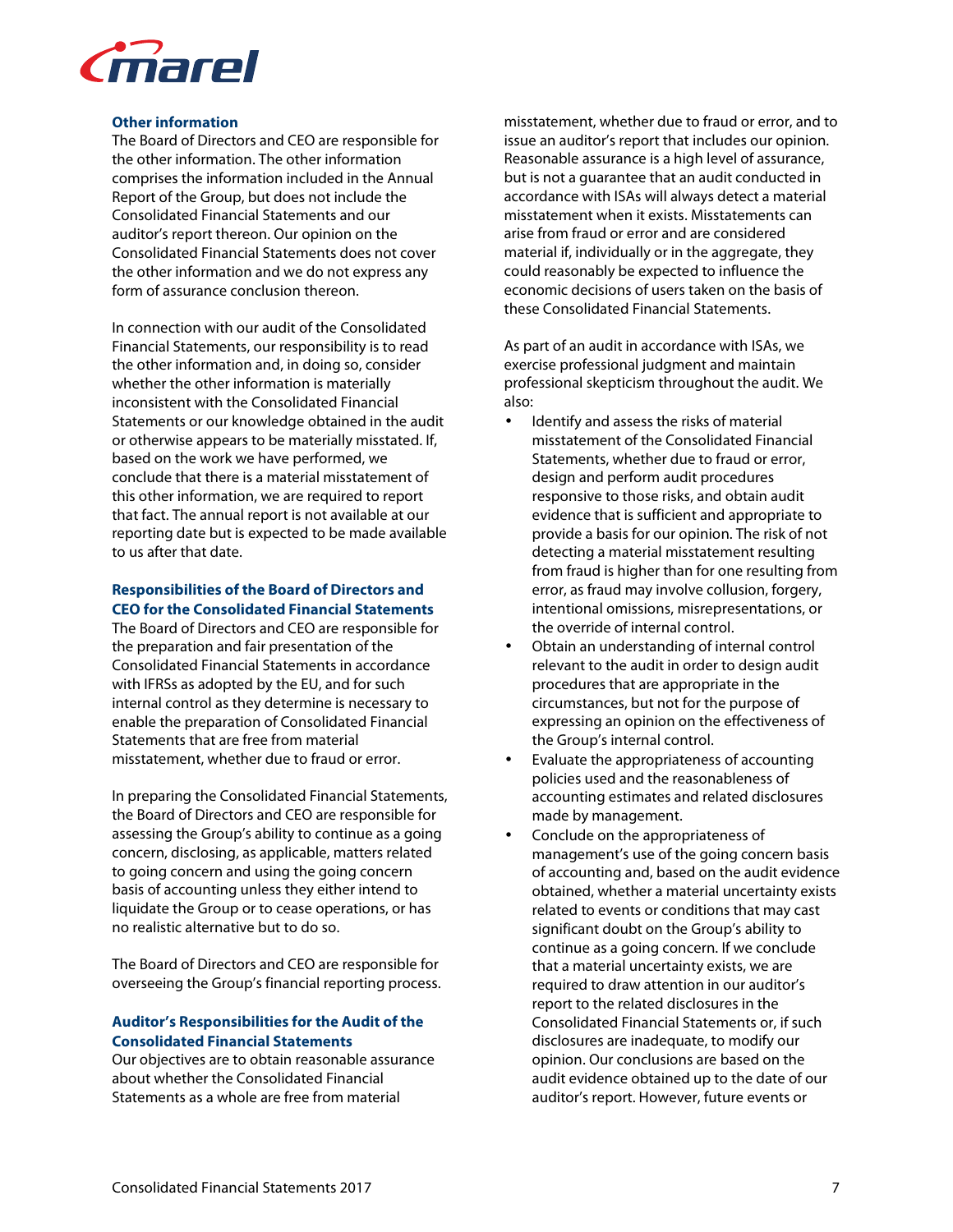

conditions may cause the Group to cease to continue as a going concern.

- Evaluate the overall presentation, structure and content of the Consolidated Financial Statements, including the disclosures, and whether the Consolidated Financial Statements represent the underlying transactions and events in a manner that achieves fair presentation.
- Obtain sufficient appropriate audit evidence regarding the financial information of the entities or business activities within the Group to express an opinion on the Consolidated Financial Statements. We are responsible for the direction, supervision and performance of the group audit. We remain solely responsible for our audit opinion.

We communicate with the Board of Directors and the Audit Committee regarding, among other matters, the planned scope and timing of the audit and significant audit findings, including any significant deficiencies in internal control that we identify during our audit.

We also provide the Board of Directors and the Audit Committee with a statement that we have complied with relevant ethical requirements regarding independence, and to communicate with them all relationships and other matters that may reasonably be thought to bear on our independence, and where applicable, related safeguards.

From the matters communicated with the Board of Directors and the Audit Committee, we determine those matters that were of most significance in the audit of the Consolidated Financial Statements of the current period and are therefore the key audit matters. We describe these matters in our auditor's report unless law or regulation precludes public disclosure about the matter or when, in extremely rare circumstances, we determine that a matter should not be communicated in our report because the adverse consequences of doing so would reasonably be expected to outweigh the public interest benefits of such communication.

# **Report on other Legal and Regulatory Requirements**

Pursuant to the legal requirement under Article 104, Paragraph 2 of the Icelandic Financial Statement Act No. 3/2006, we confirm that, to the best of our knowledge, the report of the Board of Directors and CEO accompanying the Consolidated Financial Statements includes the information required by the Financial Statement Act if not disclosed elsewhere in the Consolidated Financial Statements.

The engagement partners on the audit resulting in this independent auditor's report are Sæmundur Valdimarsson and Hrafnhildur Helgadóttir.

Reykjavik, 7 February 2018

**KPMG ehf.** 

Sæmundur Valdimarsson Hrafnhildur Helgadóttir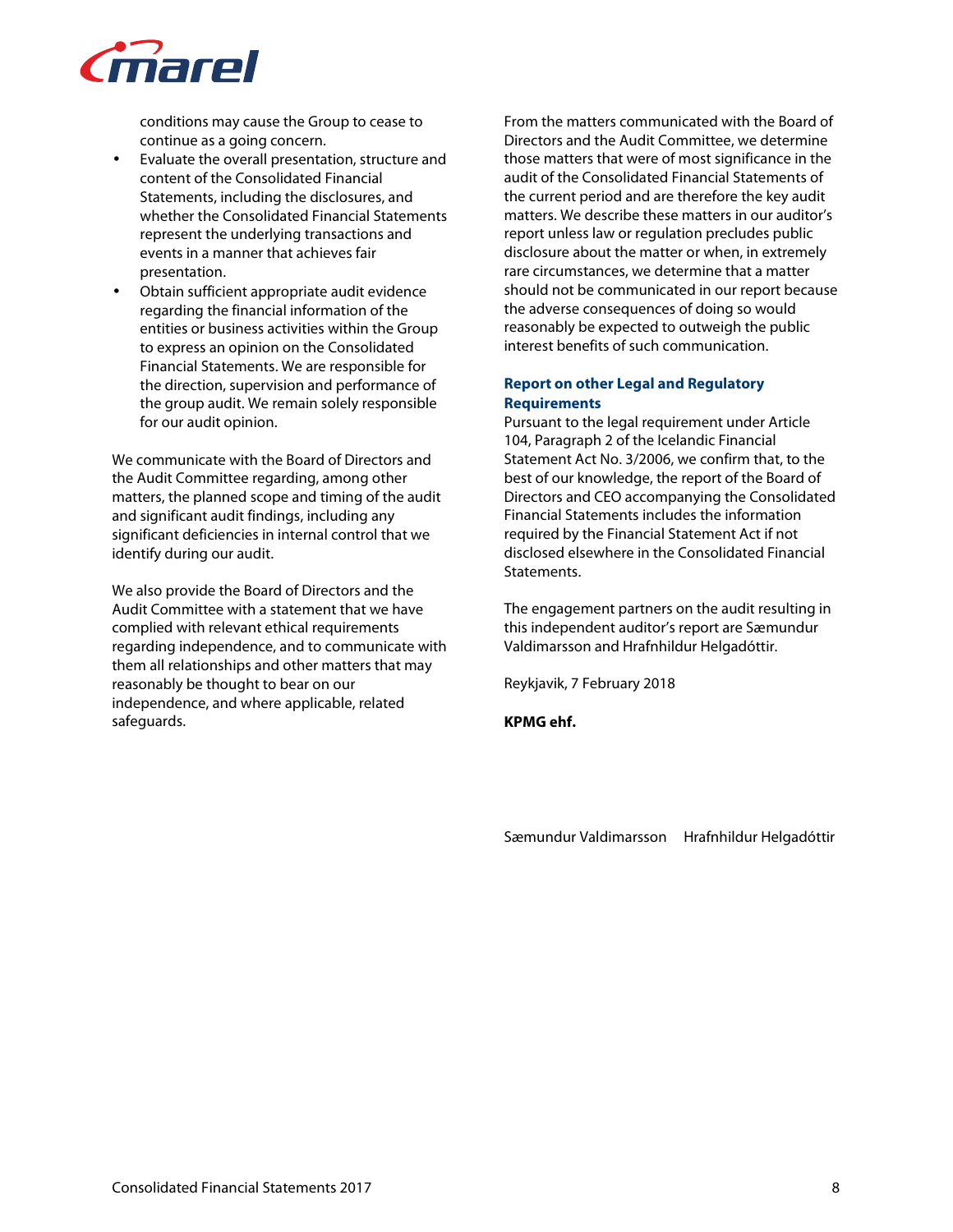

# **Consolidated Statement of Income**

| In EUR million unless stated otherwise                              | Notes           | 2017    | 2016    |
|---------------------------------------------------------------------|-----------------|---------|---------|
|                                                                     |                 |         |         |
| Revenues                                                            | 5 <sup>o</sup>  | 1,038.2 | 969.7   |
| Cost of sales                                                       | 6 <sup>6</sup>  | (631.5) | (572.7) |
| <b>Gross profit</b>                                                 |                 | 406.7   | 397.0   |
|                                                                     |                 |         |         |
| Selling and marketing expenses                                      | 6 <sup>o</sup>  | (120.5) | (128.5) |
| Research and development expenses                                   | 6 <sup>o</sup>  | (57.8)  | (63.1)  |
| General and administrative expenses                                 | 6 <sup>o</sup>  | (71.0)  | (66.2)  |
| Other operating income                                              | 6 <sup>o</sup>  |         | 0.2     |
| Adjusted result from operations*)                                   | 6 <sup>o</sup>  | 157.4   | 139.4   |
| Amortization of acquisition-related (in)tangible assets             | $\overline{4}$  | (17.1)  | (24.6)  |
| <b>Result from operations</b>                                       |                 | 140.3   | 114.8   |
|                                                                     |                 |         |         |
| <b>Finance costs</b>                                                | $\overline{7}$  | (21.2)  | (26.0)  |
| Finance income                                                      | 7 <sup>o</sup>  | 0.9     |         |
| Net finance costs                                                   | $\overline{7}$  |         | 0.6     |
|                                                                     |                 | (20.3)  | (25.4)  |
| <b>Result before income tax</b>                                     |                 | 120.0   | 89.4    |
| Income tax                                                          | 10              | (23.1)  | (13.6)  |
| <b>Net result</b>                                                   |                 | 96.9    | 75.8    |
|                                                                     |                 |         |         |
| Of which:                                                           |                 |         |         |
| - Net result attributable to non-controlling interests              | <b>18</b>       | 0.1     | 0.1     |
| - Net result attributable to Shareholders of the Company            | 11              | 96.8    | 75.7    |
|                                                                     |                 |         |         |
|                                                                     |                 |         |         |
| Earnings per share for result attributable to Shareholders of the   |                 |         |         |
| <b>Company during the period (expressed in EUR cent per share):</b> |                 |         |         |
| - basic                                                             | $\overline{11}$ | 13.70   | 10.59   |
| -diluted                                                            | $-11$           | 13.63   | 10.54   |

\*) Adjusted result from operations: result has been adjusted for amortization of acquisition-related (in)tangible assets.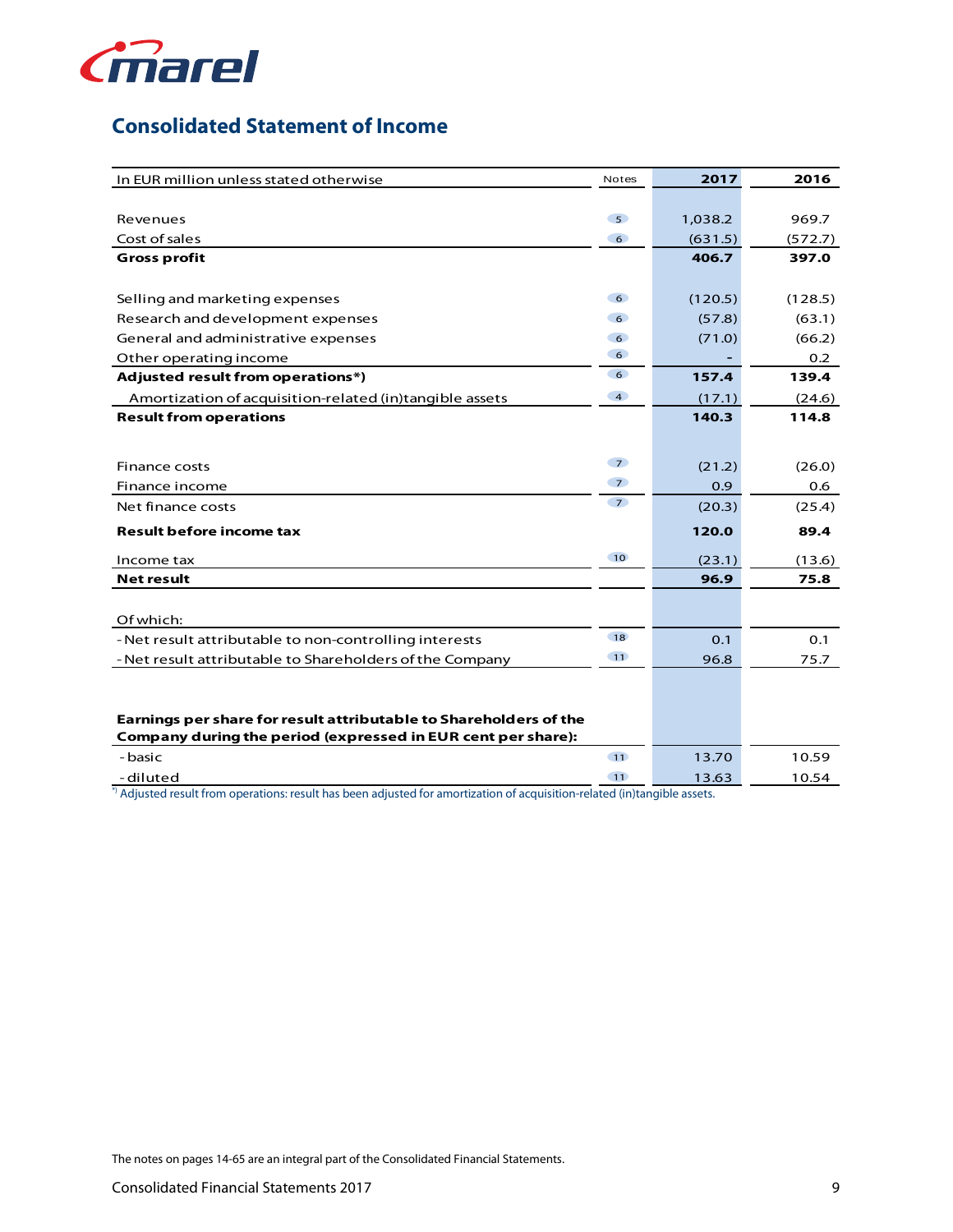

# **Consolidated Statement of Comprehensive Income**

| In EUR million                                                   | <b>Notes</b> | 2017  | 2016  |
|------------------------------------------------------------------|--------------|-------|-------|
|                                                                  |              |       |       |
| <b>Net Result</b>                                                |              | 96.9  | 75.8  |
|                                                                  |              |       |       |
| Items that are or will be reclassified to profit or loss:        |              |       |       |
| Currency translation differences                                 | <b>18</b>    | (7.5) | 1.3   |
| Cash flow hedges                                                 | 18           | 1.8   | 2.0   |
| Income tax relating to cash flow hedges                          | 15 18        | (0.4) | (0.3) |
| Other comprehensive income / (loss) for the period, net of tax   |              | (6.1) | 3.0   |
| Total comprehensive income for the period                        |              | 90.8  | 78.8  |
|                                                                  |              |       |       |
|                                                                  |              |       |       |
| Of which:                                                        |              |       |       |
| Comprehensive income attributable to non-controlling interests   | 18           | 0.1   | 0.1   |
| Comprehensive income attributable to Shareholders of the Company |              | 90.7  | 78.8  |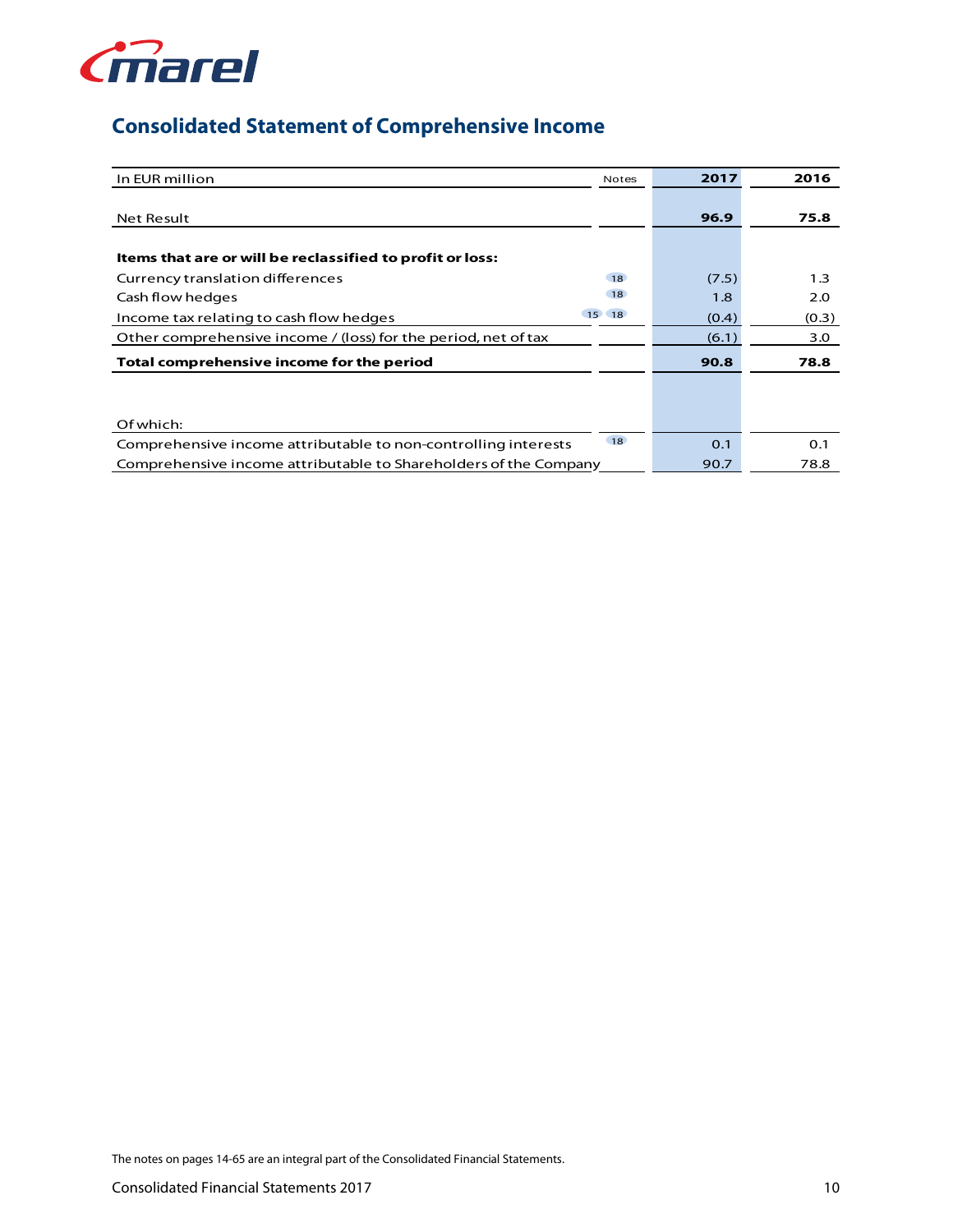

# **Consolidated Statement of Financial Position**

| In EUR million                                     | Notes           | 2017          | 2016          |
|----------------------------------------------------|-----------------|---------------|---------------|
| <b>ASSETS</b>                                      |                 |               |               |
| Property, plant and equipment                      | 12              | 144.7         | 119.0         |
| Goodwill                                           | 13              | 643.9         | 635.2         |
| Intangible assets (excluding goodwill)             | 13              | 262.7         | 277.5         |
| Trade and other receivables                        | 14              | 4.0           | 0.2           |
| Derivative financial instruments                   | 22              | 0.9           | 0.4           |
| Deferred income tax assets                         | 15              | 4.4           | 7.3           |
| <b>Non-current assets</b>                          |                 | 1,060.6       | 1,039.6       |
| Inventories                                        | 16              | 124.4         | 122.2         |
| <b>Production contracts</b>                        | 17              | 48.2          | 37.0          |
| Trade receivables                                  | 14              | 128.9         | 115.3         |
| Other receivables and prepayments                  |                 | 46.6          | 32.7          |
| Derivative financial instruments                   | 14<br>22        |               | 0.1           |
|                                                    |                 |               |               |
| Cash and cash equivalents<br><b>Current assets</b> |                 | 31.9<br>380.0 | 45.5<br>352.8 |
|                                                    |                 |               |               |
| <b>TOTAL ASSETS</b>                                |                 | 1,440.6       | 1,392.4       |
| <b>EQUITY AND LIABILITIES</b>                      |                 |               |               |
| Share capital                                      | 18              | 6.3           | 6.5           |
| Share premium reserve                              | 18              | 229.6         | 288.7         |
| Other reserves                                     | 18              | (8.2)         | (2.1)         |
| Retained earnings                                  | 18              | 313.9         | 232.3         |
| <b>Shareholders' equity</b>                        |                 | 541.6         | 525.4         |
| Non-controlling interests                          | 18              | 0.3           | 0.2           |
| <b>Total equity</b>                                |                 | 541.9         | 525.6         |
| <b>LIABILITIES</b>                                 |                 |               |               |
| <b>Borrowings</b>                                  | 19              | 370.7         | 425.0         |
| Deferred income tax liabilities                    | 15              | 61.3          | 63.5          |
| Provisions                                         | 20              | 8.6           | 7.4           |
| Other liabilities                                  | 23              | 3.6           |               |
| Derivative financial instruments                   | 22              | 2.7           | 4.9           |
| <b>Non-current liabilities</b>                     |                 | 446.9         | 500.8         |
| <b>Production contracts</b>                        | 17 <sup>2</sup> | 209.6         | 150.8         |
| Trade and other payables                           | 23              | 195.9         | 168.9         |
| Current income tax liabilities                     |                 | 11.0          | 9.1           |
| <b>Borrowings</b>                                  | 19              | 26.2          | 24.1          |
| Provisions                                         | 20              | 9.1           | 13.1          |
| <b>Current liabilities</b>                         |                 | 451.8         | 366.0         |
| <b>Total liabilities</b>                           |                 | 898.7         | 866.8         |
| <b>TOTAL EQUITY AND LIABILITIES</b>                |                 | 1,440.6       | 1,392.4       |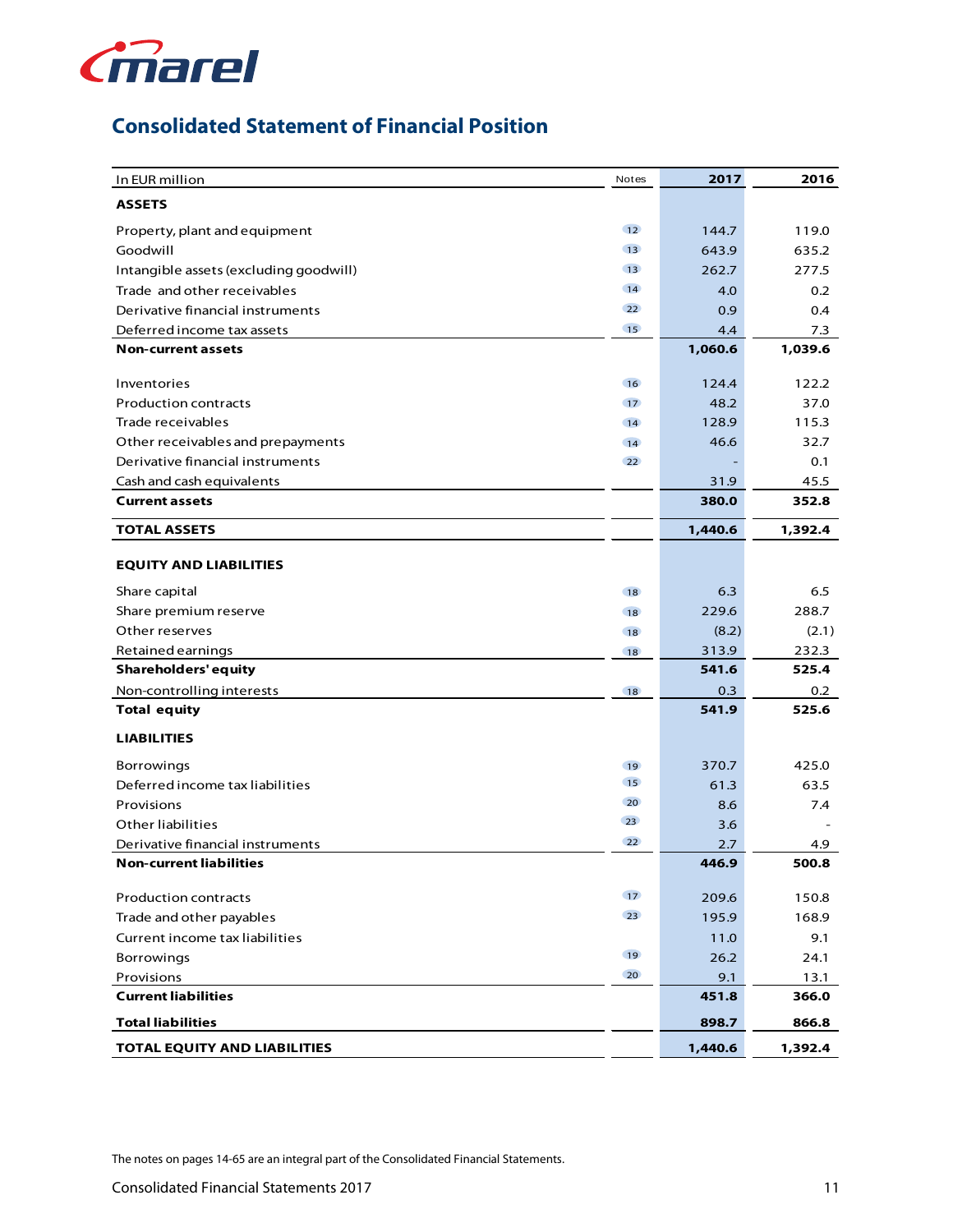

# **Consolidated Statement of Changes in Equity**

| In EUR million                                            | <b>Share</b><br>capital | <b>Share</b><br>premium<br>reserve $^{2)}$ | <b>Other</b><br>reserves <sup>3)</sup> | <b>Retained</b><br>earnings | Share-<br>holders' | Non-<br>controlling<br><b>interests</b> | <b>Total</b>    |
|-----------------------------------------------------------|-------------------------|--------------------------------------------|----------------------------------------|-----------------------------|--------------------|-----------------------------------------|-----------------|
|                                                           | 6.5                     | 288.7                                      |                                        | 232.2                       | equity<br>525.3    | 0.2                                     | equity<br>525.5 |
| <b>Balance at 1 January 2017</b>                          |                         |                                            | (2.1)                                  |                             |                    |                                         |                 |
| Result for the period<br>Total other comprehensive income |                         |                                            | (6.1)                                  | 96.8                        | 96.8<br>(6.1)      | 0.1                                     | 96.9<br>(6.1)   |
| Transactions with owners of the Company                   |                         |                                            |                                        |                             |                    |                                         |                 |
| Treasury shares purchased                                 | (0.2)                   | (63.2)                                     |                                        |                             | (63.4)             |                                         | (63.4)          |
| Treasury shares sold                                      | 0.0                     | 3.7                                        |                                        |                             | 3.7                |                                         | 3.7             |
| Treasury shares, transaction costs                        |                         | (0.1)                                      |                                        |                             | (0.1)              |                                         | (0.1)           |
| Value of services provided                                |                         | 0.6                                        |                                        |                             | 0.6                |                                         | 0.6             |
| Value of services provided released                       |                         | (0.1)                                      |                                        | 0.1                         | 0.0                |                                         | 0.0             |
| Dividend                                                  |                         |                                            |                                        | (15.3)                      | (15.3)             | 0.0                                     | (15.3)          |
|                                                           | (0.2)                   | (59.1)                                     | (6.1)                                  | 81.6                        | 16.3               | 0.1                                     | 16.4            |
| <b>Balance at 31 December 2017</b>                        | 6.3                     | 229.6                                      | (8.2)                                  | 313.9                       | 541.6              | 0.3                                     | 541.9           |

| In EUR million                                 | <b>Share</b><br>capital | <b>Share</b><br>premium<br>reserve <sup>2)</sup> | Other<br>reserves <sup>3)</sup> | <b>Retained</b><br>earnings | Share-<br>holders'<br>equity | Non-<br>controlling<br><b>interests</b> | <b>Total</b><br>equity |
|------------------------------------------------|-------------------------|--------------------------------------------------|---------------------------------|-----------------------------|------------------------------|-----------------------------------------|------------------------|
| <b>Balance at 1 January 2016</b>               | 6.4                     | 277.9                                            | (5.1)                           | 167.5                       | 446.7                        |                                         | 446.7                  |
| Result for the period                          |                         |                                                  |                                 | 75.7                        | 75.7                         | 0.1                                     | 75.8                   |
| Total other comprehensive income <sup>1)</sup> |                         |                                                  | 3.0                             |                             | 3.0                          |                                         | 3.0                    |
| Business combinations, note 4                  |                         |                                                  |                                 |                             |                              | 0.1                                     | 0.1                    |
| Transactions with owners of the Company        |                         |                                                  |                                 |                             |                              |                                         |                        |
| Treasury shares purchased                      | 0.0                     | (8.0)                                            |                                 |                             | (8.0)                        |                                         | (8.0)                  |
| Treasury shares sold                           | 0.1                     | 18.8                                             |                                 |                             | 18.9                         |                                         | 18.9                   |
| Treasury shares, transaction costs             |                         | (0.0)                                            |                                 |                             | (0.0)                        |                                         | (0.0)                  |
| Value of services provided                     |                         | 0.3                                              |                                 |                             | 0.3                          |                                         | 0.3                    |
| Value of services provided released            |                         | (0.3)                                            |                                 | 0.3                         |                              |                                         |                        |
| Dividend                                       |                         |                                                  |                                 | (11.3)                      | (11.3)                       |                                         | (11.3)                 |
|                                                | 0.1                     | 10.8                                             | 3.0                             | 64.7                        | 78.6                         | 0.2                                     | 78.8                   |
| <b>Balance at 31 December 2016</b>             | 6.5                     | 288.7                                            | (2.1)                           | 232.2                       | 525.3                        | 0.2                                     | 525.5                  |

<sup>1)</sup> Includes recognition of non-controlling interest.

<sup>2)</sup> Includes reserve for share based payments as per 31 December 2017 of EUR 1.4 million (31 December 2016: EUR 0.8 million).

<sup>3)</sup> For details on Other reserves refer to note 18.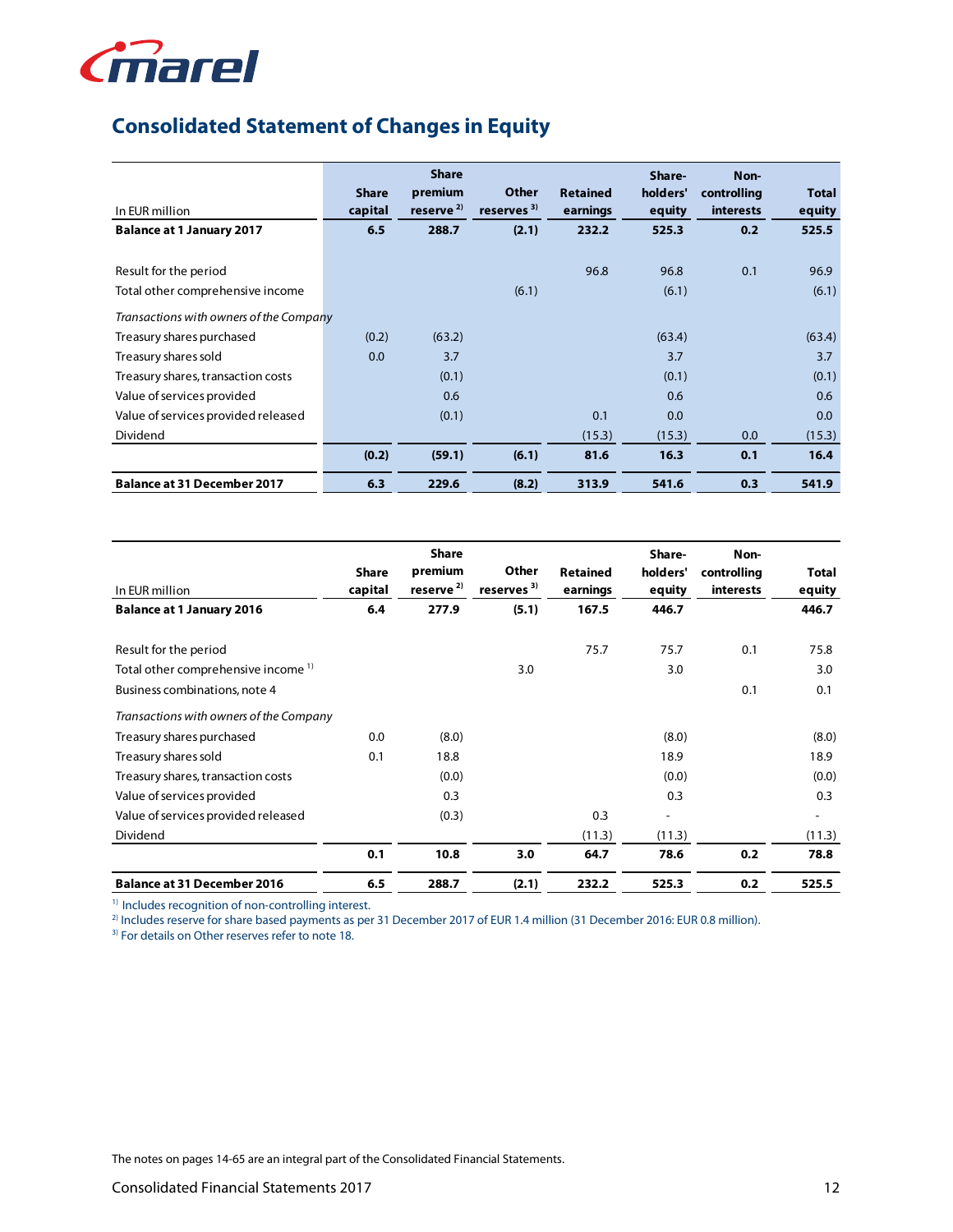

# **Consolidated Statement of Cash Flows**

| In EUR million                                                                  | Notes           | 2017    | 2016          |
|---------------------------------------------------------------------------------|-----------------|---------|---------------|
| <b>Cash flows from operating activities</b>                                     |                 |         |               |
| <b>Result from operations</b>                                                   |                 | 140.3   | 114.8         |
| Adjustments to reconcile result from operations to net cash provided by / (used |                 |         |               |
| in) operating activities:                                                       |                 |         |               |
| Depreciation of property, plant and equipment                                   | 12              | 11.9    | 9.8           |
| Amortization and impairment of intangible assets                                | 13              | 39.7    | 50.9          |
| Changes in non-current receivables and payables                                 |                 | 0.9     | 0.2           |
| Working capital provided by / (used in) operating activities                    |                 | 192.8   | 175.7         |
| Changes in working capital:                                                     |                 |         |               |
| Inventories and production contracts                                            |                 | 44.1    | 3.8           |
| Trade and other receivables                                                     |                 | (26.5)  | $2.2^{\circ}$ |
| Trade and other payables                                                        |                 | 25.6    | 2.5           |
| Provisions                                                                      |                 | 0.2     | (5.2)         |
| <b>Changes in operating assets and liabilities</b>                              |                 | 43.4    | 3.3           |
| <b>Cash generated from operating activities</b>                                 |                 | 236.2   | 179.0         |
| Taxes paid                                                                      |                 | (26.2)  | (8.1)         |
| Interest and finance income                                                     |                 | 0.8     | 0.8           |
| Interest and finance costs                                                      |                 | (15.2)  | (34.6)        |
| Net cash from operating activities                                              |                 | 195.6   | 137.1         |
| <b>Cash flows from investing activities</b>                                     |                 |         |               |
| Purchase of property, plant and equipment                                       | 12 <sup>°</sup> | (34.0)  | (21.0)        |
| Investments in intangibles                                                      | 13              | (23.9)  | (23.2)        |
| Proceeds from sale of property, plant and equipment                             |                 | 0.4     | 4.5           |
| Acquisition of subsidiary, net of cash aquired                                  | $\overline{4}$  | (20.2)  | (368.4)       |
| Net cash provided by / (used in) investing activities                           |                 | (77.7)  | (408.1)       |
| <b>Cash flows from financing activities</b>                                     |                 |         |               |
| Purchase of treasury shares                                                     |                 | (63.4)  | (8.0)         |
| Sale of treasury shares                                                         |                 | 3.7     | 19.0          |
| Proceeds from borrowings                                                        |                 | 130.0   | 365.3         |
| Repayments of borrowings                                                        |                 | (177.2) | (144.6)       |
| Dividends paid                                                                  | 18              | (15.3)  | (11.3)        |
| Net cash provided by / (used in) financing activities                           |                 | (122.2) | 220.4         |
| Net increase (decrease) in net cash                                             |                 | (4.3)   | (50.6)        |
| Exchange (loss) / gain on net cash                                              |                 | (9.3)   | 3.1           |
| Net cash at beginning of the period                                             |                 | 45.5    | 93.0          |
| Net cash at end of the period                                                   |                 | 31.9    | 45.5          |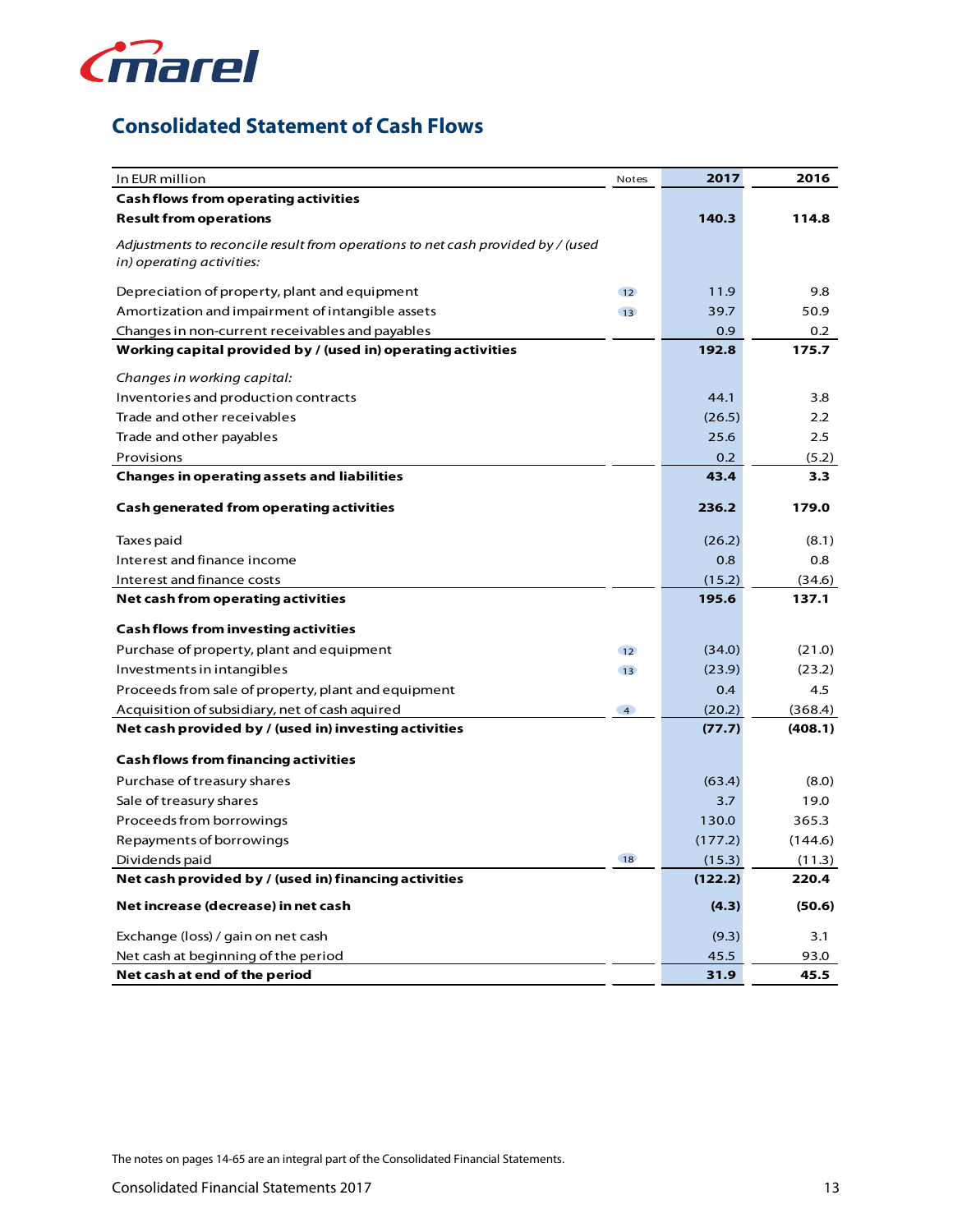

# **Notes to the Consolidated Financial Statements**

# **1 General information**

# **1.1 Reporting entity**

Marel hf. ("the Company") is a limited liability company incorporated and domiciled in Iceland. The address of its registered office is Austurhraun 9, Gardabaer.

The Consolidated Financial Statements of the Company as at and for the year ended 31 December 2017 comprise the Company and its subsidiaries (together referred to as "the Group" or "Marel").

The Group is a leading global provider of advanced equipment, systems and services for the Poultry, Meat and Fish industries and is involved in the manufacturing, development, distribution and sales of solutions for these industries.

All amounts are in millions of EUR unless otherwise stated.

These Consolidated Financial Statements have been approved for issue by the Board of Directors and CEO on 7 February 2018. These Consolidated Financial Statements as presented in this report are subject to the adoption by the Annual General Meeting of Shareholders, to be held on 6 March 2018.

The Company is listed on the Nasdaq OMX Nordic Iceland exchange.

# **1.2 Basis of Accounting**

The Consolidated Financial Statements of the Group have been prepared in accordance with International Financial Reporting Standards ("IFRS") as adopted by the European Union ("EU") and additional Icelandic disclosure requirements for consolidated financial information of listed companies in accordance with Icelandic Financial Statements Act No. 3/2006 and rules for issuers of financial instruments at the Nasdaq in Iceland. The accounting policies applied by Marel comply with IFRS and the pronouncements of the International Financial Reporting Interpretation Committee (''IFRIC'') effective at 31 December 2017.

These Consolidated Financial Statements have been prepared under the historical cost convention, except for the valuation of availablefor-sale financial assets and financial assets and liabilities (including derivative instruments) which are valued at fair value through the Consolidated Statement of Comprehensive Income.

Details of the Group's significant accounting policies are included in note 2.

# **1.3 Functional and presentation currency and exchange rates**

Items included in the Consolidated Financial Statements of each entity in the Group are measured using the currency that best reflects the economic substance of the underlying events and circumstances relevant to that entity ("the functional currency"). The Consolidated Financial Statements are presented in Euro (''EUR''), which is the Group's reporting currency and the functional currency of Marel hf. All financial information presented in EUR has been rounded to the nearest million, unless otherwise indicated.

Exchange rates

The currency exchange rates that were used in preparing the Consolidated Statements are listed below for the most relevant currencies.

|            | Year-end  | Average   | Year-end  | Average rate |
|------------|-----------|-----------|-----------|--------------|
| 1 euro $=$ | rate 2017 | rate 2017 | rate 2016 | 2016         |
| <b>USD</b> | 1.19      | 1.13      | 1.05      | 1.11         |
| ISK        | 125.03    | 120.68    | 119.38    | 134.49       |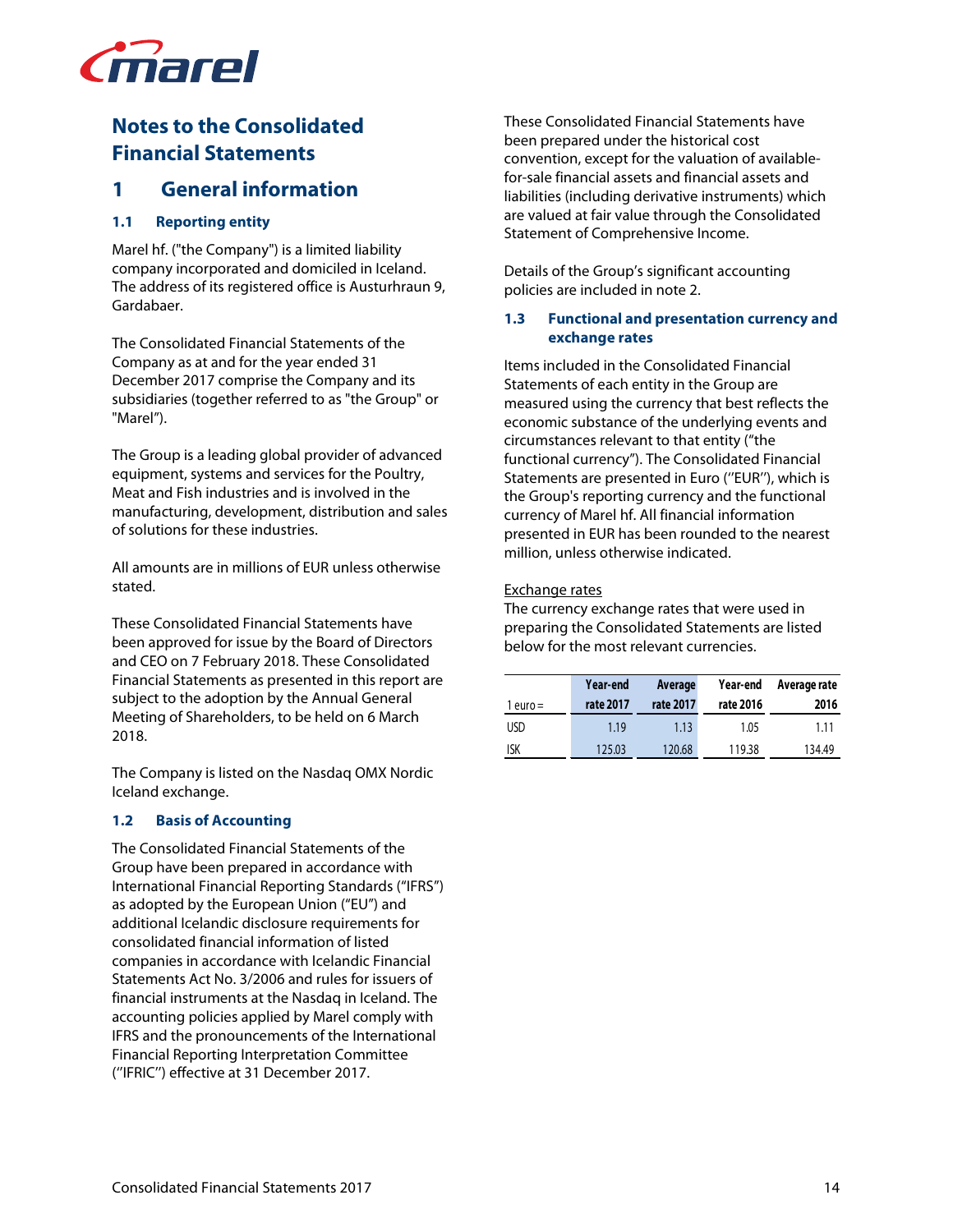

# **1.4 Use of estimates and judgements**

The preparation of the Consolidated Financial Statements in accordance with IFRS as adopted by the EU requires the use of certain critical accounting estimates. It also requires management to exercise judgement in the process of applying the Group's accounting policies. The areas involving a higher degree of judgement or complexity, or areas where assumptions and estimates are significant to the Consolidated Financial Statements are disclosed in note 3. Actual results may differ from these estimates.

Estimates and underlying assumptions are reviewed on an on-going basis. Revisions to accounting estimates are recognized in the period in which the estimates are revised and in any future period affected.

A number of the Group's accounting policies and disclosures require the measurement of fair values, for both financial and non-financial assets and liabilities. The Group has an established control framework with respect to the measurement of fair values.

Further information about the assumptions made in measuring fair values is included in notes 2.13 and 22.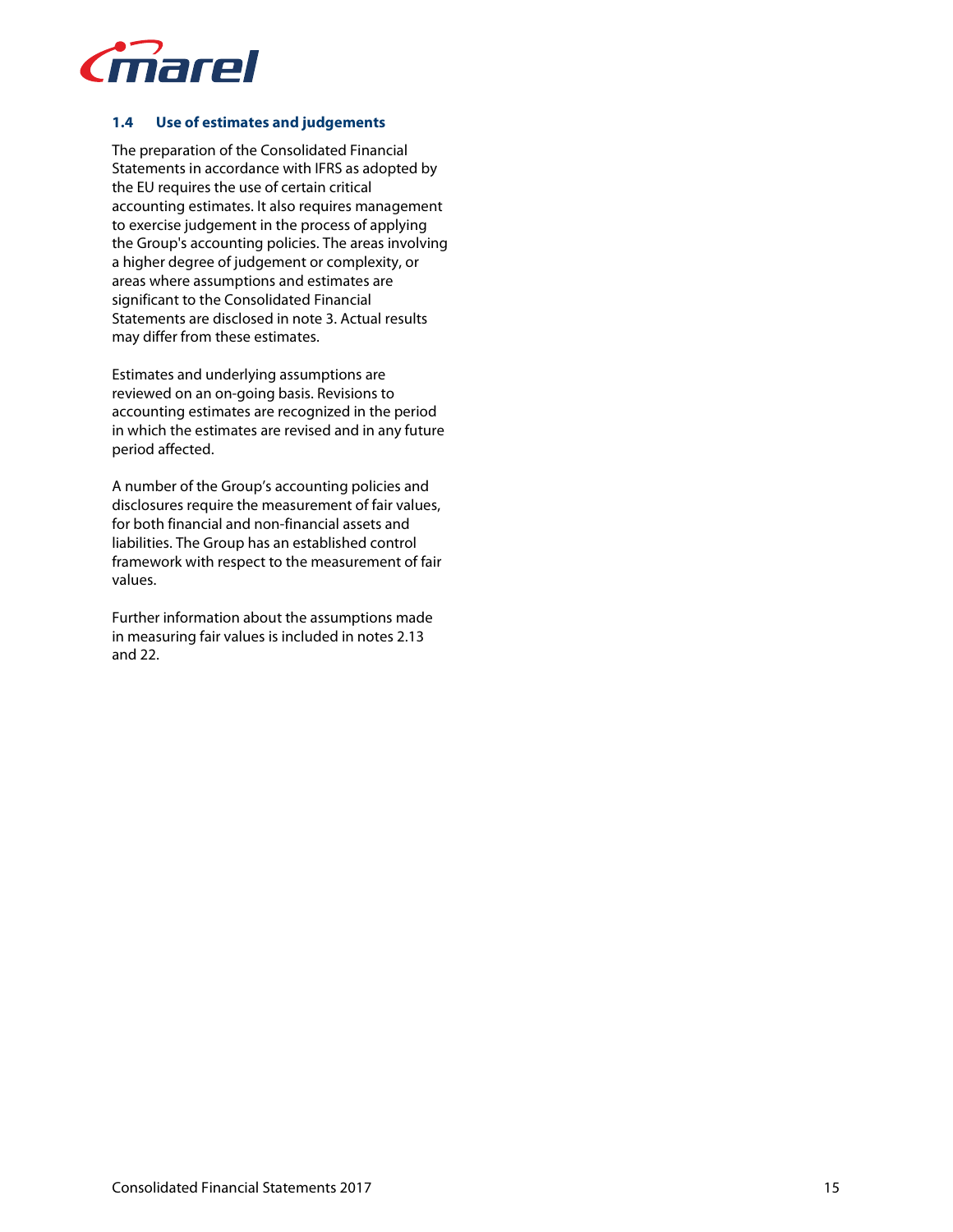

# **2 Summary of significant accounting policies**

### **2.1 General**

The principal accounting policies applied in the preparation of these Consolidated Financial Statements are set out below.

### **Changes in accounting policies**

The accounting policies set out in this section have been applied consistently for all periods presented in these Consolidated Financial Statements.

### **Prior-year information**

The presentation of prior-year disclosures is in line with the current year disclosures.

### **Specific choices with IFRS**

Sometimes IFRS allows alternative accounting treatment for measurement and / or disclosure. The most important of these alternative treatments are mentioned below:

#### Tangible and intangible fixed assets

Under IFRS an entity shall disclose either the cost model or the revaluation model as its accounting for tangible and intangible fixed assets. In this respect, Property, plant and equipment are measured at cost less accumulated depreciation and accumulated impairment losses, if applicable. The useful lives and residual values are evaluated annually. The Company chose to apply the cost model meaning that costs relating to product development, the development and purchase of software for internal use and other intangible assets are capitalized and subsequently amortized over their estimated useful life.

Presentation of Consolidated Statement of Income Marel presents expenses in the Consolidated Statement of Income in accordance with their function. This allows the presentation of gross profit on the face of the Consolidated Statement of Income, which is a widely used performance measure in the industry. The composition of the costs allocated to the individual functions is explained as follows:

• Cost of sales encompasses all manufacturing costs (including raw materials, employee benefits, and depreciation and amortization) related to goods and services captured in net sales. They are measured at their actual cost

based on "first in, first out" or weighted average cost;

- Selling and marketing expenses relate to the selling and marketing of goods and services;
- Research and development expenses consist of:
	- − research, which is defined as original and planned investigation undertaken with the prospect of gaining new scientific or technical knowledge and understanding; and,
	- − development, which is defined as the application of research findings or other knowledge to a plan or (re-)design for the production of new or substantially improved materials, devices, products, processes, systems or services before the start of commercial production or use;
- General and administrative expenses relate to the strategic and governance role of the general management of the Company as well as the representation of Marel as a whole in the financial, political or business community. General and administrative expenses also relate to business support activities of staff departments that are not directly related to the other functional areas.

# Presentation of Consolidated Statement of Cash **Flows**

Under IFRS, an entity shall report cash flows from operating activities using either the direct method (whereby major classes of gross cash receipts and gross cash payments are disclosed) or the indirect method (whereby profit or loss is adjusted for the effects of transactions of a non-cash nature, any deferrals or accruals of past or future operating cash receipts or payments, and items of income or expense associated with investing or financing cash flows). In this respect, the Company chose to prepare the Consolidated Statement of Cash Flows using the indirect method.

# **2.2 Consolidation**

# **Business combinations**

The Group accounts for business combinations using the acquisition method when control is transferred to the Group. The consideration transferred in the acquisition is generally measured at fair value, as are the identifiable net assets acquired.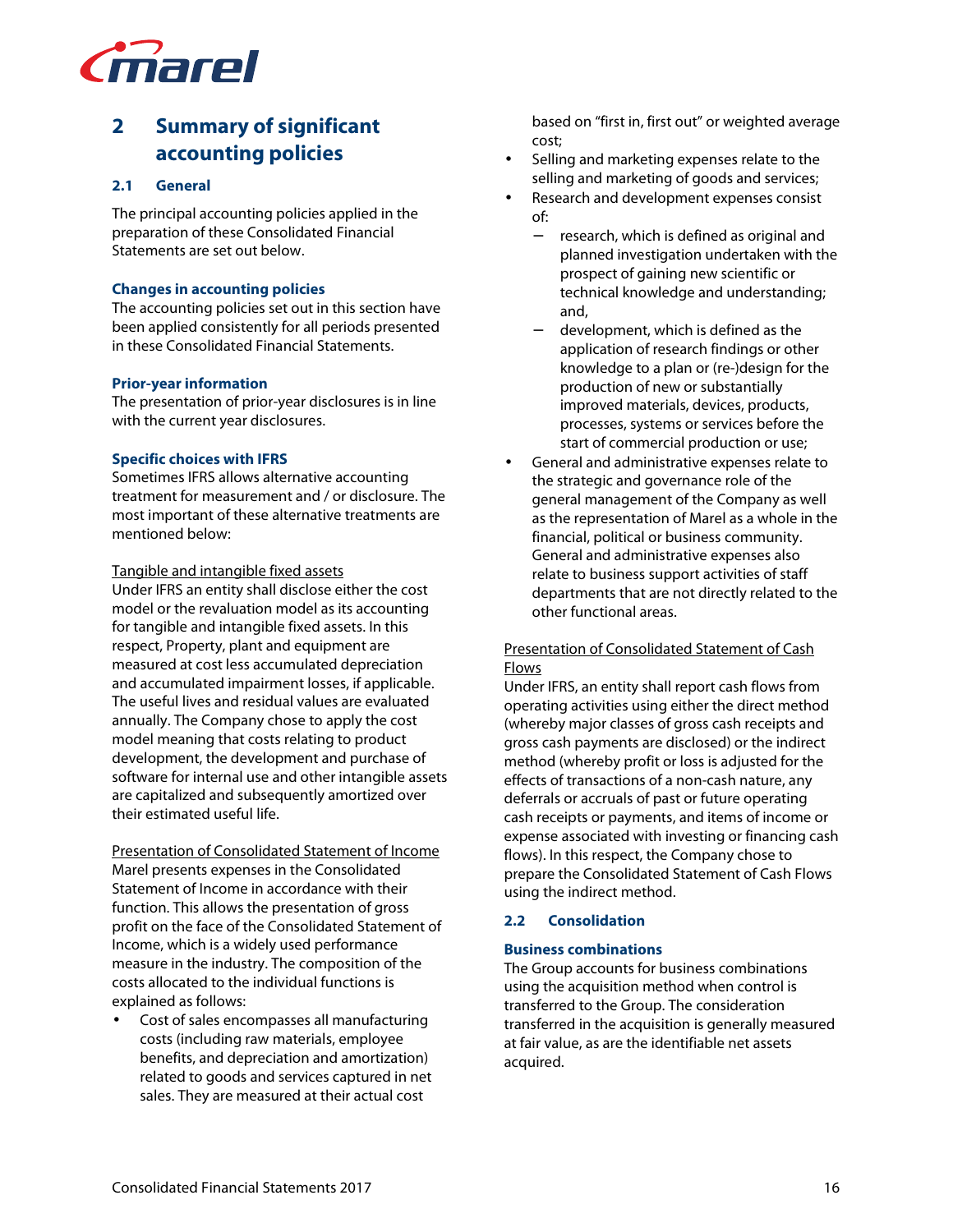

Acquisitions by Marel as part of business combinations will result in recognition of goodwill and other intangible assets. The amounts assigned to the acquired assets and liabilities are based on assumptions and estimates about their fair values. In making these estimates, management consulted independent, qualified appraisers if appropriate. A change in assumptions and estimates could change the values allocated to certain assets and their estimated useful lives, which could affect the amount or timing of charges to the Consolidated Statement of Income, such as amortization of intangible assets.

Any goodwill that arises is tested annually for impairment. Any gain on a purchase is recognized in the Consolidated Statement of Income immediately. Transaction costs are expensed as incurred, except if related to the issue of debt or equity securities.

The consideration transferred does not include amounts related to the settlement of pre-existing relationships. Such amounts are generally recognized in the Consolidated Statement of Income.

Any contingent consideration payable is measured at fair value at the acquisition date. If the contingent consideration is classified as Equity, then it is not re-measured and settlement is accounted for within Equity. Otherwise, subsequent changes in the fair value of the contingent consideration are recognized in the Consolidated Statement of Comprehensive Income.

If share-based payment awards (replacement awards) are required to be exchanged for awards held by the acquiree's employees (acquiree's award), then all or a portion of the amount of the acquirer's replacement awards is included in measuring the consideration transferred in the business combinations. This determination is based on the market-based measure of the replacement awards compared with the market-based measure of the acquiree's awards and the extent to which the replacement awards relate to pre-combination service.

Details of the acquisition of Sulmaq Industrial e Comercial S.A. and of MPS Holding III B.V are disclosed in note 4.

### **Subsidiaries**

Subsidiaries are entities controlled by the Group. The Group controls an entity when it is exposed to, or has rights to, variable returns from its involvement with the entity and has the ability to affect those returns through its power over the entity. The financial statements of subsidiaries are included in the Consolidated Financial Statements from the date on which control commences until the date on which control ceases.

### **Non-Controlling Interests**

Non-Controlling Interests ("NCI") are measured at their proportionate share of the acquiree's identifiable net assets at the date of acquisition. Changes in the Group's interest in a subsidiary that do not result in a loss of control are accounted for as equity transactions.

# **Loss of control**

When the Group loses control over a subsidiary, it de-recognizes the assets and liabilities of the subsidiary, and any non-controlling interests and other components of Equity. Any resulting gain or loss is recognized in the Consolidated Statement of Income. Any interest retained in the former subsidiary is measured at fair value when control is lost.

# **Transactions eliminated on consolidation**

Intercompany transactions, balances and unrealized gains on transactions between Group companies are eliminated. Unrealized losses are also eliminated unless the transaction provides evidence of an impairment of the asset transferred. Accounting policies of subsidiaries have been changed where necessary to ensure consistency with the policies adopted by the Group.

#### **Transactions and Non-Controlling Interests**

Transactions that result in changes in ownership interests while retaining control are accounted for as transactions with equity holders in their capacity as equity holders.

As a result, no gain or loss on such changes is recognized in the Consolidated Statement of Income but rather in Equity. Furthermore, no change in the carrying amounts of assets (including goodwill) or liabilities is recognized as a result of such transactions. This approach is consistent with NCI being a component of Equity.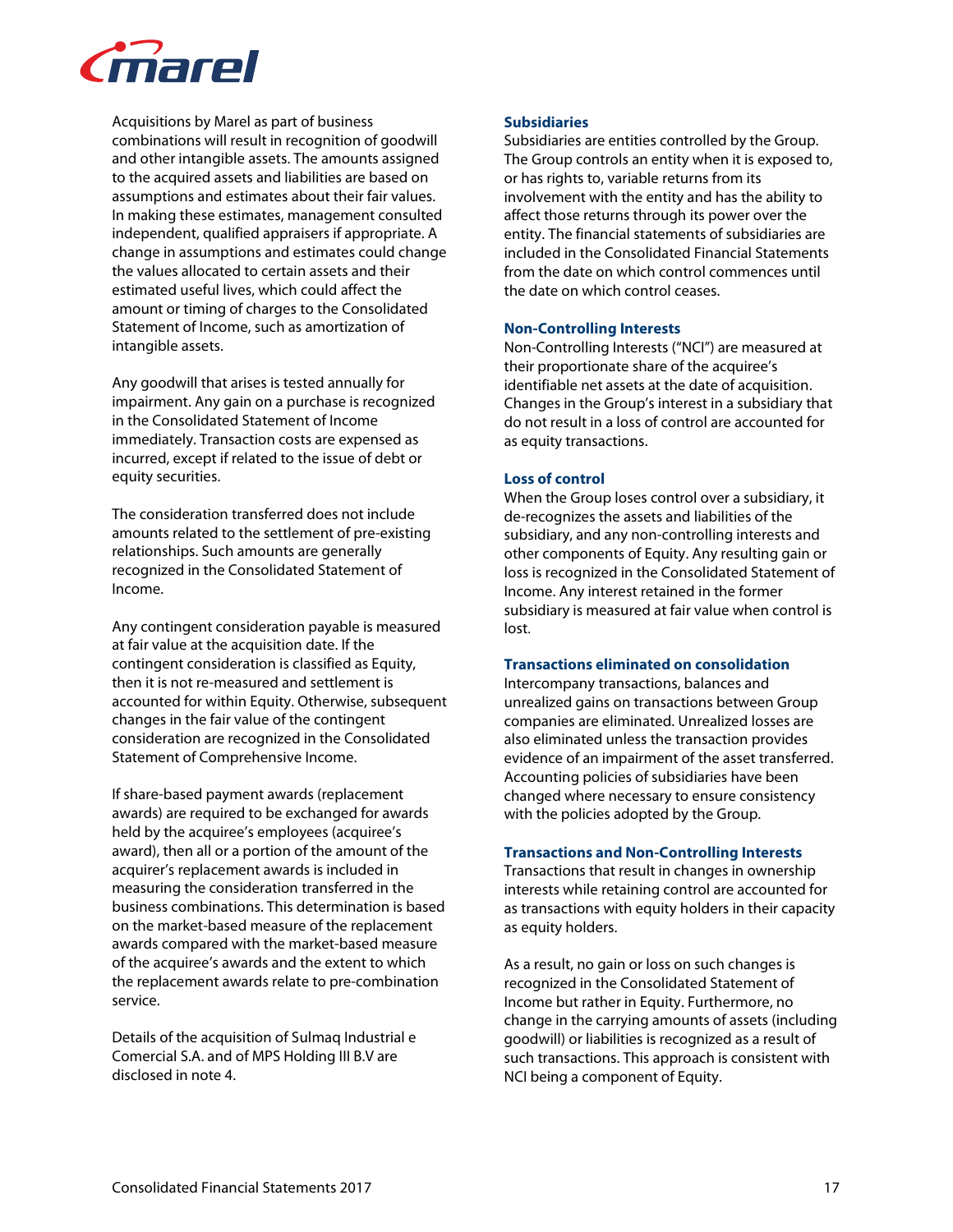

#### **Associates**

Associates are all entities over which the Group has significant influence, but not control or joint control, over the financial and operating policies. A joint venture is an arrangement in which the Group has joint control, whereby the Group has rights to the net assets of the arrangement, rather than rights to its assets and obligations for its liabilities.

Interests in associates and joint ventures are accounted for using the equity method. They are initially recognized at cost, which includes transaction costs. Subsequent to initial recognition, the Consolidated Financial Statements include the Group's share of the profit or loss and Other Comprehensive Income ("OCI") of equity-accounted investees, until the date on which significant influence or joint control ceases.

Unrealized gains on transactions between the Group and its associates are eliminated to the extent of the Group's interest in the associates. Unrealized losses are also eliminated unless the transaction provides evidence of an impairment of the asset transferred. Accounting policies of associates have been changed where necessary to ensure consistency with the policies adopted by the Group.

Dilution gains and losses arising in investments in associates are recognized in the Consolidated Statement of Income as part of Other results relating to investments in associates.

#### **2.3 Segment information**

An operating segment is a component of the Group that engages in business activities from which it may earn revenues and incur expenses, including revenues and expenses that relate to transactions with any of the Group's other components. Business activities reported in the core industries reflect the recurring operational activities of those segments. All operating segments' operating results are reviewed regularly by the Group's CEO and strategic decisions are based on these operating segments.

### **2.4 Foreign currency translation**

#### **Transactions and balances**

Foreign currency transactions are translated into the respective functional currencies of Group entities, and from there into the Group's reporting currency using the exchange rates prevailing at the dates of the transactions or valuation where items are revaluated.

Foreign exchange gains and losses resulting from the settlement of such transactions and from the translation at year-end exchange rates of monetary assets and liabilities denominated in foreign currencies are recognized in the Consolidated Statement of Income, except when deferred in Equity as permanent loan, as qualifying cash flow hedges and as qualifying net investment hedges as explained in note 2.14. Foreign exchange gains and losses that relate to borrowings and cash and cash equivalents as well as all other foreign exchange gains and losses are recognized immediately in the Consolidated Statement of Income within 'Finance income' or 'Finance costs'.

#### **Group companies**

The results and financial position of all the Group entities (none of which has the currency of a hyperinflationary economy) that have a functional currency different from the presentation currency are translated into the presentation currency as follows:

- assets and liabilities presented are translated at the closing rate at the date of that Consolidated Statement of Financial Position;
- income and expenses for each Consolidated Statement of Income are translated at average exchange rates, unless this average is not a reasonable approximation of the cumulative effect of the rates prevailing on the transaction dates, in which case income and expenses are translated at the dates of the transactions; and
- translation results of the consolidation of subsidiaries reporting in foreign currencies, as well as a currency revaluation related to financing of subsidiaries are recognized as a separate component of Equity (Translation reserve).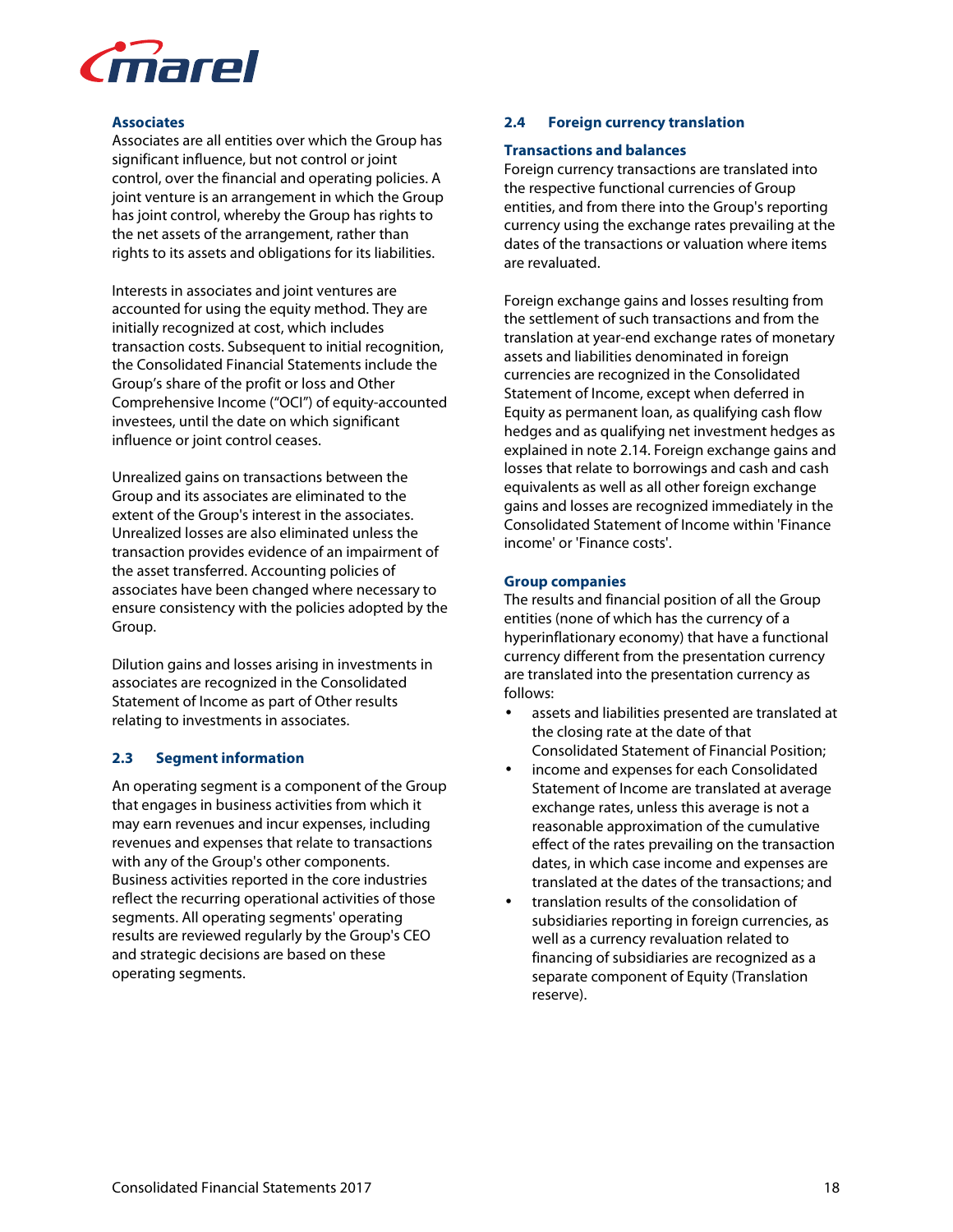

On consolidation, exchange differences arising from the translation of the net investment in foreign operations, and of borrowings and other currency instruments designated as hedges of such investments, are recognized in Other Comprehensive Income and accumulated in Translation reserve. When a foreign operation is partially disposed of or sold, exchange differences that were recorded in Other Comprehensive Income are recognized in the Consolidated Statement of Income for the period as part of the gain or loss on sale.

Goodwill and fair value adjustments arising on the acquisition of a foreign entity are treated as assets and liabilities of the foreign entity and translated at the closing rate.

In case of a non-wholly-owned subsidiary, the relevant proportionate share of the translation difference is allocated to the Non-Controlling Interests. When a foreign operation is disposed of such that control, significant influence or joint control is lost, the cumulative amount in the Translation reserve related to that foreign operation is reclassified to Consolidated Statement of Income as part of the gain or loss on disposal. When the Group disposes of only part of its interest in a subsidiary that includes a foreign operation while retaining control, the relevant proportion of the cumulative amount is reattributed to Non-Controlling Interests. When the Group disposes of only part of its investment in an associate or joint venture that includes a foreign operation while retaining significant influence or joint control, the relevant proportion of the cumulative amount is reclassified to Other Comprehensive Income.

#### **2.5 Revenue recognition**

Revenue comprises the fair value of the sale of goods and services net of value-added tax, rebates and discounts, after eliminating sales within the Group. Revenue from the sale of goods is recognized when significant risks and rewards of ownership of the goods are transferred to the buyer.

The Group recognizes revenue when the amount of revenue can be reliably measured, it is probable that future economic benefits will flow to the entity and when specific criteria have been met. The amount of revenue is considered to be "not reliably measurable" until all contingencies relating to the

sale have been resolved. The Group bases its estimates on historical results, taking into consideration the type of customer, the type of transaction and the specifics of each arrangement.

Revenue from fixed-price contracts for delivering designed services and solutions is recognized under the percentage of completion ("POC") method. Under the POC method, revenue is generally recognized based on the services performed and direct expenses incurred to date as a percentage of the total services to be performed and total expenses to be incurred.

Interest income is recognized on a time proportion basis, taking account of the principal outstanding and the effective rate over the period to maturity.

When a receivable is impaired, the Group reduces the carrying amount to its recoverable amount, being the estimated future cash flow discounted at original effective interest rate of the instrument, and continues unwinding the discount as interest income.

# **2.6 Production contracts**

Production costs are recognized when incurred.

When the outcome of a production contract can be estimated reliably and it is probable that the contract will be profitable, contract revenue is recognized over the period of the contract. When it is probable that total contract costs will exceed total contract revenue, the expected loss is recognized as an expense immediately.

When the outcome of a production contract cannot be estimated reliably, contract revenue is recognized only to the extent of production costs incurred that are likely to be recoverable.

The Group uses the 'percentage of completion method' to determine the appropriate amount to recognize in a given period. The stage of completion is measured by reference to the contract costs incurred up to the reporting date as a percentage of total estimated costs for each contract. Costs incurred in the year in connection with future activity on a contract are excluded from contract costs in determining the stage of completion. They are presented as inventories, prepayments or other assets, depending on their nature.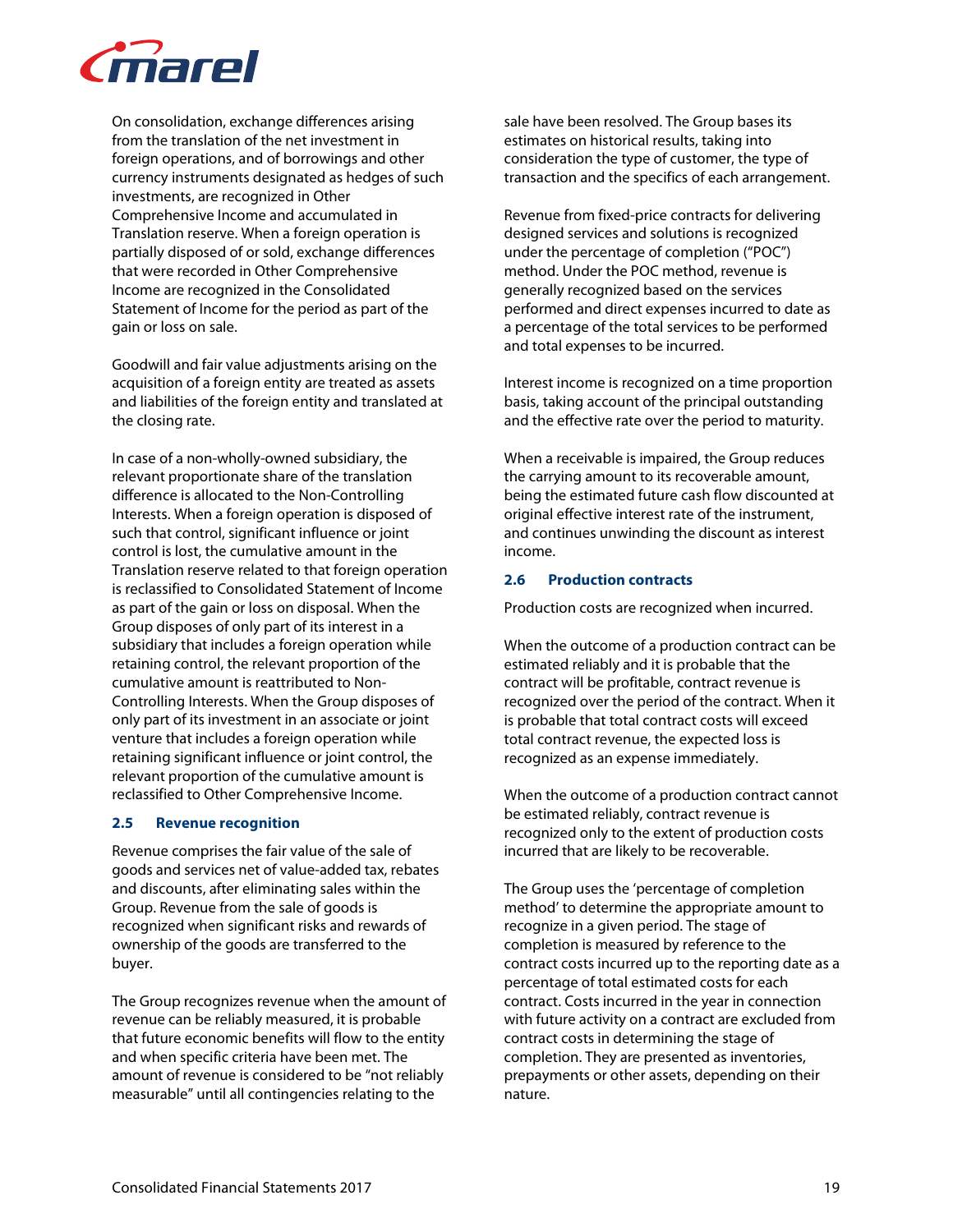

The Group presents as an asset the gross amount due from customers for contract work for all contracts in progress for which costs incurred plus recognized profits or less recognized losses exceeds progress billings.

The Group presents as a liability the gross amount due to customers for contract work for all contracts in progress for which progress billings exceed costs incurred plus recognized profits or less recognized losses.

# **2.7 Leases**

Leases of property, plant and equipment where the Group has substantially obtained all the risks and rewards of ownership are classified as finance leases. Finance leases are capitalized at the inception of the lease at the lower of the fair value of the leased property or the present value of the minimum lease payments. Each lease payment is allocated between the liability and finance charges so as to achieve a constant rate on the finance balance outstanding. The corresponding rental obligations, net of finance charges, are included in other long-term borrowings. The interest element of the lease payment is charged to the Consolidated Statement of Income over the lease period so as to produce a constant periodic rate of interest on the remaining balance of the liability for each period. The property, plant and equipment acquired under finance leases are depreciated over the shorter of the useful life of the asset and the lease term.

Leases where a significant portion of the risks and rewards of ownership are retained by the lessor are classified as operating leases. Payments made under operating leases, net of any incentives received from the lessor are charged to the Consolidated Statement of Income on a straightline basis over the period of the lease.

In those cases where the Group is the lessor of a finance lease, the finance lease is recorded in the Consolidated Statement of Financial Position as a receivable, at an amount equal to the net investment in the lease. The Finance income is recorded in the Consolidated Statement of Income based on a pattern reflecting a constant periodic rate of return on the lessor's net investment outstanding in respect of the finance lease. Assets held by the Group for operating leases are presented in the Consolidated Statement of

Financial Position according to the nature of the asset. Operating lease income is recognized in the Consolidated Statement of Income over the lease term on a straight line basis.

### **2.8 Employee benefits**

### **Short-term employee benefits**

Short-term employee benefits are expensed as the related service is provided. A liability is recognized for the amount expected to be paid if the Group has a present legal or constructive obligation to pay this amount as a result of past service provided by the employee and the obligation can be estimated reliably.

# **Share-based compensation**

The Group operates a number of equity-settled, share-based compensation plans, under which the entity receives services from employees as consideration for equity instruments (stock options) of the Group. The fair value of the employee services received in exchange for the grant of the stock options is recognized as an expense. The total amount to be expensed is determined by reference to the fair value of the stock options granted, excluding the impact of any non-market service and performance vesting conditions (for example, profitability, sales growth targets and remaining an employee of the entity over a specified time period). Non-market vesting conditions are included in assumptions about the number of stock options that are expected to vest. The total amount expensed is recognized over the vesting period, which is the period over which all of the specified vesting conditions are to be satisfied.

At reporting date, the entity revises its estimates of the number of stock options that are expected to vest based on the non-market vesting conditions. It recognizes the impact of the revision to original estimates, if any, in the Consolidated Statement of Income, with a corresponding adjustment to Equity. The proceeds received net of any directly attributable transaction costs are credited to Share capital (nominal value) and Share premium when the stock options are exercised. The fair value of the employee stock options granted is measured using the Black-Scholes formula.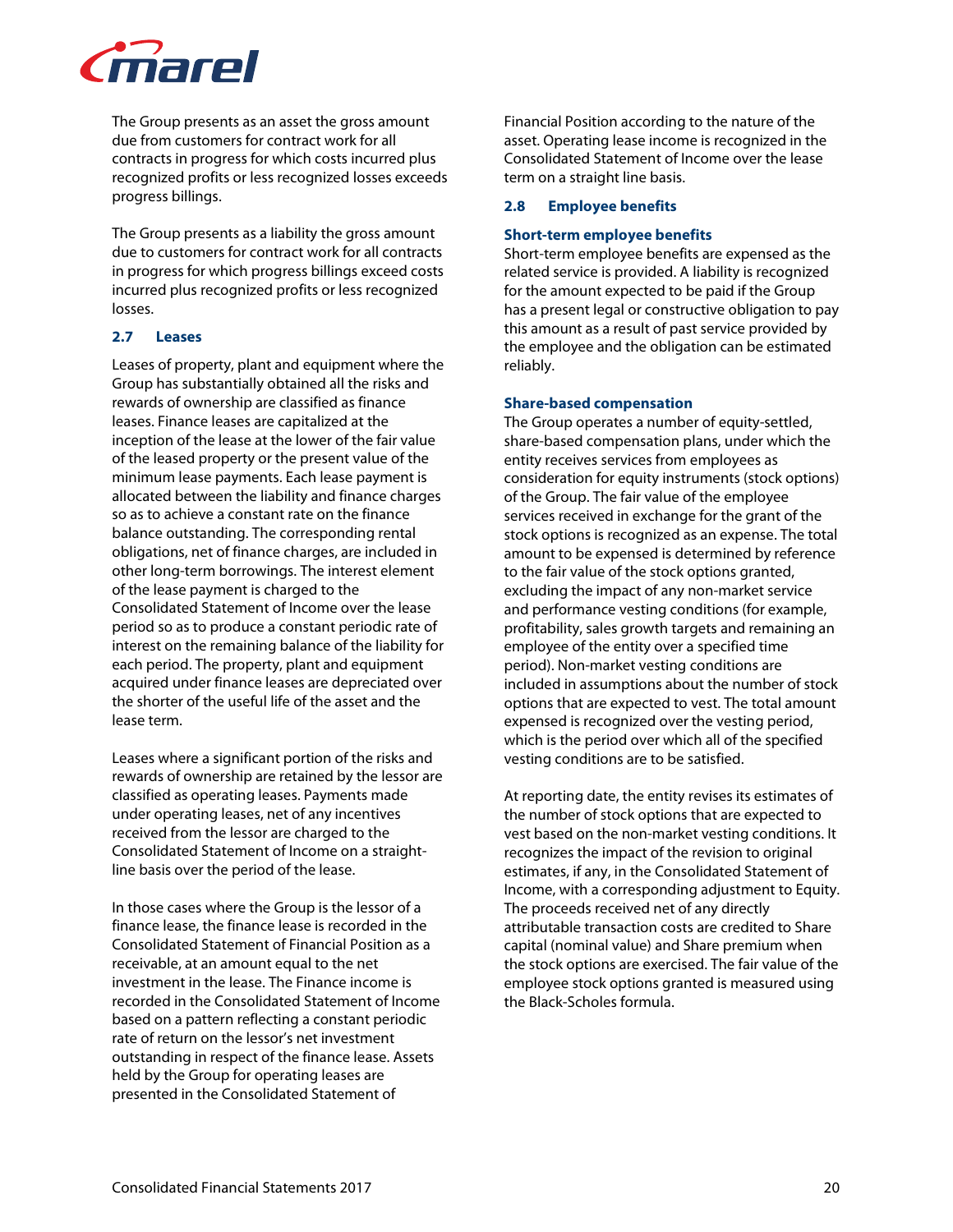

Measurement inputs include share price on measurement date, exercise price of the stock options, expected volatility based on weighted average historic volatility adjusted for changes expected due to publicly available information, weighted average expected life of the instruments based on historical experience and general stock option holder behavior, expected dividends, and the risk-free interest rate based on government bonds. Service and non-market performance conditions attached to the transactions are not taken into account in determining fair value.

#### **Profit sharing and bonus plans**

Under some circumstances, a liability for key employee benefits in the form of profit sharing and bonus plans is recognized in other provisions when it is management intention to settle the liability and at least the condition is met that there is a formal plan and the amounts to be paid are determined before the time of issuing the financial statements.

Liabilities for profit sharing and bonus plans are expected to be settled within 12 months and are measured at the amounts expected to be paid when they are settled.

#### **Pension plans**

Marel has several pension plans in accordance with local rules and conditions. Based on IAS 19, Employee Benefits, only one arrangement with regards to early retirement rights can be classified as defined benefit pension plan until the moment of settlement expected in 2020 (VPL in the Netherlands). Two other defined benefit obligations refer to jubilee rights in the Netherlands and the postretirement medical benefit plan in the United States of America. Because of their non-material character, these arrangements are not disclosed separately.

For the majority of its employees, the Group has pension plans classified as defined contribution plans. Obligations relating to defined contribution pension plans are charged to the Consolidated Statement of Income as employee remuneration expenses when the contributions are payable. Contributions paid in advance are presented as assets to the extent that cash repayment or a reduction in future contributions is available.

### **2.9 Current and deferred income tax**

The tax expense for the period comprises current and deferred tax. Tax is recognized in the Consolidated Statement of Income except to the extent that it relates to business combinations, or items recognized directly in Shareholders' equity or in Other Comprehensive Income. In case of recording directly in Shareholders' equity, the tax on this item is included in deferred taxes; the net amount is recognized in Shareholders' equity.

The current income tax charge is calculated on the basis of the tax laws enacted or substantively enacted at the reporting date in the countries where the Company's subsidiaries and associates operate and generate taxable income. Management periodically evaluates positions taken in tax returns with respect to situations in which applicable tax regulations are subject to interpretation and establishes provisions where appropriate on the basis of amounts expected to be paid to the tax authorities.

Deferred income tax is provided in full on temporary differences arising between the tax bases of assets and liabilities and their carrying amounts in the Consolidated Financial Statements.

Deferred tax is not recognized for:

- temporary differences on the initial recognition of assets or liabilities in a transaction that is not a business combination and that affects neither accounting nor taxable profit or loss;
- temporary differences related to investments in subsidiaries, associates and joint arrangements to the extent that the Group is able to control the timing of the reversal of the temporary differences and it is probable that they will not reverse in the foreseeable future; and
- taxable temporary differences arising on the initial recognition of goodwill.

Deferred income tax is determined using tax rates (and laws) that have been enacted or substantially enacted by reporting date and are expected to apply when the related deferred income tax asset is realized or the deferred income tax liability is settled.

Deferred tax assets are recognized to the extent that it is probable that future taxable profit will be available against which the temporary differences can be utilized.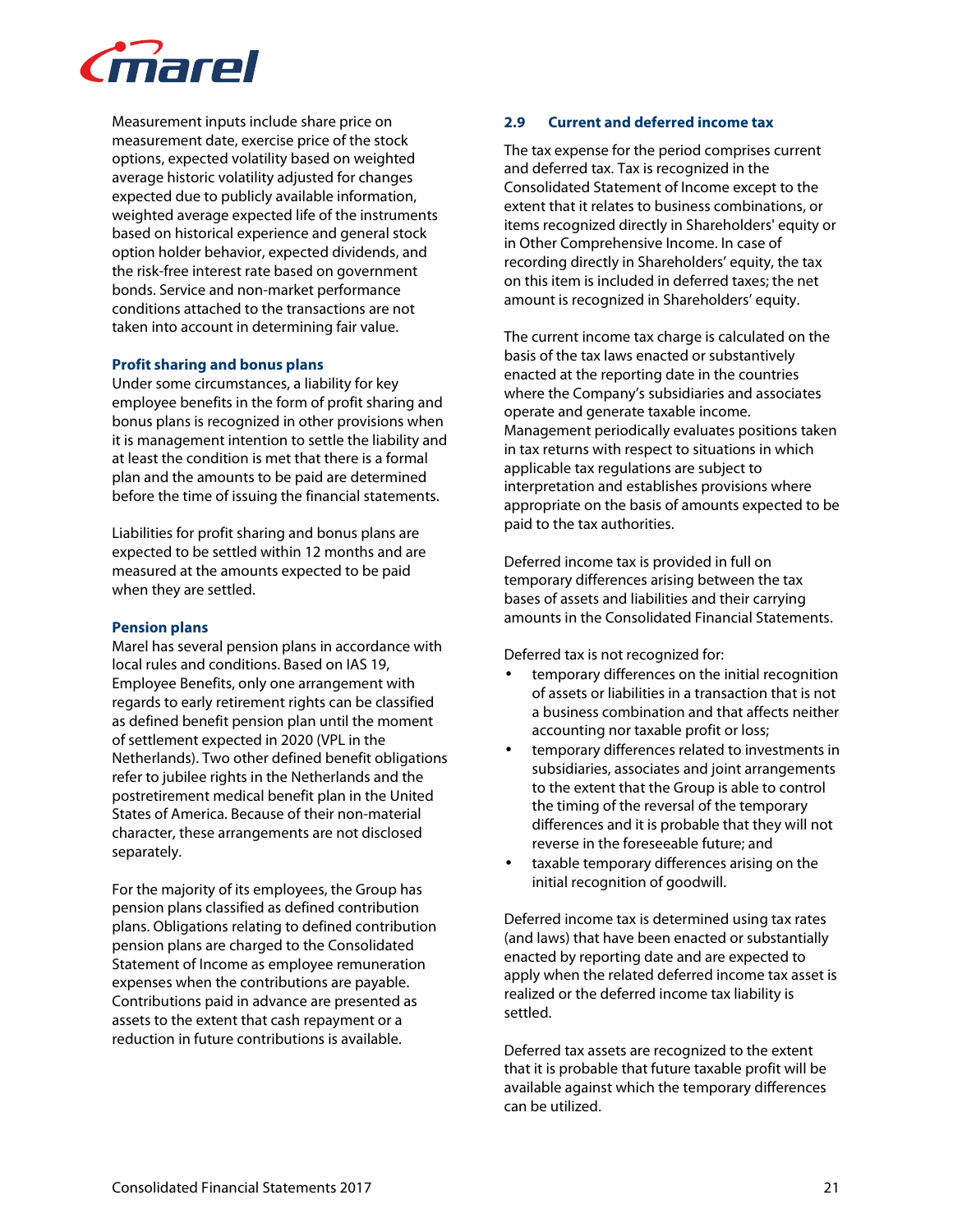

Future taxable profits are determined based on business plans for individual subsidiaries in the Group. Deferred tax assets are reviewed at each reporting date and are reduced to the extent that it is no longer probable that the related tax benefit will be realized. Such reductions are reversed when the probability of future taxable profits improves.

Unrecognized deferred tax assets are reassessed at each reporting date and recognized to the extent that it has become probable that future taxable profits will be available against which they can be used.

# **2.10 Property, plant and equipment**

Land and buildings comprise mainly factories and offices. All property, plant and equipment is measured at cost less accumulated depreciation and any accumulated impairment losses, except for land, which is shown at cost less impairment. Cost includes expenditure that is directly attributable to the acquisition of the items.

Subsequent expenditures are included in the asset's carrying amount or recognized as a separate asset, as appropriate, only when it is probable that future economic benefits associated with the item will flow to the Group and the cost of the item can be measured reliably. The carrying amount of the replaced part is derecognized. All other repairs and maintenance are charged to the Consolidated Statement of Income in the period in which they are incurred.

Land is not depreciated. Depreciation on assets is calculated using the straight-line method to allocate the cost of each asset to its residual value over its estimated useful life, as follows:

| Land and buildings               | 30-50 years |
|----------------------------------|-------------|
| Plant and machinery              | 4-15 years  |
| Vehicles and equipment 3-7 years |             |

Major renovations are depreciated over the remaining useful life of the related asset or to the date of the next major renovation, whichever is sooner. Equipment included in rented buildings is depreciated over the remaining useful life of the related equipment or over the remaining rental period, whichever is shorter.

The assets' residual values, depreciation methods and useful lives are reviewed, and adjusted if appropriate, at each reporting date. An asset's carrying amount is written down immediately to its recoverable amount if the asset's carrying amount exceeds its estimated recoverable amount (note 2.12).

Gains and losses on disposals are determined by comparing proceeds with carrying amount. These are recognized within other operating income (expenses) in the Consolidated Statement of Income.

Borrowing cost is expensed as incurred except when directly attributable to acquisition or construction of an asset that necessarily takes a substantial period of time to get ready for its intended use. Such borrowing cost is capitalized as part of the cost of the asset when it is probable that it will result in future economic benefits to the entity and the cost can be measured reliably.

### **2.11 Intangible assets**

#### **Goodwill**

Goodwill represents the excess of the cost of an acquisition over the fair value of the Group's share of the net identifiable assets of the acquired subsidiary at the date of acquisition. Goodwill is measured at cost less accumulated impairment losses. Gains and losses on the disposal of an entity include the carrying amount of goodwill relating to the entity sold.

Goodwill is allocated to Cash Generating Units ("CGUs") for the purpose of impairment testing. The allocation is made to those CGUs or groups of CGUs that are expected to benefit from the business combinations in which the goodwill arose.

# **Technology, research and development**

Technology has been acquired as part the acquisition of MPS in 2016 (refer to note 4). Technology costs have a finite useful life and are capitalized and amortized using the straight line method over the period of 20 years.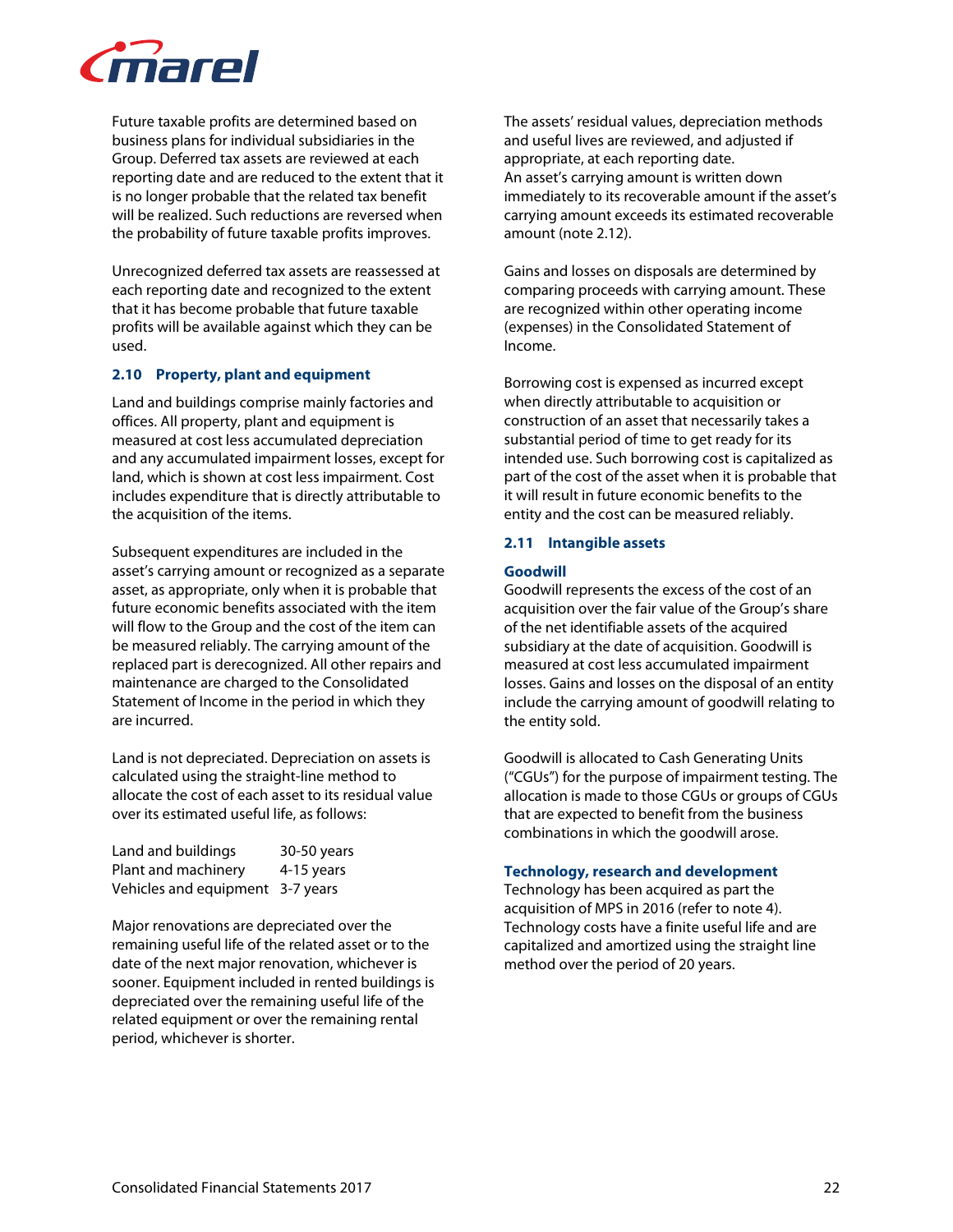

Research expenditure is recognized as an expense as incurred. Costs incurred on development projects relating to the design and testing of new or improved products are recognized as intangible assets when it is probable that the project will generate future economic benefits, considering its commercial and technological feasibility, costs can be measured reliably and the Group intends to and has sufficient resources to complete development and to use or sell the asset. Other development expenditures are recognized as an expense as incurred. Subsequent to initial recognition, development expenditure is measured at cost less accumulated amortization and any accumulated impairment losses.

Development costs previously recognized as an expense are not recognized as an asset in a subsequent period. Development costs that have a finite useful life and that have been capitalized are amortized from the commencement of the commercial production of the product on a straight-line basis over the period of its expected benefit, not exceeding five years.

#### **Customer relationships, patents & trade name**

Customer relationships have been acquired as part of the acquisition of MPS in 2016 and Sulmaq in 2017 and are capitalized and amortized using the straight line method over their useful life of 20 years.

Expenditure to acquire patents, trademarks and licenses is capitalized and amortized using the straight-line method over their useful lives, but not exceeding 8 years, or 11 years in case of trademarks.

# **Other intangible assets**

Costs associated with maintaining computer software programs are recognized as an expense as incurred. Development costs that are directly attributable to the design and testing of identifiable and unique software products controlled by the Group are recognized as intangible assets when the following criteria are met:

- it is technically feasible to complete the software product so that it will be available for use;
- management intends to complete the software product and use or sell it;
- there is an ability to use or sell the software product;
- it can be demonstrated how the software product will generate probable future economic benefits;
- adequate technical, financial and other resources to complete the development and to use or sell the software product are available; and
- the expenditure attributable to the software product during its development can be measured reliably.

Directly attributable costs capitalized as part of the software product include the software development employee costs and an appropriate portion of relevant overhead.

Other development expenditures that do not meet these criteria are recognized as an expense as incurred. Development costs previously recognized as an expense are not recognized as an asset in a subsequent period.

Computer software development costs recognized as intangible assets are amortized over their estimated useful lives, which can vary from 3 to 5 years.

# **General**

Subsequent expenditure is capitalized only when it increases the future economic benefits embodied in the specific asset to which it relates. All other expenditure, including expenditure on internally generated goodwill and brands, is recognized in the Consolidated Statement of Income as incurred.

Amortization methods, useful lives and residual values are reviewed at each reporting date and adjusted if appropriate.

Intangible assets with an indefinite use or that are not depreciated are tested annually for impairment.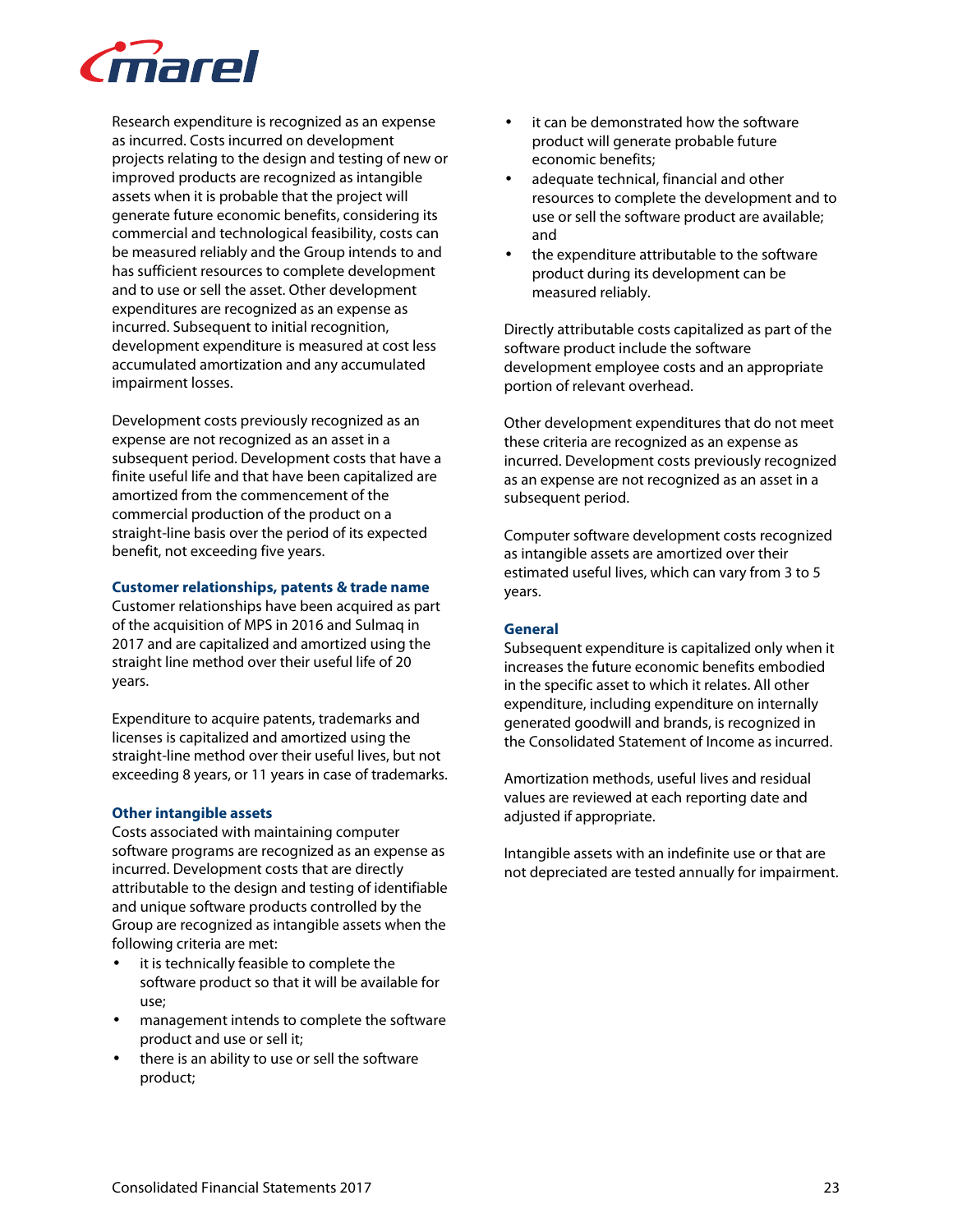

# **2.12 Impairment of non-financial assets**

Assets that have an indefinite useful life are not subject to amortization and are tested annually for impairment. Assets that are subject to amortization are reviewed for impairment whenever events or changes in circumstances indicate that the carrying amount may not be recoverable. Non-financial assets other than goodwill that suffer impairment are reviewed for possible reversal of the impairment at each reporting date. Assets held for sale which are valued at fair value, are reviewed at each reporting date.

At each reporting date, the Group reviews the carrying amounts of its non-financial assets (other than inventories and deferred tax assets) to determine whether there is any indication of impairment. If any such indication exists, then the asset's recoverable amount is estimated. Goodwill is tested annually for impairment.

For impairment testing, assets are grouped together into the smallest group of assets that generates cash inflows from continuing use that are largely independent of the cash inflows of other assets or CGUs. Goodwill arising from business combinations is allocated to CGUs or groups of CGUs that are expected to benefit from the synergies of the combination.

The recoverable amount of an asset or CGU is the greater of its value in use and its fair value less costs to sell. Value in use is based on the estimated future cash flows, discounted to their present value using a pre-tax discount rate that reflects current market assessments of the time value of money and the risks specific to the asset or CGU.

An impairment loss is recognized if the carrying amount of an asset or CGU exceeds its recoverable amount.

Impairment losses are recognized in the Consolidated Statement of Income. They are allocated first to reduce the carrying amount of any goodwill allocated to the CGU, and then to reduce the carrying amounts of the other assets in the CGU on a pro rata basis.

An impairment loss in respect of goodwill is not reversed. For other assets, an impairment loss is reversed only to the extent that the asset's carrying amount does not exceed the carrying amount that would have been determined, net of depreciation

or amortization, if no impairment loss had been recognized.

### **2.13 Financial instruments**

#### **Financial instruments other than derivatives**

The Group classifies its financial assets and liabilities in the following categories: financial assets at fair value through profit or loss, held-to-maturity financial assets, loans and receivables and available-for-sale financial assets. The classification depends on the purpose for which the financial instruments were acquired. Management determines the classification at initial recognition.

# **Financial assets at fair value through profit or loss**

A financial asset is classified at fair value through profit or loss if it is classified as held for trading or is designated as such upon initial recognition. Financial assets are designated at fair value through profit or loss if the Group manages such investments and makes purchase and sale decisions based on their fair value in accordance with the Group's documented risk management or investment strategy. Upon initial recognition, attributable transaction costs are recognized in the Consolidated Statement of Income as incurred. Financial assets at fair value through profit or loss are measured at fair value, and changes therein are recognized in the Consolidated Statement of Income. If the Group has the positive intent and ability to hold debt securities to maturity, then such financial assets are classified as held-to-maturity.

#### **Held-to-maturity financial assets**

When the Group has the intent and ability to hold debt securities to maturity, then such financial assets are classified as held to maturity. Held-tomaturity financial assets are recognized initially at fair value plus any directly attributable transaction costs. Subsequent to initial recognition, held-tomaturity financial assets are measured at amortized cost using the effective interest method, less any impairment losses. Any sale or reclassification of a more than insignificant amount of held-to-maturity investments not close to their maturity would result in the reclassification of all held-to-maturity investments as available for sale, and prevent the Group from classifying investment securities as held to maturity for the current and the following two financial years.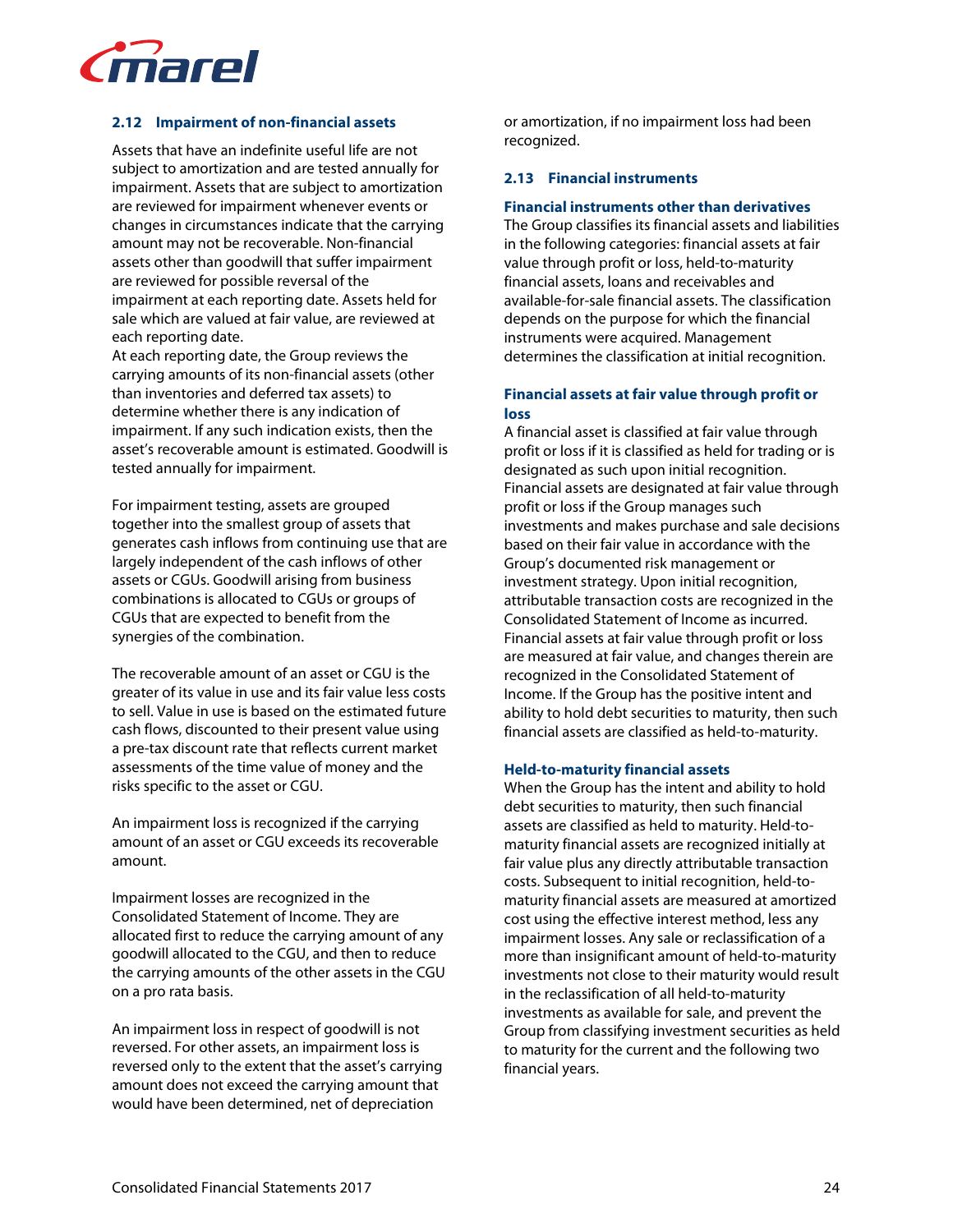

#### **Loans and receivables**

Receivables are non-derivative financial assets with fixed or determinable payments that are not quoted in an active market. They are included in current assets, except for maturities greater than 12 months after the reporting date. These are classified as non-current assets. The Group's receivables comprise 'trade receivables' and 'cash and cash equivalents' in the Consolidated Statement of Financial Position and are recognized initially at fair value and subsequently measured at amortized cost using the effective interest method.

#### **Cash and cash equivalents**

Cash and cash equivalents can include cash on hand, deposits held at call with banks and other short-term highly liquid investments with original maturities of three months or less. Bank overdrafts are shown within borrowings in current liabilities on the Consolidated Statement of Financial Position.

#### **Available-for-sale financial assets**

Available-for-sale financial assets are nonderivatives that are either designated in this category or not classified in any of the other categories. They are recognized initially at fair value and included in non-current assets unless management intends to dispose of the investment within 12 months of the reporting date.

Regular purchases and sales of financial assets are recognized on trade-date, the date on which the Group commits to purchase or sell the asset. Investments are initially recognized at fair value plus transaction costs for all financial assets not carried at fair value through profit or loss. Financial assets are derecognized when the rights to receive cash flows from the investments have expired or have been transferred and the Group has transferred substantially all risks and rewards of ownership. Available-for-sale financial assets are subsequently carried at fair value.

#### **Fair value measurement**

The fair values of quoted assets are based on current bid prices. If the market for a financial asset is not active (and for unlisted securities), the Group establishes fair value by using valuation techniques. These include the use of recent arm's length transactions, reference to other instruments that are substantially the same and discounted cash

flow analysis refined to reflect the issuer's specific circumstances.

The fair value of investments that are not traded in an active market is determined by using valuation techniques. The Group uses a variety of methods and makes assumptions that are based on market conditions existing at each reporting date. Further information is included in note 22.

#### **Impairment of financial assets**

The Group assesses at each reporting date whether there is objective evidence that a financial asset or a group of financial assets is impaired. In the case of equity securities classified as available for sale, a significant or prolonged decline in the fair value of the security below its cost is considered as an indicator that the securities are impaired. If any such evidence exists for available-for-sale financial assets, the cumulative loss – measured as the difference between the acquisition cost and the current fair value, less any impairment loss on that financial asset previously recognized in profit or loss – is removed from Equity and recognized in the Consolidated Statement of Comprehensive Income for the period. Impairment losses recognized in the Consolidated Statement of Comprehensive Income for the period on equity instruments are not reversed through the Consolidated Statement of Comprehensive Income for the period.

The carrying value less impairment provision of trade receivables is assumed to approximate their fair values due to the short-term nature of trade receivables. The fair value of financial liabilities for disclosure purposes is estimated by discounting the future contractual cash flows at the current market interest rate that is available to the Group for similar financial instruments.

#### **Non-derivative financial liabilities**

Non-derivative financial liabilities are initially recognized at fair value less any directly attributable transaction costs. Subsequent to initial recognition, these liabilities are measured at amortized cost using the effective interest method.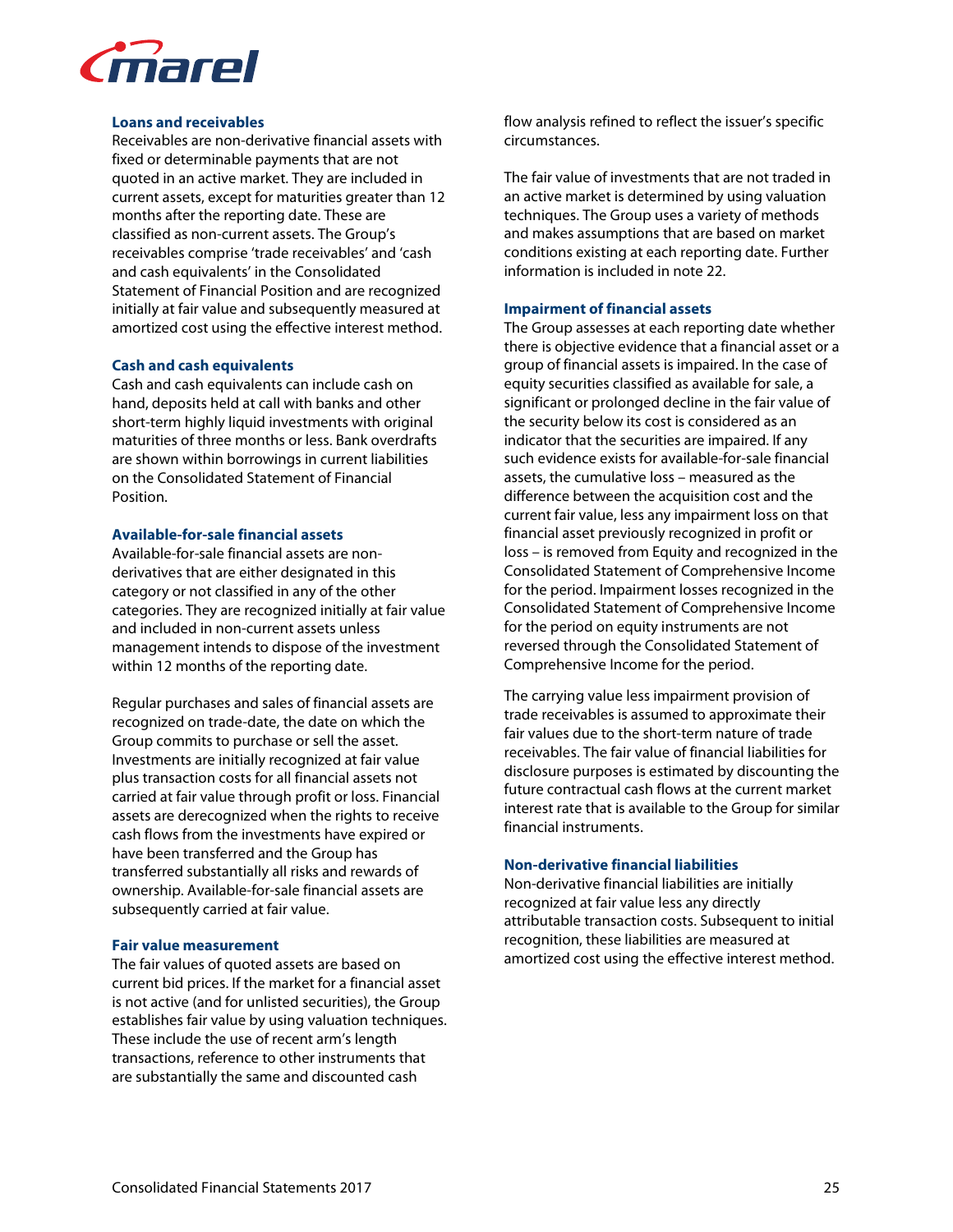

# **2.14 Derivative financial instruments and hedging activities**

Derivatives are initially recognized at fair value on the date a derivative contract is entered into and are subsequently revaluated at their fair value. Embedded derivatives are separated from the host contract and accounted for separately if the economic characteristics and risk of the host contract and the embedded derivative are not directly closely related.

The method of recognizing the resulting gain or loss depends on whether the derivative is designated as a hedging instrument, and if so, the nature of the item being hedged.

The Group designates certain derivatives as either:

- Hedges of a particular risk associated with a recognized asset or liability or a highly probable forecast transaction (cash flow hedge); or
- Hedges of a net investment in a foreign operation (net investment hedge); or
- Derivatives at fair value through profit or loss are accounted for at fair value through profit or loss.

The Group documents at the inception of the transaction the relationship between hedging instruments and hedged items, as well as its risk management objectives and strategy for undertaking various hedging transactions. The Group also documents its assessment, both at hedge inception and on an on-going basis, of whether the derivatives that are used in hedging transactions are highly effective in offsetting changes in fair values or cash flows of hedged items.

Movements on the hedge reserve in Equity are shown in the Consolidated Statement of Changes in Equity. The full fair value of a hedging derivative is classified as a non-current asset or liability when the remaining hedged item is more than 12 months and as a current asset or liability when the remaining maturity of the hedged item is less than 12 months. Trading derivatives are classified as current asset or liabilities.

# **(a) Cash flow hedge**

The effective portion of changes in the fair value of derivatives that are designated and qualify as cash flow hedges is recognized in Other Comprehensive Income and presented in the Hedge reserve in

Equity. The profit or loss relating to the ineffective portion is recognized immediately in the Consolidated Statement of Income within Finance income or Finance costs.

Amounts accumulated in Equity are recycled in the Consolidated Statement of Income for the period in the periods when the hedged item affects profit or loss.

However, when the forecast transaction that is hedged results in the recognition of a non-financial asset (for example, inventory or non-current assets) the gains and losses previously deferred in Equity are transferred from Equity and included in the initial measurement of the cost of the asset. The deferred amounts are ultimately recognized in cost of goods sold in case of inventory or in depreciation in case of non-current assets.

When a hedging instrument expires or is sold, or when a hedge no longer meets the criteria for hedge accounting, any cumulative gain or loss existing in Equity at that time remains in equity and is recognized when the forecast transaction is ultimately recognized in the Consolidated Statement of Income. When a forecast transaction is no longer expected to occur, the cumulative gain or loss that was reported in Equity is immediately transferred to the Consolidated Statement of Income within Finance income or Finance costs.

### **(b) Net investment hedge**

Hedges of net investments in foreign operations are accounted for similarly to cash flow hedges. Any gain or loss on the hedging instrument relating to the effective portion of the hedge is recognized in Other Income and presented in the Hedge reserve in Equity. The gain or loss relating to the ineffective portion is recognized immediately in the Consolidated Statement of Income within Finance income or Finance costs.

Gains and losses accumulated in Equity are included in the Consolidated Statement of Income when the foreign operation is partially disposed of or sold.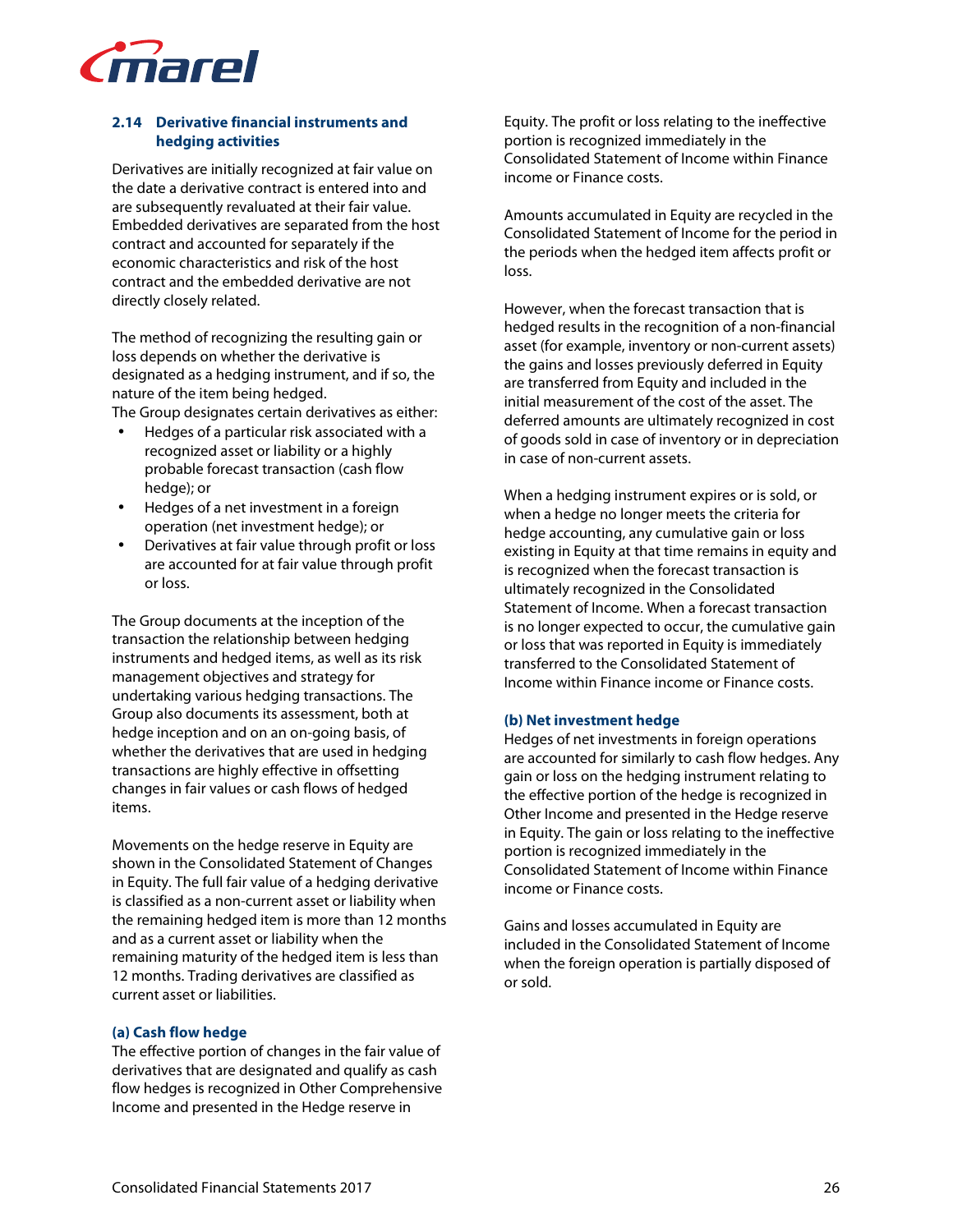

# **(c) Derivatives at fair value through profit or loss are accounted for at fair value through profit or loss**

Certain derivative instruments do not qualify for hedge accounting. Changes in the fair value of any of these derivative instruments are recognized immediately in the Consolidated Statement of Income within Finance income or Finance costs.

# **2.15 Inventories**

Inventories are measured at the lower of historical cost or net realizable value. Cost is determined using the weighted average method and an adjustment to net realizable value is considered for items, which have not moved during the last 12 months. The cost of finished goods and work in progress comprise raw materials, direct labor, other direct costs and related production overhead based on normal operating capacity but exclude borrowing costs.

Net realizable value is the estimated selling price in the ordinary course of business, less the costs of completion and any applicable variable selling expenses.

# **2.16 Assets held for sale**

Non-current assets, or disposal groups comprising assets and liabilities, are classified as held-for-sale if it is highly probable that they will be recovered primarily through sale rather than through continuing use.

Such assets, or disposal groups, are measured at the lower of carrying amount and fair value less costs to sell. Any impairment loss on a disposal group is allocated first to goodwill, and then to remaining assets and liabilities on a pro rata basis, except that no loss is allocated to inventories, financial assets, deferred tax assets, employee benefits and investment property, which continue to be measured in accordance with the Group's other accounting policies. Impairment losses on initial classification as held-for sale and subsequent gains or losses on re-measurement are recognized in the Consolidated Statement of Income.

Once classified as assets held-for-sale, intangible assets and property, plant and equipment are no longer amortized or depreciated.

# **2.17 Share capital**

Ordinary shares are classified as Equity. Incremental costs directly attributable to the issue of new shares or stock options are shown in Shareholders' equity as a deduction, net of tax, from the proceeds.

When any Group company purchases the Company's equity share capital (treasury shares), the consideration paid, including any directly attributable incremental costs (net of income taxes), is deducted from Equity attributable to the Company's shareholders until the shares are cancelled or reissued. Repurchased shares are classified as treasury shares and are presented in the treasury share reserve. Where such shares are subsequently sold or reissued, any consideration received, net of any directly attributable incremental transaction costs and the related income tax effects is included within Share premium.

Private placements need to be approved by the shareholders at the Company's Annual General Meeting. Based on such resolution, where the shareholders waive their pre-emptive rights, the Board of Directors can approve for a private placement.

# **2.18 Provisions**

Provisions for restructuring costs and legal claims are recognized when the Group has a present legal or constructive obligation as a result of past events, it is probable that an outflow of resources will be required to settle the obligation and the amount can be reliably estimated. A provision for restructuring is recognized when the Group has approved a detailed and formal restructuring plan, and the restructuring either has commenced or has been announced publicly. Restructuring provisions comprise lease termination penalties and employee termination payments. Provisions are not recognized for future operating losses.

The Group provides a guarantee on certain products and undertakes to repair or replace items that fail to perform satisfactorily. If the Group expects a provision to be reimbursed, for example under an insurance contract, the reimbursement is recognized as a separate asset but only when the reimbursement is virtually certain.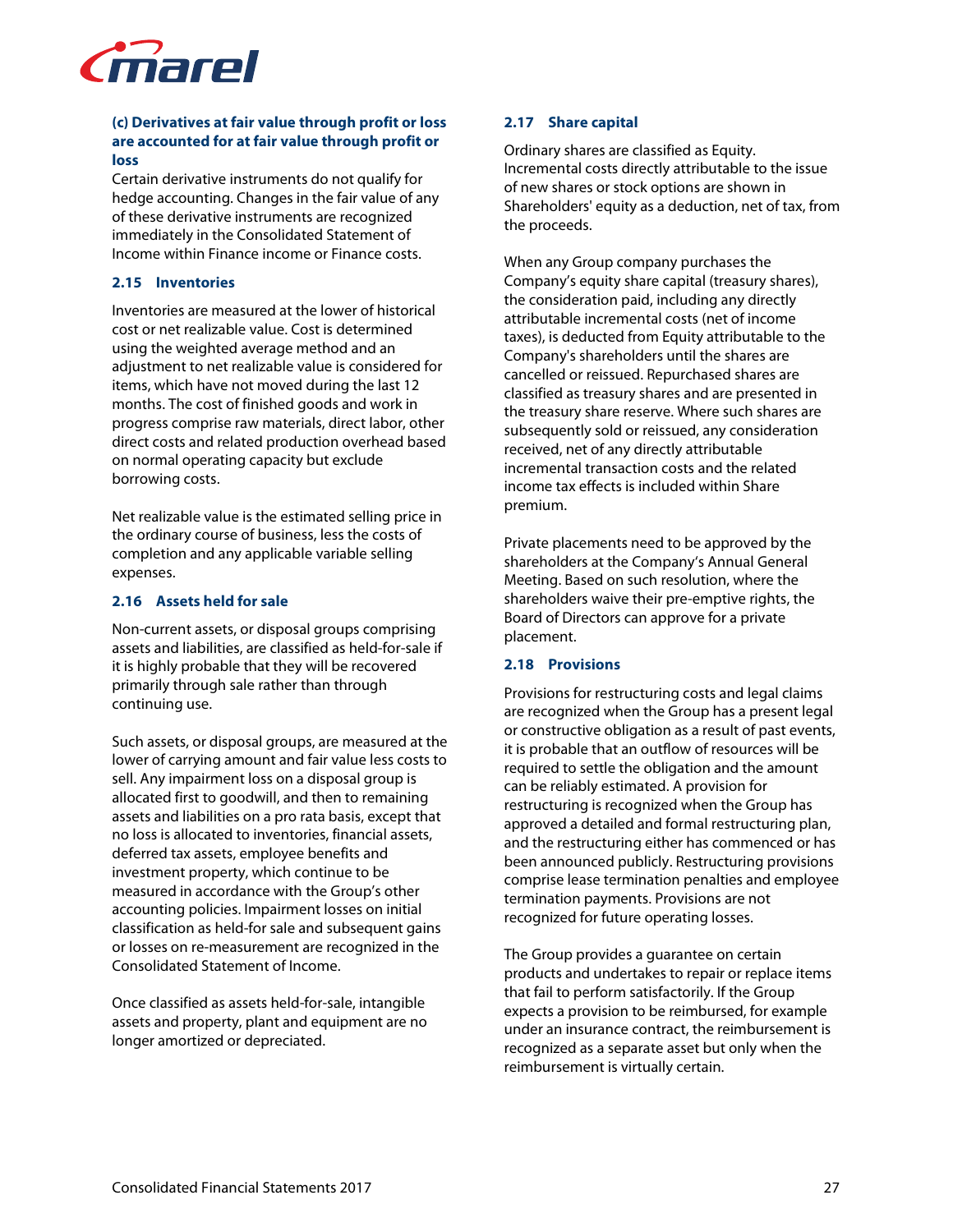

A provision for guarantee commitments is recognized when the underlying product and services are sold based on historical warranty data and a weighting of possible outcomes against their associated probabilities. Provisions are measured at the present value of the expenditures expected to be required to settle the obligation using a pre-tax rate that reflects current market assessments of the time value of money and the risks specific to the obligation. The increase in the provision due to passage of time is recognized as interest expense.

# **2.19 New standards and standards issued but not yet effective**

Standards, amendments and interpretations to existing standards that are not yet effective have not been early adopted by the Group.

There were standards or amendments to existing standards which had an effective date as of 1 January 2017. As part of the International Accounting Standards Board Disclosure Initiative, amendments to IAS 7 require disclosure that enables users of financial statements to evaluate changes in liabilities arising from financing activities, including both changes arising from cash flow and non-cash changes.

The following new standards apply to the Group's Consolidated Financial Statements for the annual periods beginning on or after 1 January 2018. The Group has not early adopted the following new standards in preparing these Consolidated Financial Statements:

- IFRS 9 Financial instruments (1 January 2018).
- IFRS 15 Revenue from Contracts with Customers (1 January 2018).
- IFRS 16 Leases (1 January 2019).

# **Estimated impact of the adoption of IFRS 9 and IFRS 15**

The Group is required to adopt IFRS 9 Financial Instruments and IFRS 15 Revenue from Contracts with Customers from 1 January 2018. The Group has assessed the estimated impact that the initial application of IFRS 9 and IFRS 15, as described below, will have on its Consolidated Financial Statements.

Marel will adopt IFRS 16 Leases as well on 1 January 2018. The transition approach for IFRS 16 is the cumulative catch up approach, as a result there is no impact on Retained earnings as at 1 January 2018.

The estimated impact of the adoption of IFRS 9 and IFRS 15, as per 1 January 2018, on the Group's equity as at 1 January 2018 is based on assessments undertaken to date and is summarized below.

|                                                                            | 31<br><b>December</b><br>$2017^{11}$ | IFRS $9^{2}$ | IFRS 15 $3$ | 1 January<br>$2018^{4}$ |
|----------------------------------------------------------------------------|--------------------------------------|--------------|-------------|-------------------------|
| Retained earnings                                                          | 313.9                                | 4.1          | (8.9)       | 309.1                   |
| <sup>1)</sup> Retained earnings as presented in the Consolidated Statement |                                      |              |             |                         |

of Financial Position.

2) Estimated adjustments due to adoption of IFRS 9.

<sup>3)</sup> Estimated adjustments due to adoption of IFRS 15.

4) Estimated adjusted opening balance at 1 January 2018.

The total estimated adjustment, net of tax, to the opening balance of the Group's equity at 1 January 2018 amounts to EUR 4.8 million (decrease of Retained earnings). The principal components of the estimated adjustments are as follows:

- IFRS 9: An increase in Retained earnings of EUR 3.7 million relating to modifications in the Group's loan facilities and an increase in Retained earnings of EUR 0.4 million as a result of a reduction in the impairment of Trade receivables.
- IFRS 15: A decrease in Retained earnings of EUR 3.0 million due to later recognition of revenues (and some associated costs) for standard equipment and a decrease in Retained earnings of EUR 5.9 million due to alignment of margins for all phases of the complete system or solution.

Further details on the estimated adjustments are presented below.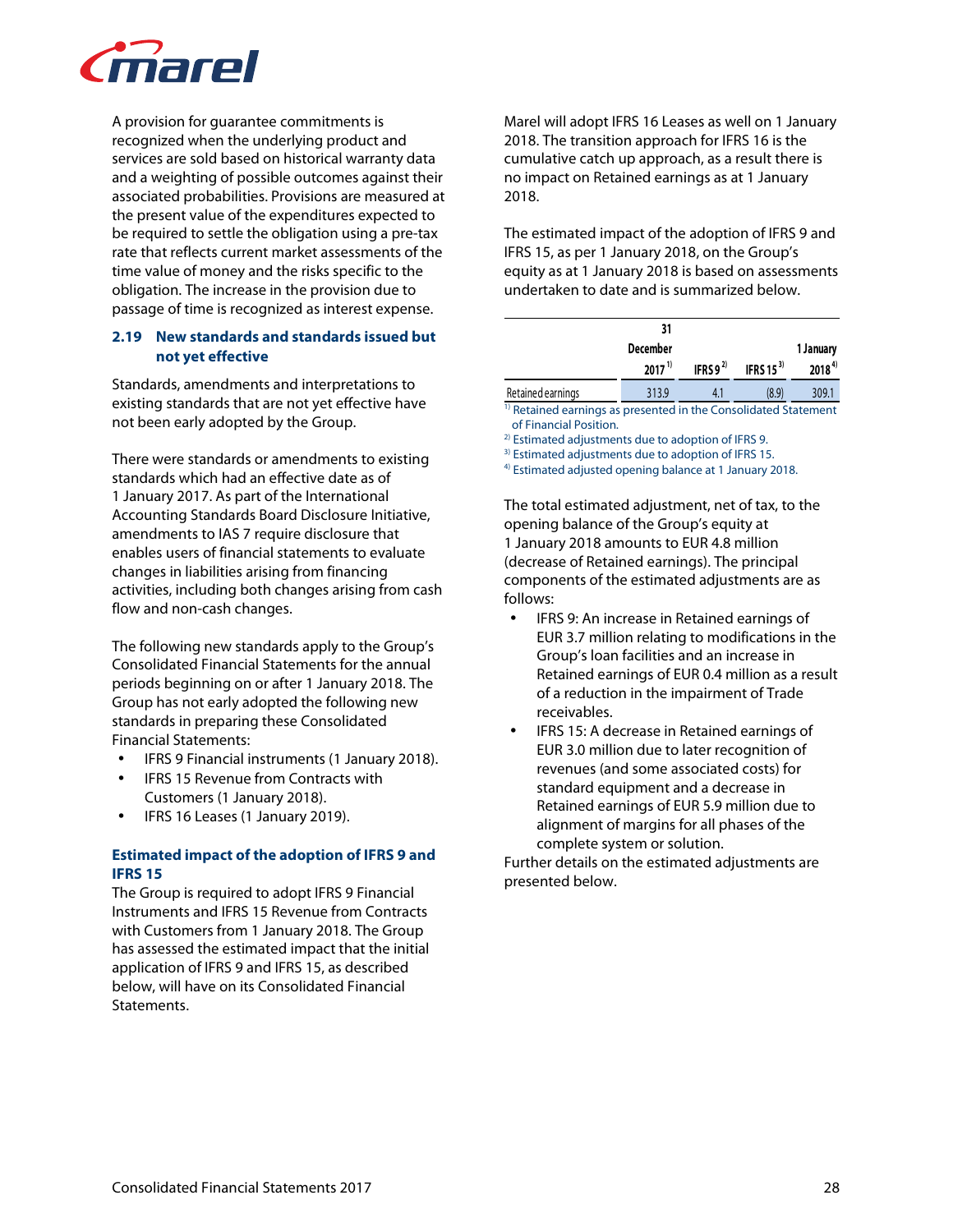

#### **IFRS 9 Financial instruments**

In July 2014 the International Accounting Standards Board ("IASB") issued the final version of IFRS 9 Financial Instruments which has been endorsed by the European Union. The new version, with minor amendments in 2017, includes revised requirements for the classification and measurement of financial assets and liabilities and regulations on the impairment of financial instruments; with the new expected credit loss ("ECL") model losses are recognized earlier because both existing and expected losses are recognized.

The standard is effective for financial reporting periods beginning on or after 1 January 2018; earlier application is permitted. In general the new regulations must be applied retrospectively, but various transition options are allowed. IFRS 9 contains a new classification and measurement approach for financial assets and liabilities that reflects the business model in which assets are managed and their cash flow characteristics.

IFRS 9 contains three principal classification categories for financial assets: measured at amortized cost, Fair Value Through Other Comprehensive Income ("FVOCI") and Fair Value Through Profit and Loss ("FVTPL"). The standard eliminates the existing IAS 39 categories of held to maturity, loans and receivables and available for sale.

Based on its assessment, the Group does not believe that the new classification requirements will have a material impact on its accounting for trade receivables but will affect the carrying amount of borrowings as modifications of financing facilities will be accounted for differently under IFRS 9, which will have impact on the modification, as performed in 2017, of the Group's financing facility.

# **Impairment – Financial assets and contract assets**

IFRS 9 replaces the 'incurred loss' model in IAS 39 with a forward-looking expected credit loss model. This will require considerable judgement about how changes in economic factors affect ECLs, which will be determined on a probability-weighted basis.

Under IFRS 9, loss allowances will be measured based on the ECLs that result from all possible default events over the expected life of a financial instrument. Marel's financial assets are currently limited to trade receivables and contract assets without significant financing components and are as such always impaired based on lifetime ECLs.

The Group expects impairments losses to remain at similar levels as they are currently going forward, although they become more volatile for assets in the scope of the IFRS 9 impairment model. Based on the impairment methodology described below, the Group has estimated that application of IFRS 9's impairment requirements at 1 January 2018 results in a reduction of impairment losses of EUR 0.4 million for Trade receivables.

# **Impairment – Trade and other receivables, including contract assets**

The estimated ECLs were calculated based on actual credit loss experience over the past five years. The Group takes a holistic view of it financial assets and applies the same expected credit loss rate over all Trade receivables.

The Group estimated that application of IFRS 9's impairment requirements at 1 January 2018 results in a decrease of EUR 0.4 million over the impairment recognized under IAS 39. The following table provides information about the estimated exposure to credit risk and ECLs for Trade and Other receivables, including contract assets as at 1 January 2018.

|                            | <b>Estimated</b><br>gross<br>carrying<br>amount | Weighted<br>average<br>loss rate | <b>Estimated</b><br>loss<br>allowance |
|----------------------------|-------------------------------------------------|----------------------------------|---------------------------------------|
| Current (not past due)     | 82.6                                            | 0.08%                            | (0.1)                                 |
| 1-30 days past due         | 72.0                                            | 0.33%                            | (0.1)                                 |
| 31-60 days past due        | 7.1                                             | 0.88%                            | (0.1)                                 |
| 61-90 days past due        | 3.7                                             | 1.85%                            | (0.1)                                 |
| More than 90 days past due | 19.8                                            | 8.55%                            | (1.7)                                 |
|                            | 135.2                                           |                                  | (2.1)                                 |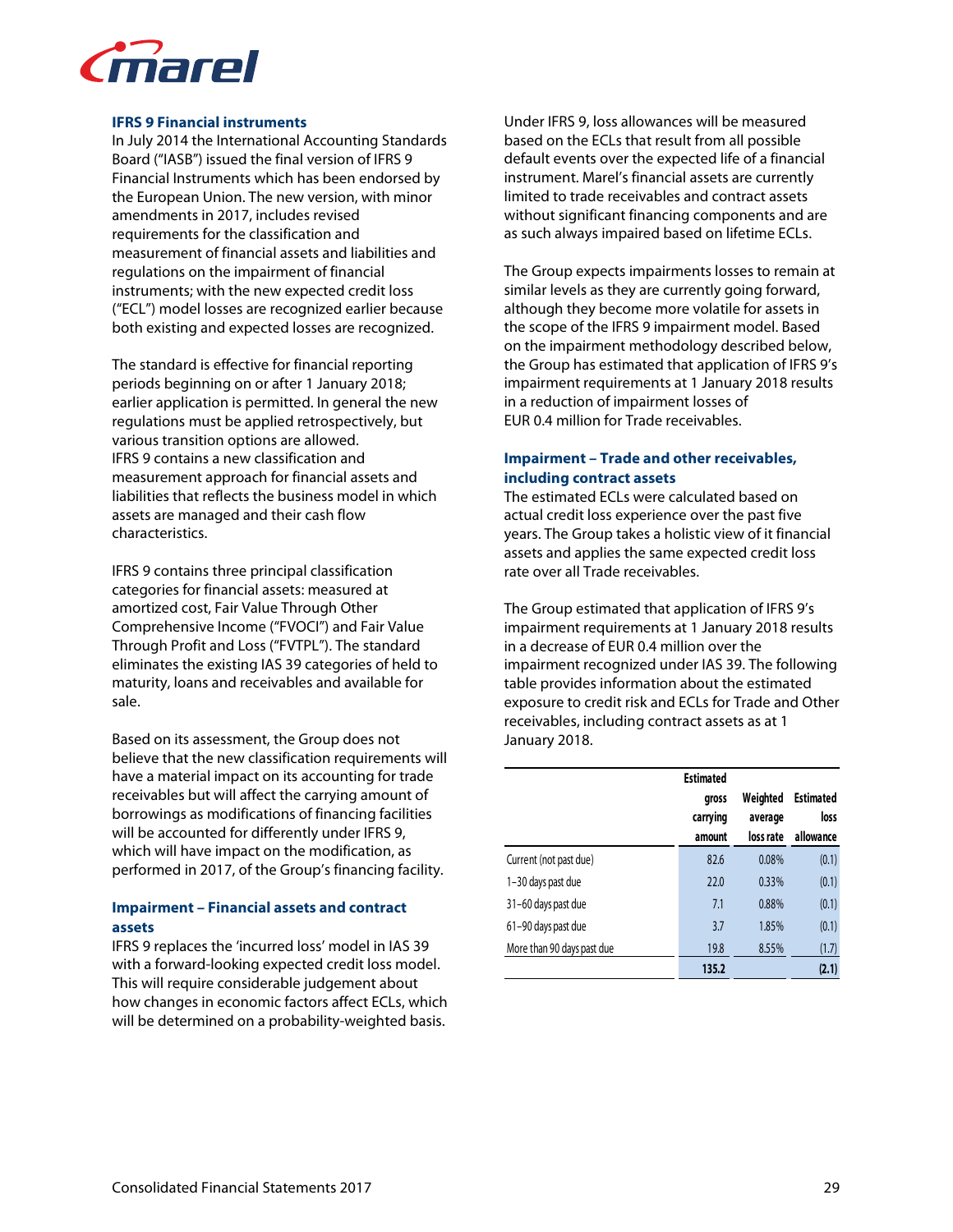

#### **Impairment – Cash and cash equivalents**

The majority of cash and cash equivalents are held with bank and financial institution counterparties, which have a rating of A, based on Standard & Poor's ratings as at 31 December 2017. Marel holds majority of its cash and cash equivalents with financial institutions that are lending partners to the Group to minimize further credit risks.

The Group does not expect any impairment on cash and cash equivalents as the Group considers that its cash and cash equivalents have low credit risk based on the external credit ratings of the counterparties.

#### **Classification – Financial liabilities**

IFRS 9 largely retains the existing requirements in IAS 39 for the classification of financial liabilities. However, under IAS 39 all fair value changes of derivative liabilities designated as at FVTPL are recognized in profit or loss, whereas under IFRS 9 these fair value changes are generally presented as follows:

- the amount of change in the fair value that is attributable to changes in the credit risk of the liability is presented in OCI; and,
- the remaining amount of change in the fair value is presented in profit or loss.

Under IFRS 9, entities will have to account for modifications and revisions on its financial liabilities and report any (expected) gain or loss as a result in the Statement of Income at the day of modification or revision. IFRS 9 transition requires a retrospective application and as a result of the modification of the borrowings of 5 May 2017 the Group will recognize an adjustment in Retained earnings in the opening balance sheet of 1 January 2018. This will increase Retained earnings by EUR 3.7 million and reduce the carrying amount of borrowings by EUR 4.9 million.

The Group's assessment did not indicate any other material impact regarding the classification of financial liabilities at 1 January 2018.

#### **Hedge accounting**

When initially applying IFRS 9, the Group may choose as its accounting policy to continue to apply the hedge accounting requirements of IAS 39 instead of the requirements in IFRS 9. The Group has chosen to continue to apply the requirements of IAS 39.

#### **Transition**

During the adoption of IFRS 9 the Group will take advantage of the exemption allowing it not to restate comparative information for prior periods with respect to classification and measurement (including impairment) changes. Differences in the carrying amounts of financial assets and financial liabilities resulting from the adoption of IFRS 9 will generally be recognized in Retained earnings and reserves as at 1 January 2018.

#### **IFRS 15 Revenue from Contracts with Customers**

In May 2014 the IASB issued the new standard IFRS 15 Revenue from Contracts with Customers, endorsed by the European Union in September 2016. The purpose of the new standard on revenue recognition is to bring together the large number of existing guidelines contained in various standards and interpretations. At the same time it establishes uniform core principles to be applied to all industries and all types of revenue transactions. A 5-step model is used to determine at which point in time or over which period of time revenues are to be recognized and in what amount. The standard also includes further detailed guidance and extended disclosure requirements.

The standard is effective for financial reporting periods beginning on or after 1 January 2018. Marel has decided not to opt for early application of IFRS 15. The transition guidance of IFRS 15 permits a full retrospective or a modified retrospective approach on initial application.

The new standard is based on the principle that revenue is recognized when or as control of a good or service is transferred to a customer.

#### **Sales of goods**

Revenue is recognized under IAS 18 and IAS 11 when the related risks and rewards of the goods or services are transferred to the customer. Hence revenues are recognized at a point in time or over time depending on the contractual arrangement with the customer.

In Marel's business model, sales of goods relates to sales of standard equipment and sales of complete solutions or systems.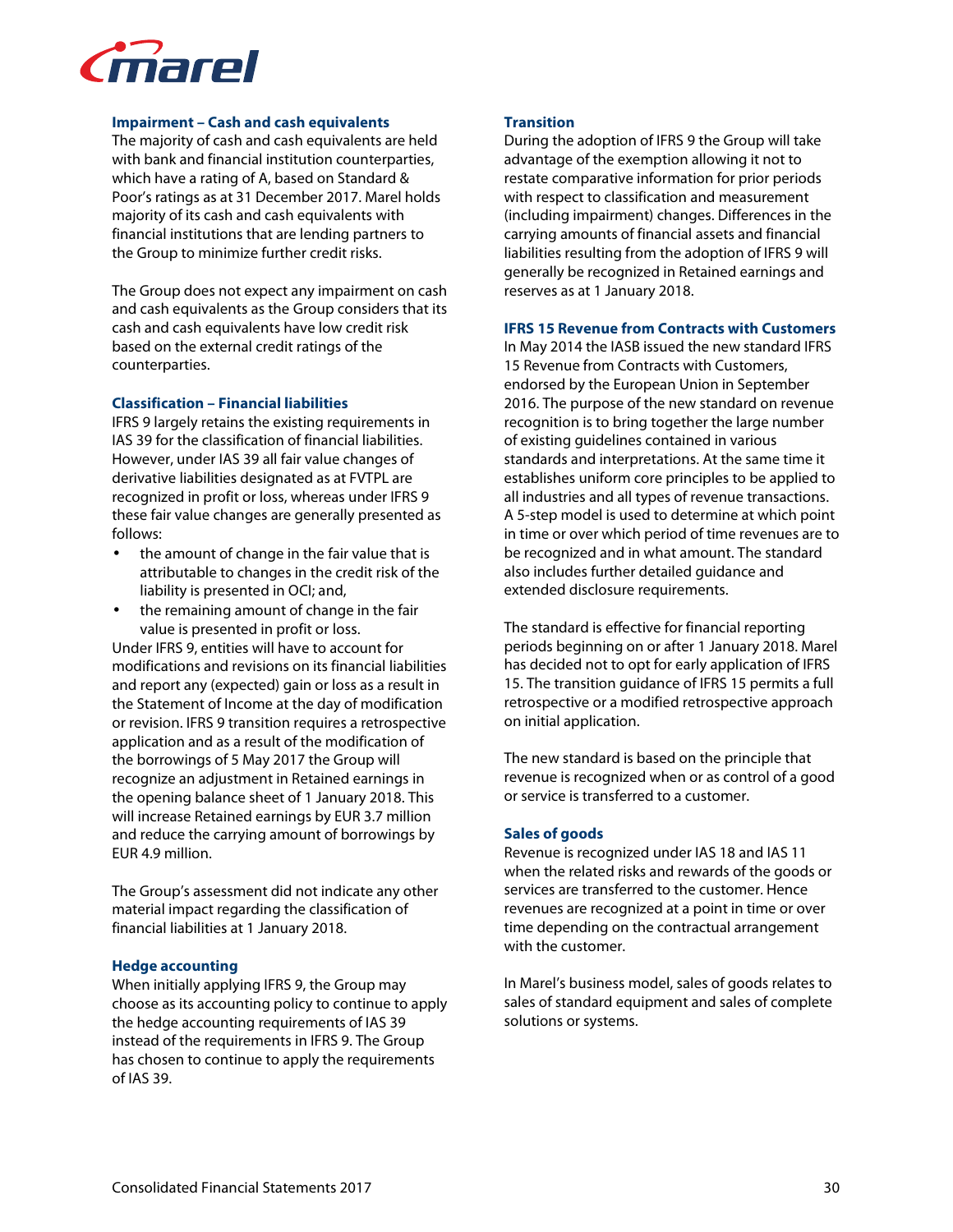

Standard equipment requires no or minor modifications as requested by customers. Sales of complete solutions or systems require significant modifications either requested by the customer or required to fulfill the customer's needs. Under IFRS 15 revenue will be recognized when or as the customer obtains control of the goods or services.

Revenues for standard equipment, currently accounted for by the percentage of completion method in accordance with IAS 11, will have to be recognized later, as the IFRS 15 criteria for revenue recognition over time are not met. The estimated impact on Retained earnings at 1 January 2018 as a result of changes for standard equipment at that date is a decrease of EUR 3.0 million.

For the sale of complete solutions or systems, revenue is currently recognized over time. Revenue is recognized as the Group manufactures the equipment. Under IFRS 15, the recognition of revenue for these categories will not change. Under IFRS 15, all these complete solutions or systems are deemed to not have an alternative use and Marel has an enforceable right to payment and therefore related revenues will be recognized over time.

Based on the Group's assessment, the current accounting practice of the Group for complete solutions or systems is in line with IFRS 15 guidance. Therefore the Group does not expect the application of IFRS 15 to result in differences in the timing of revenue recognition for such solutions or systems. Under IFRS 15, complete solutions or systems should have a similar margin for all components of the solution or system. As a result of the adoption of IFRS 15 Marel will align the margins for all phases of the solution or systems, which will result in deferral of margins. The estimated impact on Retained earnings at 1 January 2018 as a result of alignment of margins is a decrease of EUR 5.9 million.

#### **Rendering of services**

The Group is involved in manufacturing of equipment, as well as performing related maintenance services to the equipment. If the services under a single arrangement are rendered in different reporting periods, then the consideration is allocated on a relative fair value basis between the different services. Revenue is currently recognized using the percentage of completion method.

Under IFRS 15, the total consideration in the service contracts will be allocated to all services based on their stand-alone selling prices. The stand-alone selling prices will be determined based on the list prices at which the Group sells the services in separate transactions. Revenue relating to maintenance services is recognized over time although the customer pays up-front in full for these services. A contract liability is recognized for revenue relating to the maintenance services at the time of the initial sales transaction and is recognized as revenue over the service period.

Based on the Group's assessment, the fair value and the stand-alone selling prices of the services are broadly similar. Therefore, the Group does not expect the application of IFRS 15 to result in significant differences in the timing of revenue recognition for these services.

# **Commissions**

The Group will apply the practical expedient in relation to the incremental costs of obtaining a contract. The Group will recognize the incremental costs of obtaining a contract as an expense when incurred if the amortization period of the asset that the entity otherwise would have recognized is one year or less. Costs for obtaining a contract for which the contract exceeds one year will be capitalized and amortized.

Based on the Group's assessment, the commissions are not expected to result in significant differences in recognition of revenues nor costs.

# **Transition**

The Group intends to adopt the IFRS 15 standard using the modified retrospective approach which means that the cumulative impact of the adoption will be recognized in Retained earnings as of 1 January 2018 and that comparatives will not be restated.

The Group has also opted for the following practical expedient: to apply the new IFRS 15 standard to only those contracts that are not considered completed contracts under current standards at the date of initial application.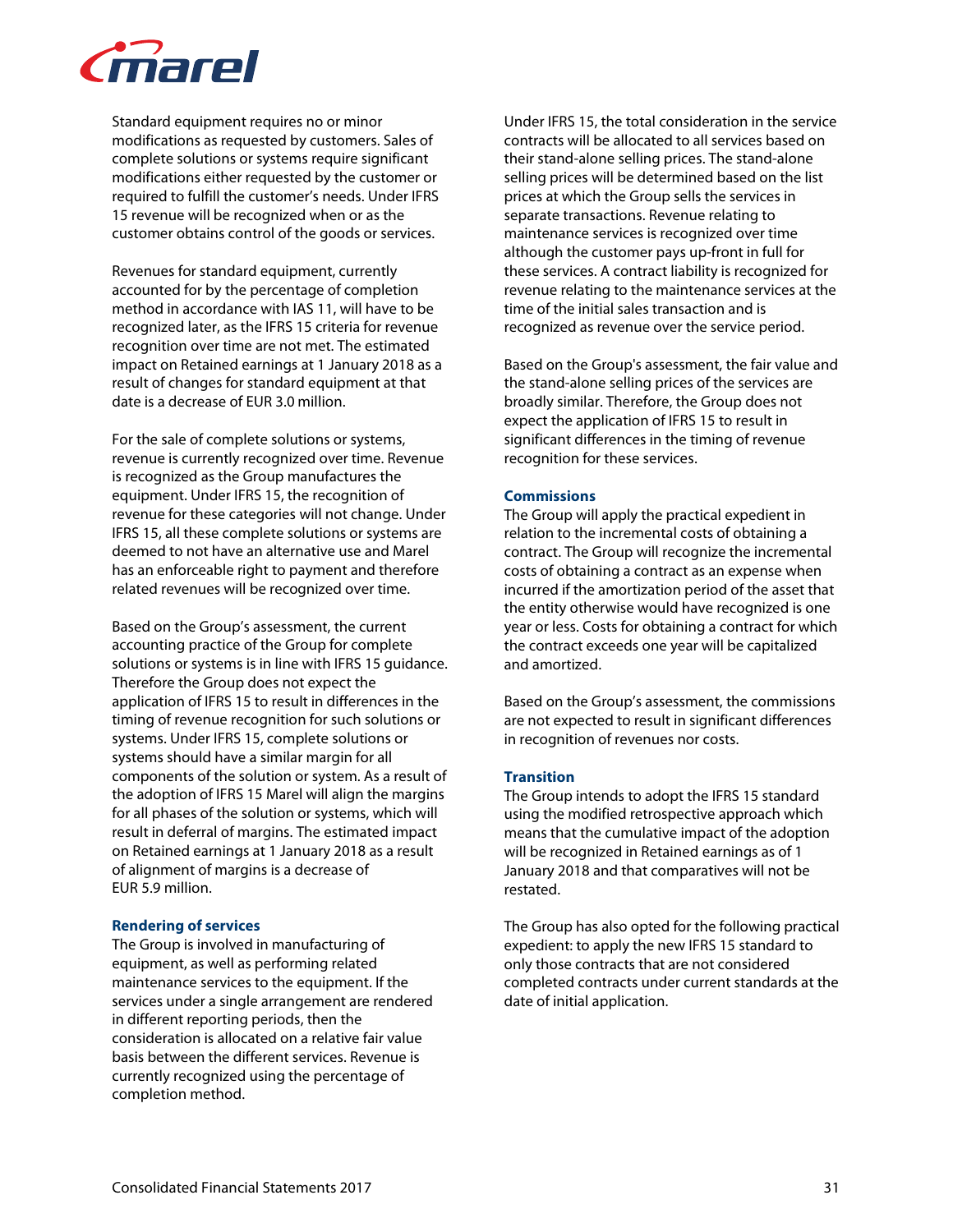

#### **IFRS 16 Leases**

In January 2016 the IASB issued the new standard IFRS 16 Leases, which is to replace the current lease standard IAS 17, IFRIC 4 Determining whether an Arrangement contains a Lease, SIC 15 Operating Leases – Incentives and SIC 27 Evaluating the Substance of Transactions Involving the Legal Form of a Lease. The European Union has endorsed the standard in October 2017.

Apply of the new standard is mandatory for financial years beginning on or after 1 January 2019. The Group will apply early adoption of this standard and start reporting as of 1 January 2018.

IFRS 16 introduces a single, on-balance sheet lease accounting model for lessees. A lessee recognizes a right-of-use asset representing its right to use the underlying asset and a lease liability representing its obligation to make lease payments. There are recognition exemptions for short-term leases and leases of low-value items.

The Group has completed a detailed assessment of the potential impact on its consolidated financial statements.

The most significant impact identified is that the Group will recognize new assets and liabilities for its operating leases of office buildings and vehicles

The current requirement to differentiate between finance leases and operating leases under IAS 17 will therefore no longer apply for lessees. Under IFRS 16 for all leases the lessee must recognize a lease liability on the Statement of Financial Position in the present value of future lease payments of the respective lease plus directly allocated costs and at the same time recognize a corresponding right of use to the underlying asset. Over the term of the lease, the lease liability is adjusted using financial mathematics methods – similar to the rules for finance leases under the current IAS 17 – and the right of use is depreciated.

As at 1 January 2018, the estimated additional assets and liabilities on the Statement of Financial Position will be in the region of EUR 36 million. In addition, the nature of expenses related to those leases will now change as IFRS 16 replaces the straight-line operating lease expense with a depreciation charge for right-of-use assets and interest expense on lease liabilities. The expected impact of the change is an increase of EUR 1.0 million in 2018 of total costs, mostly in the form of increased interest expenses.

The Group does not expect the adoption of IFRS 16 to impact its ability to comply with the revised maximum leverage threshold loan covenants.

#### **Transition**

As a lessee, the Group can either apply the standard using a:

- Retrospective approach; or
- Cumulative catch up approach with optional practical expedients.

The lessee has to apply the election consistently to all of its leases.

The Group will apply IFRS 16 initially on 1 January 2018, using the cumulative catch up approach and measuring the amounts equal to liability at adoption, with no restatement of comparative information.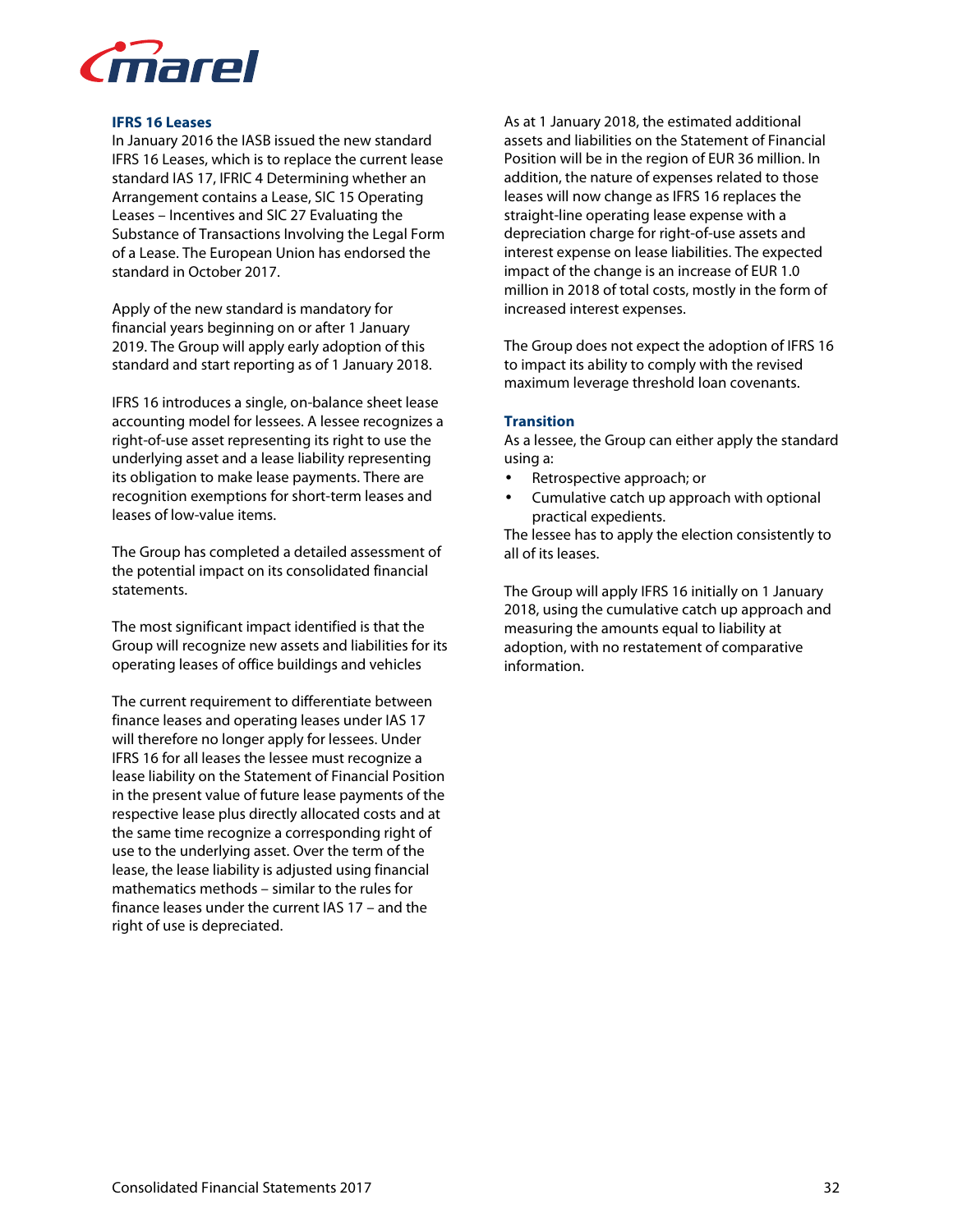

# **3 Critical accounting estimates and assumptions**

Estimates and judgements are continuously evaluated and are based on historical experience and other factors, including expectations of future events that are believed to be reasonable under the circumstances. The Group makes estimates and assumptions concerning the future. The actual results will, by definition, seldom be exactly equal to the related accounting estimates used.

The estimates and assumptions that have a significant risk of causing a material adjustment to the carrying amounts of assets and liabilities within the next financial year are discussed below.

#### **(a) Purchase price adjustments**

Acquisitions by Marel as part of business combinations, which will be accounted for by the acquisition method, will result in recognition of goodwill and other intangible assets. The amounts assigned to the acquired assets and liabilities are based on assumptions and estimates about their fair values. In making these estimates, management consulted independent, qualified appraisers, if appropriate. A change in assumptions and estimates could change the values allocated to certain assets and their estimated useful lives, which could affect the amount or timing of charges to the Consolidated Statement of Income, such as amortization of intangible assets.

#### **(b) Estimated impairment**

The Group annually tests whether the financial and non-financial assets, including goodwill, were impaired in accordance with the accounting policy stated in note 2.11 and 2.12. The recoverable amounts of CGU have been determined based on value in use calculation. These calculations require the use of estimates (note 13).

#### **(c) Income taxes and deferred income taxes**

The Group is subject to income taxes in numerous jurisdictions. Significant judgement is required in determining the worldwide provision for income taxes. There are many transactions and calculations for which the ultimate tax determination is uncertain during the ordinary course of business.

The Group recognizes liabilities for anticipated tax audit issues based on estimates of whether additional taxes will be due. Where the final tax outcome of these matters is different from the amounts that were initially recorded, such differences will impact the income tax and deferred tax provisions in the period in which such determination is made.

### **(d) Fair value of derivatives and other financial instruments**

The fair value of financial instruments that are not traded in an active market (for example, over-thecounter derivatives) is determined by using valuation techniques. The Group uses its judgment to select a variety of methods and make assumptions that are mainly based on market conditions existing at each reporting date. The Group uses discounted cash flow analysis for available-for-sale financial assets that are not traded in active markets.

#### **(e) Capitalized development cost**

The recoverability of the capitalized development cost is tested regularly and is subject to the annual impairment tests, to verify if expected future economic benefits justify the values captured in the intangible fixed assets. The Group uses discounted cash flow analysis for this purpose.

#### **(f) Revenue recognition**

The Group uses the percentage of completion method in accounting for its revenues for production contracts. Use of the percentage of completion method requires the Group to estimate the stage of completion to date as a proportion of the total work to be performed.

In the following table the book values of the assets and liabilities which include an element of estimation are disclosed.

|                                    |        | 2017               |        | 2016        |
|------------------------------------|--------|--------------------|--------|-------------|
| <b>Notes</b>                       | Assets | <b>Liabilities</b> | Assets | Liabilities |
| Goodwill<br>13                     | 643.9  |                    | 635.2  |             |
| Other intangible assets 13         | 262.7  |                    | 277.5  |             |
| Current and deferred               |        |                    |        |             |
| 15<br>income taxes                 | 4.4    | 723                | 73     | 72.6        |
| <b>Financial instruments</b><br>22 | 0.9    | 2.7                | 0.4    | 4.9         |
| <b>Production contracts</b><br>17  | 48.2   | 209.6              | 37.0   | 150.8       |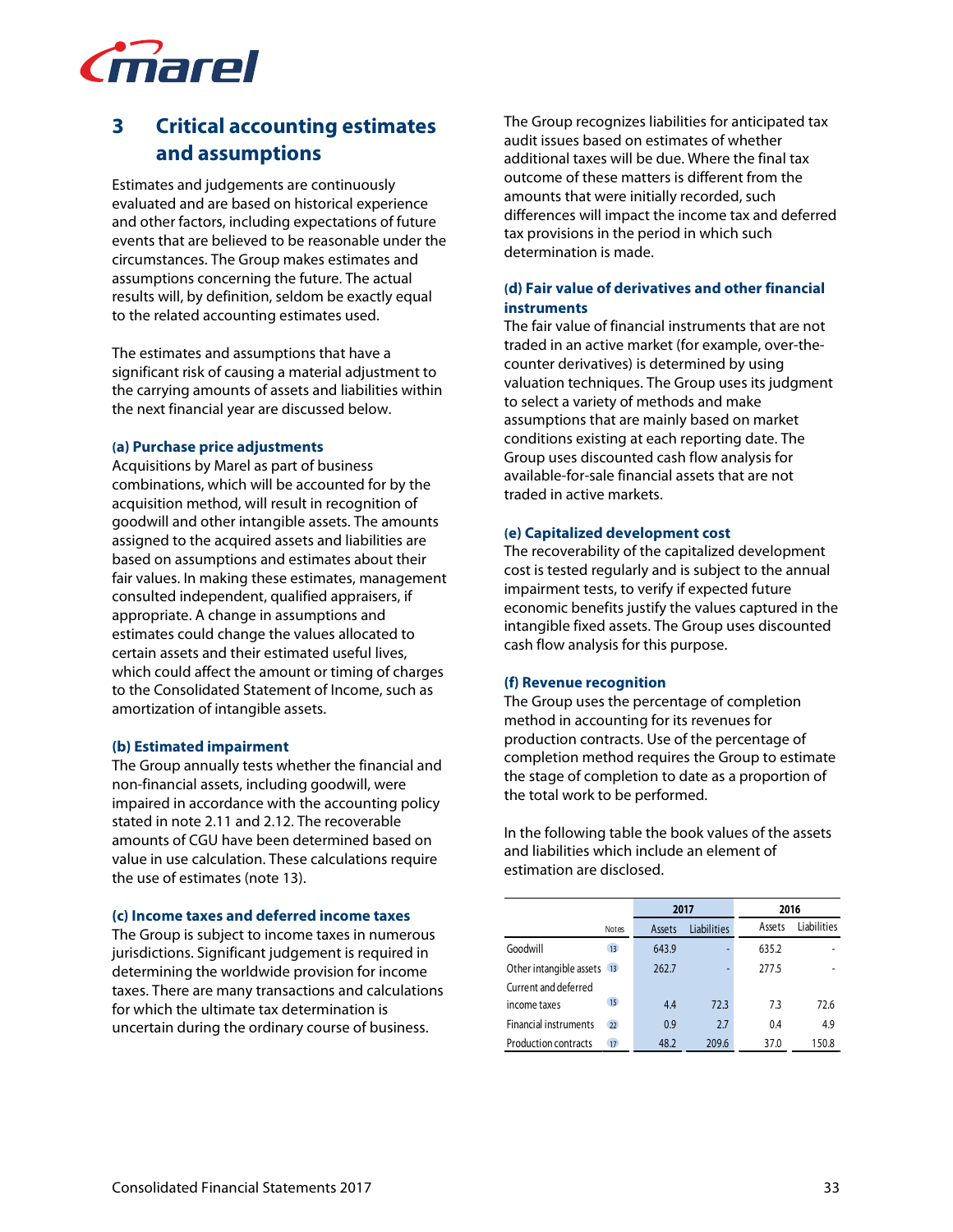

# **4 Acquisitions**

# **2017**

# **Sulmaq Industrial e Comercial S.A.**

On 25 July 2017, Marel has signed an agreement to acquire 100% of the shares of Sulmaq Industrial e Comercial S.A. ("Sulmaq") from a consortium of shareholders. Sulmaq is domiciled in Brazil. The closing of the acquisition of Sulmaq took place on 31 August 2017.

Sulmaq is involved in development of projects and supply of complete slaughtering, deboning and industrialized equipment lines for hog, cattle and sheep processors according to each customer's needs and operates in Brazil and internationally. The acquisition enhances Marel's position as a leading global provider of advanced equipment and solutions to the Poultry, Meat and Fish industries and is fully in line with the Company's previously announced growth strategy. This step supports Marel's full line offering in the meat processing industry.

In accordance with IFRS 3, Business Combinations, the purchase price of Sulmaq was allocated to identifiable assets and liabilities acquired. Provisional goodwill amounted to EUR 12.6 million and is allocated to the Meat segment. The resulting goodwill from this acquisition is primarily related to the strategic (and cultural) fit of Sulmaq and Marel with highly complementary product portfolios and geographic presence, new customers and synergies. The goodwill is not expected to be deductible for income tax purposes.

Sulmaq contributed EUR 9.1 million to revenues and affected result from operation positively.

The fair value of the acquired identifiable assets of EUR 13.4 million primarily relates to identified customer relationships. Amortization of identified intangible assets amounted to EUR 0.2 million from the period from acquisition to 31 December 2017. The order backlog will be fully amortized before the end of 2018, the brand names will be amortized before the end of 2019 and the other identified intangible assets will be amortized in 20 years.

Under IFRS 3, up to one year from the acquisition date, the initial accounting for business combinations needs to be adjusted to reflect new information that is obtained about facts and circumstances that existed as of the acquisition date and, if known, would have affected the measurement of the amounts recognized as of that date. As a result of such adjustments the values of assets and liabilities recognized may change in the one-year period from the acquisition date.

The Purchase Price Allocation of Sulmaq has not yet been finalized as we are still in the process of finalizing the valuation of Property, plant and equipment. Expectation is that the Purchase Price Allocation will be finalized in the first half of 2018.

The following table summarizes the consideration paid for Sulmaq, the recognized provisional amounts of assets acquired and liabilities assumed at the acquisition date.

|                                                                  | 2017 |
|------------------------------------------------------------------|------|
| Property, plant and equipment                                    | 6.5  |
| Other intangible assets                                          | 3.7  |
| Inventories                                                      | 6.1  |
| Trade and other receivables, current and non-current             | 5.5  |
| Other receivables and prepayments                                | 0.5  |
| Cash and cash equivalents                                        | 5.8  |
| Assets acquired                                                  | 28.1 |
| Long-term debt, current and non-current                          | 5.0  |
| Deferred and other tax liabilities                               | 1.7  |
| Provisions, current and non-current                              | 0.6  |
| Trade and other payables                                         | 7.4  |
| <b>Liabilities assumed</b>                                       | 14.7 |
| <b>Total net identified assets</b>                               | 13.4 |
| Consideration paid in cash for the transaction on 31 August 2017 | 26.0 |
| <b>Consideration transferred</b>                                 | 26.0 |
| Provisional good will on acquisition                             | 12.6 |

Amortization of acquisition-related intangible assets relate to the following lines in the Consolidated Statement of Income:

|                                   | 2017 |
|-----------------------------------|------|
| Cost of sales                     | 0.1  |
| Selling and marketing expenses    | 0.1  |
| Research and development expenses | 0.0  |
|                                   | 0.7  |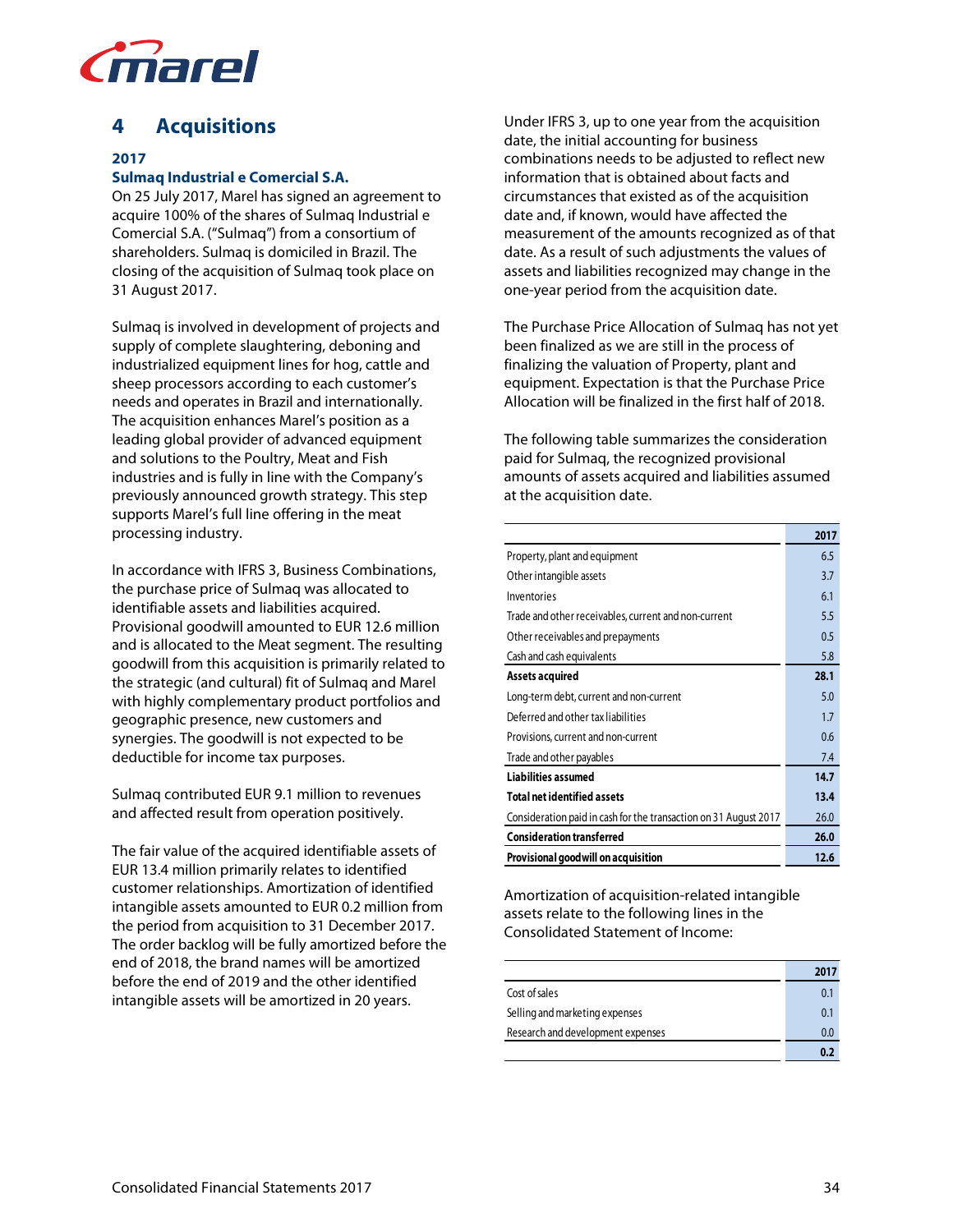

# **2016 MPS Holding III B.V.**

On 29 January 2016 Marel concluded the acquisition of MPS Holding III B.V. ("MPS") and obtained control through acquiring 100% of the issued shares of MPS.

MPS is a subsidiary of Marel Holding B.V. The purchase price was EUR 368 million on a debt-free and cash-free basis.

MPS is a leading company in primary processing solutions for the pork and beef industry as well as in innovative solutions in waste water treatment and food logistics. The acquisition enhanced Marel's position as a leading global provider of advanced equipment and solutions to the Poultry, Meat and Fish industries and is fully in line with the Company's previously announced growth strategy. This acquisition strengthened and complemented Marel's full line offering in the meat processing industry.

In accordance with IFRS 3, Business Combinations, the purchase price of MPS was allocated to identifiable assets and liabilities acquired. Goodwill amounted to EUR 246 million. The resulting goodwill from this acquisition is primarily related to the strategic (and cultural) fit of MPS and Marel with highly complementary product portfolios and geographic presence. The value of goodwill and intangible assets acquired was high for the above mentioned reasons. The goodwill is not tax deductible.

In November 2015, the Group entered into a new EUR 670 million facilities agreement with eight international banks, led by ING bank, Rabobank and ABN AMRO. The terms and conditions are generally in line with Loan Market Association corporate standards. The new facility was utilized to repay the previous facility from 2010 as well as providing funds for the acquisition of MPS. The facility converted the previous facility into an all senior facility, extended the term to 2020 as well as provided funds for the acquisition of MPS.

Amortization of acquisition related (in)tangible assets relate to the following lines in the Consolidated Statement of Income:

|                                     | 2017 | 2016 |
|-------------------------------------|------|------|
| Cost of sales                       | 8.2  | 15.2 |
| Selling and marketing expenses      | 2.7  | 6.9  |
| Research and development expenses   | 6.0  | 2.5  |
| General and administrative expenses | 0.0  |      |
|                                     | 16.9 | 24.6 |

EUR 8.2 million (2016: EUR 15.2 million) related to the fair value lift up on the order back log, EUR 8.7 million (2016: EUR 9.4 million) to amortization of identified intangible assets and a tax effect of EUR 4.2 million (2016: EUR 6.1 million). The order backlog was fully amortized mid 2017, the brand names have been amortized before the end of 2016 and the other identified intangible assets will be amortized in 20 years.

The following table summarizes the major classes of consideration transferred, and recognized amounts of assets acquired and liabilities assumed at the acquisition date.

|                                                                   | 2016  |
|-------------------------------------------------------------------|-------|
| Property, plant and equipment                                     | 18.0  |
| Other intangible assets                                           | 199.0 |
| Inventories                                                       | 16.7  |
| Trade and other receivables                                       | 22.2  |
| Cash and cash equivalents                                         | 18.4  |
| Assets acquired                                                   | 274.3 |
| Long-term debt, current and non-current                           | 92.8  |
| Deferred and other tax liabilities                                | 51.2  |
| Production contracts                                              | 43.6  |
| Provisions, current and non-current                               | 9.5   |
| Trade and other payables                                          | 27.7  |
| <b>Liabilities assumed</b>                                        | 224.8 |
| <b>Total net identified assets</b>                                | 49.5  |
| Consideration paid in cash for the transaction on 29 January 2016 | 295.1 |
| <b>Consideration transferred</b>                                  | 295.1 |
| <b>Goodwill on acquisition</b>                                    | 245.6 |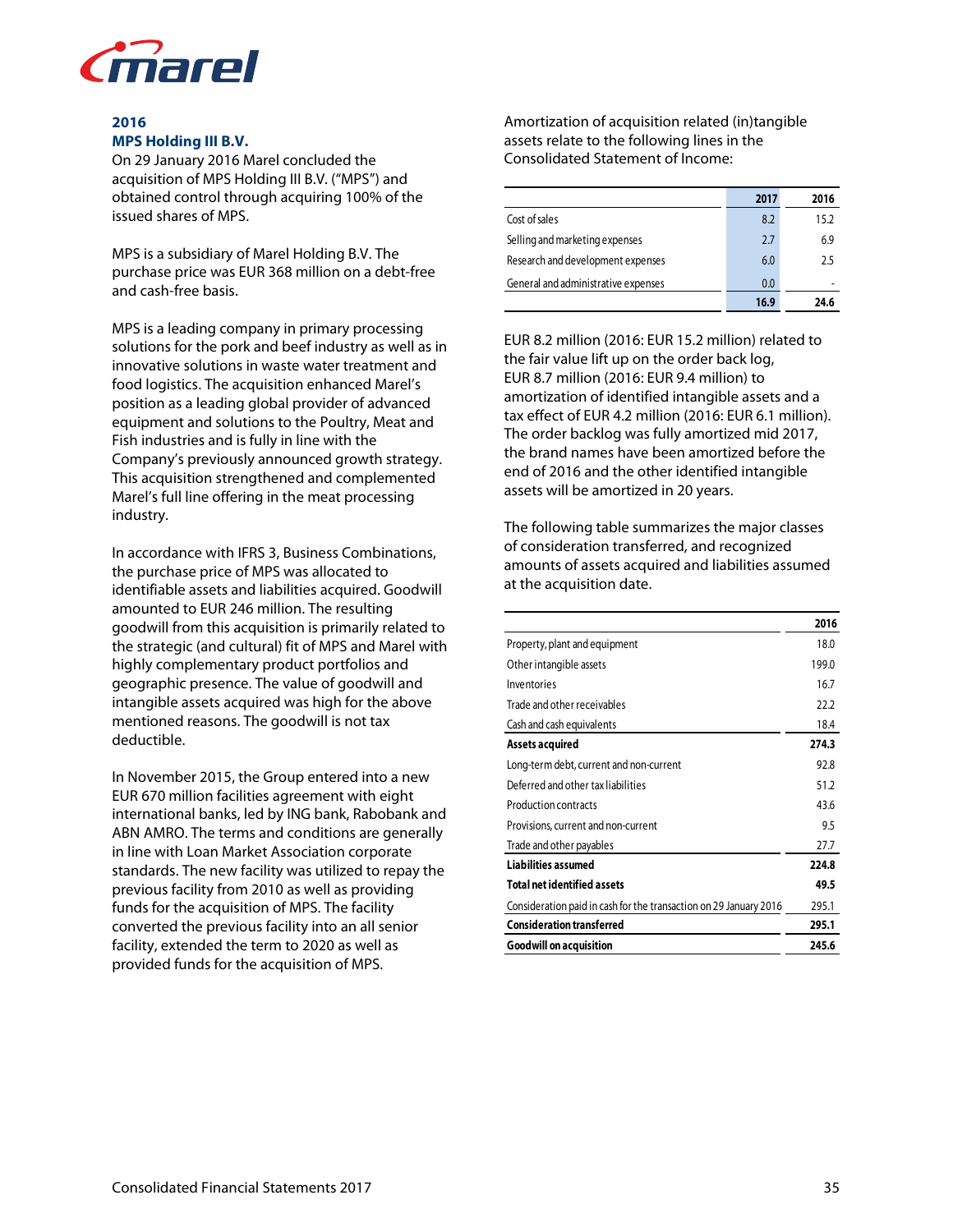

# **5 Segment information**

# **Operating segments**

The identified operating segments comprise the three industries, which are the reporting segments. These operating segments form the basis for managerial decision taking. The following summary describes the operations in each of the Group's reportable segments:

- Poultry processing: Our poultry processing product range offers integrated systems for processing broilers, turkeys and ducks;
- Meat processing: Our Meat Industry specializes in the key processes of slaughtering, deboning and trimming, case ready food service and bacon processing;
- Fish processing: Marel provides advanced equipment and systems for salmon and whitefish processing, both farmed and wild, onboard and ashore;
- The 'Others' segment includes any revenues, result from operations and assets which do not belong to the three core industries.

The reporting entities are reporting their revenues per operating segment based on the industry for which the customer is using Marel's product range. Therefore inter-segment revenues do not exist, only intercompany revenues within the same segment.

Results are monitored and managed at the operating segment level, up to the result from operations. The Group's CEO reviews the internal management reports of each segment on a monthly basis. Fluctuations between quarters are mainly due to timing of receiving orders and completion of orders. Decisions on tax and financing structures including cash and cash equivalents are taken at a corporate level, therefore no financial income and expenses nor tax are allocated to the operating segments. The profit or loss per operating segment is the adjusted result from operations (before amortization of acquisition-related (in)tangible assets); finance costs and taxes are reported in the column Total.

Intercompany transactions are entered into at arm's length terms and conditions comparable to those available to unrelated parties. Information on assets per operating segment is reported; however, decisions on liabilities are taken at a corporate level and as such are not included in this disclosure.

| 2017                                                    | <b>Poultry</b> | <b>Meat</b> | <b>Fish</b> | <b>Others</b> | <b>Total</b> |
|---------------------------------------------------------|----------------|-------------|-------------|---------------|--------------|
| <b>Third Party Revenues</b>                             | 560.2          | 334.4       | 132.3       | 11.3          | 1,038.2      |
| <b>Adjusted result from operations</b>                  | 109.5          | 38.5        | 5.6         | 3.8           | 157.4        |
| Amortization of acquisition-related (in)tangible assets |                |             |             |               | (17.1)       |
| Result from operations                                  |                |             |             |               | 140.3        |
| Finance costs - net                                     |                |             |             |               | (20.3)       |
| Result before income tax                                |                |             |             |               | 120.0        |
| Income tax                                              |                |             |             |               | (23.1)       |
| Net result for the period                               |                |             |             |               | 96.9         |
|                                                         |                |             |             |               |              |
| <b>Assets</b>                                           | 640.3          | 642.4       | 115.8       | 42.1          | 1,440.6      |
| Depreciation and amortization                           | (19.7)         | (26.3)      | (5.6)       |               | (51.6)       |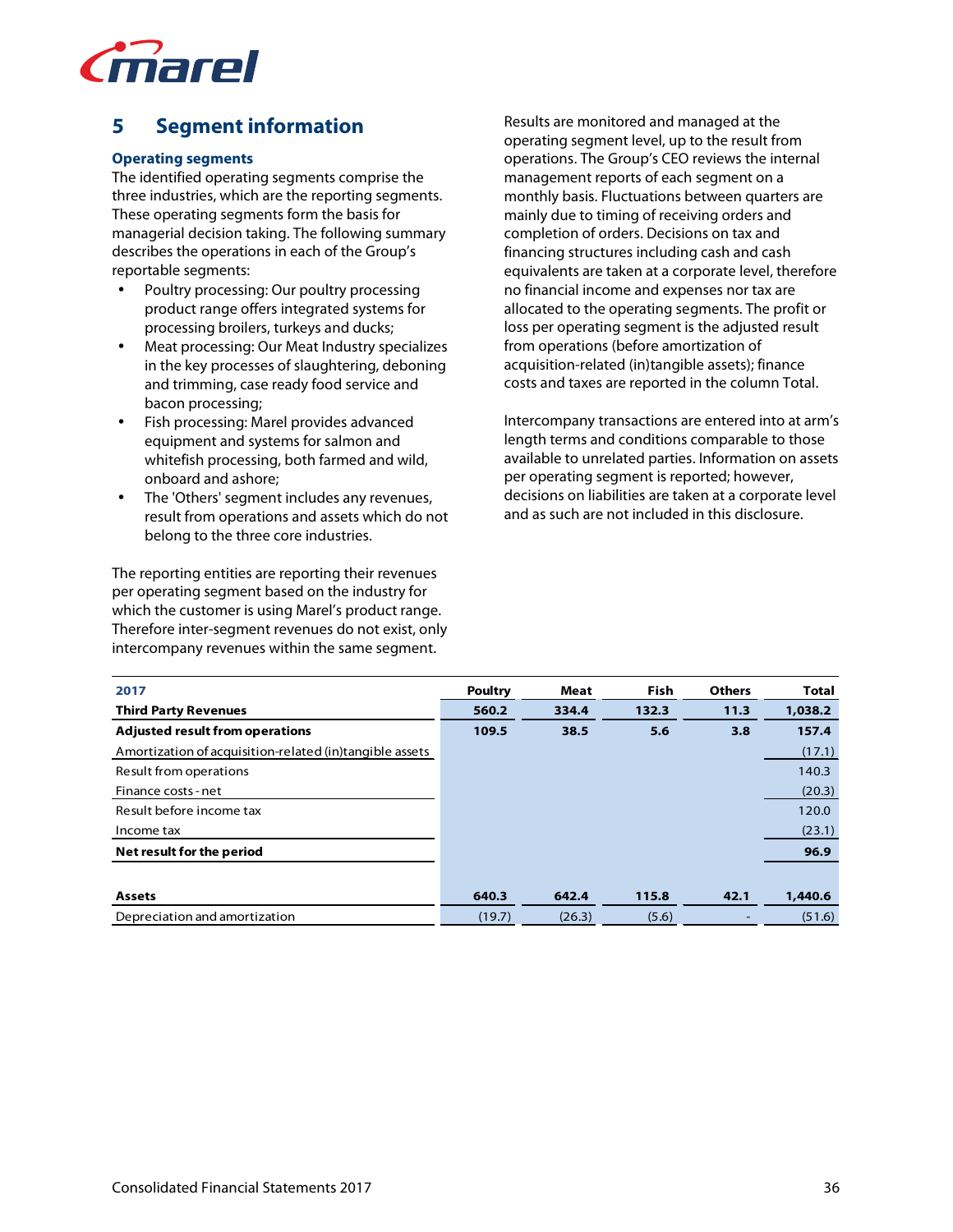

| 2016                                                    | <b>Poultry</b> | Meat   | <b>Fish</b> | <b>Others</b> | <b>Total</b> |
|---------------------------------------------------------|----------------|--------|-------------|---------------|--------------|
| <b>Third Party Revenues</b>                             | 514.2          | 320.4  | 127.1       | 8.0           | 969.7        |
| <b>Adjusted result from operations</b>                  | 85.3           | 47.8   | 3.9         | 2.4           | 139.4        |
| Amortization of acquisition-related (in)tangible assets |                |        |             |               | (24.6)       |
| Result from operations                                  |                |        |             |               | 114.8        |
| Finance costs - net                                     |                |        |             |               | (25.4)       |
| Result before income tax                                |                |        |             |               | 89.4         |
| Income tax                                              |                |        |             |               | (13.6)       |
| Net result for the period                               |                |        |             |               | 75.8         |
| <b>Assets</b>                                           | 670.9          | 560.2  | 106.0       | 55.3          | 1,392.4      |
| Depreciation and amortization                           | (19.3)         | (36.0) | (5.3)       | (0.1)         | (60.7)       |
| Of which Impairments                                    | (2.2)          | (3.1)  | (0.2)       |               | (5.5)        |

### **Geographical information**

The Group's three operating segments operate in four main geographical areas, even though they are managed on a global basis. The home country of the Group is Iceland. The three main operating companies are located in Iceland and The Netherlands, however, these companies realize most of their revenues in other countries. The other main operating company in the United States of America is realizing most of their revenues in North America.

Within the segments and within the operating companies Marel is not relying on major customers.

| Revenues, allocated based on country where |         |       |
|--------------------------------------------|---------|-------|
| the customer is located                    | 2017    | 2016  |
| Iceland                                    | 7.2     | 7.7   |
| The Netherlands                            | 33.6    | 30.9  |
| Europe other                               | 459.7   | 444.6 |
| North America                              | 291.7   | 268.9 |
| Other countries                            | 246.0   | 217.6 |
|                                            | 1,038.2 | 969.7 |
|                                            |         |       |
| Total assets excluding Cash and cash       |         |       |
| equivalents                                | 2017    | 2016  |
| Iceland                                    | 118.0   | 117.4 |
| The Netherlands                            | 939.5   | 935.5 |
| Europe other                               | 146.9   | 121.8 |
| North America                              | 138.4   | 150.9 |
|                                            |         |       |
| Other countries                            | 65.9    | 21.3  |

Total assets exclude the Group's cash pool which the Group manages at corporate level.

| Capital expenditure | 2017 | 2016 |
|---------------------|------|------|
| Iceland             | 7.6  | 6.9  |
| The Netherlands     | 27.9 | 24.1 |
| Europe other        | 16.5 | 7.1  |
| North America       | 5.1  | 5.6  |
| Other countries     | 0.8  | 0.6  |
|                     | 57.9 | 44.3 |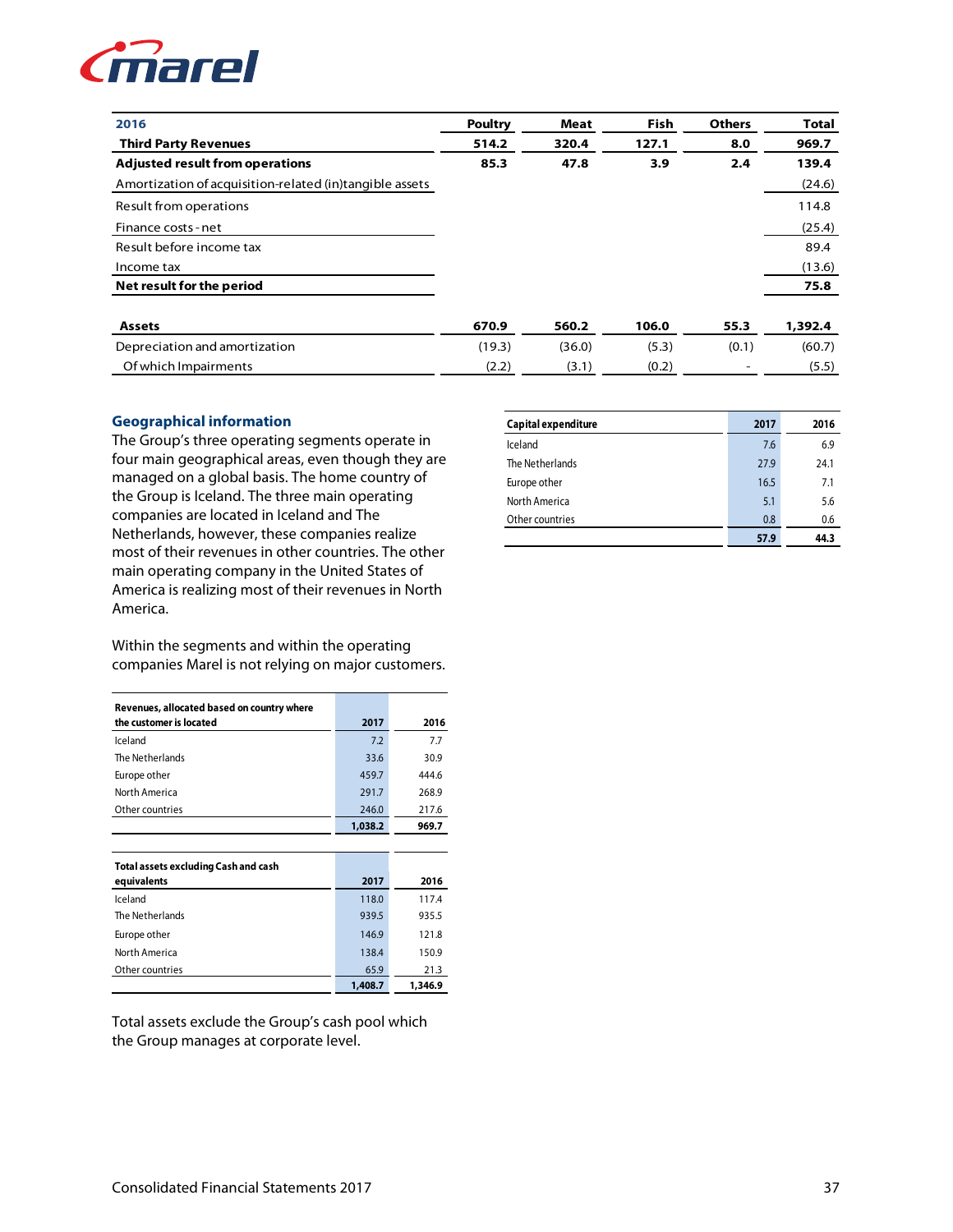

# **6 Expenses by nature and Adjusted result from operations**

|                                                 | 2017  | 2016  |
|-------------------------------------------------|-------|-------|
| Cost of goods sold                              | 359.8 | 338.7 |
| Employee benefits                               | 363.9 | 339.5 |
| Depreciation and amortization                   | 51.6  | 60.7  |
| Maintenance and rent of buildings and equipment | 16.6  | 15.2  |
| Other                                           | 106.0 | 100.8 |
|                                                 | 897.9 | 854.9 |

Management has presented Adjusted result from operations as performance measure in the Consolidated Statement of Income and believes that this measure is relevant to an understanding of the Group's financial performance. Adjusted result from operations is calculated by adjusting Result from operations to exclude the impact of amortization of acquisition-related (in)tangible assets.

Adjusted result from operations is not a defined performance measure in IFRS. The Group's definition of Adjusted Result from operations may not be comparable with similarly titled performance measures and disclosures by other entities.

# **7 Net Finance costs**

|                                         | 2017   | 2016   |
|-----------------------------------------|--------|--------|
| Interest on borrowings                  | (12.8) | (20.7) |
| Interest on finance leases              | (0.0)  | (0.0)  |
| Other finance expenses                  | (4.9)  | (5.3)  |
| Net foreign exchange transaction losses | (3.5)  |        |
| <b>Subtotal Finance costs</b>           | (21.2) | (26.0) |
| Finance income:                         |        |        |
| Interest income                         | 0.9    | 0.5    |
| Net foreign exchange transaction gains  |        | 0.1    |
| <b>Subtotal Finance income</b>          | 0.9    | 0.6    |
| <b>Net Finance costs</b>                | (20.3) | (25.4) |

# **8 Staff costs**

| <b>Employee benefit expenses</b>               | 2017  | 2016  |
|------------------------------------------------|-------|-------|
| Salaries and wages                             | 306.2 | 284.4 |
| Social security contributions                  | 35.2  | 34.9  |
| Expenses related to equity-settled share-based |       |       |
| payments                                       | 0.6   | 0.3   |
| Post retirement costs                          | 21.9  | 19.9  |
|                                                | 363.9 | 339.5 |

The employee benefit expenses relate to employees who are working on the payroll of Marel, both with permanent and temporary contracts.

Employee benefit expenses are presented in the Consolidated Statement of Income as follows:

|                                     | 2017  | 2016  |
|-------------------------------------|-------|-------|
| Cost of sales                       | 164.0 | 153.1 |
| Selling and marketing expenses      | 93.5  | 87.6  |
| Research and development expenses   | 59.6  | 52.3  |
| General and administrative expenses | 46.8  | 46.5  |
|                                     | 363.9 | 339.5 |

For further information on post-employment benefit costs, see note 21

For details on the remuneration of the members of the Board of Directors and the CEO, see note 26.

The average number of employees in FTEs per cost category is summarized as follows:

| <b>Employees in FTEs</b>            | 2017  | 2016  |
|-------------------------------------|-------|-------|
| Cost of sales                       | 2,380 | 2,248 |
| Selling and marketing expenses      | 1,028 | 957   |
| Research and development expenses   | 446   | 416   |
| General and administrative expenses | 651   | 621   |
| Employees                           | 4,505 | 4,242 |
| 3rd party workers                   | 407   | 357   |
|                                     | 4,912 | 4,599 |

Employees consist of those persons working on the payroll of Marel and whose costs are reflected in the Employee benefit expenses table above. 3rd party workers consist of personnel hired on a perperiod basis, via external companies.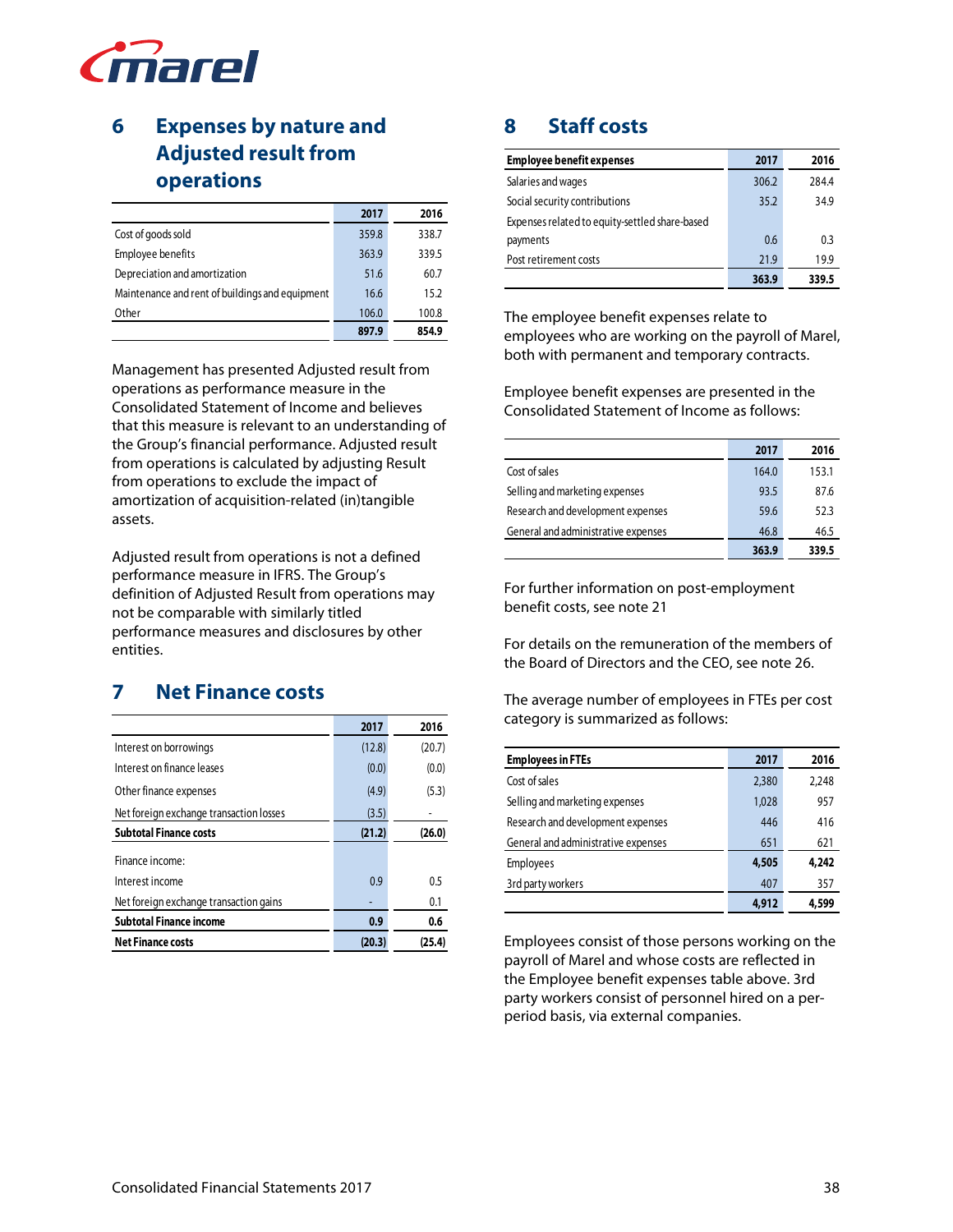

# **9 Fees to Auditors**

The table below shows the fees to KPMG attributable to the fiscal years 2016 and 2017.

|                                    | 2017 | 2016 |
|------------------------------------|------|------|
| Financial Statement audit fees     | 0.7  | 07   |
| Other fees, including tax services | 0.2  | 0.1  |
|                                    | 0.9  | 0.8  |

# **10 Income tax**

| Income tax recognized in the Consolidated |        |        |
|-------------------------------------------|--------|--------|
| <b>Statement of Income</b>                | 2017   | 2016   |
| Current tax                               | (24.4) | (15.2) |
| Deferred tax                              | 1.3    | 1.6    |
|                                           | (23.1) | (13.6) |

The tax on the Group's profit before tax differs from the theoretical amount that would arise using the weighted average tax rate applicable to profits of the consolidated companies as follows:

| <b>Reconciliation of effective income</b>  |        |       |        |       |
|--------------------------------------------|--------|-------|--------|-------|
| tax                                        | 2017   | %     | 2016   | %     |
| Result before income tax                   | 120.0  |       | 89.4   |       |
| Income tax using Icelandic rate            | (24.0) | 20.0  | (17.9) | 20.0  |
| Effect of tax rates in other jurisdictions | (8.1)  | 6.8   | (4.6)  | 5.1   |
| Weighted average applicable tax            | (32.1) | 26.7  | (22.5) | 25.1  |
|                                            |        |       |        |       |
| Foreign exchange effect Iceland            | (0.4)  | 0.3   | 1.2    | (1.3) |
| Research and development tax               |        |       |        |       |
| incentives                                 | 5.1    | (4.2) | 5.6    | (6.1) |
| Permanent differences                      | 0.2    | (0.2) | 0.4    | (0.5) |
| Tax losses (un)recognized                  | (0.1)  | 0.1   | 0.0    |       |
| (Impairment)/reversal of tax losses        | 0.3    | (0.2) | 0.8    | (0.9) |
| Effect of tax rate changes                 | 1.1    | (0.9) | 0.3    | (0.4) |
| Others                                     | 2.8    | (2.3) | 0.6    | (0.7) |
| Tax charge included in the profit or       |        |       |        |       |
| loss for the period                        | (23.1) | 19.3  | (13.6) | 15.2  |

The Group believes that its accruals for tax liabilities are adequate for all open tax years based on its assessment of many factors, including interpretations of tax laws and prior experience.

# **11 Earnings per share**

Basic earnings per share is calculated by dividing the net profit attributable to shareholders by the weighted average number of ordinary shares in issue during the period, excluding ordinary shares purchased by the Company and held as treasury shares.

| Basic earnings per share (EUR cent per share) | 2017  | 2016  |
|-----------------------------------------------|-------|-------|
| Net result attributable to Shareholders       | 96.8  | 75.7  |
| Weighted average number of outstanding        |       |       |
| shares in issue (millions)                    | 706.6 | 715.4 |
| Basic earnings per share (EUR cent per share) | 13.70 | 10.59 |

The diluted earnings per share is calculated by adjusting the weighted average number of ordinary shares outstanding to assume conversion of all dilutive potential ordinary shares.

The Company has one category of dilutive potential ordinary shares: stock options. For the stock options a calculation is done to determine the number of shares that could have been acquired at fair value (determined as the average annual market share price of the Company's shares) based on the monetary value of the subscription rights attached to outstanding stock options. The number of shares calculated as above is compared with the number of shares that would have been issued assuming the exercise of the stock options.

| Diluted earnings per share (EUR cent)           | 2017  | 2016  |
|-------------------------------------------------|-------|-------|
| Net result attributable to Shareholders         | 96.8  | 75.7  |
| Weighted average number of outstanding          |       |       |
| shares in issue (millions)                      | 706.6 | 715.4 |
| Adjustments for stock options (millions)        | 3.8   | 3.5   |
| Weighted average number of outstanding          |       |       |
| shares for diluted earnings per share           |       |       |
| (millions)                                      | 710.4 | 718.9 |
| Diluted earnings per share (EUR cent per share) | 13.63 | 10.54 |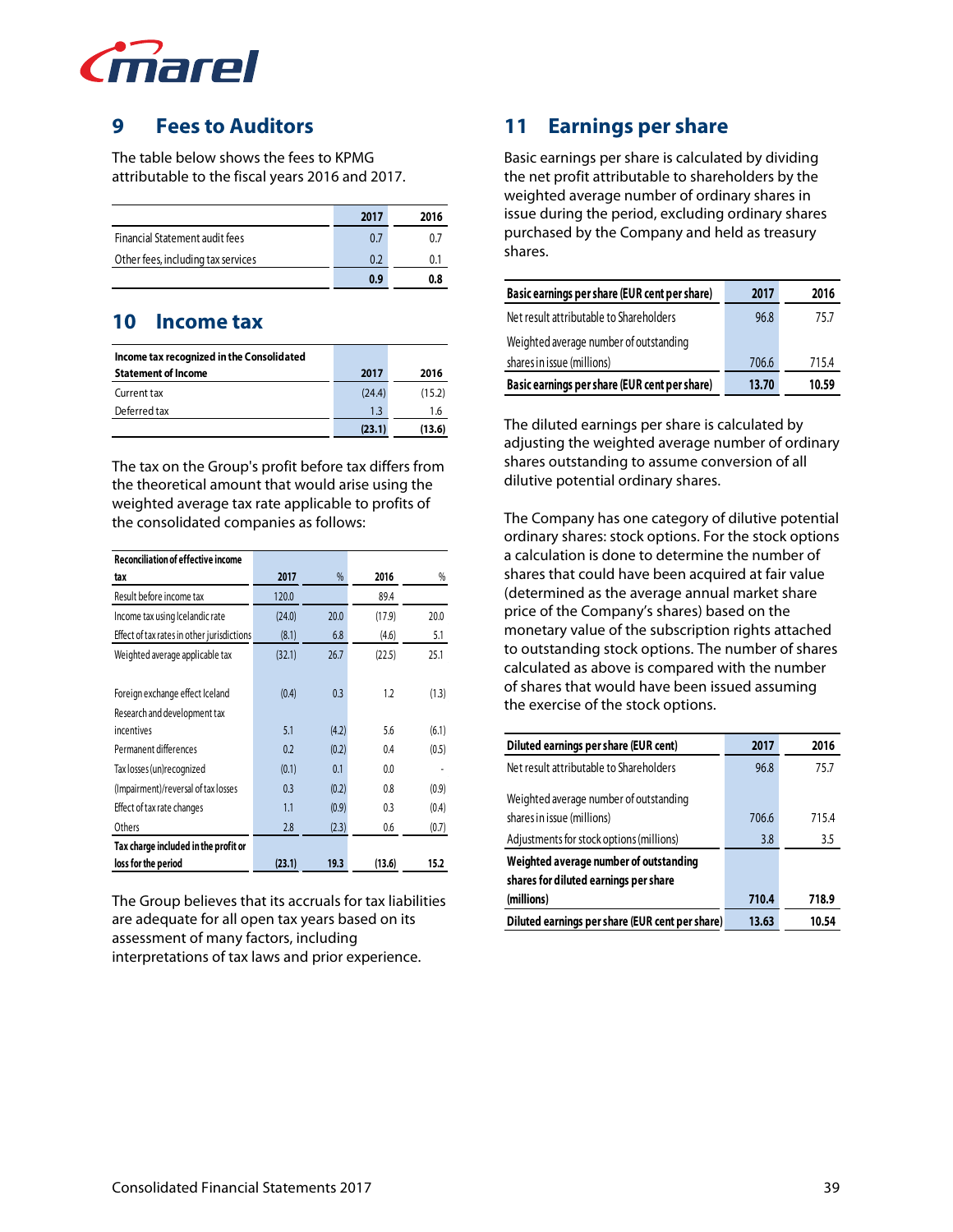

# **12 Property, plant and equipment**

|                                       | Land &          | Plant &        | <b>Under con-</b> | <b>Vehicles &amp;</b> |                  |
|---------------------------------------|-----------------|----------------|-------------------|-----------------------|------------------|
|                                       | buildings       | machinery      |                   | struction equipment   | <b>Total</b>     |
| At 1 January 2017                     |                 |                |                   |                       |                  |
| Cost                                  | 130.1           | 93.4           | 1.6               | 41.0                  | 266.1            |
| Accumulated depreciation              | (41.8)          | (69.8)         |                   | (35.5)                | (147.1)          |
| <b>Net book value</b>                 | 88.3            | 23.6           | 1.6               | 5.5                   | 119.0            |
|                                       |                 |                |                   |                       |                  |
| Year ended 31 December 2017           |                 |                |                   |                       |                  |
| Opening net book value                | 88.3            | 23.6           | 1.6               | 5.5                   | 119.0            |
| Divestments                           | (0.1)           | 0.0            |                   | (0.3)                 | (0.4)            |
| Effect of movements in exchange rates | (1.4)           | (0.7)          | (0.1)             | (0.3)                 | (2.5)            |
| Additions                             | 2.6             | 5.3            | 23.3              | 2.8                   | 34.0             |
| Business combinations, note 4         | 6.5             |                |                   |                       | 6.5              |
| Transfer between categories           | 4.2             | 0.9            | (5.1)             | 0.0                   | (0.0)            |
| Depreciation charge                   | (4.3)           | (5.5)          |                   | (2.1)                 | (11.9)           |
| <b>Closing net book value</b>         | 95.8            | 23.6           | 19.7              | 5.6                   | 144.7            |
|                                       |                 |                |                   |                       |                  |
| At 31 December 2017                   |                 |                |                   |                       |                  |
| Cost                                  | 146.4           | 96.8           | 19.7              | 42.2                  | 305.1            |
| Accumulated depreciation              | (50.6)          | (73.2)         |                   | (36.6)                | (160.4)          |
| Net book value                        | 95.8            | 23.6           | 19.7              | 5.6                   | 144.7            |
|                                       |                 |                |                   |                       |                  |
|                                       |                 |                |                   |                       |                  |
|                                       | Land &          | Plant &        | <b>Under con-</b> | <b>Vehicles &amp;</b> |                  |
|                                       | buildings       | machinery      |                   | struction equipment   | <b>Total</b>     |
| At 1 January 2016                     |                 |                |                   |                       |                  |
| Cost                                  | 106.0           | 63.5           | 3.4               | 40.8                  | 213.7            |
| Accumulated depreciation              | (38.0)          | (50.4)         |                   | (36.3)                | (124.7)          |
| <b>Net book value</b>                 | 68.0            | 13.1           | 3.4               | 4.5                   | 89.0             |
| Year ended 31 December 2016           |                 |                |                   |                       |                  |
| Opening net book value                | 68.0            | 13.1           | 3.4               | 4.5                   | 89.0             |
| Divestments                           | (0.1)           | (0.0)          |                   | (0.5)                 | (0.6)            |
| Effect of movements in exchange rates | 0.8             | 0.2            | (0.0)             | 0.5                   | 1.5              |
| Additions                             | 8.2             | 7.4            | 3.5               | 1.9                   | 21.0             |
| Business combinations, note 4         | 12.9            | 4.6            | 0.2               | 0.2                   | 17.9             |
| Transfer between categories           | 1.3             | 3.4            | (5.5)             | 0.8                   |                  |
| Depreciation charge                   | (2.8)           | (5.1)          |                   | (1.9)                 | (9.8)            |
| <b>Closing net book value</b>         | 88.3            | 23.6           | 1.6               | 5.5                   | 119.0            |
| At 31 December 2016                   |                 |                |                   |                       |                  |
| Cost                                  |                 |                |                   |                       |                  |
| Accumulated depreciation              | 130.1<br>(41.8) | 93.4<br>(69.8) | 1.6               | 41.0<br>(35.5)        | 266.1<br>(147.1) |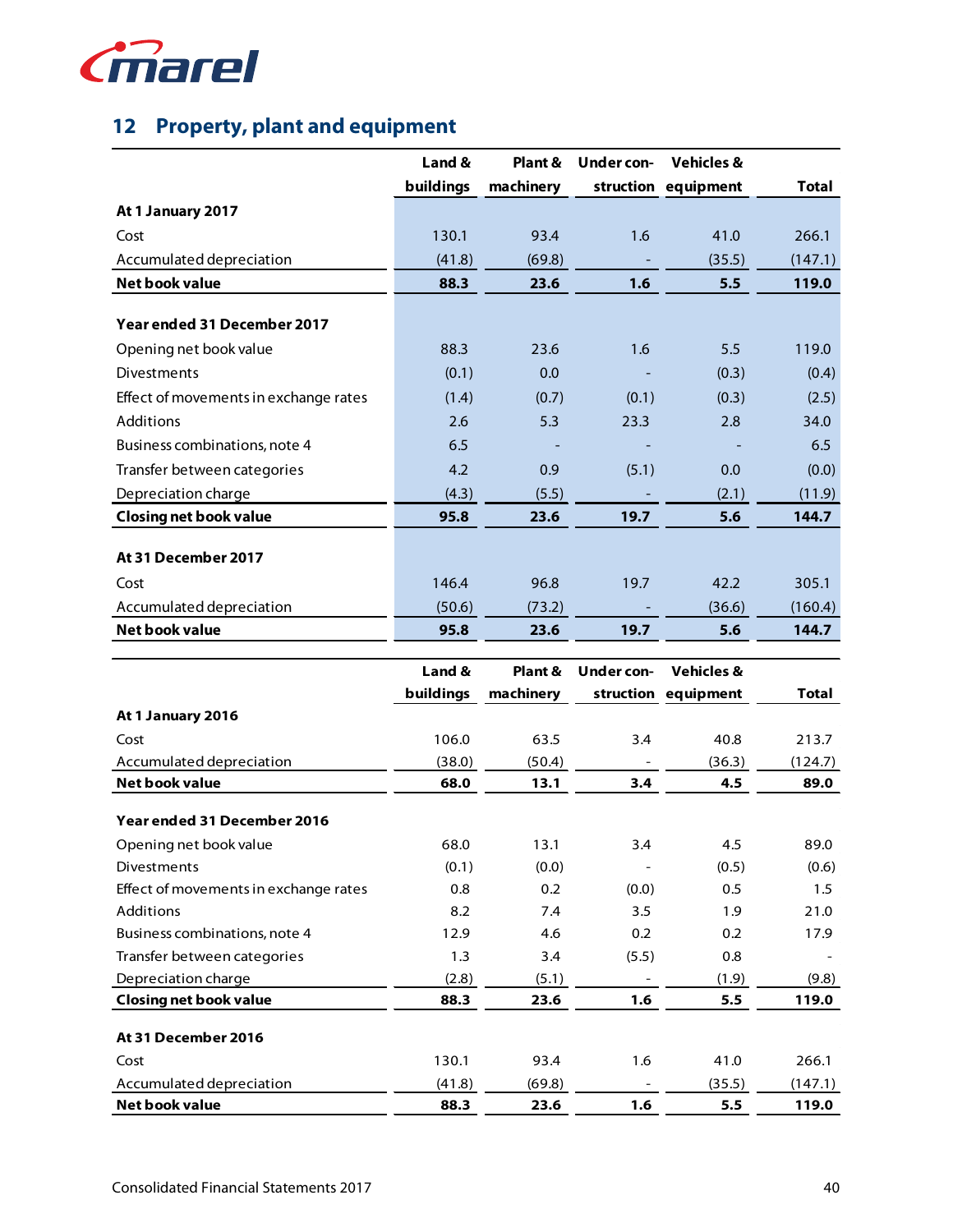

Depreciation of property, plant and equipment analyses as follows in the Consolidated Statement of Income:

|                                                     | 2017 | 2016 |
|-----------------------------------------------------|------|------|
| Cost of sales                                       | 6.2  | 5.4  |
| Selling and marketing expenses                      | 0.7  | 0.7  |
| Research and development expenses                   | 0.4  | 0.3  |
| General and administrative expenses                 | 4.6  | 3.4  |
| Amortization of acquisition-related tangible assets | 0.0  |      |
|                                                     | 11.9 | 9.8  |

The carrying amount of the assets recognized under finance lease is EUR 0.2 million (2016: EUR 0.1 million).

The insurance value of real estate is not materially different from the replacement value (note 24). The Group Insurance value of buildings amounts to EUR 130 million (2016: EUR 147 million), production machinery and equipment including software and office equipment amounts to EUR 147 million (2016: EUR 160 million) and inventories to EUR 142 million (2016: EUR 142 million).

# **13 Goodwill and intangible assets**

|                                     |          |                   | Customer   |             |              |
|-------------------------------------|----------|-------------------|------------|-------------|--------------|
|                                     |          | <b>Technology</b> | relations, |             |              |
|                                     |          | & develop-        | patents &  | Other       |              |
|                                     | Goodwill | ment costs        | trademarks | intangibles | <b>Total</b> |
| At 1 January 2017                   |          |                   |            |             |              |
| Cost (including transfers between   |          |                   |            |             |              |
| categories)                         | 635.2    | 218.9             | 172.8      | 63.9        | 455.6        |
| Accumulated amortization (including |          |                   |            |             |              |
| transfers between categories)       |          | (102.1)           | (39.2)     | (36.8)      | (178.1)      |
| Net book value                      | 635.2    | 116.8             | 133.6      | 27.1        | 277.5        |
|                                     |          |                   |            |             |              |
| Year ended 31 December 2017         |          |                   |            |             |              |
| Opening net book value              | 635.2    | 116.8             | 133.6      | 27.1        | 277.5        |
| Business combinations, note 4       | 12.6     | 0.4               | 3.2        | 0.1         | 3.7          |
| Transfer between categories         |          | 0.0               |            | 0.0         | 0.0          |
| Exchange differences                | (3.9)    | (2.2)             | (0.4)      | (0.1)       | (2.7)        |
| Additions                           |          | 15.5              |            | 8.4         | 23.9         |
| Amortization charge                 |          | (15.8)            | (11.0)     | (12.9)      | (39.7)       |
| <b>Closing net book value</b>       | 643.9    | 114.7             | 125.4      | 22.6        | 262.7        |
|                                     |          |                   |            |             |              |
| At 31 December 2017                 |          |                   |            |             |              |
| Cost                                | 643.9    | 232.4             | 171.6      | 73.3        | 477.3        |
| Accumulated amortization            |          | (117.7)           | (46.2)     | (50.7)      | (214.6)      |
| <b>Net book value</b>               | 643.9    | 114.7             | 125.4      | 22.6        | 262.7        |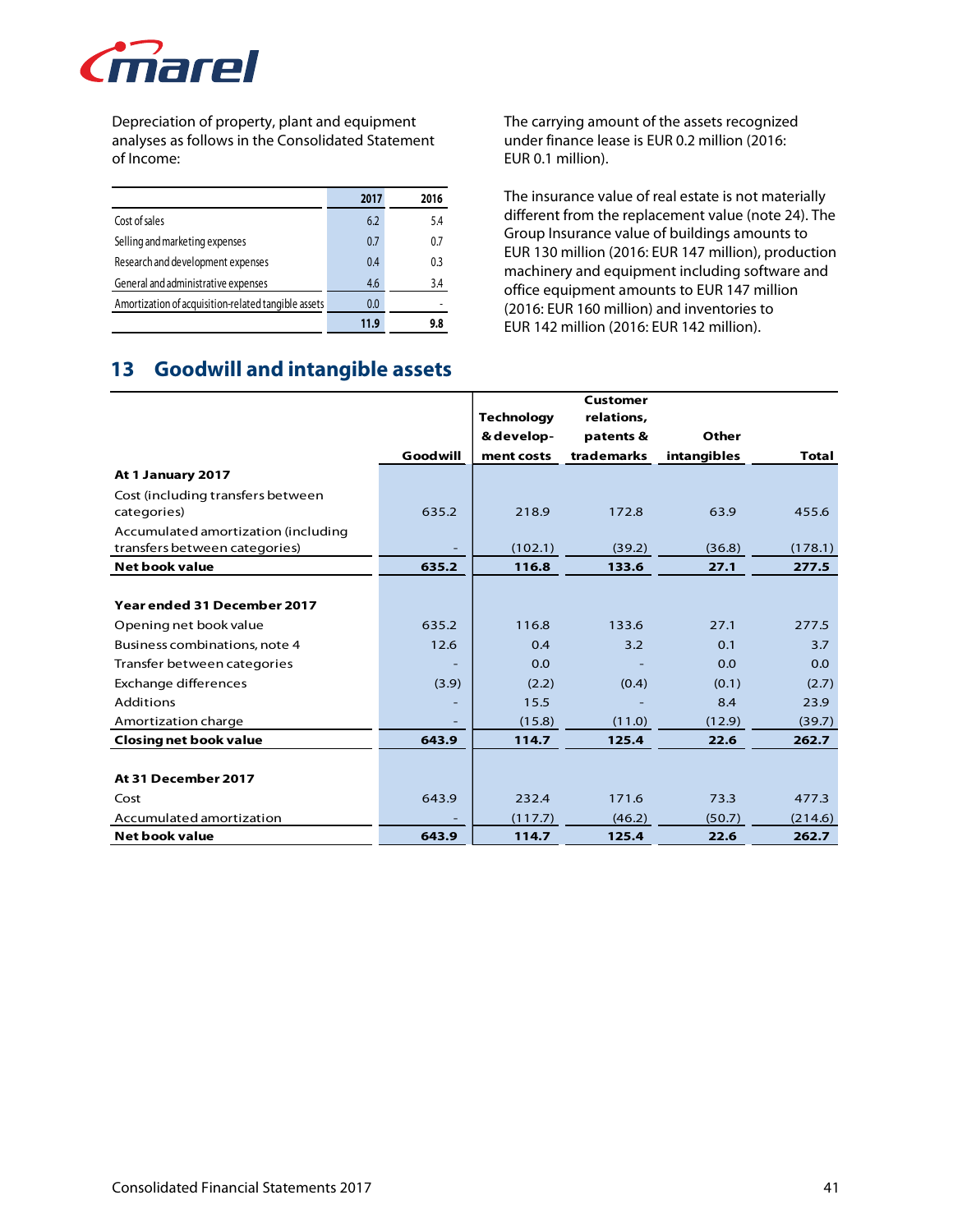

|                               |                          |                   | Customer   |             |              |
|-------------------------------|--------------------------|-------------------|------------|-------------|--------------|
|                               |                          | <b>Technology</b> | relations, |             |              |
|                               |                          | & develop-        | patents &  | Other       |              |
|                               | Goodwill                 | ment costs        | trademarks | intangibles | <b>Total</b> |
| At 1 January 2016             |                          |                   |            |             |              |
| Cost                          | 389.4                    | 148.7             | 56.8       | 32.7        | 238.2        |
| Accumulated amortization      |                          | (82.2)            | (30.2)     | (18.8)      | (131.2)      |
| Net book value                | 389.4                    | 66.5              | 26.6       | 13.9        | 107.0        |
|                               |                          |                   |            |             |              |
| Year ended 31 December 2016   |                          |                   |            |             |              |
| Opening net book value        | 389.4                    | 66.5              | 26.6       | 13.9        | 107.0        |
| Business combinations, note 4 | 245.6                    | 53.7              | 137.0      | 8.3         | 199.0        |
| Exchange differences          | 0.2                      | (0.2)             | (0.3)      | (0.3)       | (0.8)        |
| Additions                     | $\overline{\phantom{0}}$ | 15.7              | 0.0        | 7.5         | 23.2         |
| Impairment charge             |                          | (5.5)             |            |             | (5.5)        |
| Amortization charge           |                          | (13.4)            | (29.7)     | (2.3)       | (45.4)       |
| <b>Closing net book value</b> | 635.2                    | 116.8             | 133.6      | 27.1        | 277.5        |
|                               |                          |                   |            |             |              |
| At 31 December 2016           |                          |                   |            |             |              |
| Cost                          | 635.2                    | 218.9             | 172.8      | 63.9        | 455.6        |
| Accumulated amortization      |                          | (102.1)           | (39.2)     | (36.8)      | (178.1)      |
| Net book value                | 635.2                    | 116.8             | 133.6      | 27.1        | 277.5        |

Business combination for 2017 relate to the acquisition of Sulmaq and for 2016 to the acquisition of MPS. Further information on the acquisitions is disclosed in note 4 to the Consolidated Financial Statements.

The additions for 2017 predominantly comprise internally generated assets of EUR 23.9 million (2016: EUR 23.2 million) for product development and for development of software products.

In 2016 an impairment loss of EUR 5.5 million is reported to write-down development costs for unsuccessful development.

The impairment charge in the intangible assets analyses as follows in the Consolidated Statement of Income:

| Research and development expenses |  |
|-----------------------------------|--|
|                                   |  |

Amortization of intangible assets analyses as follows in the Consolidated Statement of Income:

|                                                       | 2017 | 2016 |
|-------------------------------------------------------|------|------|
| Cost of sales                                         | 0.0  | 0.0  |
| Selling and marketing expenses                        | 1.6  | 1.5  |
| Research and development expenses                     | 13.9 | 14.2 |
| General and administrative expenses                   | 7.1  | 5.1  |
|                                                       | 22.6 | 20.8 |
| Amortization of acquisition-related intangible assets | 17.1 | 24.6 |
|                                                       | 39.7 | 45.4 |

# **Impairment testing**

Annually goodwill is tested for impairment at the level of the CGUs. For Marel, the CGUs are based on the market oriented business model, Poultry, Meat and Fish, in accordance with IFRS 8 Operating Segments. Poultry, Meat and Fish serve the customer needs in primary, secondary and further processing. Only at the level of the operating segments the connection can be made between the businesses for which the goodwill was originally paid and the results of the synergies after the acquisitions.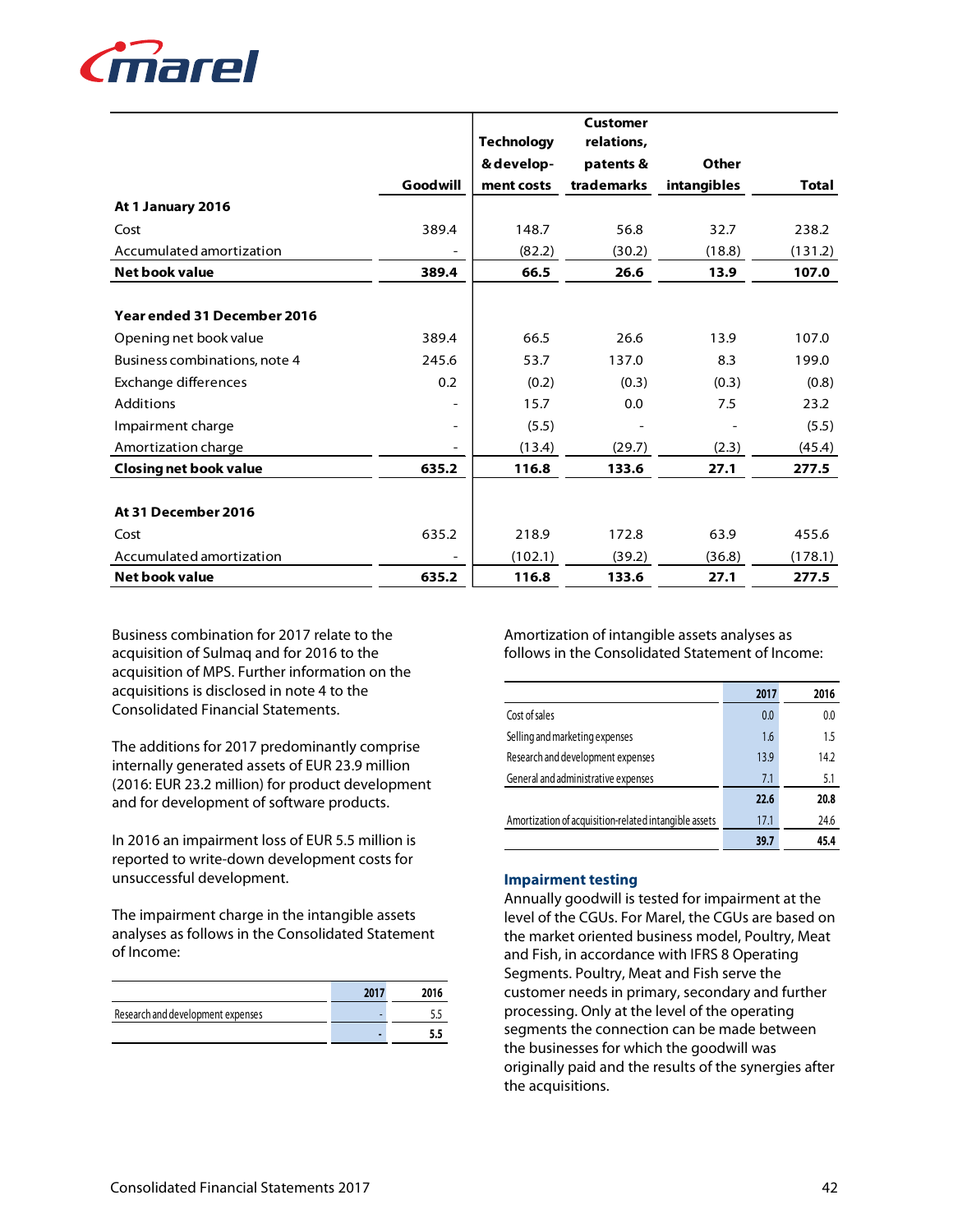

The annual impairment test includes Property, plant and equipment, Goodwill, Other intangible assets and net working capital allocated to CGUs to determine the final recoverable amount.

The purpose of impairment testing is to determine whether the recoverable amount exceeds the carrying amount of the above mentioned assets. The recoverable amount of an operating segment is determined as the present value of the future cash flows expected to be derived from a CGU, based on amongst others:

- the estimated future cash flows that the Group expects the CGU to earn;
- possible variations in the amount or timing of those future cash flows;
- the time value of money, which is reflected by using a discount rate based on the current market risk-free rate of interest;
- the price for the uncertainty inherent in the CGU.

The sales growth rates and margins used to estimate future cash flows are based on management estimates that take into account past performance and experience, external market growth assumptions and industry long term averages. The weighted growth rate for the period 2019 to 2022 of forecast cash flows is between 4% and 7% for all CGUs, which is management's best estimate. These growth rates are in line with external market predictions of the worldwide industry for providing equipment and solutions for the protein industry as well. Revenues, operating results and cash flows beyond the 5 year forecast period are extrapolated using estimated growth rates of 1.9% as shown in the table on the next page. The time value of money and price of uncertainty, calculated as the Weighted Average Cost of Capital ("WACC"), are based on external market information about market risk, interest rates and some CGU specific elements like country risk. The post-tax discount rate is calculated at CGU level and is in the range of 6.9% - 7.2% (2016: 7.5% - 7.7%) for all CGUs (refer to the table on the next page). The pre-tax discount rate for the three CGUs is calculated in the range of 8.7% - 8.9% (2016: 9.4% - 9.7%).

The Goodwill impairment test performed in the fourth quarter, which was based on the numbers of 30 September 2017, and is rolled forwarded to 31 December 2017, exceeds the recoverable value of

existing goodwill. Breakeven scenarios and the current scenario used show that there is sufficient headroom and that there are no triggers indicating that impairment is necessary. For all three operating segments the recoverable amount exceeds the carrying amount by a substantial amount. A stress test was performed on the impairment tests of the CGUs where the following items have been tested: the potential changes in increase in pre-tax discount rates, decrease in compound long-term growth rates or decrease in terminal value growth rates. This test showed that the conclusions of these tests would not have been different if significant adverse changes in key parameters had been assumed.

Key assumptions used in the impairment tests for the segments were sales growth rates, EBITDA and the rates used for discounting the projected cash flows. These cash flow projections were determined using managements' internal forecasts that cover an initial period from 2018. Projections were extrapolated with stable growth rates for a period of 4 years, after which a terminal value was calculated. For terminal value calculation, growth rates were capped at the lower of the historical long-term average growth rate and the long-term expected risk-free rate.

The sales growth rates and EBITDA used to estimate cash flows are based on past performance, external market growth assumptions and industry long-term growth averages. EBITDA in all segments mentioned in this note is expected to increase over the projected period as a result of volume growth and cost efficiencies.

The key assumptions used for the impairment tests are listed below.

| <b>Poultry</b> | <b>Meat</b> | Fish | <b>Total</b>          |
|----------------|-------------|------|-----------------------|
| 332.9          | 284.0       | 27.0 | 643.9                 |
|                |             |      |                       |
| 1.9%           | 1.9%        | 1.9% | $1.9\%$ <sup>1)</sup> |
| 7.2%           | 7.1%        | 6.9% | $7.1\%$ <sup>2)</sup> |
|                |             |      |                       |
| <b>Poultry</b> | Meat        | Fish | <b>Total</b>          |
| 335.4          | 272.4       | 27.4 | 635.2                 |
|                |             |      |                       |
| 1.8%           | 1.8%        | 1.8% | $1.8\%$ <sup>1)</sup> |
| 7.7%           | 7.6%        | 7.5% | $7.6\%$ <sup>2)</sup> |
|                |             |      |                       |

1) Weighted average growth rate used to extrapolate cash flows beyond strategic plan period.

<sup>2)</sup> Discount rate applied to the cash flow projections.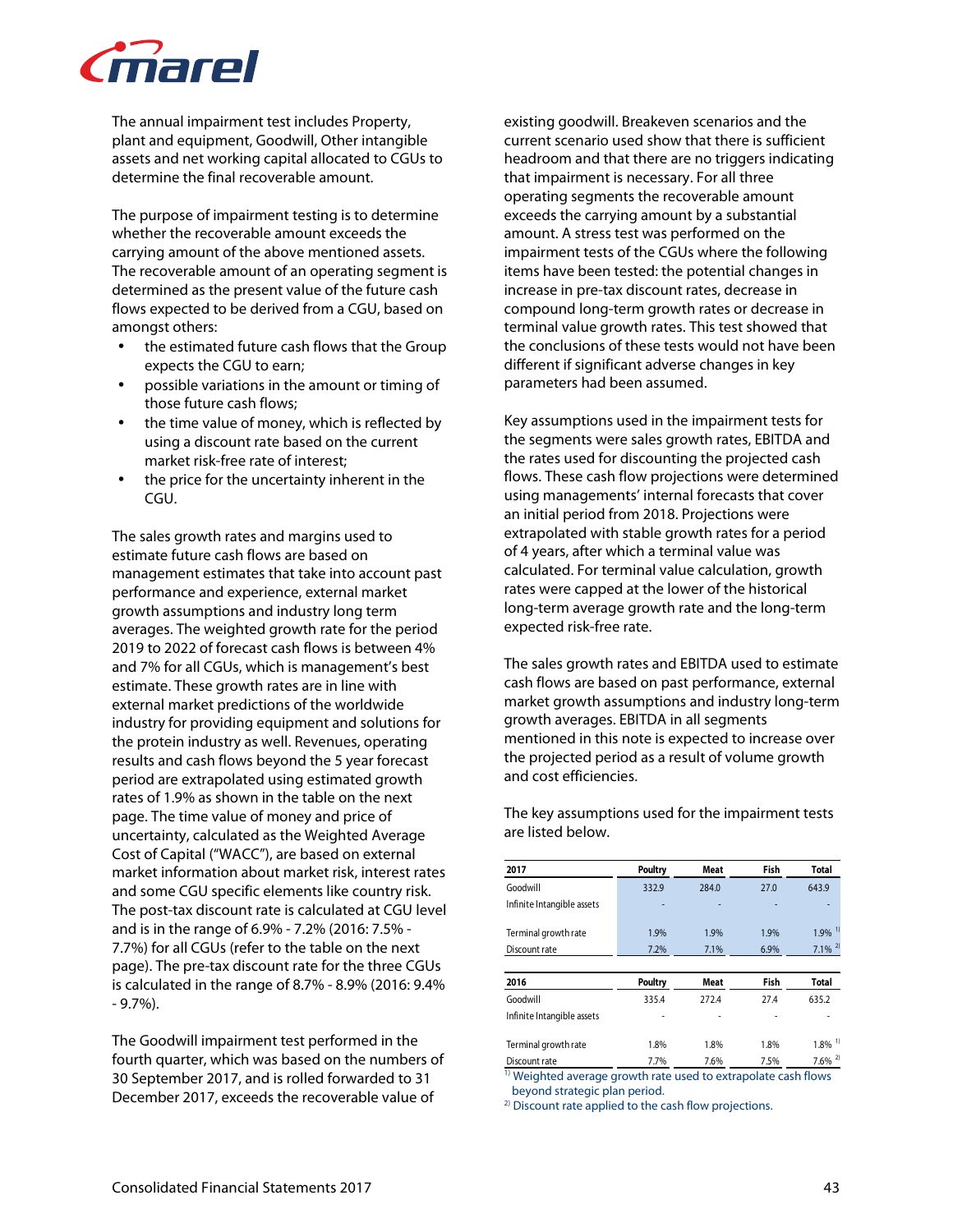

# **14 Trade receivables, Other receivables and prepayments**

|                                                            | 2017  | 2016  |
|------------------------------------------------------------|-------|-------|
| Trade receivables                                          | 135.2 | 120.6 |
| Less: write-down to net-realizable value                   | (2.3) | (5.1) |
| Trade receivables - net                                    | 132.9 | 115.5 |
| Less non-current portion                                   | (4.0) | (0.2) |
| <b>Current portion of Trade receivables</b>                | 128.9 | 115.3 |
|                                                            |       |       |
| Prepayments                                                | 6.2   | 5.9   |
| Other receivables                                          | 40.4  | 26.8  |
| Other receivables and prepayments                          | 46.6  | 32.7  |
|                                                            |       |       |
| Total Trade receivables, Other receivables and prepayments | 179.5 | 148.2 |

#### **Non-Current receivables**

Non-Current receivables are mainly associated with an escrow account regarding the acquisition of Sulmaq for EUR 4.0 million (2016: EUR 0.2 million long term outstanding debtors). All non-current receivables are due within one and five years.

#### **Current receivables**

The carrying amounts of Trade receivables and Other receivables and prepayments approximate their fair value.

Trade receivables that are less than 90 days past due are not considered impaired. As of 31 December 2017, Trade receivables of EUR 32.8 million (2016: EUR 38.1 million) were past due but not impaired. In 2017 the write-down of Trade receivables to net realizable value amounted to EUR 0.2 million (2016: EUR 1.4 million). These relate to a number of independent customers for whom there is no recent history of default. As of 31 December 2017, Trade receivables of EUR 19.8 million (2016: EUR 11.6 million) were tested for impairment and written down when necessary. The individually impaired receivables mainly relate to customers, which are in unexpectedly difficult economic situations.

In anticipation of adoption of IFRS 9 in 2018, Marel reassessed the impaired Trade receivables. A part of the impairment related to product risk. This part has been transferred from Write-down of Trade receivables to Production contracts for an amount of EUR 3.1 million (see also note 17).

The aging of Trade receivables is as follows:

|                       |                 | 2017                               |                 | 2016                               |
|-----------------------|-----------------|------------------------------------|-----------------|------------------------------------|
|                       | Gross<br>amount | <b>Provision for</b><br>Impairment | Gross<br>amount | Provision for<br><b>Impairment</b> |
| Not overdue           | 82.6            | ٠                                  | 70.9            |                                    |
| Up to 90 days overdue | 32.8            | ٠                                  | 38.1            |                                    |
| Over 90 days overdue  | 19.8            | (2.3)                              | 11.6            | (5.1)                              |
|                       | 135.2           | (2.3)                              | 120.6           | (5.1)                              |

The carrying amounts of the Group's Trade receivables (current portion) are denominated in the following currencies:

|                                    | 2017  | 2016  |
|------------------------------------|-------|-------|
| <b>EUR</b>                         | 703   | 68.9  |
| US Dollar                          | 38.1  | 31.2  |
| UK Pound                           | 4.9   | 6.2   |
| <b>Other Currencies</b>            | 17.9  | 14.1  |
|                                    | 131.2 | 120.4 |
| Write-down to net-realizable value | (2.3) | (5.1) |
|                                    | 128.9 | 115.3 |

Movements on the Group Trade receivables impaired to net-realizable value are as follows:

|                                                              | 2017           | 2016  |
|--------------------------------------------------------------|----------------|-------|
| At 1 January                                                 | 5.1            | 3.4   |
| Provision for receivables impairment                         | 0.2            | 1.4   |
| Receivables written off during the year as uncollectible     | (0.2)          | (1.5) |
| <b>Business combinations</b>                                 | 0 <sub>3</sub> | 23    |
| Reclassification to Production contracts and unsused amounts |                |       |
| reversed                                                     | (3.1)          | (0.5) |
| At 31 December                                               | 23             | 5.1   |

The impairment to net-realizable value and reversals has been included in Selling and marketing expenses in the Consolidated Statement of Income.

The other classes within Other receivables and prepayments do not contain impaired assets.

Information about the Group's exposure to credit and market risks, is included in note 22.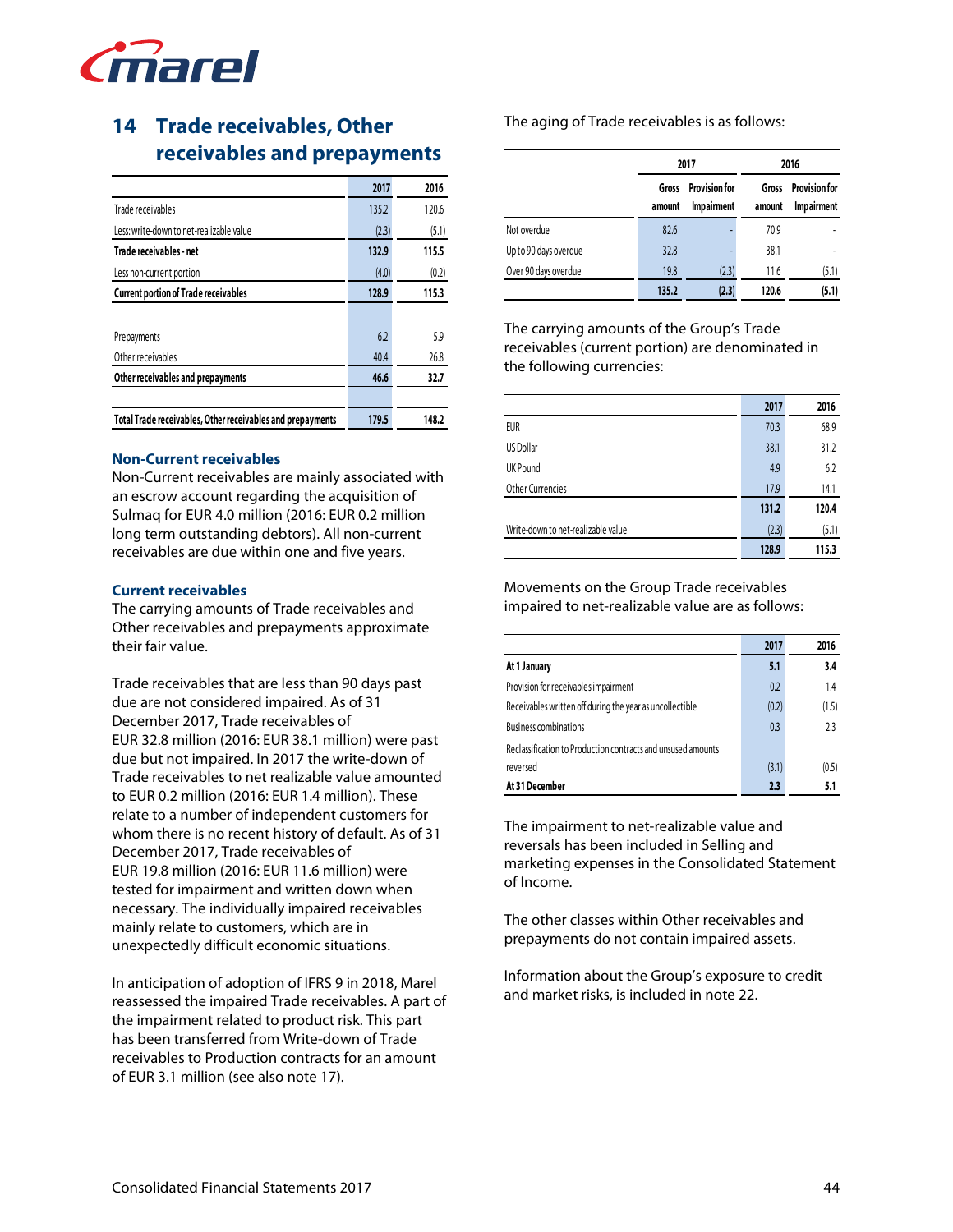

# **15 Deferred income tax**

Deferred income taxes are calculated in full on temporary differences under the liability method.

The gross movement on the deferred income tax account is as follows:

|                                                             | 2017   | 2016   |
|-------------------------------------------------------------|--------|--------|
| At 1 January                                                | (56.2) | (5.9)  |
| Exchange differences and changes within the Group           | 0.1    | 0.0    |
| Consolidated Statement of Income charge (excluding tax rate |        |        |
| change)                                                     | 0.2    | 1.3    |
| Effect of change in tax rates                               | 1.1    | 0.3    |
| Business combinations, note 4                               | (1.7)  | (51.6) |
| Hedge reserve & translation reserve recognized in Other     |        |        |
| Comprehensive Income                                        | (0.4)  | (0.3)  |
| At 31 December                                              | (56.9) | (56.2) |

Deferred income tax assets and liabilities are offset when there is a legally enforceable right to set off current tax assets against current tax liabilities and when the deferred income taxes relate to the same fiscal authority.

The deferred tax charged / (credited) in the Consolidated Statement of Comprehensive Income, in Other Comprehensive Income, during the period is as follows:

| Fair value reserves in Shareholders' equity                        | 2017  | 2016  |
|--------------------------------------------------------------------|-------|-------|
| - Employer's contribution social charges on stock option exercises |       |       |
| - Hedge reserve                                                    | (0.4) | (0.3) |
|                                                                    | (0.4) | (0.3) |

The deferred tax charge recognized in the Consolidated Statement of Financial Position is as follows:

|                                 | 2017   | 2016   |
|---------------------------------|--------|--------|
| Deferred income tax assets      | 4.4    | 73     |
| Deferred income tax liabilities | (61.3) | (63.5) |
|                                 | (56.9) | (56.2) |

Deferred income tax assets are recognized for tax loss carry-forwards to the extent that the realization of the related tax benefit through the future taxable profits is probable. Based on future profits expected in the strategic plan, the recoverability has been tested; a reversal of EUR 0.3 million (2016: a reversal of EUR 0.8 million) has been applied. Sensitivity analysis on impairment of tax losses used the assumption of decreasing the forecast profit before tax by 5%. Based on the outcome of this calculation the impairment is not substantially affected. The Group has no unrecognized deferred tax liabilities.

Taxable effects of losses will expire according to below schedule:

|                        | 2017             |             | 2016      |             |
|------------------------|------------------|-------------|-----------|-------------|
|                        |                  | Of which    |           | Of which    |
|                        | <b>Total tax</b> | not         | Total tax | not         |
|                        | losses           | capitalised | losses    | capitalised |
| Less than 6 years      | 5.6              | 2.8         | 4.6       | 2.7         |
| Between 6 and 10 years | 40.7             |             | 44.0      |             |
| More than 10 years     | 1.4              |             | 5.8       | ٠           |
| Indefinite             | 21.9             | 18.6        | 31.5      | 26.1        |
|                        | 69.6             | 21.4        | 85.9      | 28.8        |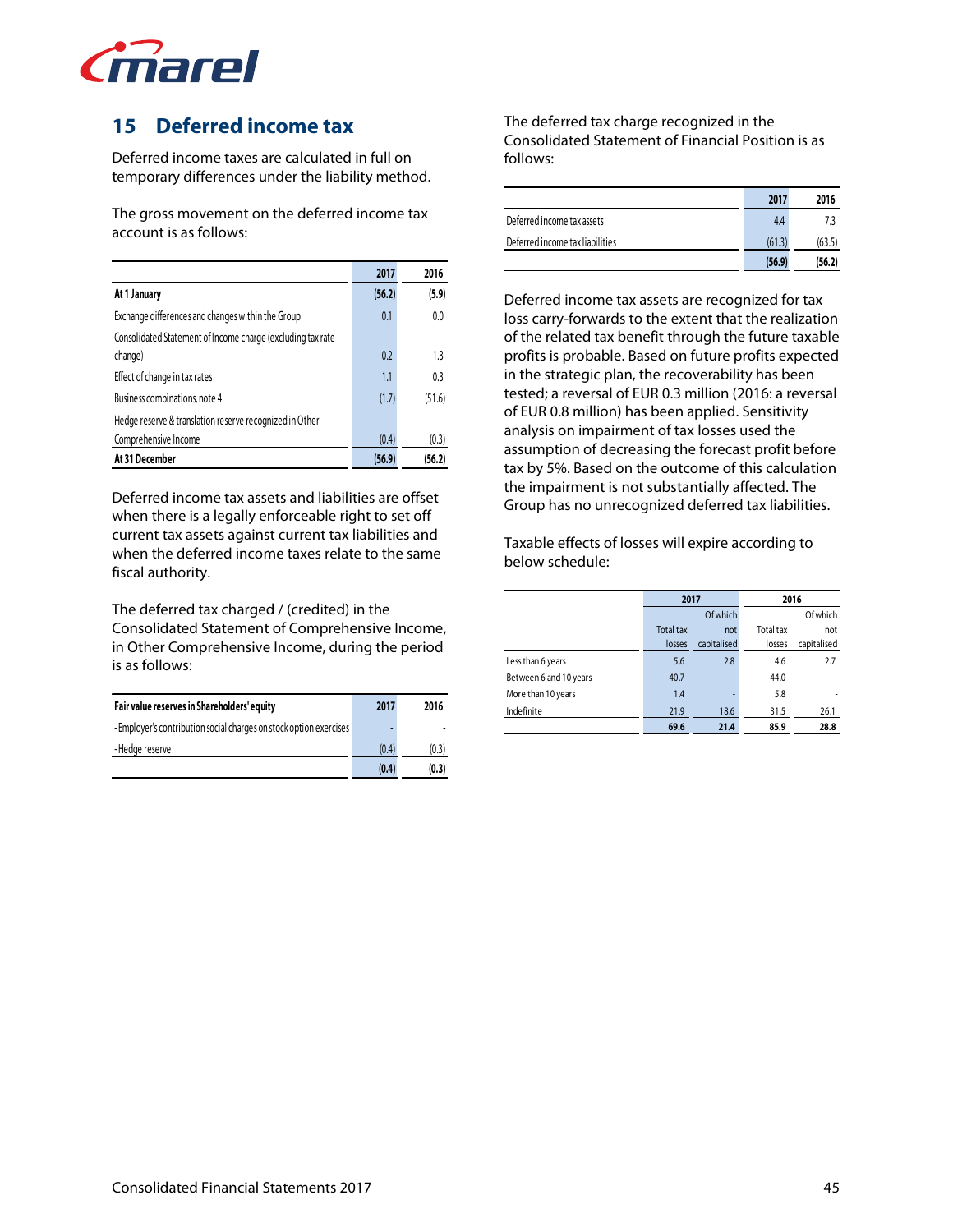

# **Recognized deferred tax assets and liabilities**

Deferred tax assets and liabilities are attributable to the following:

|                                | At 1    | Recognized |           | At 31           |        |                   |
|--------------------------------|---------|------------|-----------|-----------------|--------|-------------------|
|                                | January | in income  |           | <b>December</b> |        |                   |
|                                | 2017    | statement  | Other $1$ | 2017            | Assets | <b>Liabilites</b> |
| Property, plant and equipment  | (7.5)   | 0.1        | (0.5)     | (7.9)           | 0.6    | (8.5)             |
| Intangible assets              | (67.5)  | 3.9        | 1.7       | (61.9)          | 1.8    | (63.7)            |
| Other financial assets         | 0.5     | (0.4)      | (0.3)     | (0.2)           | 0.0    | (0.2)             |
| Receivables                    | (1.5)   | (0.9)      | 0.1       | (2.3)           | 0.4    | (2.7)             |
| Inventories                    | 4.0     | (0.6)      | (1.4)     | 2.0             | 2.4    | (0.4)             |
| <b>Current liabilities</b>     | 2.4     | 0.3        | (0.2)     | 2.5             | 0.8    | 1.7               |
| Long term liabilities          | (0.3)   | 0.2        | 0.1       | (0.0)           | 0.1    | (0.1)             |
| Provisions for pensions        | 0.6     | (0.0)      | (0.2)     | 0.4             | 0.4    | 0.0               |
| Provisions for reorganizations | (0.0)   | (0.0)      | (0.0)     | (0.0)           | 0.0    | (0.0)             |
| Provisions for quarantees      | 1.2     | (0.2)      | (0.8)     | 0.2             | 0.5    | (0.3)             |
| Provisions others              | 0.2     | 0.0        | 0.1       | 0.3             | 0.4    | (0.1)             |
| <b>Subtotal</b>                | (67.9)  | 2.4        | (1.4)     | (66.9)          | 7.4    | (74.3)            |
| Subtotal tax losses            | 11.7    | (2.6)      | 0.9       | 10.0            | 13.9   | (3.9)             |
| <b>Overall total</b>           | (56.2)  | (0.2)      | (0.5)     | (56.9)          | 21.3   | (78.2)            |

 $\frac{1}{10}$  Other includes the movements of assets and liabilities recognized in OCI, which includes foreign currency translation differences, acquisitions and divestments.

|                                | At 1    | Recognized |           | At 31           |        |            |
|--------------------------------|---------|------------|-----------|-----------------|--------|------------|
|                                | January | in income  |           | <b>December</b> |        |            |
|                                | 2016    | statement  | Other $2$ | 2016            | Assets | Liabilites |
| Property, plant and equipment  | (5.4)   | (1.7)      | (0.4)     | (7.5)           | 0.6    | (8.1)      |
| Intangible assets              | (20.3)  | 4.6        | (51.8)    | (67.5)          | 4.8    | (72.3)     |
| Other financial assets         | 0.7     | 0.1        | (0.3)     | 0.5             | 0.6    | (0.1)      |
| <b>Receivables</b>             | (2.2)   | 0.8        | (0.1)     | (1.5)           | 0.3    | (1.8)      |
| Inventories                    | 2.7     | 0.9        | 0.4       | 4.0             | 4.5    | (0.5)      |
| <b>Current liabilities</b>     | 1.1     | 1.3        | 0.0       | 2.4             | 2.5    | (0.1)      |
| Long term liabilities          | 0.6     | (0.9)      | (0.0)     | (0.3)           | 0.1    | (0.4)      |
| Provisions for pensions        | 1.5     | (1.0)      | 0.1       | 0.6             | 0.6    | (0.0)      |
| Provisions for reorganizations | 0.5     | (0.5)      | (0.0)     | (0.0)           | 0.0    | (0.0)      |
| Provisions for quarantees      | 0.2     | 0.2        | 0.8       | 1.2             | 1.4    | (0.2)      |
| Provisions others              | 0.2     | (0.1)      | 0.1       | 0.2             | 0.3    | (0.1)      |
| <b>Subtotal</b>                | (20.4)  | 3.7        | (51.3)    | (67.9)          | 15.7   | (83.6)     |
| Subtotal tax losses            | 14.4    | (2.4)      | (0.3)     | 11.7            | 17.3   | (5.6)      |
| <b>Overall total</b>           | (6.1)   | 1.3        | (51.6)    | (56.2)          | 33.0   | (89.2)     |

<sup>2)</sup> Other includes the movements of assets and liabilities recognized in OCI, which includes foreign currency translation differences, acquisitions and divestments. The significant movement in Other relates to deferred income tax as a result of the acquisition of MPS, refer

to note 4 for further information.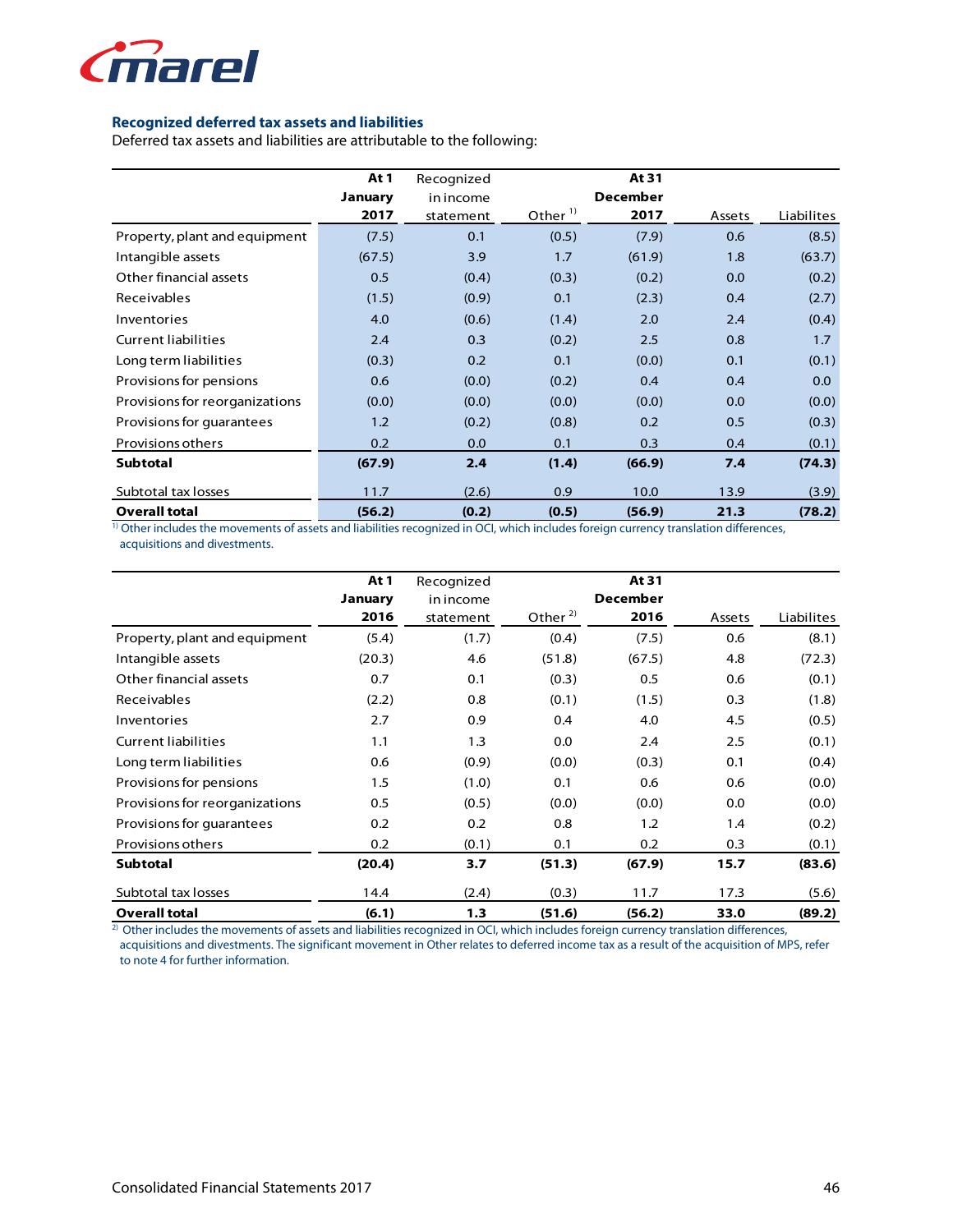

# **16 Inventories**

|                                                | 2017   | 2016   |
|------------------------------------------------|--------|--------|
| Raw materials                                  | 16.0   | 13.7   |
| Semi-finished goods                            | 95.4   | 98.8   |
| Finished goods                                 | 33.3   | 29.9   |
|                                                | 144.7  | 142.4  |
|                                                |        |        |
| Allowance for obsolescence and/or lower market |        |        |
| value                                          | (20.3) | (20.2) |
|                                                | 124.4  | 122.2  |

The cost of inventories recognized as an expense and included in Cost of sales amounted to EUR 496.8 million (2016: EUR 483.4 million). In 2017 the write-down of inventories to netrealizable value amounted to EUR 4.8 million (2016: EUR 3.8 million).

There were no material reversals of write-downs to net realizable value. The write-downs recognized following a recoverability analysis are included in Cost of sales.

# **17 Production contracts**

|                                               | 2017    | 2016    |
|-----------------------------------------------|---------|---------|
| Ordered work in progress                      | 419.4   | 355.8   |
| Advances received on ordered work in progress | (581.0) | (469.7) |
|                                               | (161.4) | (113.8) |
|                                               |         |         |
| Cost exceed billing                           | 48.2    | 37.0    |
| Billing exceed cost                           | (209.6) | (150.8) |
|                                               | (161.4) | (113.8) |

In anticipation of adoption of IFRS 9 in 2018, Marel reassessed the impaired Trade receivables. A part of the impairment related to product risk. This part has been transferred from Write-down of Trade receivables to Production contracts for an amount of EUR 3.1 million (see also note 17).

An amount of EUR 241.0 million (2016: EUR 234.0 million) has been included in the Revenues of 2017 as included in the Consolidated Statement of Income. For this portion of the revenues the conditions of sale of goods are not met, therefore the IFRS treatments of construction contracts have been applied (IAS 11 Construction Contracts). Construction contract revenue has been determined based on the percentage of completion method (cost based).

# **18 Equity**

| <b>Share Capital</b>             |             |             | Outstanding |
|----------------------------------|-------------|-------------|-------------|
|                                  | Ordinary    | Treasury    | number of   |
|                                  | shares      | shares      | shares      |
|                                  | (thousands) | (thousands) | (thousands) |
| At 1 January 2017                | 735,569     | (21, 543)   | 714,026     |
| Treasury shares - purchased      |             | (22, 200)   | (22, 200)   |
| Treasury shares - sold           |             | 1,996       | 1,996       |
| At 31 December 2017              | 735,569     | (41, 747)   | 693,822     |
|                                  | 100.00%     | 5.68%       | 94.32%      |
| At 1 January 2016                | 735,569     | (30,903)    | 704,666     |
| Treasury shares - purchased      |             | (4,000)     | (4,000)     |
| Treasury shares - sold           |             | 13,360      | 13,360      |
| At 31 December 2016              | 735,569     | (21, 543)   | 714,026     |
|                                  | 100.00%     | 2.93%       | 97.07%      |
| Class of share capital           |             | 2017        | 2016        |
| Nominal value                    |             | 6.3         | 6.5         |
| Share premium reserve            |             | 228.2       | 287.9       |
| Reserve for share based payments |             | 1.4         | 0.8         |
| Total share premium reserve      |             | 229.6       | 288.7       |

The total authorized number of ordinary shares is 735.6 million shares (31 December 2016: 735.6 million shares) with a par value of ISK 1 per share. All issued shares are fully paid. Holders of ordinary shares are entitled to dividends as declared from time to time and are entitled to one vote per share at shareholders meetings of the Company. All rights attached to the Company's treasury shares are suspended until those shares are sold again.

# **Dividends**

In March 2017 a dividend of EUR 15.3 million (EUR 2.14 cents per share) was declared for the operational year 2016 (in 2016, a dividend of EUR 11.3 million (EUR 1.58 cents per share)) was declared and paid for the operational year 2015.

# **Treasury shares**

In the beginning of the year 2017 Marel had 21.5 million treasury shares. During the year 2017, Marel purchased 22.2 million treasury shares for a total amount of EUR 63.4 million. Thereof 19.7 million treasury shares were purchased to be used as a payment for potential future acquisitions and 2.5 million treasury shares were purchased to fulfill future stock options obligations.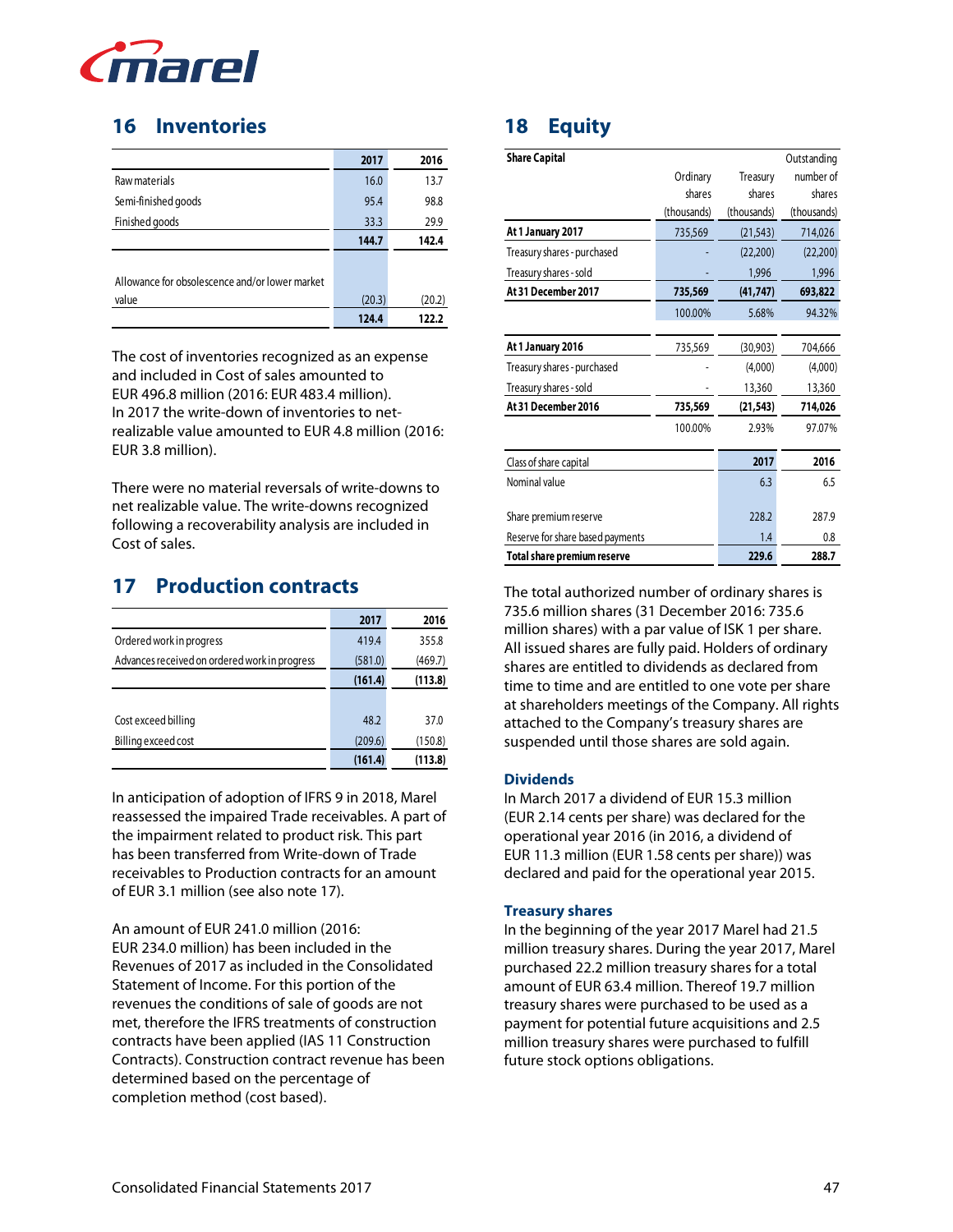

Marel sold 0.9 million treasury shares for EUR 2.5 million to the management of Sulmaq in relation to Marel's acquisition of Sulmaq. The sold shares include a lock-up period of 18 months from the date of closing which was 31 August 2017. Marel also sold 1.1 million treasury shares for EUR 1.2 million in order to fulfill obligations of stock option agreements. At the end of 2017 Marel had 41.7 million treasury shares.

In 2016 Marel purchased 4.0 million shares for EUR 8.1 million to fulfill future stock option obligations and sold 2.6 million treasury shares for a total amount of EUR 2.7 million to fulfill the employees' stock option program. In connection with the acquisition of MPS, Marel sold 10.8 million treasury shares for EUR 16.3 million to the previous owners of MPS. At the end of 2016 Marel had 21.5 million treasury shares.

Stock options are granted to Executive Management and to selected employees. The exercise prices of options granted in June 2012, in December 2014, in August 2015 and in May 2016 are higher than the market price of the shares on the date of grant. For options granted in March 2017 the exercise price is the same as the market price at the date of grant. The option holders in the 2014, 2015, 2016 and 2017 programs are required to hold shares corresponding to approximately the net gain after tax from exercising the options, whilst employed by Marel.

Options are conditional on the employee completing particular periods' / years' service (the vesting period).

The Group has no legal or constructive obligation to repurchase or settle the options in cash.

#### **Stock options**

Movements in the number of stock options outstanding and their related weighted average exercise prices are as follows:

|                                               | Average          |             |
|-----------------------------------------------|------------------|-------------|
|                                               | exercise         | Stock       |
|                                               | price per        | options     |
|                                               | share            | (thousands) |
| At 1 January 2017                             | <b>EUR 1.339</b> | 8,796       |
| Granted in 2017                               | EUR 2.772        | 3,200       |
| Exercised 2017                                | <b>EUR 1.067</b> | (1,079)     |
| Forfeited in 2017                             | <b>EUR 1.668</b> | (1,033)     |
| At 31 December 2017                           | <b>EUR 1.780</b> | 9,884       |
| Exercisable stock options at 31 December 2017 |                  | 1,684       |
| At 1 January 2016                             | <b>EUR 1.139</b> | 10,549      |
| Granted in 2016                               | EUR 1.924        | 2,160       |
| Exercised 2016                                | EUR 1.053        | (2,559)     |
| Forfeited in 2016                             | EUR 1.167        | (1,354)     |
| At 31 December 2016                           | <b>EUR 1.339</b> | 8,796       |
| Exercisable stock options at 31 December 2016 |                  | 1,751       |

| Stock options granted in the year    | 2012                     | 2014      | 2015                     | 2016             | 2017      |
|--------------------------------------|--------------------------|-----------|--------------------------|------------------|-----------|
| Stock options expire in year         | 2018                     | 2021      | 2021                     | 2022             | 2021      |
| The exercise prices* per share after |                          |           |                          |                  |           |
| 31 October 2018                      | EUR 1.101                |           |                          |                  |           |
| 28 April 2018                        |                          | EUR 0.907 |                          |                  |           |
| 28 April 2019                        |                          | EUR 0.933 |                          |                  |           |
| 28 April 2020                        | $\overline{\phantom{a}}$ | EUR 0.959 |                          |                  |           |
| 28 April 2021                        |                          | EUR 0.985 |                          |                  |           |
| 28 October 2018                      |                          |           | EUR 1.440                |                  |           |
| 28 October 2019                      |                          | ۰         | EUR 1.480                |                  |           |
| 28 October 2020                      |                          |           | EUR 1.521                |                  |           |
| 28 October 2021                      |                          |           | EUR 1.561                |                  |           |
| 28 April 2019                        |                          |           |                          | <b>EUR 1.881</b> |           |
| 28 April 2020                        |                          |           |                          | EUR 1.917        |           |
| 28 April 2021                        |                          |           | $\overline{\phantom{0}}$ | EUR 1.953        |           |
| 28 April 2022                        |                          |           |                          | EUR 1.988        |           |
| 28 April 2020                        |                          |           |                          |                  | EUR 2.779 |

\*) Exercise prices after dividend payment in 2013; EUR 0.0097 per share, after dividend payment in 2015; EUR 0.0048, after dividend payment in 2016; EUR 0.0158 and after dividend payment in 2017; EUR 0.0214.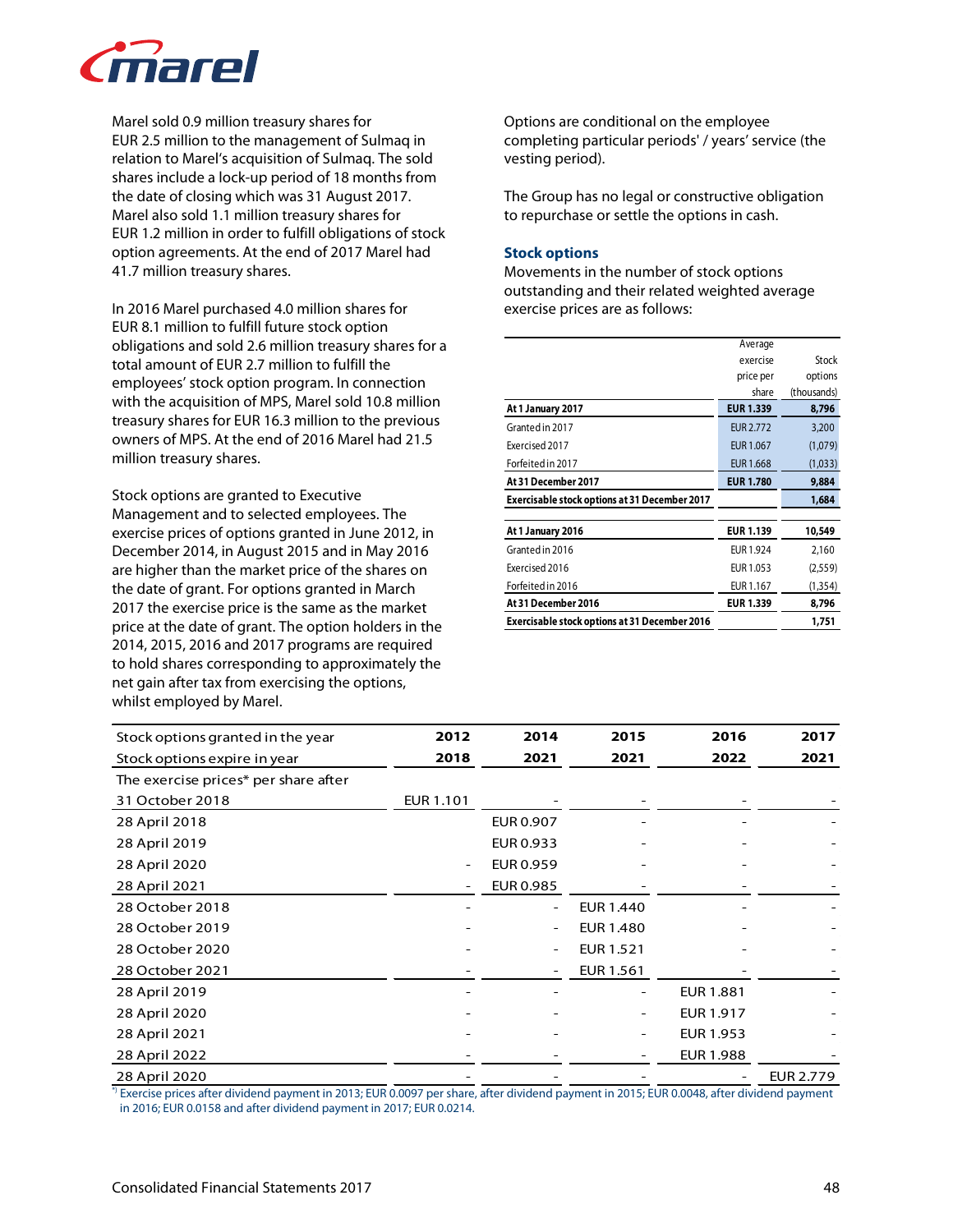

In 2017 the following shares were exercised: 390 thousand shares at exercise price EUR 1.057 per share and 689 thousand shares at exercise price EUR 1.072 per share. No options were cash settled.

In 2016 the following shares were exercised: 2,012 thousand shares at exercise price EUR 1.050 per share and 547 thousand shares at exercise price EUR 1.064 per share. No stock options were cash settled.

The fair value of the employee stock options granted is measured using the Black-Scholes model. Variables used in the Black Scholes calculation:

|                                     |           |          |          |               |            | Weighted            |
|-------------------------------------|-----------|----------|----------|---------------|------------|---------------------|
|                                     | Exercise  |          |          |               |            | average             |
|                                     | price per | Expected | Annual   | Expected      |            | remaining           |
|                                     | share     | term     | dividend | risk-free     | Estimated  | contr. life in      |
|                                     | (EUR)     | (years)  | yield    | interest rate | volatility | months <sup>"</sup> |
| Option plan June 2012               |           |          |          |               |            |                     |
| 60% exercisable $> 31$ October 2015 | 1.066     | 3.4      | 0.96%    | 3%            | 19.68%     | 10                  |
| 20% exercisable > 31 October 2016   | 1.095     | 4.4      | 0.96%    | 3%            | 19.68%     | 10 <sup>°</sup>     |
| 20% exercisable > 31 October 2017   | 1.124     | 5.4      | 0.96%    | 3%            | 19.68%     | 10 <sup>°</sup>     |
| Option plan December 2014           |           |          |          |               |            |                     |
| 60% exercisable > 28 April 2018     | 0.949     | 3.0      | 0.00%    | 3%            | 22.04%     | 40                  |
| 20% exercisable > 28 April 2019     | 0.975     | 4.0      | 0.00%    | 3%            | 22.04%     | 40                  |
| 20% exercisable > 28 April 2020     | 1.001     | 5.0      | 0.00%    | 3%            | 22.04%     | 40                  |
| Option plan August 2015             |           |          |          |               |            |                     |
| 60% exercisable > 28 October 2018   | 1.477     | 3.0      | 0.00%    | 3%            | 22.04%     | 46                  |
| 20% exercisable > 28 October 2019   | 1.517     | 4.0      | 0.00%    | 3%            | 22.04%     | 46                  |
| 20% exercisable > 28 October 2020   | 1.558     | 5.0      | 0.00%    | 3%            | 22.04%     | 46                  |
| Option plan May 2016                |           |          |          |               |            |                     |
| 60% exercisable $>$ 28 April 2019   | 1.902     | 3.0      | 0.00%    | 2%            | 21.52%     | 52                  |
| 20% exercisable > 28 April 2020     | 1.938     | 4.0      | 0.00%    | 2%            | 21.52%     | 52                  |
| 20% exercisable > 28 April 2021     | 1.974     | 5.0      | 0.00%    | 2%            | 21.52%     | 52                  |
| Option plan March 2017              |           |          |          |               |            |                     |
| 100% exercisable > 28 April 2020    | 2.779     | 3.0      | 0.00%    | 2%            | 23.72%     | 28                  |

\*) Based on last possible exercise dates in each stock option plan.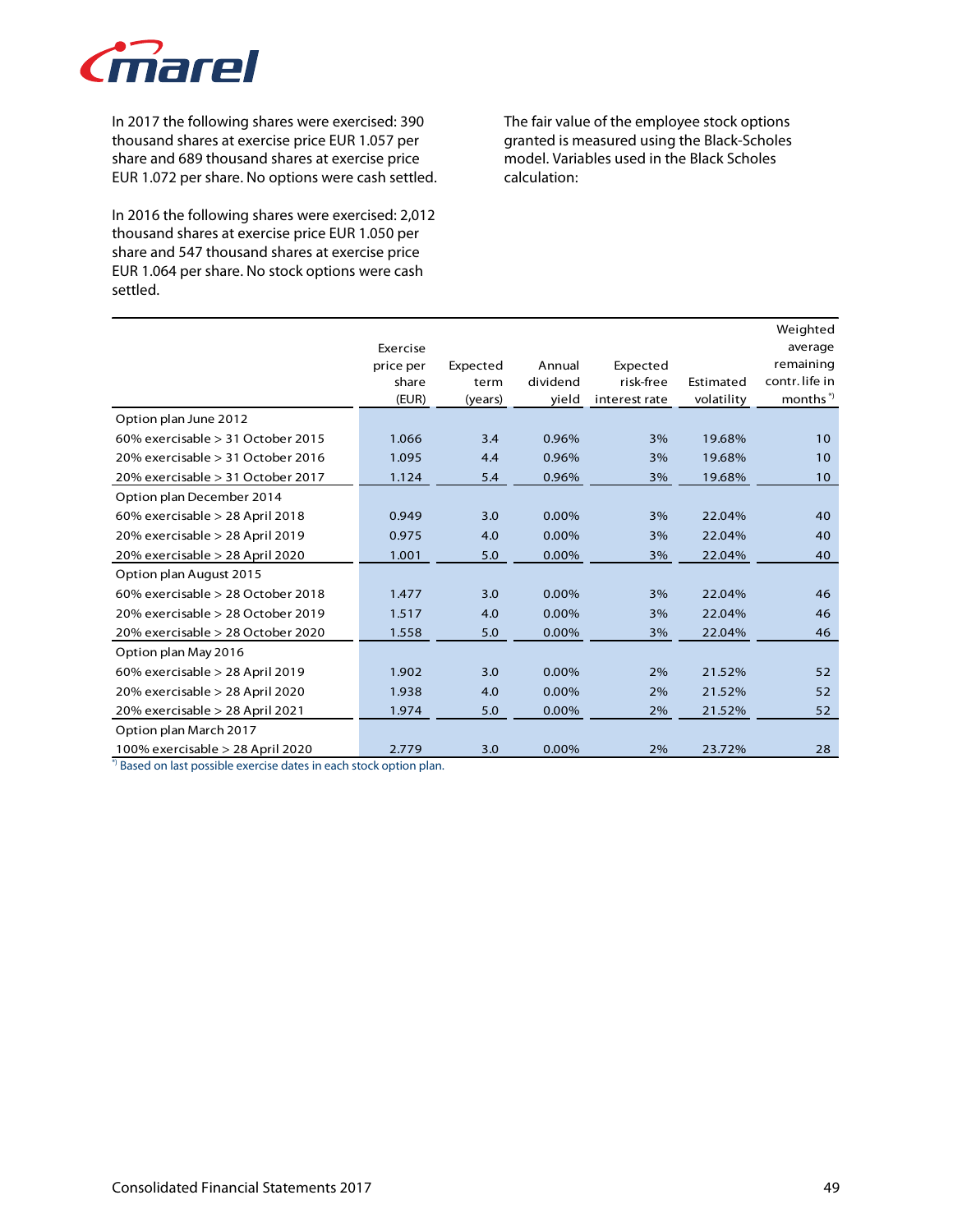

#### **Reserves**

#### **Share premium reserve**

The Share premium reserve comprises of payment in excess of par value of ISK 1 per share that shareholders have paid for shares sold by the Company, less payments in excess of par value that the Company has paid for treasury shares. According to the Icelandic Companies Act, 25% of the nominal value share capital must be held in reserve which cannot be paid out as dividend to shareholders. Marel is compliant with this requirement.

#### **Other reserves**

Other reserves in Shareholder's equity include the following reserves:

- Hedge reserve: comprises revaluations on derivatives, on which hedge accounting is applied. The value of 31 December 2017 and 2016 relates to derivatives for the Group, the interest rate swap contracts.
- Translation reserve: comprises the translation results of the consolidation of subsidiaries reporting in foreign currencies, as well as a currency revaluation related to financing of subsidiaries.

|                                    | Hedge   | Translation | Total other |
|------------------------------------|---------|-------------|-------------|
|                                    | reserve | reserve     | reserves    |
| <b>Balance at 1 January 2017</b>   | (0.8)   | (1.3)       | (2.1)       |
| Total other comprehensive income   | 1.4     | (7.5)       | (6.1)       |
| <b>Balance at 31 December 2017</b> | 0.6     | (8.8)       | (8.2)       |
| <b>Balance at 1 January 2016</b>   | (2.5)   | (2.6)       | (5.1)       |
| Total other comprehensive income   | 1.7     | 1.3         | 3.0         |
| <b>Balance at 31 December 2016</b> | (0.8)   | (1.3)       | (2.1)       |

# **Limitation in the distribution of Shareholders' equity**

As at 31 December 2017, pursuant to Icelandic law, certain limitations exist relating to the distribution of Shareholders' equity. Such limitations relate to legal reserves required by Icelandic law included under Retained earnings for capitalized intangible assets related to product development projects and for legal reserves relating to any legal or economic restrictions to the ability of affiliated companies to transfer funds to the parent company in the form of dividends.

The legal reserve included under Retained earnings for capitalized intangible assets related to product development projects amounted to

EUR 65.3 million as at 31 December 2017 (31 December 2016: EUR 63.4 million).

Since the profits retained in Marel hf.'s subsidiaries can be distributed and received in Iceland, no legal reserve for any legal or economic restrictions to the ability of affiliated companies to transfer funds to the parent company in the form of dividends is required.

The amount of the legal reserve for the share of profit of affiliates is reduced by dividends received from those companies and those dividends from them which can be claimed.

Therefore Marel could, based on its control as the parent company, decide to let its subsidiaries pay dividends. The dividends would lower the amount of legal reserves within equity and therefore leave more room for Marel to make dividend payments to its shareholders. The new provision of the act does not prevent Marel from making dividend payments to its shareholders in 2018 since the Company has sufficient retained earnings from previous years. The legal reserves as required by Icelandic law are required as of effective date 1 January 2016.

#### **Non-controlling interests**

Non-controlling interests ("NCI") relate to minority shares held by third parties in consolidated Group companies. The net income attributable to NCI amounted to EUR 0.1 million in 2017 (2016: EUR 0.1 million).

The NCI relates to MPS France S.A.R.L., France, in which the managing director of MPS France holds an ownership percentage of 24%.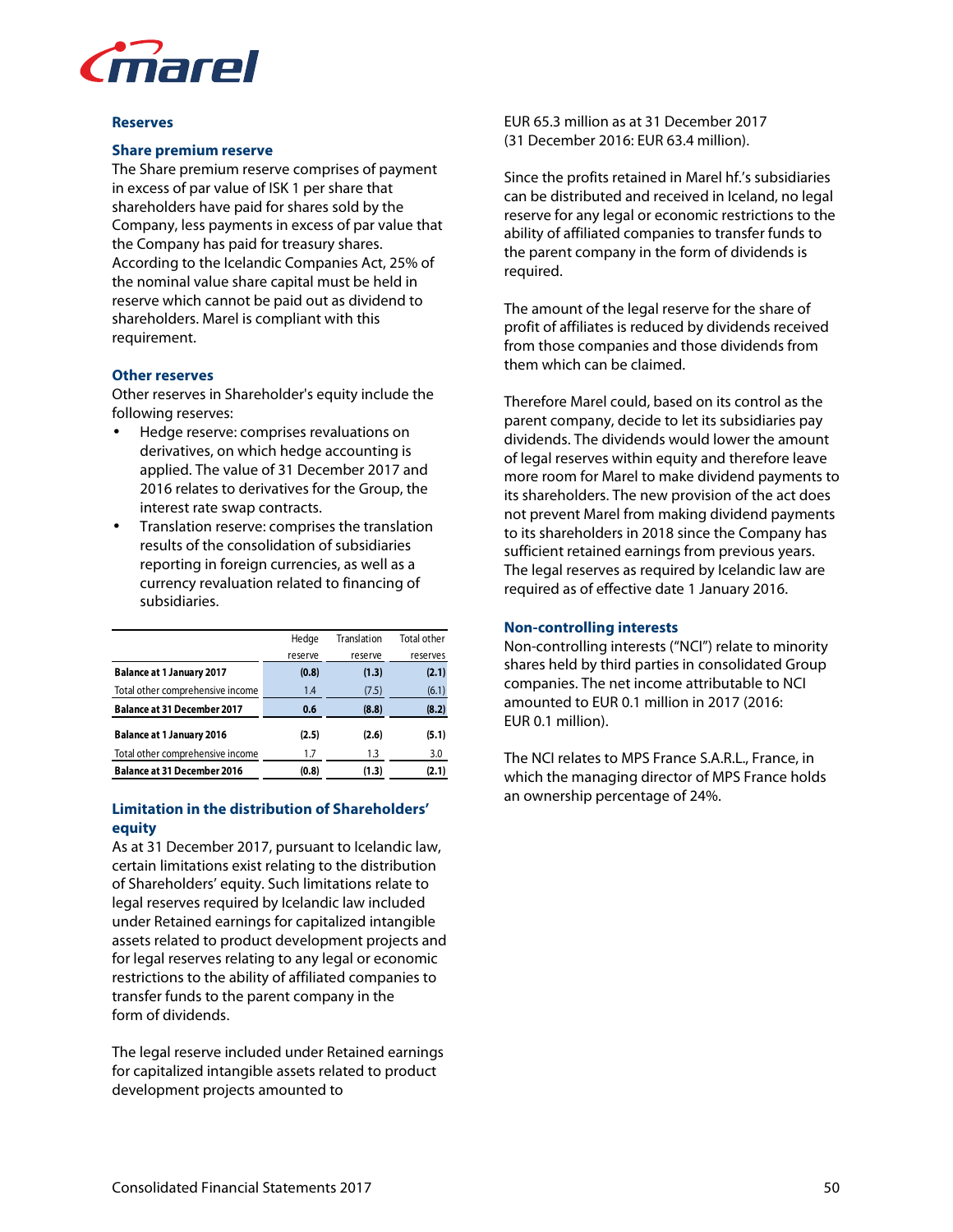

# **19 Borrowings**

As of 31 December 2017, interest bearing debt amounted to EUR 411.6 million (31 December 2016: EUR 466.4 million), of which nothing (31 December 2016: EUR 465.5 million) is secured against shares that Marel hf. holds in certain subsidiaries. Lease liabilities are effectively secured as the rights to the leased asset revert to the lessor in the event of default. No assets have been pledged as security for liabilities.

The Group loan agreements contain restrictive covenants, relating to interest cover and leverage. At 31 December 2017 and 2016 the Group complies with all restrictive covenants.

The Group has the following headroom in committed ancillary facilities:

| Floating rate            | 2017  | 2016  |
|--------------------------|-------|-------|
| Expiring within one year |       |       |
| Expiring beyond one year | 150.2 | 144.5 |
|                          | 150.2 | 144.5 |

|                                   | 2017  | 2016  |
|-----------------------------------|-------|-------|
| Bank borrowings                   | 370.5 | 425.0 |
| Finance lease liabilities         | 0.2   | 0.0   |
| Non-current                       | 370.7 | 425.0 |
| Bank borrowings<br>excluding bank |       |       |
| overdrafts                        | 26.2  | 24.1  |
| <b>Total borrowings</b>           | 396.9 | 449.1 |
|                                   |       |       |
| <b>Bank Borrowings</b>            | 396.7 | 449.1 |
| Finance lease liabilities         | 0.2   | 0.0   |
| <b>Total borrowings</b>           | 396.9 | 449.1 |

|                                            |                   | Capitalized   |             | Finance     |       |
|--------------------------------------------|-------------------|---------------|-------------|-------------|-------|
| 2017                                       | <b>Bank loans</b> | finance       | Embedded    | lease       | Total |
| Annual maturity of non-current liabilities | ' revolver        | charges       | derivatives | liabilities | 2017  |
| Between 1 and 2 years                      | 30.3              | (3.5)         | (0.7)       | 0.1         | 26.2  |
| Between 2 and 3 years                      | 30.4              | (3.5)         | (0.6)       | 0.1         | 26.4  |
| Between 3 and 4 years                      | 30.4              | (1.3)         | (0.6)       | 0.0         | 28.5  |
| Between 4 and 5 years                      | 289.2             | ٠             | (0.1)       | ٠           | 289.1 |
| After 5 years                              | 0.5               | <u>. на п</u> |             |             | 0.5   |
|                                            | 380.8             | (8.3)         | (2.0)       | 0.2         | 370.7 |

|                                            |                   | Capitalized              |             | Finance     |       |
|--------------------------------------------|-------------------|--------------------------|-------------|-------------|-------|
| 2016                                       | <b>Bank loans</b> | finance                  | Embedded    | lease       | Total |
| Annual maturity of non-current liabilities | ' revolver        | charges                  | derivatives | liabilities | 2016  |
| Between 1 and 2 years                      | 30.0              | (4.7)                    | (1.2)       | 0.0         | 24.1  |
| Between 2 and 3 years                      | 30.0              | (4.3)                    | (0.8)       | 0.0         | 24.9  |
| Between 3 and 4 years                      | 375.4             | $\overline{\phantom{a}}$ | (0.4)       | 0.0         | 375.0 |
| Between 4 and 5 years                      |                   | ۰                        |             |             |       |
| After 5 years                              | 1.0               | -                        |             |             | 1.0   |
|                                            | 436.4             | (9.0)                    | (2.4)       | 0.0         | 425.0 |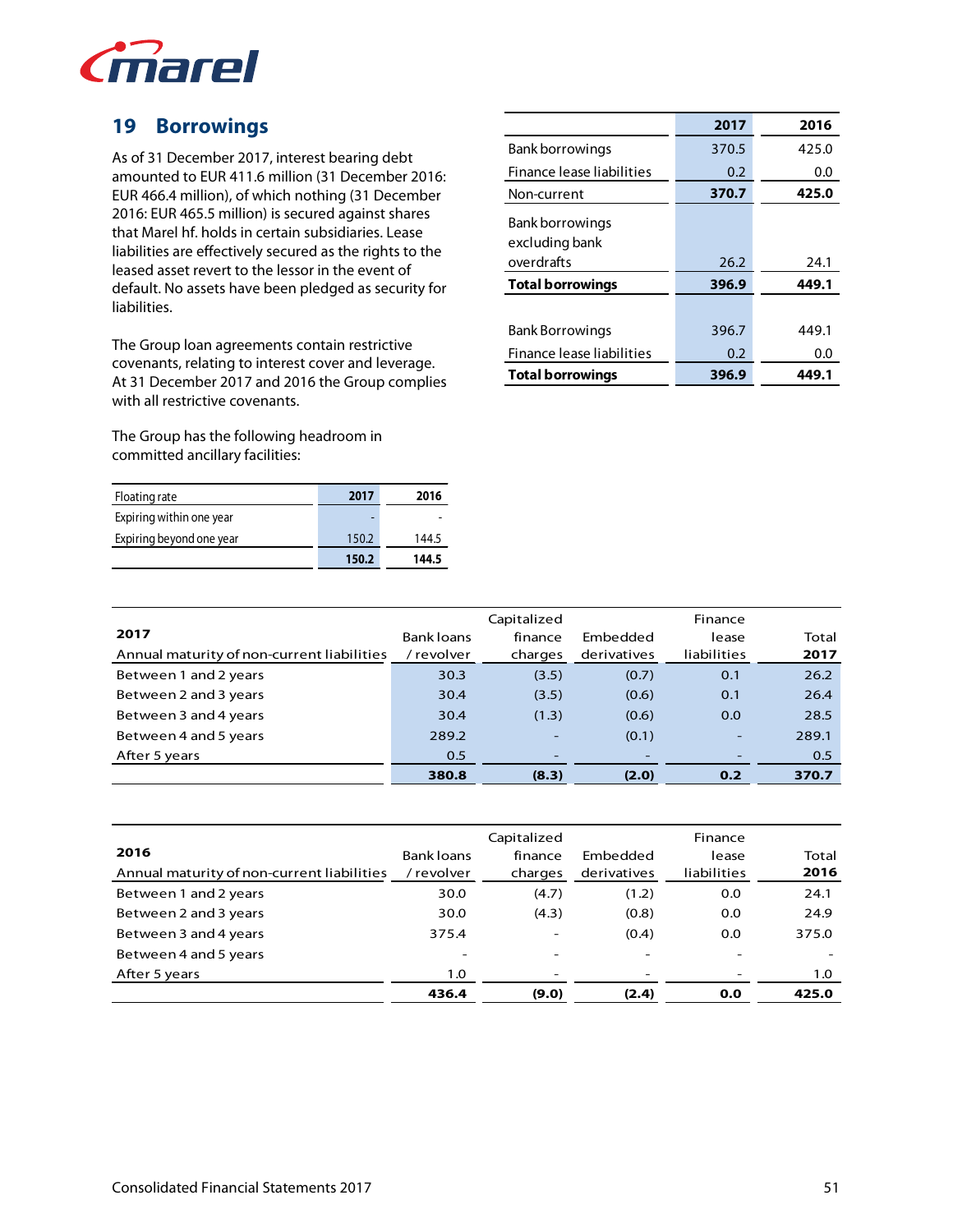

# Reconciliation of movements of liabilities to cash flows arising from financing activities:

|                                                |            | Derivatives |              | Equity      |          |          |            |         |
|------------------------------------------------|------------|-------------|--------------|-------------|----------|----------|------------|---------|
|                                                |            | Interest    | Interest     |             |          |          |            |         |
|                                                |            | rate swap   | rate swap    |             |          |          |            |         |
|                                                |            | and         | and          |             |          |          |            |         |
|                                                |            | forward     | forward      |             |          |          |            |         |
|                                                |            | exchange    | exchange     | Share       |          |          |            |         |
|                                                |            | contracts   | contracts    | Capital and |          |          |            |         |
|                                                |            | used for    | used for     | share       |          |          |            |         |
|                                                |            | hedging     | hedging      | premium     | Other    | Retained |            |         |
|                                                | Borrowings | -assets     | -liabilities | reserve     | reserves | earnings | <b>NCI</b> | Total   |
| At 1 January 2017                              | 449.1      | 0.4         | 4.9          | 295.2       | (2.1)    | 232.3    | 0.2        | 980.0   |
| Changes from financing cash flows              |            |             |              |             |          |          |            |         |
| Proceeds from loans and borrowings             | 130.0      |             |              |             |          |          |            | 130.0   |
| Purchase of treasury shares                    |            |             |              | (63.4)      |          |          |            | (63.4)  |
| Proceeds from exercise of share options        |            |             |              | 4.1         |          |          |            | 4.1     |
| Proceeds from settlement of derivatives        | 0.6        |             |              |             |          |          |            | 0.6     |
| Repayment of borrowings                        | (177.2)    |             |              |             |          |          |            | (177.2) |
| Dividend paid                                  |            |             |              |             |          | (15.3)   |            | (15.3)  |
| <b>Total changes from financing cash flows</b> | 402.5      | 0.4         | 4.9          | 235.9       | (2.1)    | 217.0    | 0.2        | 858.8   |
| Changes arising from obtaining or              |            |             |              |             |          |          |            |         |
| losing control of subsidiaries or other        |            |             |              |             |          |          |            |         |
| businesses                                     | 5.0        |             |              |             |          |          |            | 5.0     |
| The effect of changes in foreign               |            |             |              |             |          |          |            |         |
| exchange rates                                 | (11.7)     |             |              |             |          |          |            | (11.7)  |
| <b>Changes in fair value</b>                   | (6.7)      |             |              |             |          |          |            | (6.7)   |
| Other changes                                  |            |             |              |             |          |          |            |         |
| Liability related                              | (1.0)      | 0.5         | (2.2)        |             |          |          |            | (2.7)   |
| New finance leases                             | 0.2        |             |              |             |          |          |            | 0.2     |
| Capitalised borrowing costs                    | 1.8        |             |              |             |          |          |            | 1.8     |
| Total liability-related other changes          | 1.0        | 0.5         | (2.2)        |             |          |          |            | (0.7)   |
| Total equity-related other changes             |            |             |              |             | (6.1)    | 96.9     | 0.1        | 90.9    |
| <b>Balance at 31 December 2017</b>             | 396.8      | 0.9         | 2.7          | 235.9       | (8.2)    | 313.9    | 0.3        | 942.3   |

# **20 Provisions**

|                               | Guarantee | Pension            |                          |            |       |
|-------------------------------|-----------|--------------------|--------------------------|------------|-------|
|                               | commit-   | commit-            | Refocusing               | Other      |       |
|                               | ments     | ments <sup>*</sup> | provisions               | provisions | Total |
| At 1 January 2017             | 9.0       | 7.6                | $\overline{\phantom{0}}$ | 3.9        | 20.5  |
| Additions                     | 1.3       | 1.0                | $\qquad \qquad -$        | 0.1        | 2.4   |
| Business combinations, note 4 | 0.3       | 0.1                |                          | 0.2        | 0.6   |
| Used                          | (2.1)     | (0.2)              |                          | (2.2)      | (4.5) |
| Release                       | (0.6)     | (0.2)              |                          | (0.5)      | (1.3) |
| At 31 December 2017           | 7.9       | 8.3                |                          | 1.5        | 17.7  |
|                               |           |                    |                          |            |       |
| At 1 January 2016             | 6.5       | 6.4                | 2.0                      | 1.0        | 15.9  |
| Additions                     | 2.7       | 1.5                | $\overline{\phantom{a}}$ | 2.3        | 6.5   |
| Business combinations, note 4 | 1.4       | 0.1                |                          | 8.0        | 9.5   |
| Used                          | (0.6)     | (0.4)              | (2.0)                    | (4.8)      | (7.8) |
| Release                       | (1.0)     | 0.0                |                          | (2.6)      | (3.6) |
| At 31 December 2016           | 9.0       | 7.6                |                          | 3.9        | 20.5  |

\*) Including the provision for early retirement rights, which has increased to EUR 5.0 million at 31 December 2017 (31 December 2016: EUR 4.0 million).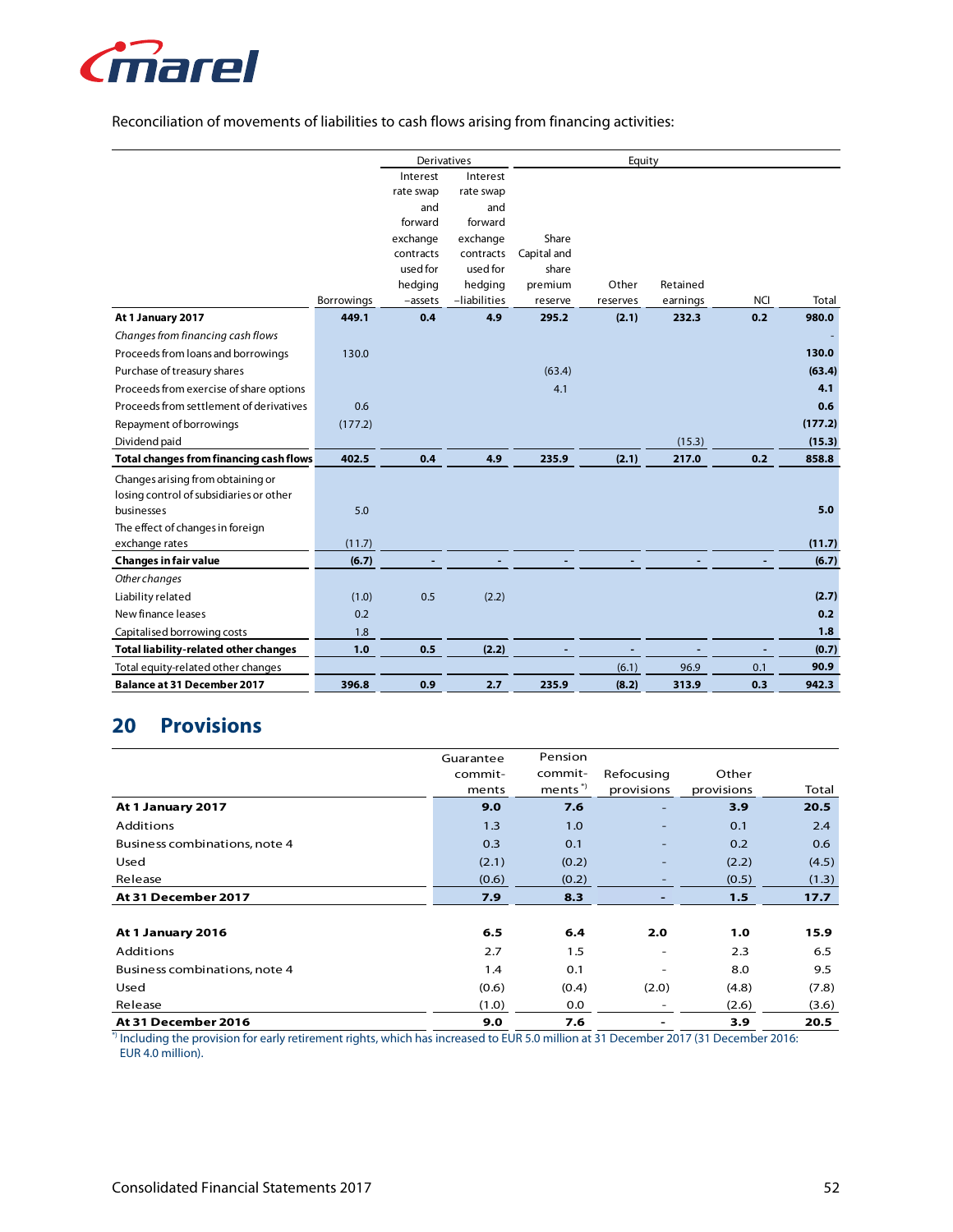

| Analysis of total provisions | 2017 | 2016 |
|------------------------------|------|------|
| Current                      | 9.1  | 13.1 |
| Non-current                  | 8.6  | 7.4  |
|                              | 17.7 | 20 S |

Specification of major items in provisions:

| Nature of<br>obligation for |                    |                 |            |        |
|-----------------------------|--------------------|-----------------|------------|--------|
| 2017                        | Country            | <b>Maturity</b> | Likelihood | Amount |
| Guarantee                   | <b>Netherlands</b> | Dynamic         | Dynamic    | 4.3    |
| Guarantee                   | US                 | Dynamic         | Dynamic    | 1.2    |
| Guarantee                   | Denmark            | Dynamic         | Dynamic    | 1.1    |
|                             |                    |                 |            |        |
| Nature of                   |                    |                 |            |        |
| obligation for              |                    |                 |            |        |
| 2016                        | Country            | Maturity        | Likelihood | Amount |
| Guarantee                   | <b>Netherlands</b> | Dynamic         | Dynamic    | 4.8    |
| Guarantee                   | US                 | Dynamic         | Dynamic    | 1.1    |
| Guarantee                   | Denmark            | Dynamic         | Dynamic    | 0.8    |

#### **Guarantee commitments**

The provisions for guarantee commitments reflect the estimated costs of replacement and free-ofcharge services that will be incurred by the Company with respect to products sold. The Company expects the provisions to be utilized mainly within the next year.

#### **Pension commitments**

Refer to note 21.

# **Refocusing provisions**

In the beginning of the year 2014 the refocusing plan of becoming simpler, smarter and faster was launched. The plan's objective was to serve customers' needs more effectively and to reduce the annual cost base by EUR 20-25 million over the course of 2014 and 2015. The refocusing plan was successfully closed in 2015.

# **21 Post-employment benefits**

The Group maintains various pension plans covering the majority of its employees.

The Company's pension costs for all employees for 2017 were EUR 21.9 million (2016: EUR 19.9 million). This includes defined contribution plans for EUR 13.0 million (2016: EUR 11.6 million), as well as a pension plan based on multi-employer union plan for EUR 8.9 million (2016: EUR 8.3 million).

The Company's employees in the Netherlands, 1,471 FTEs (2016: 1,443), participate in a multiemployer union plan ("Bedrijfstakpensioenfonds Metalektro", PME). This plan is determined in accordance with the collective bargaining agreements effective for the industry in which Marel operates. This pension plan is treated as a defined contribution scheme based on the following grounds:

- It is an industry-wide pension fund, used by the Company in common with other legal entities.
- Under the regulations of the PME, the only obligation for the affiliated businesses towards the PME is to pay the annual premium liability.
- The affiliated businesses are under no obligation whatsoever to pay off any deficits the PME may incur, nor have they any claim to any potential surpluses.

The multi-employer plan covers approximately 1,300 companies and 145,000 contributing members. The plan monitors its risks on a global basis, not by company or employee, and is subject to regulation by Dutch governmental authorities. By law (''the Dutch Pension Act''), a multi-employer union plan must be monitored against specific criteria, including the coverage ratio of the plan's assets to its obligations. This coverage ratio must exceed 104.3 percent for the total plan. Every company participating in a Dutch multi-employer union plan contributes a premium calculated as a percentage of its total pensionable wages and salaries, with each company subject to the same percentage contribution rate.

The Company's net periodic pension cost for this multi-employer plan for any period is the amount of the required contribution for that period.

The coverage ratio of the multi-employer plan increased to 100.1 percent as per 31 December 2017 (31 December 2016: 91.80). The increase is caused by developments in the financial markets and the average interest rate. The coverage ratio is below the legally required level of 104.3. The "Recovery Plan", which was approved by the board of the pension fund on 25 June 2015, indicates that the coverage ratio will increase within 12 years to 121.2%.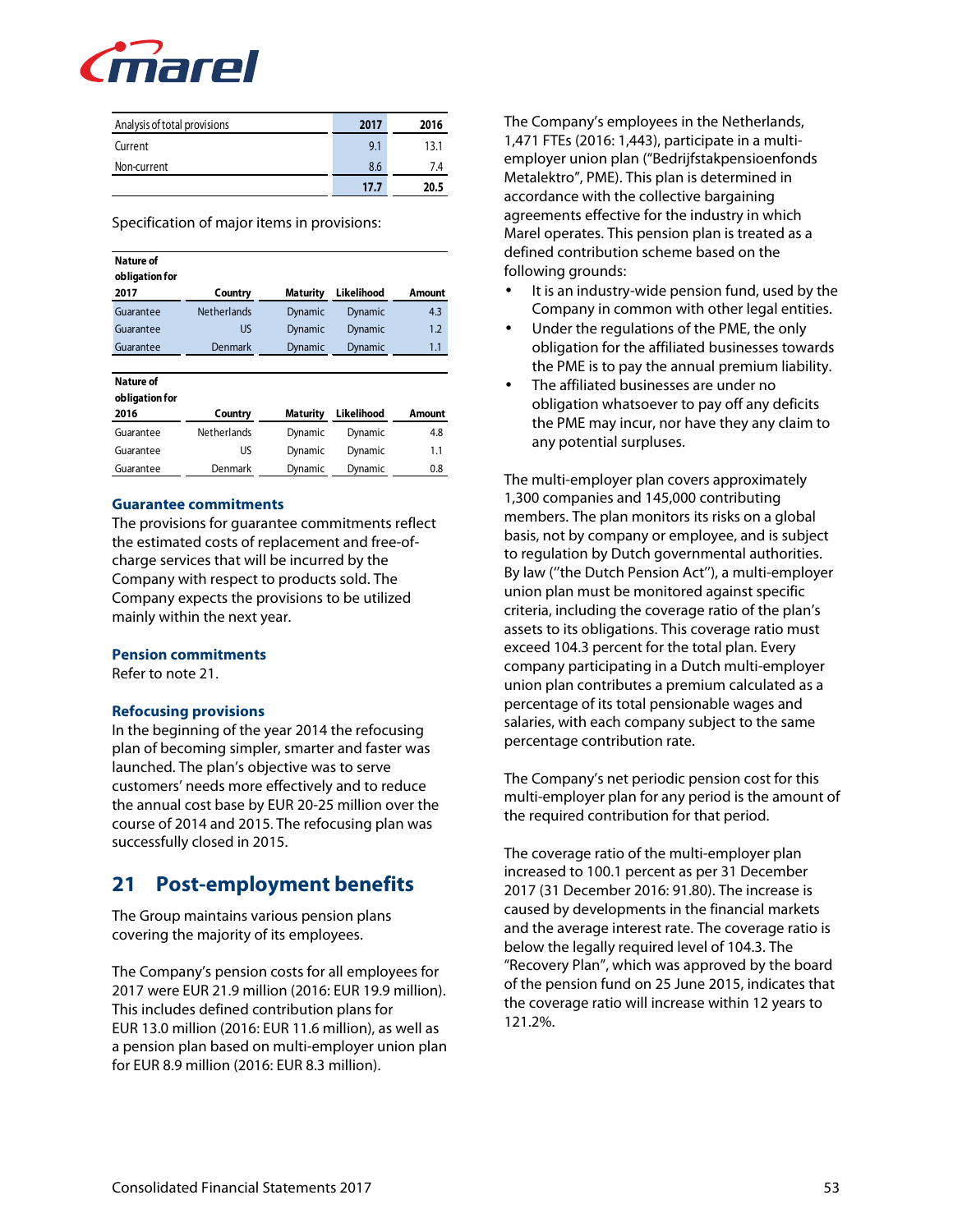

In 2018 the pension premium will be 23.0 percent of the total pensionable salaries (2017: 22.9%), in accordance with the articles of association of the Pension Fund. The coverage ratio is calculated by dividing the fund's capital by the total sum of pension liabilities and is based on actual market interest.

# **22 Financial instruments and risks**

# **Financial risk factors**

This note presents information about the Group's exposure to each of the below mentioned risks, the Group's objectives, policies and processes for measuring and managing the risk. Further quantitative disclosures are included throughout these Consolidated Financial Statements.

#### **Risk management framework**

The main financial risks faced by Marel relate to liquidity risk and market risk (comprising interest rate risk, currency risk, price risk and credit risk). Risk management is carried out by a central treasury department (Group Treasury) under policies and with instruments approved by the Board of Directors. Group Treasury identifies, evaluates and hedges financial risks in close co-operation with the Group's operating units. The Group's overall risk management program focuses on the unpredictability of financial markets and seeks to minimize potential adverse effects on the Group´s financial performance. The Group uses derivative financial instruments to hedge certain risk exposures and does not enter into financial contracts for speculative purposes.

# **(a) Foreign exchange risk**

The Group operates internationally and is exposed to currency risk arising from mainly the USD and ISK, primarily with respect to the EUR, as the EUR is the Group's reporting currency. Generally Marel maintains a good natural hedge in its operations with a good match between revenue and cost in most currencies although only a fraction of a percentage of revenues is denominated in ISK, while around 8.50% (2016: 7.64%) of costs is in ISK. Financial exposure is hedged in accordance with the Group's general policy and within set limits. The Group monitors foreign exchange risk arising from commercial transactions, recognized assets and liabilities (transaction risk) that are determined in a currency other than the entity's functional currency.

Derivative hedging is applied if the exposure is outside of the risk tolerance band on a consolidated basis. Currently all exposures are within risk tolerance and the Group has no FX derivatives in place.

Currency exposure arising from net assets of the Group's major foreign operations (translation risk) is managed primarily through borrowings denominated in the relevant foreign currencies as the policy is to apply natural exchange rate hedging where possible. Economic risk is defined as the extent to which currency fluctuations can alter a company's future operating cash flows, that is future revenues and costs. Economic risk is not hedged.

The year end and average rates used for the main currencies mentioned above are:

|         | Year-end<br>rate 2017 | Average<br>rate 2017 | Year-end<br>rate 2016 | Average<br>rate 2016 |
|---------|-----------------------|----------------------|-----------------------|----------------------|
| EUR/USD | 1.19                  | 1.13                 | 1.05                  | 1.11                 |
| EUR/ISK | 125.03                | 120.68               | 119.38                | 134.49               |

The following table details the Group's sensitivity of transaction and translation risk to a 10% increase and decrease in the EUR against the relevant foreign currencies. 10% is the sensitivity rate used when reporting foreign currency risk internally to key management and represents management's assessment of the reasonably possible change in foreign exchange rates.

The sensitivity analysis includes only outstanding foreign currency denominated monetary items and adjusts their translation at the period-end for a 10% change in foreign currency rates.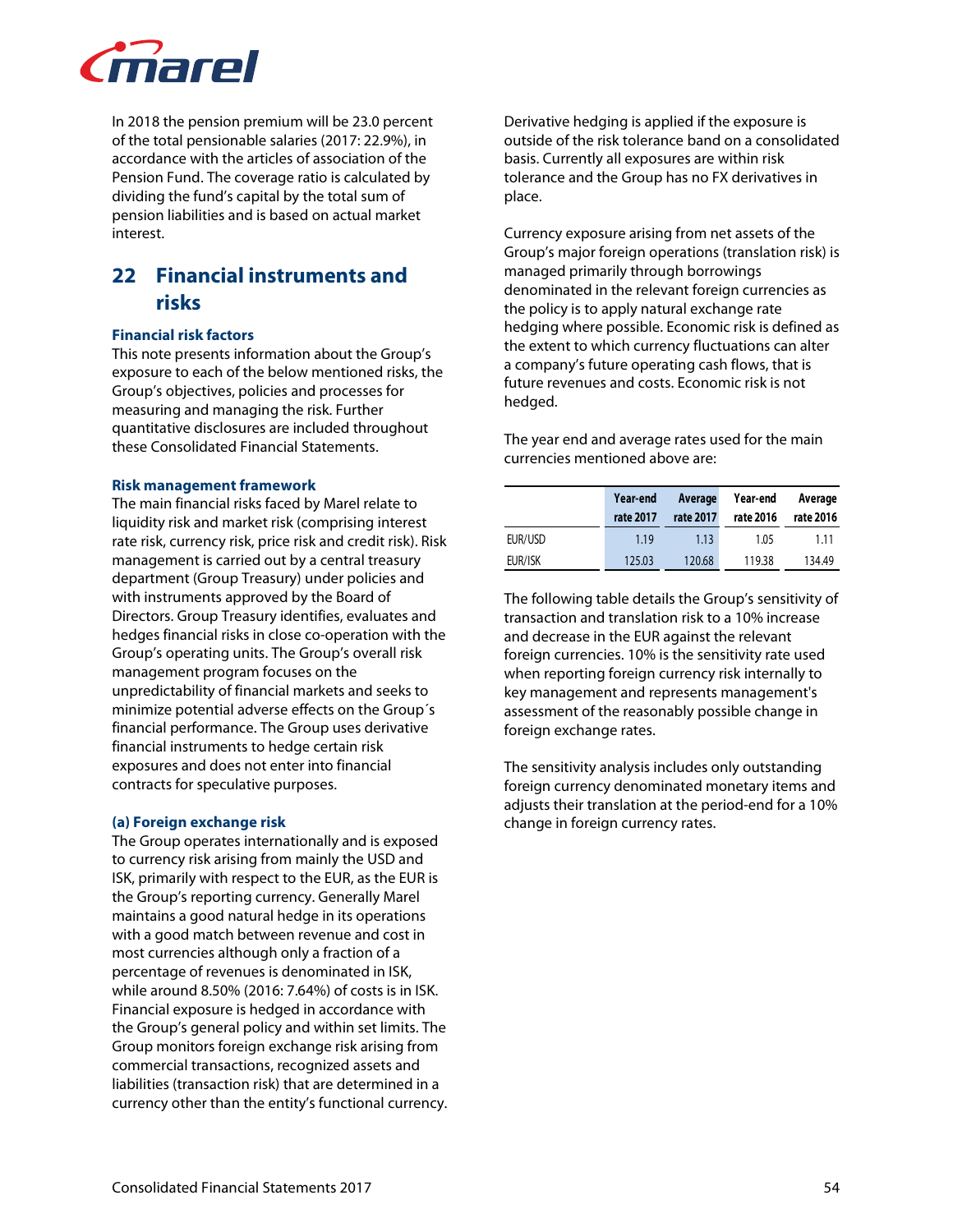

The sensitivity analysis includes external loans as well as loans to foreign operations within the Group where the denomination of the loan is in a currency other than the functional currency of the lender or the borrower. A positive number below indicates an increase in profit or loss or Equity where the EUR strengthens 10% against the relevant currency. For a 10% weakening of the EUR against the relevant currency, there would be a comparable impact on the profit or loss or Equity, and the balances below would be opposite.

|                  |                          | 2017   |            | 2016       |
|------------------|--------------------------|--------|------------|------------|
|                  | <b>ISK</b><br><b>USD</b> |        | <b>USD</b> | <b>ISK</b> |
|                  | impact                   | impact | impact     | impact     |
| Profit or (loss) | (2.0)                    | 0.8    | (2.6)      | 0.7        |
| Equity           | 0.0                      | 0.0    | ۰          | ۰          |

| Liabilities in currency recorded in EUR in<br>2017 | <b>Finance</b><br>lease<br><b>liabilities</b> | <b>Capitalised</b><br>finance<br>charges | Embedded<br>derivative | <b>Bank</b><br>borrowings | <b>Total</b> |
|----------------------------------------------------|-----------------------------------------------|------------------------------------------|------------------------|---------------------------|--------------|
| Liabilities in EUR                                 | 0.0                                           | (10.1)                                   | (3.0)                  | 346.0                     | 332.9        |
| Liabilities in USD                                 | 0.0                                           | (1.8)                                    | 0.0                    | 63.3                      | 61.5         |
| Liabilities in other currencies                    | 0.2                                           | 0.0                                      | 0.0                    | 2.3                       | 2.5          |
|                                                    | 0.2                                           | (11.9)                                   | (3.0)                  | 411.6                     | 396.9        |
| <b>Current liabilities</b>                         | 0.0                                           | 3.6                                      | 1.0                    | (30.8)                    | (26.2)       |
|                                                    | 0.2                                           | (8.3)                                    | (2.0)                  | 380.8                     | 370.7        |

| Liabilities in currency recorded in EUR in<br>2016 | <b>Finance</b><br>lease<br><b>liabilities</b> | <b>Capitalised</b><br>finance<br>charges | Embedded<br>derivative   | <b>Bank</b><br>borrowings | <b>Total</b> |
|----------------------------------------------------|-----------------------------------------------|------------------------------------------|--------------------------|---------------------------|--------------|
| Liabilities in EUR                                 |                                               | (11.3)                                   | (3.6)                    | 364.9                     | 350.0        |
| Liabilities in USD                                 |                                               | (2.4)                                    | $\overline{\phantom{0}}$ | 100.5                     | 98.1         |
| Liabilities in other currencies                    | 0.0                                           | $\overline{\phantom{0}}$                 | $\overline{\phantom{0}}$ | 1.0                       | 1.0          |
|                                                    | 0.0                                           | (13.7)                                   | (3.6)                    | 466.4                     | 449.1        |
| <b>Current liabilities</b>                         |                                               | 4.7                                      | 1.2                      | (30.0)                    | (24.1)       |

#### **(b) Cash flow and fair value interest rate risk**

The Group is exposed to interest rate risk on borrowings. Borrowings issued at variable rates expose the Group to cash flow interest rate risk. Borrowings issued at fixed rates expose the Group to fair value interest rate risk. The risk is managed by maintaining a mix between fixed and floating interest rate on borrowings. Generally the Group raises long term borrowings and pays a floating interest rate. To hedge the resulting cash flow interest rate risk the Group uses interest rate swaps, where it pays a fixed interest rate and receives a

floating interest rate. The floating rates are fixed on a quarterly basis. The Group adopts a policy of ensuring that between 50 – 70% of its exposure to changes in interest rates on core debt is hedged with an interest rate swap with a maximum maturity of 5 years. Currently around 39% (2016: 36%) of the core debt has floating interest rates and the rest is fixed. As at reporting date a total of EUR 248.7 million (2016: EUR 298.0 million) floating rate liabilities were swapped into fixed interest rates. The weighted average fixed rate of the interest swaps currently is 0.48% (2016: 0.50%).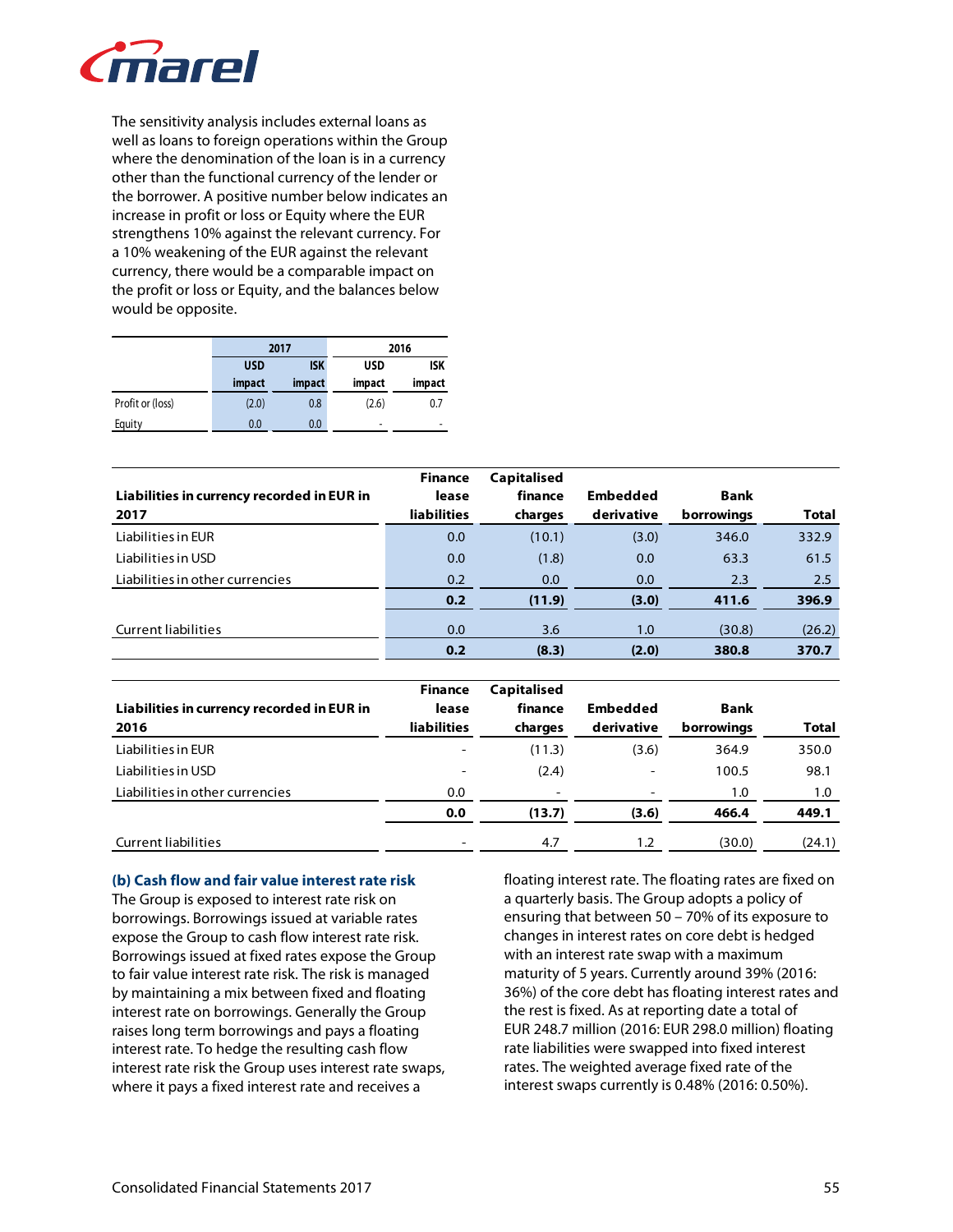

In 2008 the Group started applying Cash flow hedge accounting to hedge the variability in the interest cash outflows of the 3 months EURIBOR/LIBOR Senior Secured Floating Rate Notes.

Throughout the year 2017 as well as per year end the cash flow hedge accounting relationships were effective. The amounts deferred in Equity at yearend are expected to affect interest costs within the coming 3 years.

At year-end 2017, if EURIBOR interest rates had been 25 basis points higher/lower with all other variables held constant, post-tax profit for the year would have been EUR 0.4 million (2016: EUR 0.3 million) lower/higher.

At year-end 2017, if US LIBOR interest rates had been 25 basis points higher/lower, with all other variables held constant, post-tax profit for the year would have been EUR 0.0 million (2016: EUR 0.1 million) lower/higher.

Among the actions taken to monitor the interest rate risk are stress tests to establish sensitivity to possible movements in rates and how they might affect the Group's results.

#### **(c) Capital Management**

The Board of Directors' policy is to maintain a strong capital base in order to maintain investor, creditor and market confidence and to sustain future development of the business.

The Board monitors on leverage, defined as Net Debt divided by EBITDA, as well as on the return on capital, which the Group defines as result from operations divided by total Equity. The Board also monitors the level of dividends to ordinary shareholders.

At present employees will hold 1.34% (2016: 1.20%) of the shares, assuming that all outstanding stock options are vested and / or are executed.

The Board seeks to maintain a balance between the higher returns on equity that might be possible with higher levels of borrowings and the advantages and security of a sound capital position. The Group uses the leverage ratio in their approach to capital management.

The Group's debt to adjusted capital ratio at the end of the reporting period was as follows:

|                                  | 2017   | 2016   |
|----------------------------------|--------|--------|
| Total borrowings                 | 396.9  | 449.1  |
| Cash and cash equivalents        | (31.9) | (45.5) |
| <b>Net Interest Bearing Debt</b> | 365.0  | 403.6  |
|                                  |        |        |
| <b>Total Equity</b>              | 541.9  | 525.6  |
| <b>Hedge Reserve</b>             | (0.6)  | 0.8    |
| <b>Adjusted Capital</b>          | 541.3  | 526.4  |
|                                  |        |        |
| Debt to adjusted capital ratio   | 0.67   | 0.77   |

From time to time the Group purchases its own shares in the market. Primarily the shares are intended to be used for issuing shares under the Group's stock option plans. The timing of these purchases depends on the requirement to settle employee's stock option exercises. Buy and sell decisions are taken by the Board of Directors. Based on a motion approved in the Annual General Meeting of shareholders, the Board of Directors can acquire up to 10% of its own shares at a price which is not higher than 10% over and not lower than 10% under the average price of shares in the Company for the two weeks immediately preceding the acquisition.

Secondarily, shares are intended to be used as payment for potential future acquisitions, per the Company's announcement on 29 April 2015.

# **(d) Insurance**

The Group maintains global and local insurance programs. The coverage comprises property damage, business interruption, general and product liability, marine cargo/mounting, directors' and officers' liability, employers practice liability, business travel and accident. The Group believes that its current insurance coverage is adequate.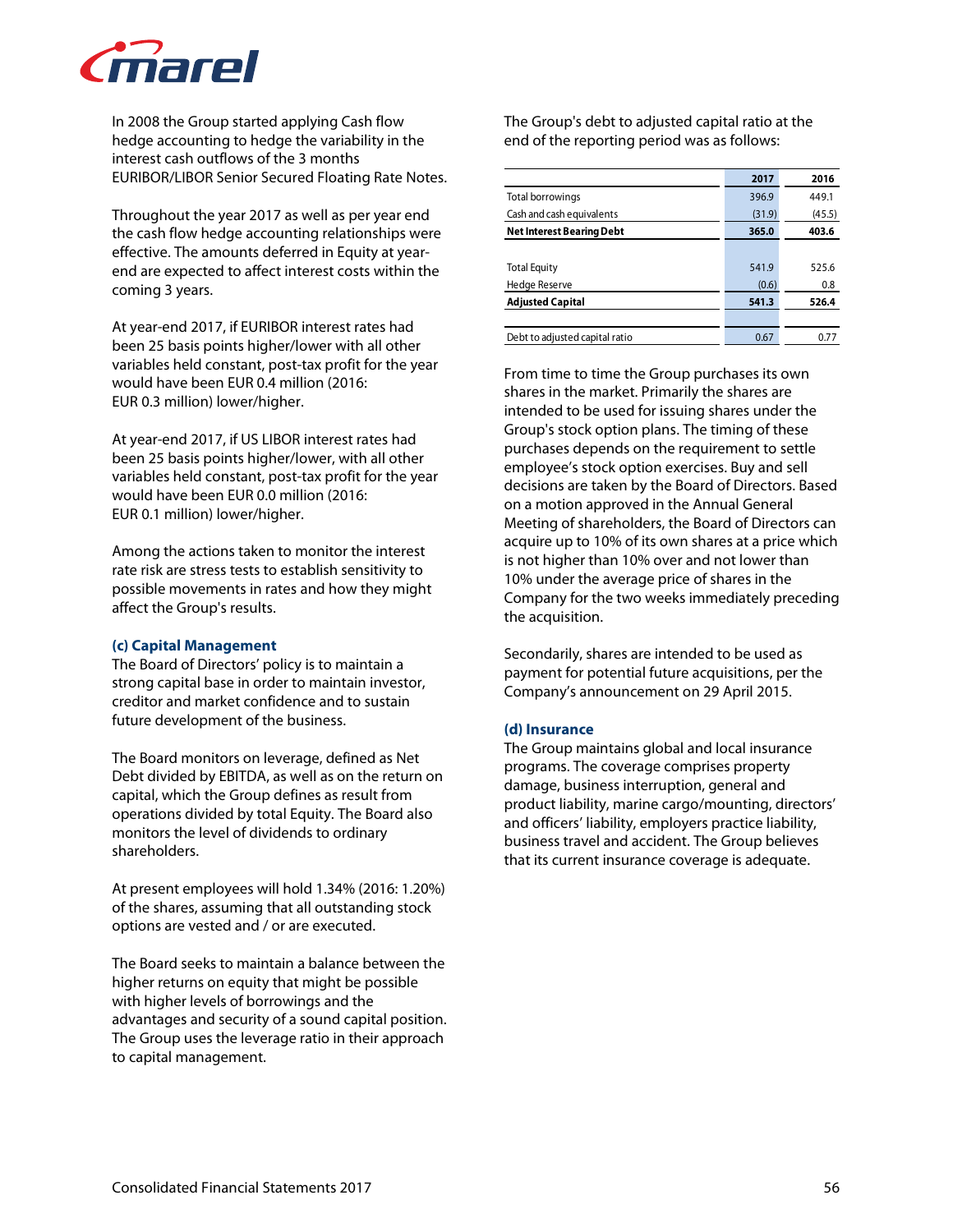

#### **Credit risk**

Credit risk is the risk of financial loss to the Group if a customer or counterparty fails to meet its contractual obligations. Credit risk arises from cash and cash equivalents, derivative financial instruments and deposits with banks and financial institutions, as well as credit exposures to customers, including outstanding receivables and committed transactions. The credit quality of the customer is assessed, taking into account its financial position, past experience and other factors. Each customer has a set credit limit and the utilization of the credit limit is regularly monitored.

### **Exposure to credit risk**

The carrying amount of financial assets represents the maximum credit risk exposure. The maximum exposure to credit risk at the reporting date was:

|                                   | 2017  | 2016  |
|-----------------------------------|-------|-------|
| Trade receivables                 | 132.9 | 115.5 |
| Other receivables and prepayments | 46.6  | 32.7  |
| Cash and cash equivalents         | 31.9  | 45.5  |
|                                   | 211.4 | 193.7 |

No credit limits were exceeded during the reporting period, and management does not expect any losses from non-performance by these counterparties (refer to note14).

The Group has no significant concentrations of credit risk. The Group has policies in place to ensure that sales of products and services are made to customers with an appropriate credit history and products are not delivered until payments are secured. The Group establishes an allowance for impairment that represents its estimate of incurred losses in respect of trade and other receivables (refer to note 14).

The Group has banking relations with a diversified set of financial institutions around the world. The Group has policies that limit the amount of credit exposure to any one financial institution and has International Swaps and Derivatives Association agreements in place with counterparties in all derivative transactions.

# **Liquidity risk**

Liquidity risk is the risk that the Group will encounter difficulty in meeting the obligations associated with its financial liabilities that are settled by delivering cash or another financial asset.

Prudent liquidity risk management implies maintaining sufficient cash and committed credit facilities to give reasonable operating headroom. Due to the dynamic nature of the underlying businesses, the Group aims to maintain flexibility in funding by maintaining availability under committed credit lines. The Group has EUR 325.0 million of committed ancillary facilities, which can be used both as a revolver and to issue guarantees for down payments. At year end the Group had drawn EUR 133.0 million (2016: EUR 52.0 million) on the revolver, issued EUR 33.0 million (2016: EUR 28.0 million) of guarantees under the facility and allocated EUR 7.2 million to the Group's cash pool (2016: EUR 0.0 million), therefore the total usage is EUR 174.7 million (2016: EUR 80.0 million), leaving a headroom of EUR 151.8 million (2016: EUR 145.0 million). All facilities are subject to operational and Consolidated Statement of Financial Position covenants (interest cover and leverage). At the end of 2017 there is sufficient headroom.

Cash flow forecasts are done at the local levels and monitored by Group Treasury. Group liquidity reports are viewed by management on a weekly basis. The Group has a cross border notional cash pool with the aim of making better use of the Group cash position and to further decrease the amount of idle cash.

The table below analyzes cash outflows per maturity group based on the remaining period at reporting date to the contractual maturity date. The amounts disclosed in the table are the contractual undiscounted cash flows.

|                           | Less than | Between 1   | Over    |
|---------------------------|-----------|-------------|---------|
| At 31 December 2017       | 1 year    | and 5 years | 5 years |
| <b>Borrowings</b>         | 26.2      | 370.7       |         |
| Interest on borrowings    | 7.1       | 23.8        |         |
| Finance lease liabilities |           |             |         |
| Trade and other payables  | 195.9     |             |         |
| Interest rate swaps       | 0.8       | 1.8         |         |
|                           | 230.0     | 396.3       |         |
|                           |           |             |         |
| At 31 December 2016       |           |             |         |
| Borrowings                | 24.1      | 424.0       | 1.0     |
| Interest on borrowings    | 12.5      | 23.6        |         |
| Finance lease liabilities |           | 0.0         |         |
| Trade and other payables  | 168.9     |             |         |
| Interest rate swaps       | 1.3       | 3.1         |         |
|                           | 206.8     | 450.8       | 1.0     |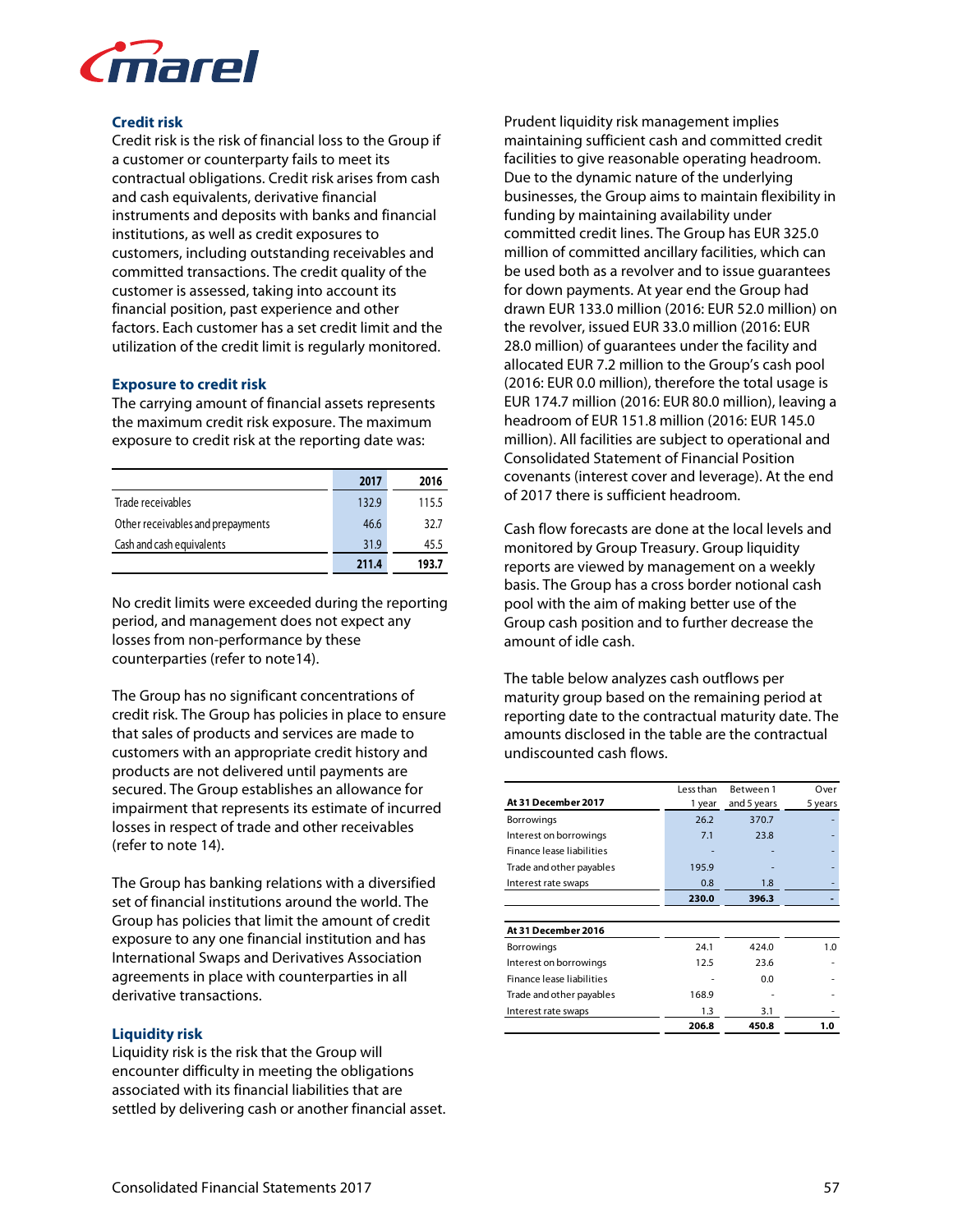

In May 2017, Marel finalized an extension and amendment of its long term financing at favorable terms and conditions reflecting its financial strength and current market conditions The Group has a 640 EUR million equivalents facilities agreement with seven international banks, led by ING bank, Rabobank and ABN AMRO. The terms and conditions are generally in line with Loan Market Association corporate standards. It is an all senior facility, which matures in 2022.

The key elements of the financing are:

- A five-year all senior loan and revolver, consisting of a EUR 243 million and a USD 75 million term loan and EUR 325 million multicurrency revolving credit facility, all with final maturity in May 2022.
- Initial interest terms are EURIBOR/LIBOR + 185 bps, which will vary in line with Marel's leverage ratio (Net debt/EBITDA) at the end of each quarter.

The Group has a financing structure which can accommodate the Group's financing requirements until 2022 with USD and EUR borrowings matching the Group's exposure in these currencies to a large extent.

The facility has an embedded 0% floor in the EURIBOR and LIBOR rates. At the date of utilization of the loans (5 May 2017) the 5 year EURIBOR curve was negative and consequently the floor has intrinsic value at the date of inception. In accordance to IAS 39 Financial Instruments, Marel has separated the embedded derivative from the facility and reports the intrinsic value on a fair value basis as a financial derivative on the Consolidated Statement of Financial Position.

# **Fair value estimation**

The Group generally does not account for any fixed rate financial assets and liabilities at fair value through profit or loss, and the Group does not designate derivatives (interest rate swaps) as hedging instruments under a fair value hedge accounting model. The only fair value instrument accounted for in the profit and loss statement is the 0% floor embedded in the EUR term loan and revolving facility. During 2017 the floor results in a profit of EUR 1.0 million in finance cost. If 3 months EURIBOR restores to values above 0% the result would be a profit EUR 2.6 million.

#### **Fair value versus carrying amount**

The Group measures fair values using the following fair value hierarchy that reflects the significance of the inputs used in making measurements:

# Level 1:

The fair value of financial instruments traded in an active market, such as trading and available-for-sale securities, is based on quoted market prices at the reporting date. The quoted market price used for financial assets held by the Group is the current bid price.

### Level 2:

The fair value of financial instruments that are not traded in an active market is determined by using valuation techniques. The Group uses a variety of methods and makes assumptions that are based on market conditions existing at each reporting date. These valuation techniques are based on observable inputs, either directly (i.e. as prices) or indirectly (i.e. derived from prices). Derivatives are valued by an independent third party based on market conditions, which takes into account Credit Value Adjustment and Debit Value Adjustment corrections.

#### Level 3:

Valuation techniques using significant unobservable inputs.

The fair value of borrowings equals their carrying amount, as the impact of discounting is not significant and is classified as Level 2 in the fair value hierarchy. The fair values are based on cash flows discounted using a rate based on the borrowings rate of 2.16% (2016: 3.16%). The weighted average interest rate on borrowings in 2017, including effect of floating to fixed interest rates swaps is 2.16% (2016: 3.16%).

The fair value of the finance lease liabilities equals its carrying amount, as the impact of discounting is not significant. The fair values are based on cash flows discounted using a rate based on the average interest rate of 4.0% (2016: 4.0%).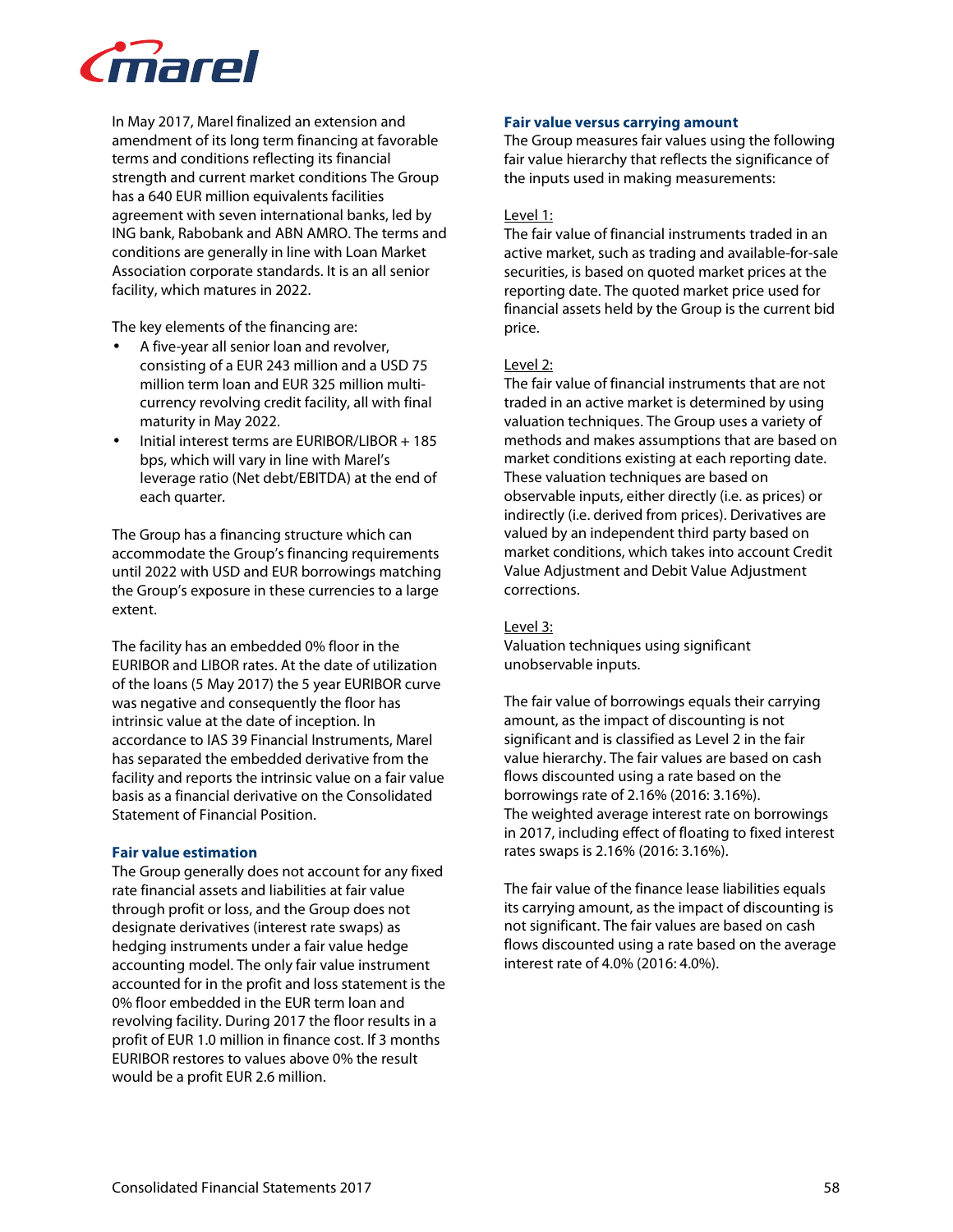

The fair values of financial assets and liabilities, together with the carrying amounts shown in the Consolidated Statement of Financial Position, are as follows:

|                                      | Cash flow-  |             | Other       | <b>Total</b> |            |
|--------------------------------------|-------------|-------------|-------------|--------------|------------|
|                                      | hedging     | Loans &     | financial   | carrying     |            |
| 2017                                 | instruments | receivables | liabilities | amount       | Fair Value |
| Cash and cash equivalents            |             | 31.9        |             | 31.9         | 31.9       |
| Receivables                          |             | 179.5       |             | 179.5        | 179.5      |
|                                      |             | 211.4       |             | 211.4        | 211.4      |
|                                      |             |             |             |              |            |
| Interest rate swaps used for hedging | (1.8)       |             |             | (1.8)        | (1.8)      |
| <b>Bank loans</b>                    |             |             | (396.7)     | (396.7)      | (396.7)    |
| Finance lease liabilities            |             |             | (0.2)       | (0.2)        | (0.2)      |
| Trade and other payables             |             |             | (199.5)     | (199.5)      | (199.5)    |
|                                      | (1.8)       |             | (596.4)     | (598.2)      | (598.2)    |
|                                      |             |             |             |              |            |
| 2016                                 |             |             |             |              |            |
| Cash and cash equivalents            |             | 45.5        |             | 45.5         | 45.5       |
| Receivables                          |             | 148.2       |             | 148.2        | 148.2      |
|                                      |             | 193.7       |             | 193.7        | 193.7      |
| Interest rate swaps used for hedging | (4.4)       |             |             | (4.4)        | (4.4)      |
|                                      |             |             |             |              |            |
| <b>Bank loans</b>                    |             |             | (449.1)     | (449.1)      | (449.1)    |
| Finance lease liabilities            |             |             | (0.0)       | (0.0)        | (0.0)      |
| Trade and other payables             |             |             | (168.9)     | (168.9)      | (168.9)    |
|                                      | (4.4)       |             | (618.0)     | (622.4)      | (622.4)    |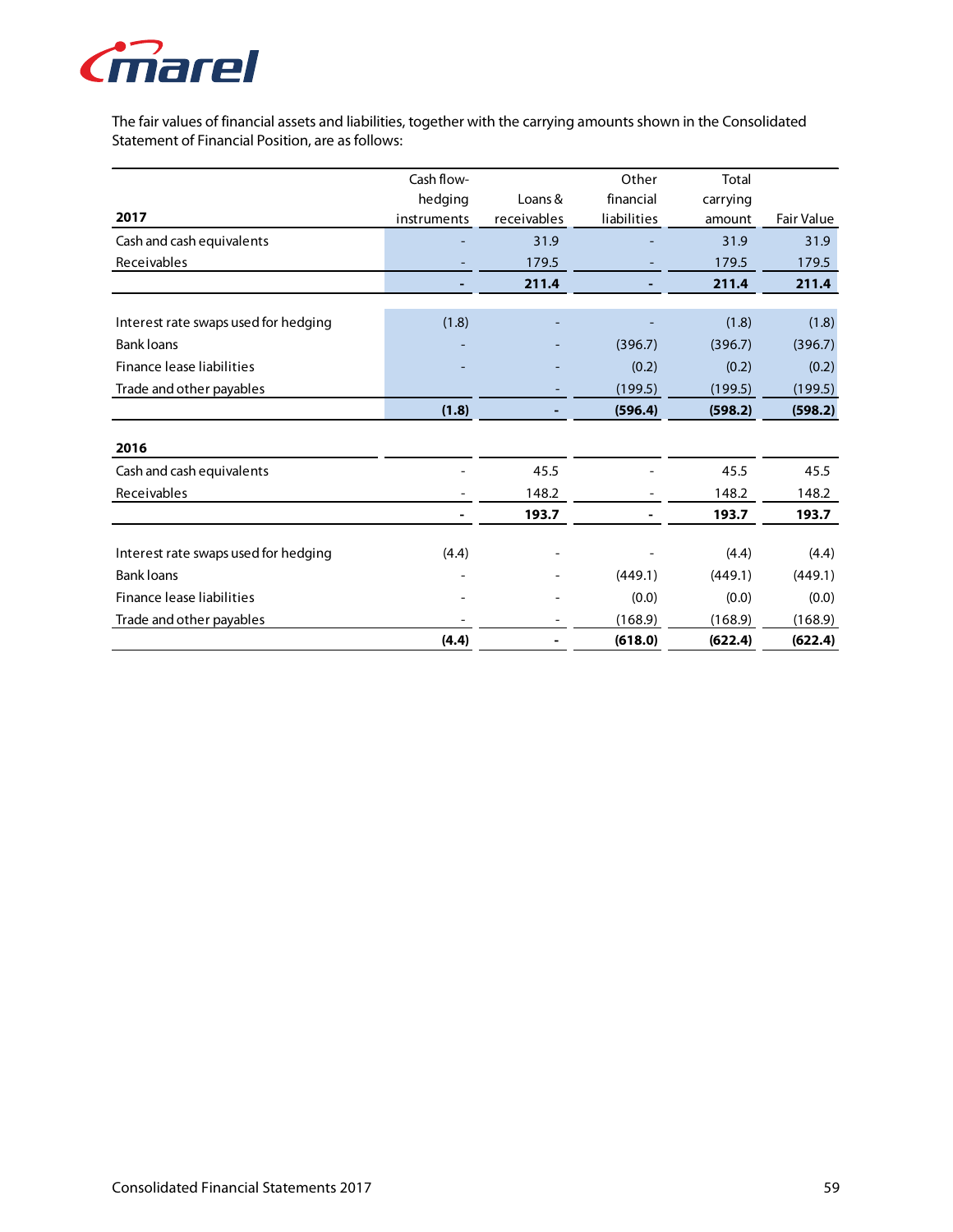

The table below analyses financial instruments, measured at fair value at the end of the reporting period, by the level in the fair value hierarchy into which the fair value measurement is categorized:

| <b>Derivatives</b><br>liabilities held for |         |         |         |       |
|--------------------------------------------|---------|---------|---------|-------|
| risk management                            | Level 1 | Level 2 | Level 3 | Total |
| At 31 December 2017                        | -       | 1.8     |         | 1.8   |
| At 31 December 2016                        |         | 44      |         |       |

No financial instruments were transferred from Level 1 to Level 2, or from Level 2 to Level 3 of the fair value hierarchy.

#### **Interest-rate swap**

To protect Marel from fluctuations in Euribor-EUR-Reuters/Libor-BBA (''British Bankers Association'') and in accordance with the interest hedge policy Marel has entered into interest rate swaps (the hedging instruments) to receive floating interest and to pay fixed interest.

This is in line with Marel's risk management policy to have 50 - 70% of core debt fixed for 3 – 5 years. The notional principal amount of the outstanding active interest rate swap contracts at 31 December 2017 was EUR 248.7 million (31 December 2016: EUR 298.2 million).

#### **FX Forwards**

With the acquisitions of MPS in January 2016, Marel acquired FX forward contracts with principal of approximately EUR 2.9 million and market to market value of EUR 0.05 million. The forward swaps were used for hedging purposes of projects in USD. These contracts will be held to maturity and Marel's currency risk policy will be applied for future transactions.

| 2017                                | Currency   | Principal | <b>Maturity</b> | Interest% |
|-------------------------------------|------------|-----------|-----------------|-----------|
| Interest rate SWAP                  | <b>EUR</b> | 50.0      | 2020            | $-0.1%$   |
| Interest rate SWAP                  | <b>EUR</b> | 40.0      | 2018            | 0.2%      |
| Interest rate SWAP                  | <b>EUR</b> | 50.0      | 2020            | $-0.1%$   |
| Interest rate SWAP                  | <b>EUR</b> | 50.0      | 2020            | $-0.1%$   |
| Interest rate SWAP                  | <b>USD</b> | 10.0      | 2020            | 1.3%      |
| Interest rate SWAP                  | <b>USD</b> | 60.0      | 2018            | 2.2%      |
| Forward starting interest rate SWAP | <b>EUR</b> | 80.0      | 2022            | 0.4%      |
| Forward starting interest rate SWAP | <b>EUR</b> | 40.0      | 2022            | 0.4%      |
| Forward starting interest rate SWAP | <b>USD</b> | 60.0      | 2020            | 1.6%      |
| Forward starting interest rate SWAP | <b>USD</b> | 50.0      | 2022            | 2.3%      |
| Embedded floor (0,00% cap on        |            |           |                 |           |
| interest rates in financing         |            |           |                 |           |
| agreements)                         | <b>EUR</b> | 346.0     | 2022            | 0.0%      |
| FX EUR DKK interest rate SWAP (EUR  |            |           |                 |           |
| fixed, DKK floating)                | <b>EUR</b> | 1.1       | 2027            | 5.2%      |

| 2016                                | Currency | Principal | <b>Maturity</b> | Interest% |
|-------------------------------------|----------|-----------|-----------------|-----------|
| Interest rate SWAP                  | USD      | 55.0      | 2017            | 2.4%      |
| Interest rate SWAP                  | EUR      | 6.0       | 2017            | 0.8%      |
| Interest rate SWAP                  | eur      | 25.0      | 2017            | 0.1%      |
| Interest rate SWAP                  | EUR      | 55.0      | 2018            | 0.2%      |
| Forward starting interest rate SWAP | USD      | 60.0      | 2018            | 2.2%      |
| Embedded floor (0,00% cap on        |          |           |                 |           |
| interest rates in financing         |          |           |                 |           |
| agreements)                         | EUR      | 445.0     | 2020            | 0.0%      |
| Interest rate SWAP                  | USD      | 10.0      | 2020            | 1.3%      |
| Interest rate SWAP                  | eur      | 150.0     | 2020            | $-0.1%$   |
| Forward starting interest rate SWAP | USD      | 60.0      | 2020            | 1.5%      |
| FX EUR DKK interest rate SWAP (EUR  |          |           |                 |           |
| fixed, DKK floating)                | EUR      | 1.1       | 2027            | 5.2%      |

# **23 Trade and other payables**

|                                                    | 2017  | 2016  |
|----------------------------------------------------|-------|-------|
| Trade payables                                     | 90.0  | 73.0  |
| Accruals                                           | 7.6   | 9.0   |
| Personnel payables                                 | 48.6  | 43.8  |
| Other payables                                     | 53.3  | 43.1  |
| <b>Total Trade and other payables</b>              | 199.5 | 168.9 |
| less non-current portion                           | 3.6   |       |
| <b>Current portion of Trade and other payables</b> | 195.9 | 168.9 |

Information about the Group's exposure to currency and liquidity risks is included in note 22.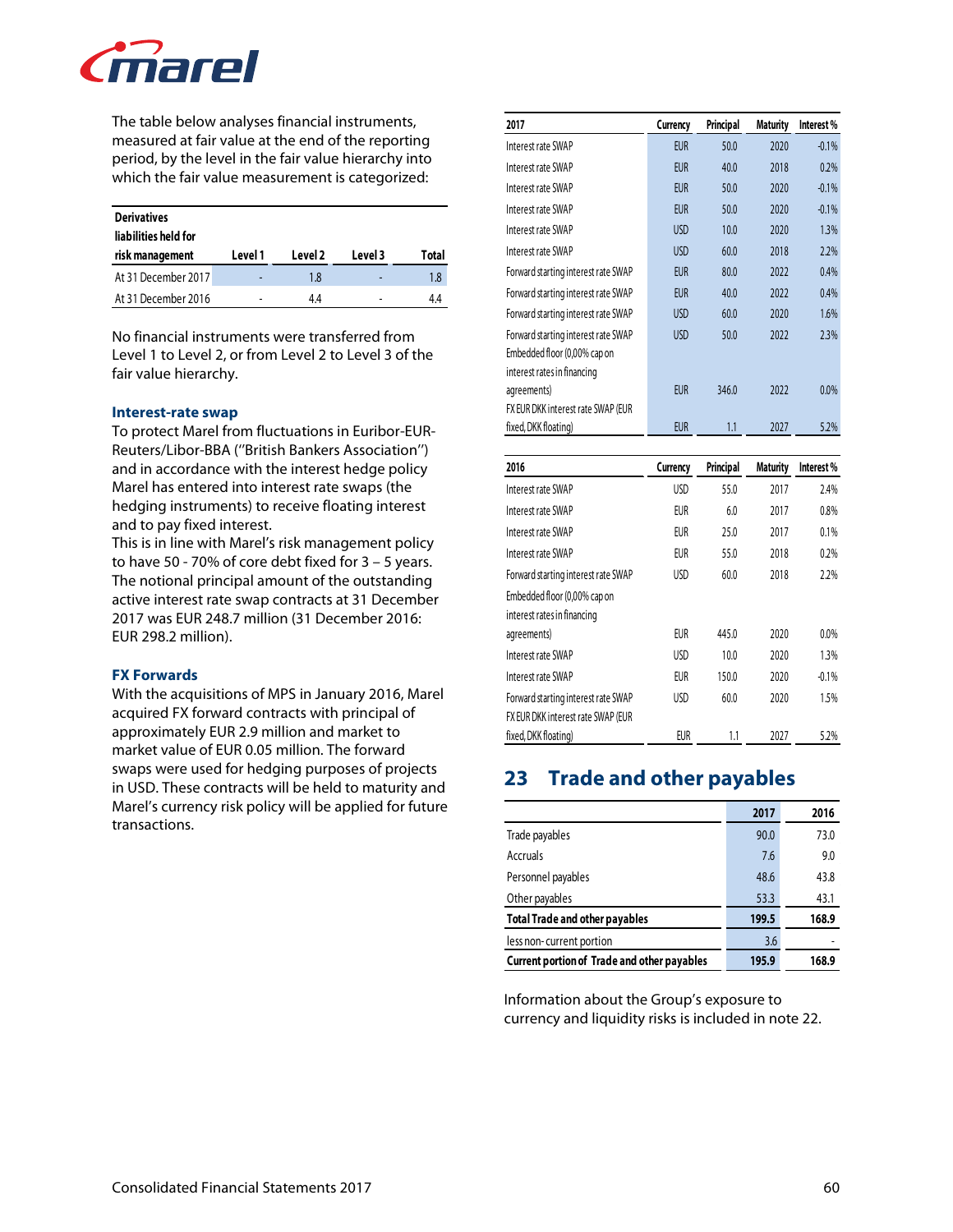

# **24 Operating leases, commitments and insurance**

#### **Operating lease commitments**

At the end of the reporting period, the future minimum lease payments under non-cancellable operating leases are as follows:

|                                            | 2017 | 2016 |
|--------------------------------------------|------|------|
| Less than 1 year                           | 8.3  | 8.1  |
| Between 1 and 5 years                      | 16.6 | 15.5 |
| More than 5 years                          | 6.0  | 8.5  |
| <b>Total operational lease liabilities</b> | 30.9 | 32.1 |

During the year an amount of EUR 9.0 million was recognized as an expense in the Consolidated Statement of Income in respect of operating leases (2016: EUR 9.5 million).

#### **Commitments and Insurance**

The Group has covered Business Interruption Risks with an insurance policy underwritten by an independent insurance company for a maximum period of 24 months for Marel Stork Poultry Processing B.V. and 18 months for all other Marel entities. The insurance benefits for Business Interruption amount to EUR 631 million for 2017 (2016: EUR 628 million) for the whole Group. The Group Insurance value of buildings amounts to EUR 130 million (2016: EUR 147 million), production machinery and equipment including software and office equipment amount to EUR 147 million (2016: EUR 160 million) and inventories to EUR 142 million (2016: EUR 142 million). Currently there are no major differences between appraisal value and insured value.

# **25 Contingencies**

# **Contingent liabilities**

At 31 December 2017 the Group had contingent liabilities in respect of bank and other guarantees and other matters arising in the ordinary course of business from which it is anticipated that no material liabilities will arise. In the ordinary course of business the Group has given guarantees amounting to EUR 50.3 million (31 December 2016: EUR 42.6 million) to third parties.

# **Legal proceedings**

As part of doing business and acquisitions the Group is involved in claims and litigations, under such indemnities and guarantees. These claims are pending and all are contested. Provisions are recognized when an outflow of economic benefits for settlement is probable and the amount can be estimated reliably. It should be understood that, in light of possible future developments, such as (a) potential additional lawsuits, (b) possible future settlements, and (c) rulings or judgments in pending lawsuits, certain cases may result in additional liabilities and related costs.

At this point in time, we cannot estimate any additional amount of loss or range of loss in excess of the recorded amounts with sufficient certainty to allow such amount or range of amounts to be meaningful. Moreover, if and to the extent that the contingent liabilities materialize, they are often resolved over a number of years and the timing of such payments cannot be predicted with confidence. While the outcome of said cases, claims and disputes cannot be predicted with certainty, we believe, based upon legal advice and information received, that the final outcome will not materially affect our consolidated financial position but could be material to our results of operations or cash flows in any one accounting period.

### **Environmental remediation**

The Company and its subsidiaries are subject to environmental laws and regulations. Under these laws, the Company and/or its subsidiaries may be required to remediate the effects of certain chemicals on the environment.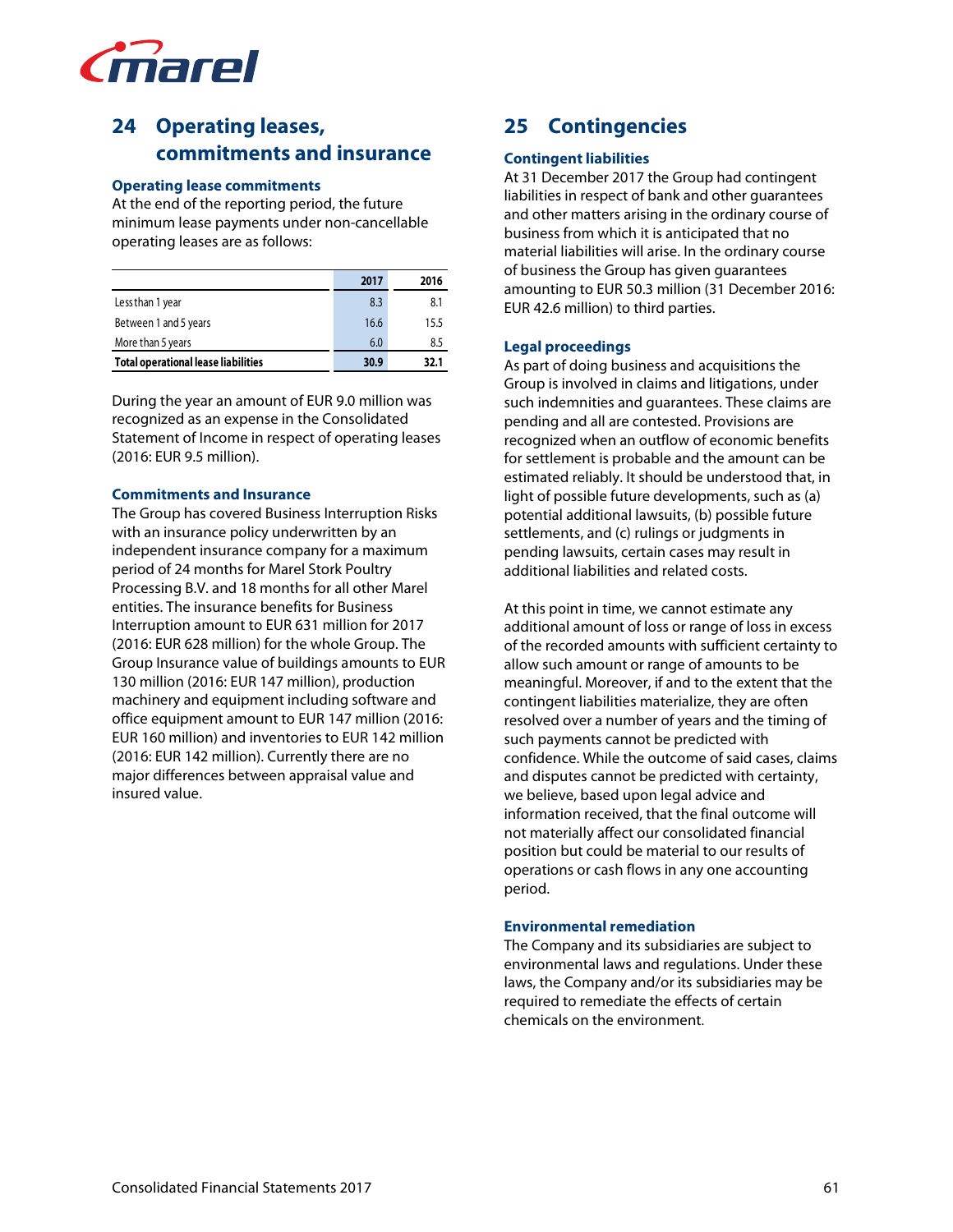

# **26 Related party transactions and information on remuneration**

At 31 December 2017 and 2016 there are no loans to the members of the Board of Directors and the CEO. In addition, there were no transactions carried out (purchases of goods and services) between the Group and members of the Board of Directors nor the CEO in the year ended 31 December 2017 and 2016.

|                                                                                                                       |            |                   |                   |                       |                       | Bought                |                        |
|-----------------------------------------------------------------------------------------------------------------------|------------|-------------------|-------------------|-----------------------|-----------------------|-----------------------|------------------------|
|                                                                                                                       |            |                   | Pension           |                       |                       | shares acc.           |                        |
| Board of Directors' fee for the year 2017                                                                             |            |                   | contribu-         |                       | <b>Stock</b>          | to stock              | Shares at              |
| and shares at year-end (EUR 1,000)                                                                                    |            | Board fee         | tion <sup>1</sup> | options <sup>2)</sup> |                       | options <sup>2)</sup> | year-end <sup>2)</sup> |
| Ásthildur Margrét Otharsdóttir, Chairman                                                                              |            | 116               | 11                |                       |                       |                       | 32                     |
| Arnar Þór Másson, Vice Chairman                                                                                       |            | 81                | 8                 |                       |                       |                       |                        |
| Ann Elizabeth Savage, Board Member                                                                                    |            | 45                | 4                 |                       |                       |                       |                        |
| Ástvaldur Jóhannsson, Board Member                                                                                    |            | 45                | 4                 |                       |                       |                       |                        |
| Helgi Magnússon, Board Member                                                                                         |            | 45                | 4                 |                       |                       |                       | 2,779                  |
| Margrét Jónsdóttir, Board Member                                                                                      |            | 45                | 4                 |                       |                       |                       | $195^{3}$              |
| Ólafur S. Guðmundsson, Board Member                                                                                   |            | 44                | 4                 |                       |                       |                       | 1,705                  |
|                                                                                                                       |            |                   |                   |                       |                       |                       |                        |
| Board of Directors' fee for the year 2016                                                                             |            |                   |                   |                       |                       |                       |                        |
| and shares at year-end (EUR 1,000)                                                                                    |            |                   |                   |                       |                       |                       |                        |
| Ásthildur Margrét Otharsdóttir, Chairman                                                                              |            | 107               | 9                 |                       |                       |                       | 32                     |
| Arnar Þór Másson, Vice Chairman                                                                                       |            | 74                | 6                 |                       |                       |                       |                        |
| Ann Elizabeth Savage, Board Member                                                                                    |            | 41                | 3                 |                       |                       |                       |                        |
| Ástvaldur Jóhannsson, Board Member                                                                                    |            | 41                | 3                 |                       |                       |                       |                        |
| Helgi Magnússon, Board Member                                                                                         |            | 41                | 3                 |                       |                       |                       | 3,779                  |
| Margrét Jónsdóttir, Board Member                                                                                      |            | 41                | 3                 |                       |                       |                       | $193^{3}$              |
| Ólafur S. Guðmundsson, Board Member                                                                                   |            | 33                | 3                 |                       |                       |                       | 1,705                  |
|                                                                                                                       |            |                   |                   |                       |                       |                       |                        |
|                                                                                                                       |            | Share             |                   | Pension               |                       | Bought<br>shares acc. |                        |
| Key management remuneration 2017                                                                                      | Salary and |                   | Incentive         | contribu-             | Stock                 | to stock              | Shares at              |
| (EUR 1,000)                                                                                                           | benefits   | based<br>benefits |                   | tion <sup>1</sup>     | options <sup>2)</sup> | options <sup>2)</sup> | year-end <sup>2)</sup> |
| Árni Oddur Þórðarson, Chief Executive                                                                                 |            |                   | payments          |                       |                       |                       |                        |
| Officer                                                                                                               | 581        |                   | 198               | 83                    | 960                   |                       | $132^{3}$              |
| <b>Executive Management</b>                                                                                           | 2,838      | 795               | 728               | 309                   | 7,645                 | 432                   | 739 4)                 |
|                                                                                                                       |            |                   |                   |                       |                       |                       |                        |
| Key management remuneration 2016                                                                                      |            |                   |                   |                       |                       |                       |                        |
| (EUR 1,000)                                                                                                           |            |                   |                   |                       |                       |                       |                        |
| Árni Oddur Þórðarson, Chief Executive                                                                                 |            |                   |                   |                       |                       |                       |                        |
| Officer                                                                                                               | 539        |                   | 203               | 73                    | 360                   |                       | $132^{3}$              |
| <b>Executive Management</b>                                                                                           | 3.645      | 552               | 1.093             | 353                   | 6,510                 | 711                   | $63^{4}$               |
| <sup>1)</sup> Pension contributions for all board members and the management are part of a defined contribution plan. |            |                   |                   |                       |                       |                       |                        |

2) Number of shares \* 1,000.

3) Margrét Jónsdóttir is the Managing Director of Operation of Eyrir Invest hf. and Árni Oddur Þórðarson is a major shareholder of Eyrir Invest hf., which on 31 December 2017 held 190,366,838 (2016: 215,366,838) shares in Marel hf. (25.88% (2016: 29.28%)) of total issued shares.

4) Marel has identified ten executives who have material significance for Marel's operations. This group consists of Chief Financial Officer, Executive Vice President ("EVP") Poultry, EVP Meat, EVP Fish, EVP Commercial, EVP Further Processing, EVP Supply Chain, EVP Human Resources, EVP Strategy and Corporate Development and EVP Innovation. Two of them left the company in March 2017 and May 2017 and two joined in February 2017 and June 2017. In March 2016 two of them left the Company and one joined at the same time. Salaries and benefits include severance settlements to two ex-EVPs which are according to local laws and employment contracts.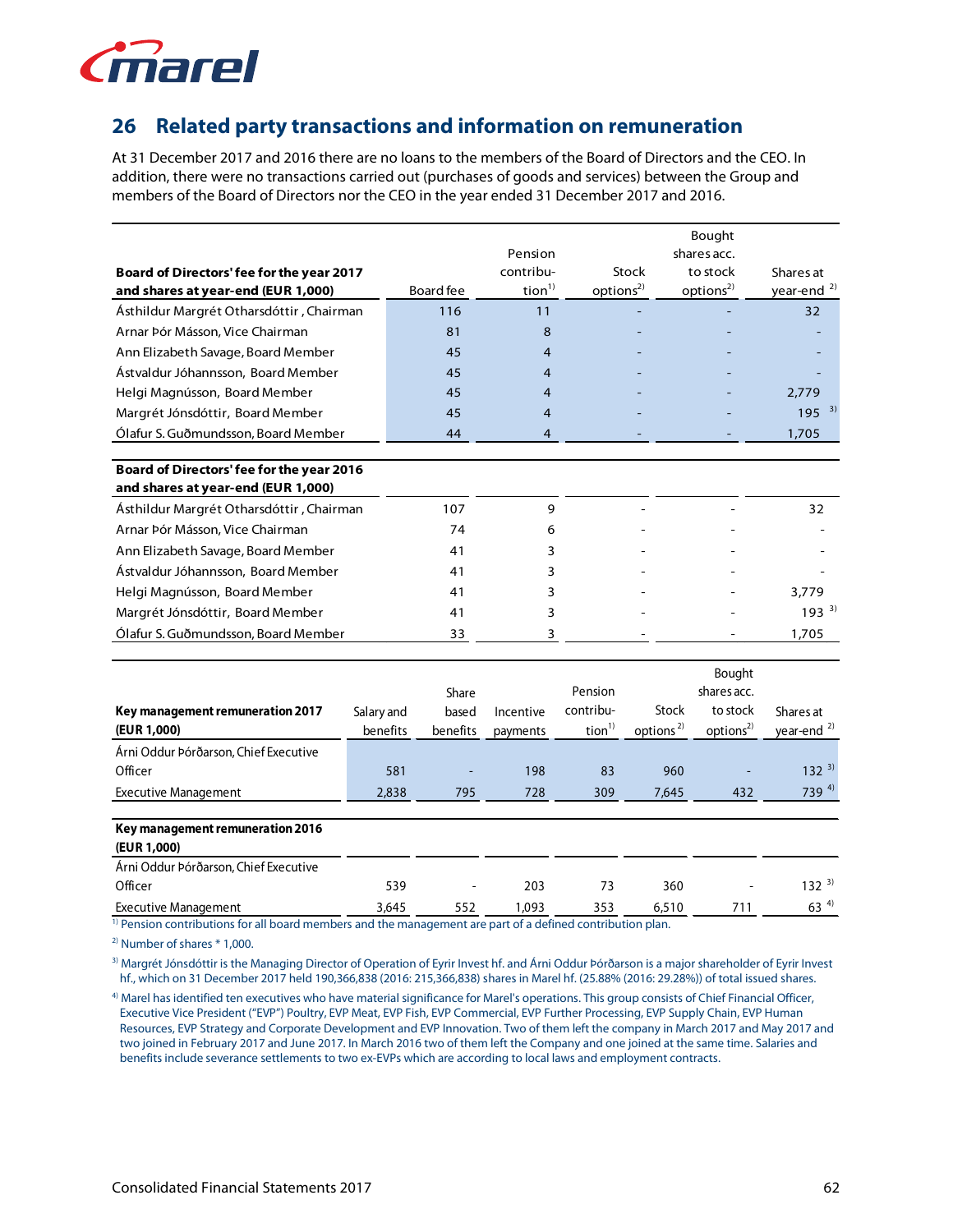

|                                               | 2017       |           |                          | 2016                     |  |
|-----------------------------------------------|------------|-----------|--------------------------|--------------------------|--|
|                                               | Average    |           |                          | Average                  |  |
|                                               |            | exercise  |                          | exercise                 |  |
|                                               | Number of  | price EUR | Number of                | price EUR                |  |
| <b>Stock options 2017</b>                     | shares $*$ | per share | shares $*$               | per share                |  |
| Árni Oddur Þórðarson, Chief Executive Officer | 360        | 1.902     | 360                      | 1.924                    |  |
|                                               | 600        | 2.779     | $\overline{\phantom{a}}$ |                          |  |
| Ten other Executives                          | 405        | 1.094     | 885                      | 1.079                    |  |
|                                               | 1,800      | 0.923     | 2,025                    | 0.944                    |  |
|                                               | 1,600      | 1.464     | 1,800                    | 1.485                    |  |
|                                               | 1,440      | 1.902     | 1,800                    | 1.924                    |  |
|                                               | 2,400      | 2.779     | $\overline{\phantom{0}}$ | $\overline{\phantom{0}}$ |  |

\*) Number of shares \* 1,000.

# **27 Subsequent events**

No significant events have taken place since the reporting date, 31 December 2017.

# **28 Subsidiaries**

The following lists presents the material subsidiaries as per 31 December 2017 representing greater than 2% of either the consolidated Group sales, income from operations or net income (before any intra-group eliminations). All of the entities are fully consolidated in Group financial statements. Companies are listed in alphabetical order of the country of incorporation:

|                                           | Country of             | Ownership |
|-------------------------------------------|------------------------|-----------|
|                                           | Incorporation Interest |           |
| Marel Australia Pty. Ltd.                 | Australia              | 100%      |
| Marel Brasil Commercial e Industrial Ltda | <b>Brazil</b>          | 100%      |
| Sulmag Industrial e Comercial S.A.        | <b>Brazil</b>          | 100%      |
| Marel A/S                                 | Denmark                | 100%      |
| Butina A/S                                | Denmark                | 100%      |
| Marel Salmon A/S                          | Denmark                | 100%      |
| Marel France S.A.R.L.                     | France                 | 100%      |
| Marel GmbH & Co. KG                       | Germany                | 100%      |
| Marel Iceland ehf.                        | Iceland                | 100%      |
| Marel Holding B.V.                        | <b>Netherlands</b>     | 100%      |
| Marel Meat Processing B.V.                | <b>Netherlands</b>     | 100%      |
| Marel Stork Poultry Processing B.V.       | <b>Netherlands</b>     | 100%      |
| Marel Townsend Further Processing B.V.    | <b>Netherlands</b>     | 100%      |
| Marel Water Treatment B.V.                | <b>Netherlands</b>     | 100%      |
| Marel Red Meat Slaughtering B.V.          | <b>Netherlands</b>     | 100%      |
| Marel Meat Service B.V.                   | Netherlands            | 100%      |
| Marel Norge AS                            | Norway                 | 100%      |
| Marel Polska Sp. z.o.o.                   | Poland                 | 100%      |
| Marel Spain & Portugal S.L.               | Portugal               | 100%      |
| Marel Food Systems LLC                    | Russia                 | 100%      |
| Marel Slovakia s.r.o.                     | Slovakia               | 100%      |
| Marel GB Ltd.                             | UK                     | 100%      |
| Marel Seattle Inc.                        | USA                    | 100%      |
| Marel Inc.                                | <b>USA</b>             | 100%      |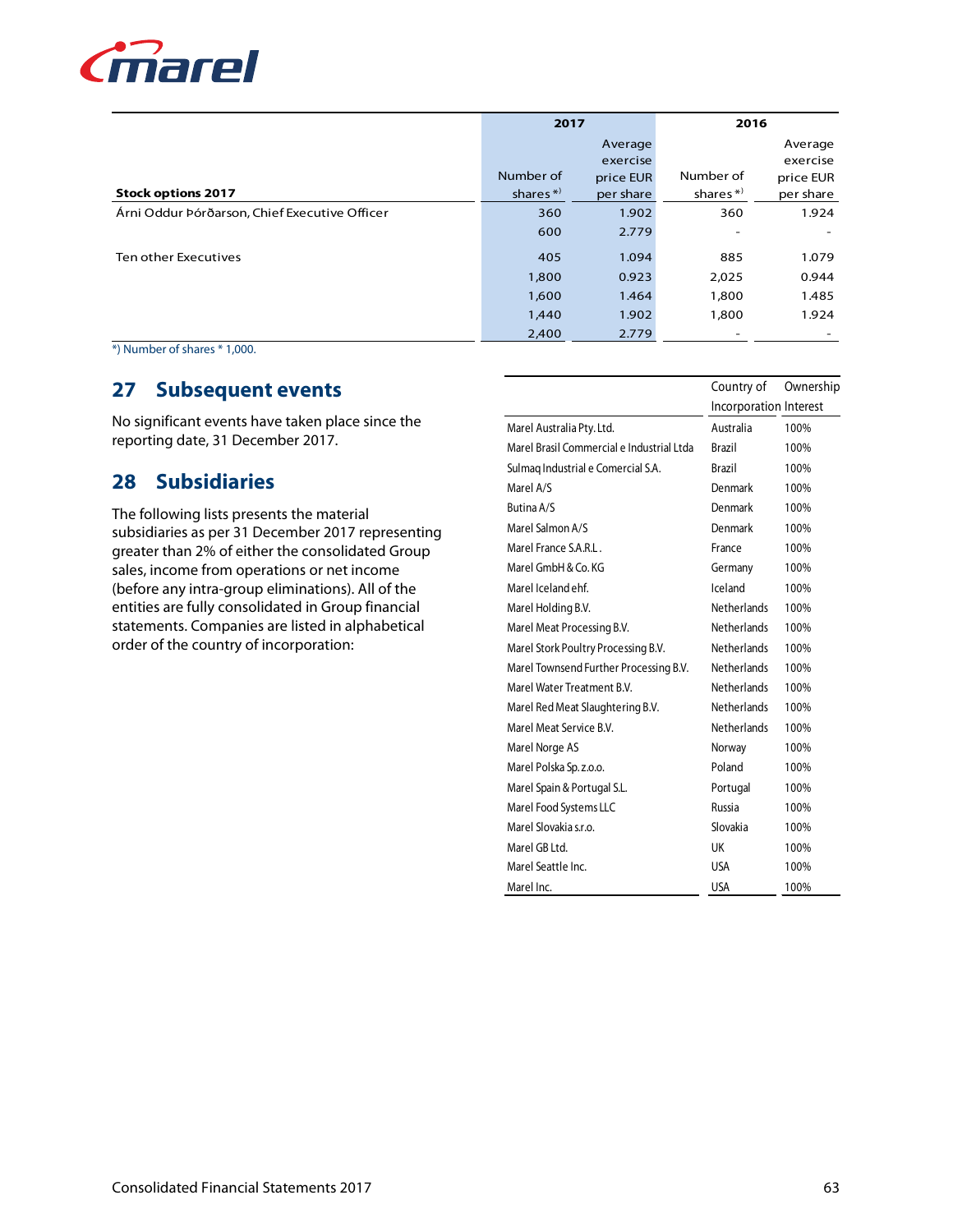

# **29 Quarterly results (unaudited)**

| 2017                                                          | Q <sub>1</sub> | Q <sub>2</sub> | Q <sub>3</sub> | Q4      | <b>Total</b> |
|---------------------------------------------------------------|----------------|----------------|----------------|---------|--------------|
| Revenue                                                       | 252.5          | 244.0          | 247.0          | 294.7   | 1,038.2      |
| Cost of sales                                                 | (153.0)        | (147.6)        | (153.0)        | (177.9) | (631.5)      |
| <b>Gross profit</b>                                           | 99.5           | 96.4           | 94.0           | 116.8   | 406.7        |
| Selling and marketing expenses                                | (31.0)         | (29.1)         | (28.2)         | (32.2)  | (120.5)      |
| Research and development expenses                             | (13.9)         | (14.2)         | (13.0)         | (16.7)  | (57.8)       |
| General and administrative expenses                           | (16.9)         | (17.2)         | (15.3)         | (21.6)  | (71.0)       |
| Other operating income / (expenses)                           |                |                |                |         |              |
| Adjusted result from operations*)                             | 37.7           | 35.9           | 37.5           | 46.3    | 157.4        |
| Amortization of acquisition-related (in)tangible assets       | (6.2)          | (6.3)          | (2.2)          | (2.4)   | (17.1)       |
| <b>Result from operations (EBIT)</b>                          | 31.5           | 29.6           | 35.3           | 43.9    | 140.3        |
| Net finance costs                                             | (3.8)          | (6.7)          | (5.4)          | (4.4)   | (20.3)       |
| Result before income tax                                      | 27.7           | 22.9           | 29.9           | 39.5    | 120.0        |
| Income tax                                                    | (6.3)          | (4.3)          | (6.8)          | (5.7)   | (23.1)       |
| <b>Result for the period</b>                                  | 21.4           | 18.6           | 23.1           | 33.8    | 96.9         |
| <b>Result before depreciation &amp; amortization (EBITDA)</b> | 46.0           | 44.2           | 45.8           | 56.0    | 192.0        |

| 2016                                                          | Q1      | Q <sub>2</sub> | Q <sub>3</sub> | Q4      | Total   |
|---------------------------------------------------------------|---------|----------------|----------------|---------|---------|
| Revenue                                                       | 220.6   | 264.2          | 234.8          | 250.1   | 969.7   |
| Cost of sales                                                 | (128.0) | (155.0)        | (140.8)        | (148.9) | (572.7) |
| <b>Gross profit</b>                                           | 92.6    | 109.2          | 94.0           | 101.2   | 397.0   |
| Selling and marketing expenses                                | (30.5)  | (33.9)         | (28.1)         | (36.0)  | (128.5) |
| Research and development expenses                             | (15.3)  | (17.9)         | (16.4)         | (13.5)  | (63.1)  |
| General and administrative expenses                           | (15.8)  | (17.7)         | (16.1)         | (16.6)  | (66.2)  |
| Other operating income / (expenses)                           | 0.1     |                |                | 0.1     | 0.2     |
| Adjusted result from operations <sup>*)</sup>                 | 31.1    | 39.7           | 33.4           | 35.2    | 139.4   |
| Amortization of acquisition-related (in)tangible assets       | (4.5)   | (6.6)          | (6.7)          | (6.8)   | (24.6)  |
| <b>Result from operations (EBIT)</b>                          | 26.6    | 33.1           | 26.7           | 28.4    | 114.8   |
| Net finance costs                                             | (8.9)   | (6.8)          | (5.8)          | (3.9)   | (25.4)  |
| <b>Result before income tax</b>                               | 17.7    | 26.3           | 20.9           | 24.5    | 89.4    |
| Income tax                                                    | (3.9)   | (4.3)          | (3.6)          | (1.8)   | (13.6)  |
| <b>Result for the period</b>                                  | 13.8    | 22.0           | 17.3           | 22.7    | 75.8    |
| <b>Result before depreciation &amp; amortization (EBITDA)</b> | 38.2    | 48.4           | 41.5           | 47.3    | 175.4   |

\*) Adjusted result from operations: result has been adjusted for amortization of acquisition-related (in)tangible assets.